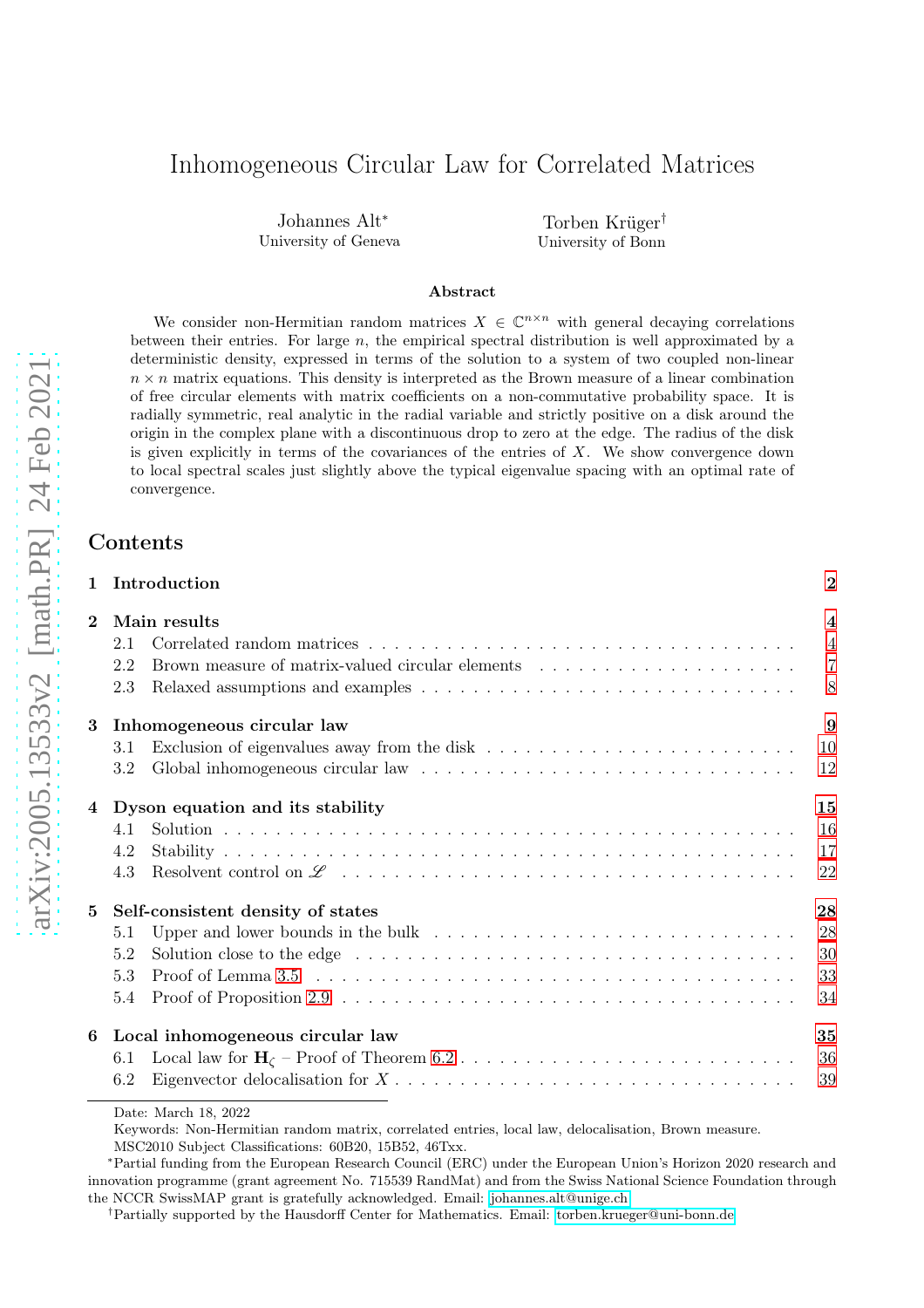| 7 Bound on the smallest singular value<br>Proof of Lemma 2.13 $\dots \dots \dots \dots \dots \dots \dots \dots \dots \dots \dots \dots \dots \dots \dots \dots$<br>7.1 | 39<br>40 |
|------------------------------------------------------------------------------------------------------------------------------------------------------------------------|----------|
| A Exclusion of eigenvalues outside disk and global law for $H_c$                                                                                                       | 41       |
| B Quantitative law of large numbers                                                                                                                                    | 43       |
| C Auxiliary results                                                                                                                                                    | 44       |
| References                                                                                                                                                             |          |

### <span id="page-1-0"></span>1 Introduction

Many random matrix models exhibit a strong concentration of measure phenomenon; their empirical eigenvalue distributions are well approximated by deterministic measures as their sizes tend to infinity. For Hermitian matrices, the simplest and most prominent example is the celebrated semicircle law for Wigner ensembles with independent and identically distributed (i.i.d.) entries above the diagonal [\[53\]](#page-50-0). Girko's circular law [\[29,](#page-49-0) [12\]](#page-48-1) is its non-Hermitian analogue<sup>[1](#page-1-1)</sup>. For matrices  $X = (x_{ij})_{i,j=1}^n$  with centred i.i.d. entries, unrestricted by symmetry and with normalisation  $\mathbb{E}|x_{ij}|^2 = \frac{1}{n}$  $\frac{1}{n}$ , it asserts convergence of the eigenvalue distribution to the uniform probability measure on the unit disk in the complex plane.

Establishing similar concentration results and identifying the limiting spectral density while simultaneously relaxing the two basic assumptions of identical distributions and independence of the entries has since been the focus of many works in random matrix theory. When the entries are independently drawn from different distributions, their variance profile  $s_{ij} = \mathbb{E} |x_{ij}|^2$  becomes an additional parameter of the model that determines the density through the nonlinear Dyson equation for  $n$  unknowns. Since in general no explicit formula for its solution is available, analysing the characteristic properties of the spectral density has attracted considerable attention.

In the Hermitian case, convergence of the empirical spectral measure is well established [\[9,](#page-48-2) [32,](#page-49-1) [47\]](#page-50-1) and a classification of the degree of regularity of the asymptotic density as well as of its possible singularities has been given [\[1\]](#page-48-3). Even when the independence of matrix entries is dropped and local correlations with sufficient decay are considered this classification persists [\[6\]](#page-48-4) and concentration of the spectral measure has been proven in broad generality [\[10,](#page-48-5) [13,](#page-48-6) [19,](#page-48-7) [26,](#page-49-2) [30,](#page-49-3) [35,](#page-49-4) [41,](#page-49-5) [43,](#page-49-6) [46\]](#page-50-2).

There are far fewer results on the existence and characteristics of limiting spectral densities for non-Hermitian matrices since their spectral instability makes such questions more challenging compared to the Hermitian situation. For random matrices  $X$  with centred, independent entries and a general variance profile, the convergence of the spectral measure of  $X$  to a rotationally symmetric, continuous limiting density  $\sigma$  was shown in [\[24\]](#page-49-7), and independently in [\[5\]](#page-48-8) on all mesoscopic scales in the bulk spectrum under stronger assumptions on the variance profile and regularity of the entry distribution. The extension of convergence on mesoscopic scales to the spectral edges and optimal control of the spectral radius was achieved in [\[7\]](#page-48-9). These three papers avoided the requirement of identical variances imposed earlier.

In the present paper we also depart from the independence assumption on the entries. We consider a large class of centred non-Hermitian random matrices  $X \in \mathbb{C}^{n \times n}$  with general decaying correlations among their entries. Throughout this class, the limiting spectral density  $\sigma$  is determined solely by the covariances between the matrix entries and has the following properties: (i) the density is rotationally symmetric around zero, (ii) its support is a disk centred at the origin, (iii) the density is real analytic as a function of the radial variable inside the disk and has a jump at its boundary.

The analyticity is a new result even when the entries of  $X$  are independent (apart from the explicitly known circular law case). In this case, the other properties are known [\[5\]](#page-48-8). Remarkably, the support of  $\sigma$ is always connected in the non-Hermitian case, in the independent as well as the correlated setup. This is in sharp contrast to the Hermitian case, where the support can be disconnected even for matrices with centred, independent entries and a variance profile [\[2\]](#page-48-10).

<span id="page-1-1"></span><sup>&</sup>lt;sup>1</sup>We refer to the survey [\[16\]](#page-48-11) for a complete account of the history of the circular law until the minimal moment assumptions in [\[51\]](#page-50-3).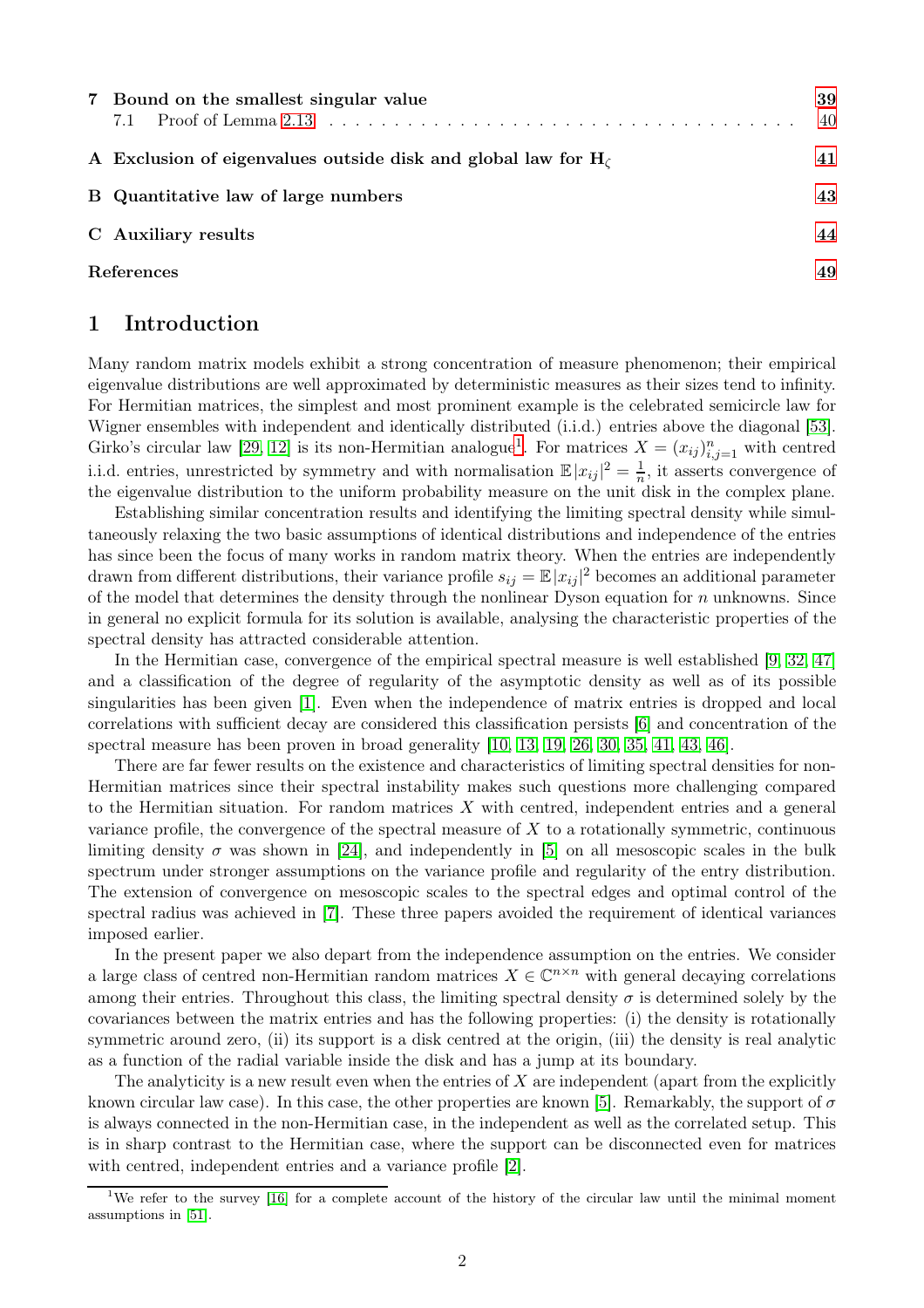The class of random matrices X we consider here contains finite-dimensional approximations of linear combinations of free circular elements with matrix coefficients on a non-commutative probability space. These are non-normal analogs of operator-valued semicircular elements introduced in [\[52\]](#page-50-4) (see also [\[49\]](#page-50-5)). For such linear combinations, one is interested in their Brown measure, a generalisation of the spectral measure of normal operators to general operators in a finite von Neumann algebra. It was introduced in [\[20\]](#page-49-8) and revived in [\[34\]](#page-49-9). Since then significant attention has been given to determining the Brown measure and understanding its properties for specific classes of non-normal operators, see e.g. [\[14,](#page-48-12) [15,](#page-48-13) [25,](#page-49-10) [33,](#page-49-11) [34,](#page-49-9) [37\]](#page-49-12). In the present work, we prove that the Brown measure of these matrixvalued circular elements has the properties (i), (ii), (iii) listed above. In previous works addition of or multiplication with an R-diagonal element (see [\[40\]](#page-49-13) for the definition) and its invariance under unitary transformations was crucial in order to introduce generic directionality into the model. In contrast our model and its ensuing analysis are generically non-isotropic due to the matrix coefficients.

Convergence of the eigenvalue density to a limiting measure is commonly expressed by showing that for each ball with fixed diameter on the scale of the entire spectrum the fraction of eigenvalues in it agrees asymptotically with the mass assigned to this ball by the limiting measure. Such global law is refined to a *local law*, showing convergence on mesoscopic scales, by allowing the diameter to decrease with  $n$  as long as it stays slightly above the typical eigenvalue spacing. We now review some previous results on local laws for non-Hermitian random matrices with independent entries. A bulk local law for random matrices with centred, independent entries of identical variances was shown in [\[17\]](#page-48-14). Additionally requiring the first three moments of the entry distribution to match a standard Gaussian, the local law including the edge was established in [\[50\]](#page-50-6) and in [\[18\]](#page-48-15). The third moment matching condition for the edge local law was then removed in [\[54\]](#page-50-7).

For the bulk local law, the assumption of identical variances was dropped in [\[5\]](#page-48-8). In this situation, the limiting density differs substantially from the circular law. Under weaker moment assumptions and asymptotically identical variances, a bulk local law with the circular law as limiting density was shown in [\[31\]](#page-49-14). In the setup of [\[5\]](#page-48-8), the edge local law was proven in [\[7\]](#page-48-9).

The availability of a local law has wide ranging implications for the spectral analysis of any random matrix model. In the present paper, we apply it to exclude eigenvalues away from the support of the limiting spectral density  $\sigma$ , i.e. with high probability all eigenvalues concentrate on a disk around the origin whose radius is determined by the covariances of the matrix entries. We also obtain the complete isotropic delocalisation of all eigenvectors associated to the bulk eigenvalues. Furthermore, local laws have been a key ingredient in the study of more refined eigenvalue statistics. In the non-Hermitian i.i.d. setup they have been crucially used in the proofs of universality of bulk and edge eigenvalues with a four moment matching condition in [\[50\]](#page-50-6), edge universality with two matching moments in [\[22\]](#page-49-15) and the central limit theorem for linear statistics in [\[21,](#page-49-16) [23\]](#page-49-17).

Non-Hermitian random matrices without any symmetry constraint also play an important role in various applications. In particular, they are used to model connectivities in food webs and neural networks [\[4,](#page-48-16) [38,](#page-49-18) [42,](#page-49-19) [48\]](#page-50-8). Since understanding the stability properties of such systems requires precise knowledge of the eigenvalue locations of the associated random matrix model, our work contributes to this line of research by allowing the correlation among the connectivities to depend on underlying geometric structures.

The analysis of the eigenvalue density of a non-Hermitian random matrix  $X$  is commonly reduced via Girko's Hermitization trick [\[29\]](#page-49-0) to the study of the family of Hermitian matrices

$$
\mathbf{H}_{\zeta} := \begin{pmatrix} 0 & X - \zeta \\ (X - \zeta)^* & 0 \end{pmatrix} \tag{1.1}
$$

<span id="page-2-1"></span>with spectral parameter  $\zeta \in \mathbb{C}$ . Consequently the main task is to control the resolvent  $\mathbf{G}(\zeta, \eta) :=$  $(\mathbf{H}_{\zeta} - i\eta)^{-1}$  of  $\mathbf{H}_{\zeta}$  on the imaginary axis via its deterministic approximation  $\mathbf{M} = \mathbf{M}(\zeta, \eta)$  that solves the associated matrix Dyson equation (MDE)

<span id="page-2-0"></span>
$$
-\mathbf{M}^{-1} = i\eta + \begin{pmatrix} 0 & \zeta \\ \bar{\zeta} & 0 \end{pmatrix} + \mathscr{S}[\mathbf{M}].
$$
 (1.2)

This equation has a unique solution for every  $\zeta \in \mathbb{C}$  and  $\eta > 0$  if Im  $\mathbf{M} = \frac{1}{2i}(\mathbf{M} - \mathbf{M}^*)$  is required to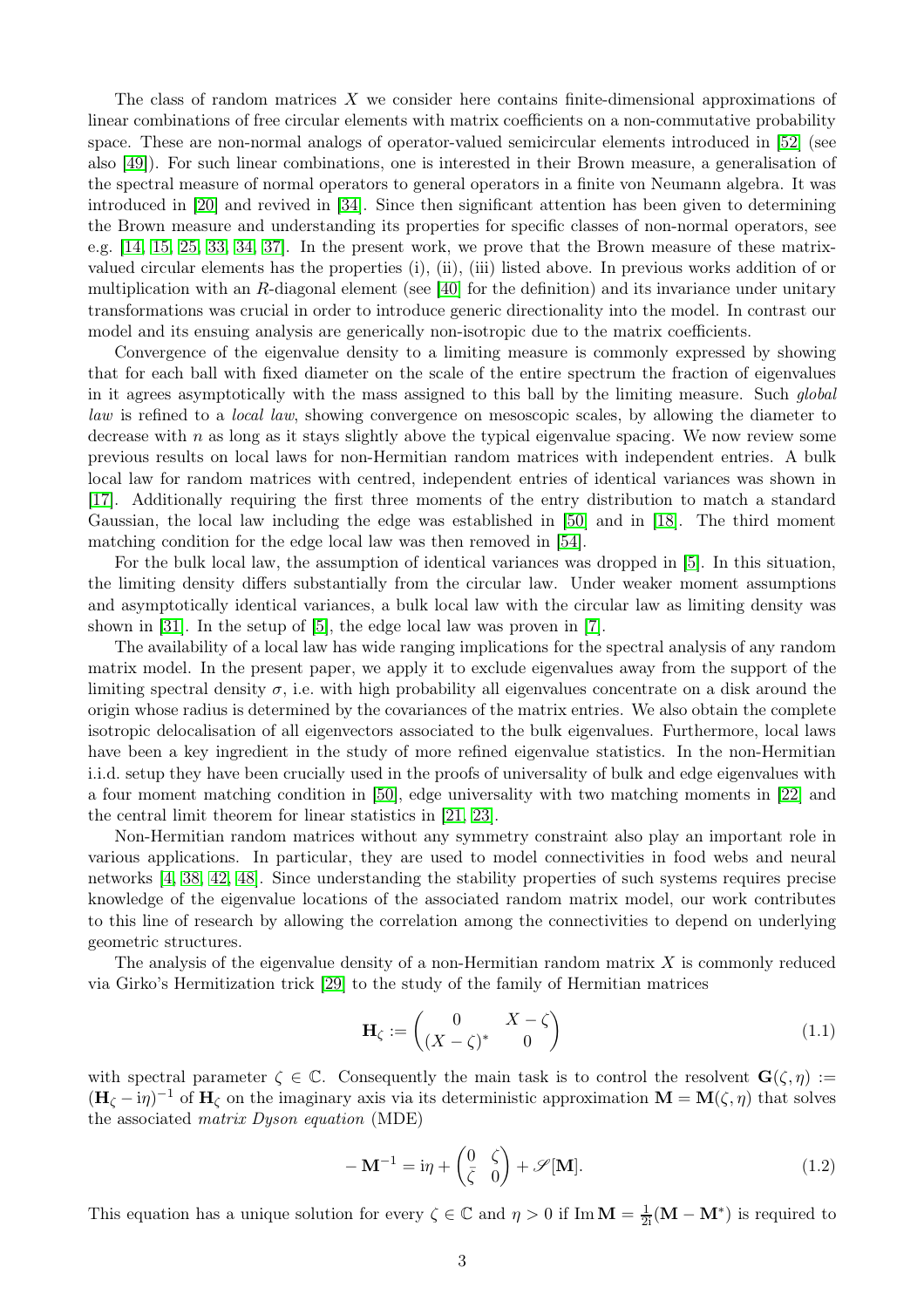be positive definite [\[36\]](#page-49-20). Here,  $\mathscr S$  is a linear map on  $\mathbb C^{2n \times 2n}$  defined through

<span id="page-3-2"></span>
$$
\mathscr{S}[\mathbf{R}] := \begin{pmatrix} \mathbb{E}[XR_{22}X^*] & 0 \\ 0 & \mathbb{E}[X^*R_{11}X] \end{pmatrix}, \qquad \mathbf{R} = \begin{pmatrix} R_{11} & R_{12} \\ R_{21} & R_{22} \end{pmatrix}
$$
(1.3)

for any deterministic matrix  $\mathbf{R} \in \mathbb{C}^{2n \times 2n}$  with  $n \times n$ -blocks  $R_{11}$ ,  $R_{12}$ ,  $R_{21}$ ,  $R_{22}$ . The operator  $\mathscr{S}$ captures the covariances between the entries of X.

The main tool developed in the present paper is a precise stability result for the non-linear high dimensional matrix equation [\(1.2\)](#page-2-0). From [\[3,](#page-48-17) [26\]](#page-49-2), we know that  $\mathbf{G} = \mathbf{G}(\zeta, \eta)$  satisfies a perturbed version of  $(1.2)$  with a small error term when n becomes large. Thus, **G** is close to **M** if stability of [\(1.2\)](#page-2-0) against small perturbations is controlled. Moreover, the limiting spectral density  $\sigma$  for X is obtained as a derivative of ImM with respect to  $|\zeta|$ , where  $\zeta$  is the spectral parameter of X. Thus, any analysis of  $\sigma$  also requires stability of [\(1.2\)](#page-2-0).

In previous works, the matrix structure of [\(1.2\)](#page-2-0) was crucially simplified due to more restrictive assumptions on  $X$ . If the entries of  $X$  are independent, then  $(1.2)$  reduces to a vector-valued equation for the diagonal of M and, thus, the Dyson equation is formulated on the commutative algebra of diagonal matrices. For identical variances, all diagonal entries of M coincide, yielding a single scalar equation.

In the matrix setup, a general version of [\(1.2\)](#page-2-0) and its stability have been studied in [\[3\]](#page-48-17) under a strong irreducibility condition on  $\mathscr{S}$ , which is called *flatness*. However,  $\mathscr{S}$  as defined in [\(1.3\)](#page-3-2) does not fulfil this flatness condition due to its special block structure, making the equation inherently unstable. This issue was overcome in  $[5]$  for vector Dyson equation, i.e. when the entries of X are independent. Owing to the commutative structure of this vector case, an additional symmetry of M could be exploited to obtain the stability against perturbations respecting this symmetry.

The analysis in the present situation necessitates tackling, at the same time, both main challenges from [\[3\]](#page-48-17) and [\[5\]](#page-48-8), the non-commutativity of the MDE and the instability due to the specific block structure, respectively. The genuinely non-commutative structure of the MDE is a major obstacle throughout the entire argument requiring the introduction of appropriately symmetrised objects, which are much more complicated than their counterparts in the commutative setup. To resolve the instability we perform a non-linear transformation of the MDE that allows to restrict the analysis to the manifold of perturbations that respect the additional symmetry of M. This transformation is also applicable in the context of other non-normal models, e.g. non-Hermitian polynomials in several non-commutative variables. Furthermore, it is crucial to show that  $\sigma$  is a real analytic function of  $|\zeta|^2$ .

<span id="page-3-0"></span>Acknowledgement: The authors are grateful to László Erdős for inspiring and insightful discussions.

### <span id="page-3-1"></span>2 Main results

#### 2.1 Correlated random matrices

Let  $X \in \mathbb{C}^{n \times n}$  be a random matrix with centred,  $\mathbb{E}x_{ij} = 0$ , entries. For the index set we write

$$
\llbracket n \rrbracket := \{1,\ldots,n\}.
$$

Within our main results we will refer to the following assumptions on the entries of  $X$ . Some of them are stated in terms of the covariances between the entries of  $X$ . These covariances are encoded in the two operators  $S, S^* : \mathbb{C}^{n \times n} \to \mathbb{C}^{n \times n}$  on the space of  $n \times n$ -matrices, defined through

$$
\mathcal{S}A := \mathbb{E}XAX^*, \qquad \mathcal{S}^*A := \mathbb{E}X^*AX. \tag{2.1}
$$

<span id="page-3-4"></span><span id="page-3-3"></span>**A1** Finite moments: All moments of the entries of  $\sqrt{n}X$  are finite, i.e. there is a sequence of positive constants  $C_{\nu}$  such that

$$
\mathbb{E}|x_{ij}|^{\nu} \le C_{\nu} n^{-\nu/2},\tag{2.2}
$$

for all  $i, j \in \llbracket n \rrbracket$  and  $\nu \in \mathbb{N}$ .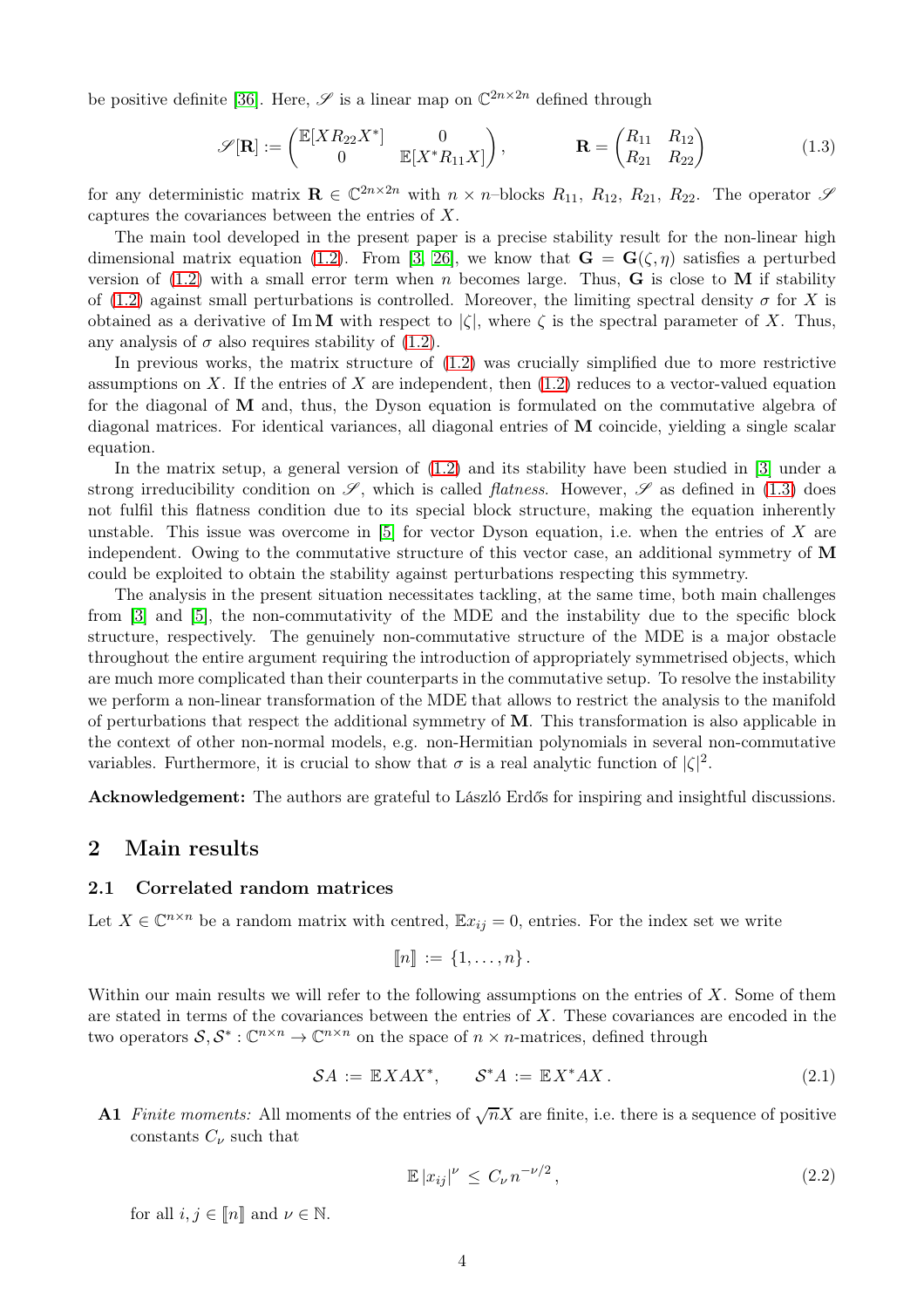<span id="page-4-2"></span>A2 Decay of correlation: The index set  $\llbracket n \rrbracket$  is equipped with a pseudo-metric d that satisfies for a fixed  $p \in \mathbb{N}$  the sub-p-dimensional volume growth condition

<span id="page-4-7"></span>
$$
|\{j \in [\![n]\!]: d(i,j) \le \tau\}| \le C\,\tau^p, \qquad \tau \ge 1, \ i \in [\![n]\!],\tag{2.3}
$$

with a constant  $C > 0$ . Furthermore, the correlations among the entries of  $\sqrt{n} X$  decay in the product metric  $d \times d$  on  $[\![n]\!]^2$  faster than any power law, i.e. there is a sequence of positive constants  $C_{\nu}$  such that

$$
Cov(f_1(\sqrt{n}X), f_2(\sqrt{n}X)) \le \frac{C_{\nu} \|f_1\|_2 \|f_2\|_2}{1 + d \times d(\text{supp } f_1, \text{supp } f_2)^{\nu}}, \qquad \nu \in \mathbb{N},
$$
 (2.4)

<span id="page-4-6"></span>for any two measurable functions  $f_i: \mathbb{C}^{A_i} \to \mathbb{C}$  with  $||f_i||_2^2 := \mathbb{E}|f_i(\sqrt{n}X)|^2 < \infty$ , where  $A_i =$  $\text{supp}\, f_i \subset [ \![ n ] \!]^2.$ 

<span id="page-4-5"></span>**A3** Flatness: There is a constant  $c > 0$  such that for any two deterministic vectors  $x, y \in \mathbb{C}^n$  we have

$$
\mathbb{E}|\langle x, Xy \rangle|^2 \ge \frac{c}{n} \|x\|^2 \|y\|^2,\tag{2.5}
$$

where  $\langle \cdot , \cdot \rangle$  and  $\|\cdot\|$  denote the standard Euclidean scalar product and norm on  $\mathbb{C}^n$ , respectively.

<span id="page-4-1"></span>**A4** Smallest singular value: For each  $\varepsilon > 0$  and  $\nu \in \mathbb{N}$ , there is  $C_{\varepsilon,\nu} > 0$  such that

$$
\mathbb{P}\left(\mathbf{s}_{\min}(X-\zeta)\leq e^{-n^{\varepsilon}}\right)\leq C_{\varepsilon,\nu}n^{-\nu}\tag{2.6}
$$

for all  $n \in \mathbb{N}$  and all  $\zeta \in \mathbb{C}$ . Here,  $s_{\min}(X - \zeta)$  denotes the smallest singular value of  $X - \zeta$ .

<span id="page-4-0"></span>A4' Bounded conditional density: There are  $q \in (1,\infty]$  and  $\kappa > 0$  such that, for each pair  $(i, j) \in$ [n]<sup>2</sup>, there is a probability density  $ψ_{ij} ∈ L<sup>q</sup>(\mathbb{C})$  (or  $ψ_{ij} ∈ L<sup>q</sup>(\mathbb{R})$  if  $X ∈ \mathbb{R}^{n\times n}$ ) which satisfies  $\mathbb{E} \Vert \psi_{ij} \Vert_q \leq n^{\kappa}$  and

<span id="page-4-8"></span>
$$
\mathbb{P}\left(\sqrt{n}x_{ij} \in B \middle| (x_{kl})_{(k,l)\in[\![n]\!]^2 \setminus \{(i,j)\}}\right) = \int_B \psi_{ij}(z) \mathrm{d}z \tag{2.7}
$$

almost surely for all measurable  $B \subset \mathbb{C}$  (or  $B \subset \mathbb{R}$ ).

<span id="page-4-3"></span>**A5** There is  $c > 0$  such that the spectral radius  $\rho(S)$  of S satisfies  $\rho(S) \geq c$ . Moreover, there is an n-independent monotonically decreasing function  $f : (0, \infty) \to (0, \infty)$  such that

<span id="page-4-4"></span>
$$
\| (\tau - S)^{-1} \| \le f(\tau) / \tau \tag{2.8}
$$

for all  $\tau > \rho(S)$  and for all  $n \in \mathbb{N}$ .

We remark that Assumption  $\mathbf{A}^T$  implies Assumption  $\mathbf{A}^T$  as shown in Proposition [2.10](#page-7-2) below. Moreover, in Section [2.3,](#page-7-0) we explain how some assumptions can be relaxed (see in particular Remark [2.11](#page-7-3) for weaker versions of [A2](#page-4-2)) and examples satisfying the assumptions listed above.

The *n*-independent constants appearing in Assumptions  $A1-A5$  $A1-A5$  $A1-A5$  will be called model parameters and while many constants in the following depend on these parameters, we consider them as fixed and often do not explicitly mention this dependence.

REMARK 2.1. The monotonicity of  $f(\tau)$  in Assumption [A5](#page-4-3) is not a restriction since multiplying the right-hand side of [\(2.8\)](#page-4-4) by  $\tau$  yields a monotonically decreasing function. Furthermore, Assumption [A3](#page-4-5) implies Assumption  $\mathbf{A5}$  $\mathbf{A5}$  $\mathbf{A5}$  (cf. Lemma [C.3\)](#page-46-0). The weaker Assumption  $\mathbf{A5}$  is imposed to exclude eigenvalues away from the support of the asymptotic spectral density of  $X$ , while Assumption  $\mathbf{A3}$  $\mathbf{A3}$  $\mathbf{A3}$  is imposed to guarantee convergence of the empirical eigenvalue distribution to this density in the spectral bulk.

The first main result is that, with very high probability,  $X$  does not have any eigenvalues away from the disk of radius  $\sqrt{\varrho(\mathcal{S})}$  centred at the origin. This will be proven in Section [3.1](#page-9-0) below.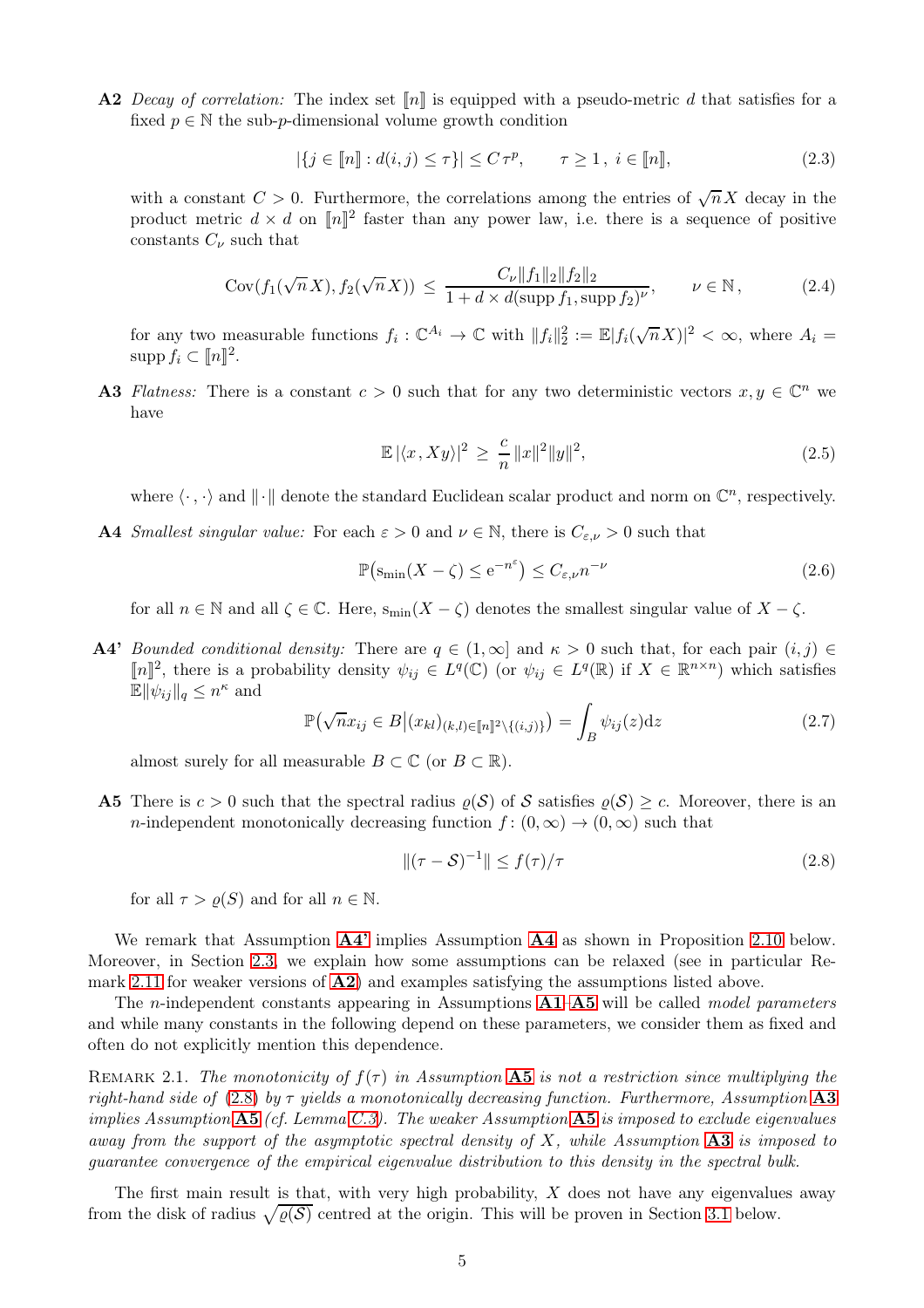<span id="page-5-5"></span>THEOREM 2.2 (No eigenvalue outliers). Let X satisfy [A1](#page-3-3), [A2](#page-4-2) and [A5](#page-4-3). Then, for every  $\nu \in \mathbb{N}$  and  $\tau_* > 0$ , there exists a constant  $C_{\nu} > 0$  such that

$$
\mathbb{P}\big[ |\zeta|^2 \leq \varrho(\mathcal{S}) + \tau_* \text{ for all } \zeta \in \operatorname{Spec} X \big] \geq 1 - C_{\nu} n^{-\nu},
$$

uniformly for all  $n \in \mathbb{N}$ .

The next theorem states that, for large n, the empirical spectral distribution  $\frac{1}{n} \sum_{\zeta \in \text{Spec } X} \delta_{\zeta}$  is well approximated by a deterministic probability density  $\sigma$  on the complex plane.

<span id="page-5-0"></span>THEOREM 2.3 (Global inhomogeneous circular law). Let X satisfy  $A1 - A4$  $A1 - A4$  $A1 - A4$ . Then there is a (possibly n-dependent) deterministic probability density  $\sigma: \mathbb{C} \to [0,\infty)$  such that the empirical spectral distribution of X approaches  $\sigma(\zeta) d^2 \zeta$  weakly in probability for  $n \to \infty$ . That is, for every bounded, continuous function  $f: \mathbb{C} \to \mathbb{C}$  and  $\varepsilon > 0$ , we have

$$
\lim_{n \to \infty} \mathbb{P}\bigg( \bigg| \frac{1}{n} \sum_{\zeta \in \text{Spec } X} f(\zeta) - \int_{\mathbb{C}} f(\zeta) \sigma(\zeta) d^2 \zeta \bigg| > \varepsilon \bigg) = 0.
$$

The proof of Theorem [2.3](#page-5-0) will be presented in Section [3.2](#page-11-0) below. The density  $\sigma$  will be explicitly defined in [\(2.11\)](#page-5-1) below in terms of the solution to a system of two coupled  $n \times n$ -matrix equations determined by the operators  $S$  and  $S^*$  from [\(2.1\)](#page-3-4). The existence and uniqueness of this solution is stated in the following proposition, whose proof is deferred to the end of Subsection [4.3](#page-21-0) below.

<span id="page-5-6"></span>PROPOSITION 2.4 (Existence and uniqueness). Let X satisfy  $A1-A3$  $A1-A3$  $A1-A3$ , S,  $S^*$  be defined as in [\(2.1\)](#page-3-4) and  $\tau \in [0, \rho)$ , where  $\rho = \rho(\mathcal{S})$  is the spectral radius of S. Then the coupled system of matrix equations

$$
\frac{1}{V_1} = SV_2 + \frac{\tau}{S^*V_1}, \qquad \frac{1}{V_2} = S^*V_1 + \frac{\tau}{SV_2}, \qquad (2.9)
$$

<span id="page-5-2"></span>has a unique solution  $V_1(\tau) = V_1, V_2(\tau) = V_2 \in \mathbb{C}^{n \times n}$  such that both  $V_i$  are positive definite and satisfy the constraint

$$
\operatorname{Tr} V_1 = \operatorname{Tr} V_2. \tag{2.10}
$$

<span id="page-5-3"></span>This solution can be extended to real analytic functions  $V_1, V_2: (-c, \rho) \to \mathbb{C}^{n \times n}$  with some n-independent  $constant \ c > 0.$ 

We will refer to  $(2.9)$  as the *Dyson equation* since as we will see later in Section [4](#page-14-0) it is equivalent to a Dyson equation that describes the limit of the resolvent of self-adjoint random matrices. Our first theorem expresses the density  $\sigma$  in terms of the solution to [\(2.9\)](#page-5-2) and shows that its support is a disk centred at the origin of the complex plane. It is proven at the end of Section [5.2.](#page-29-0)

<span id="page-5-4"></span>THEOREM 2.5 (Density). Let X satisfy  $A1-A3$  $A1-A3$  $A1-A3$ ,  $V_1$ ,  $V_2$  be the unique positive definite solution of [\(2.9\)](#page-5-2) with [\(2.10\)](#page-5-3) and  $\rho = \rho(\mathcal{S})$ . Then the radially symmetric function  $\sigma : \mathbb{C} \to \mathbb{R}$  given by

$$
\sigma(\zeta) := \frac{1}{\pi n} \frac{\mathrm{d}}{\mathrm{d}\tau} \mathrm{Tr} \left[ \frac{\tau}{\tau + (\mathcal{S}^* V_1(\tau)) (\mathcal{S} V_2(\tau))} \right]_{\tau = |\zeta|^2} \times \mathbb{1}(|\zeta|^2 < \varrho), \tag{2.11}
$$

<span id="page-5-1"></span>is non-negative and inherits its analyticity as a function of  $\tau = |\zeta|^2$  in the disk  $\mathbb{D}_{\sqrt{\varrho}} = \{\zeta \in \mathbb{C} : |\zeta|^2 < \varrho\}$ from  $V_1$  and  $V_2$ . Furthermore,  $\sigma$  is a probability density,  $\int_{\mathbb{C}} \sigma(\zeta) d^2 \zeta = 1$  and is uniformly bounded and bounded away from zero, i.e. there are n-independent constants  $c, C > 0$  such that

$$
c \le \sigma(\zeta) \le C, \qquad \zeta \in \mathbb{D}_{\sqrt{\varrho}}.\tag{2.12}
$$

<span id="page-5-7"></span>In particular, supp  $\sigma = \overline{\mathbb{D}_{\sqrt{\varrho}}}$  and at the boundary  $|\zeta|^2 = \varrho$ , the density  $\sigma$  has a jump height

$$
\lim_{|\zeta| \uparrow \sqrt{\varrho}} \sigma(\zeta) = \frac{1}{\pi \varrho n} \frac{\operatorname{Tr}[S_1 S_2]^2}{\operatorname{Tr}[(S_1 S_2)^2]},
$$
\n(2.13)

<span id="page-5-8"></span>expressed in terms of the right and left Perron-Frobenius eigenmatrices of S, i.e.  $SS_2 = \varrho S_2$  and  $S^*S_1 = \varrho S_1.$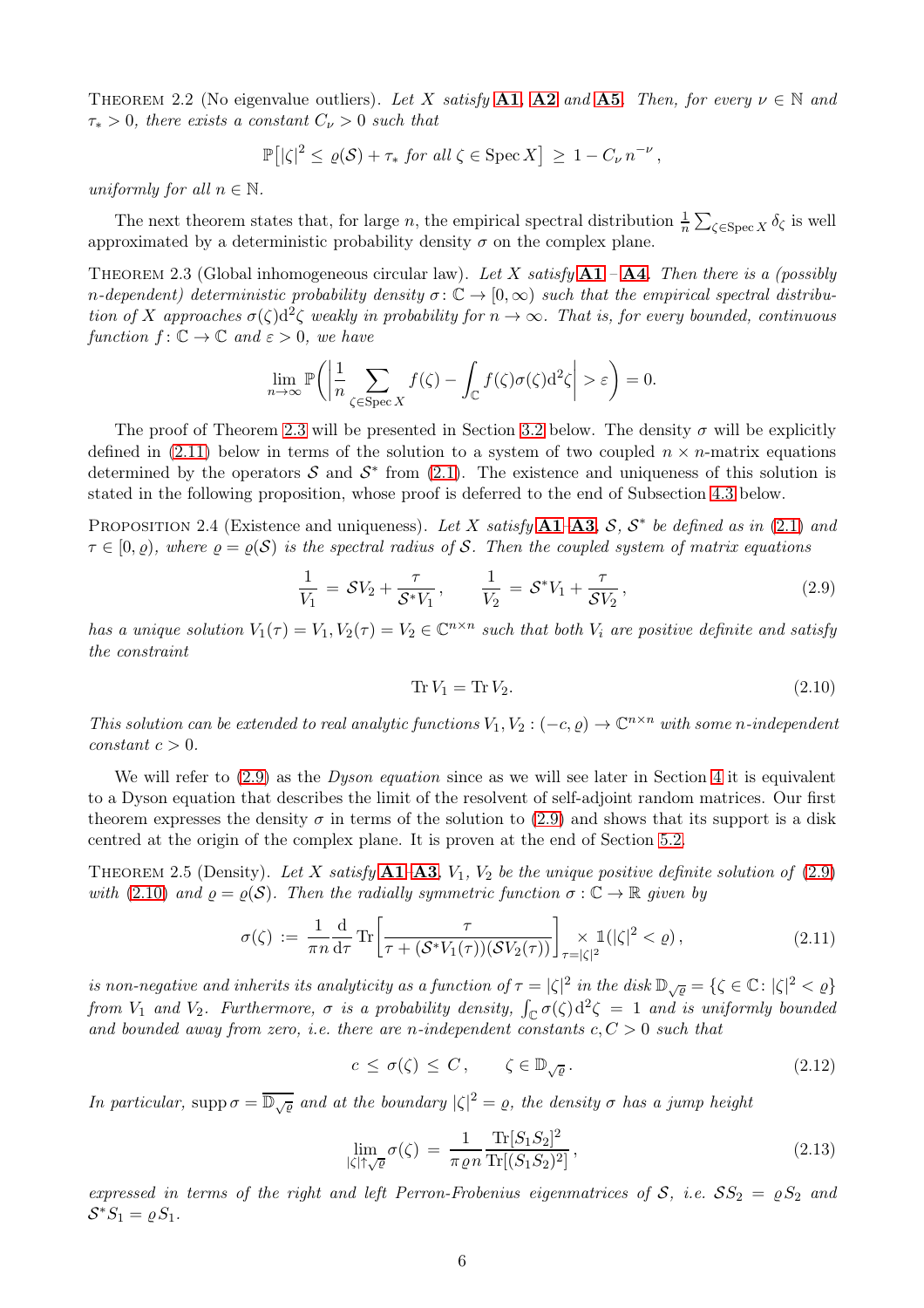Definition 2.6 (Self-consistent density of states). We call the probability density σ, defined through  $(2.11)$ , the self-consistent density of states associated to S or to X.

In order to formulate the local law in the spectral bulk we introduce observables around a fixed spectral parameter  $\zeta_0 \in \mathbb{C}$  on mesoscopic scales  $n^{-\alpha}$  with  $\alpha \in (0, 1/2)$ . For any function  $f: \mathbb{C} \to \mathbb{C}$  we define

$$
f_{\zeta_0,\alpha}\colon \mathbb{C}\to \mathbb{C}\,,\qquad f_{\zeta_0,\alpha}(\zeta):=n^{2\alpha}f(n^{\alpha}(\zeta-\zeta_0))\,.
$$

For any  $r > 0$ , we denote the disk of radius r centred at the origin by  $\mathbb{D}_r := \{ \zeta \in \mathbb{C} : |\zeta| < r \}.$ 

<span id="page-6-1"></span>THEOREM 2.7 (Local inhomogeneous circular law). Let  $X$  be a centred non-Hermitian random matrix satisfying [A1](#page-3-3)–[A4](#page-4-1). Let  $\alpha \in (0, 1/2)$ ,  $\varepsilon$ ,  $\tau_* > 0$  and  $\nu \in \mathbb{N}$ . Then there is a constant  $C > 0$  such that

<span id="page-6-2"></span>
$$
\mathbb{P}\bigg[\bigg|\frac{1}{n}\sum_{\zeta \in \operatorname{Spec} X} f_{\zeta_0,\alpha}(\zeta) - \int_{\mathbb{C}} f_{\zeta_0,\alpha}(\zeta)\sigma(\zeta) \mathrm{d}^2\zeta\bigg| \le n^{-1+2\alpha+\varepsilon} \|\Delta f\|_{\mathcal{L}^1}\bigg] \ge 1 - C\,n^{-\nu}\,,\tag{2.14}
$$

uniformly for every  $n \in \mathbb{N}$ , every  $\zeta_0 \in \mathbb{C}$  with  $|\zeta_0|^2 \leq \varrho(\mathcal{S}) - \tau_*$  and for every  $f \in C_0^2(\mathbb{C})$  satisfying  $\text{supp}\, f \subseteq \mathbb{D}_{\varphi}$  and  $\|\Delta f\|_{\mathbf{L}^{1+\beta}} \leq n^D \|\Delta f\|_{\mathbf{L}^{1}}$  with some fixed  $\varphi, \beta > 0$  and  $D \in \mathbb{N}$ .

The proof of Theorem [2.7](#page-6-1) will be given in Section [6](#page-34-0) below. Under the stronger Assumption [A4'](#page-4-0), the condition  $\|\Delta f\|_{\mathbf{L}^{1+\beta}} \leq n^D \|\Delta f\|_{\mathbf{L}^{1}}$  in Theorem [2.7](#page-6-1) is not necessary (as explained at the beginning of its proof). However, if the eigenvalue distribution has a discrete component, then control on  $\|\Delta f\|_{\mathbf{L}^1}$  alone may not ensure convergence of the linear statistics of f in the eigenvalues in  $(2.14)$  which coincides with the integral of  $\Delta f$  against the log-potential of the empirical spectral measure (see [\(3.14\)](#page-11-2) below).

As a corollary we prove complete delocalisation of the eigenvectors of  $X$ . In the case of independent entries eigenvector delocalisation was first proven in [\[45\]](#page-50-9).

<span id="page-6-3"></span>COROLLARY 2.8 (Isotropic eigenvector delocalisation). Let X satisfy [A1](#page-3-3)–[A3](#page-4-5). For any  $\tau_* > 0$ , let  $\mathcal{U}_{\tau_*}$ denote the set of eigenvectors of X with corresponding eigenvalue in  $\mathbb{D}_{\sqrt{\varrho-\tau_*}}$  with  $\varrho=\varrho(\mathcal{S})$ . Then for any  $\varepsilon > 0$  and  $\nu \in \mathbb{N}$  there exists a constant  $C_{\varepsilon,\nu}$  such that

$$
\mathbb{P}\Big[|\langle v,u\rangle| \leq n^{-1/2+\varepsilon} \|u\| \|v\| \text{ for all } u \in \mathcal{U}_{\tau_*}\Big] \geq 1-C_{\varepsilon,\nu} \, n^{-\nu} \,,
$$

for all  $n \in \mathbb{N}$  and all  $v \in \mathbb{C}^n$ .

Corollary [2.8](#page-6-3) will be proven in Section [6.2](#page-38-0) below.

#### <span id="page-6-0"></span>2.2 Brown measure of matrix-valued circular elements

We now illustrate how the probability density defined in  $(2.11)$  is interpreted as the Lebesgue density of the Brown measure associated to a matrix linear combination of circular operators and thus how Theorem [2.5](#page-5-4) provides information about this measure. To that end, let  $(\mathcal{M}, \tau)$  be a tracial  $W^*$ -probability space<sup>[2](#page-6-4)</sup>. For  $\ell \in \mathbb{N}$ , free circular elements  $c_1, \ldots, c_{\ell} \in \mathcal{M}$  and deterministic matrices  $a_1$ ,  $\dots, a_{\ell} \in \mathbb{C}^{n \times n}$ , we consider the operator

<span id="page-6-5"></span>
$$
X = \sum_{j=1}^{\ell} a_j \otimes c_j \in \mathcal{M}^{n \times n}.
$$
\n(2.15)

We are interested in the spectral distribution of  $X$ . Since  $X$  is non-normal, we consider the Brown measure, a generalisation of the spectral measure for normal operators. The Brown measure  $\mu_X$  of X is the unique compactly supported probability measure on  $\mathbb C$  such that

<span id="page-6-6"></span>
$$
\int_{\mathbb{C}} \log|\lambda - \zeta| \,\mu_X(\mathrm{d}\zeta) = \log D(X - \lambda) \tag{2.16}
$$

for all  $\lambda \in \mathbb{C}$ , where D is the Fuglede-Kadison determinant on  $(\mathcal{M}^{n \times n}, \langle \cdot \rangle \otimes \tau)$  defined by

<span id="page-6-7"></span>
$$
D(Y) := \lim_{\varepsilon \downarrow 0} \exp(\langle \cdot \rangle \otimes \tau(\log(Y^*Y + \varepsilon)^{1/2})) \in [0, \infty), \tag{2.17}
$$

<span id="page-6-4"></span><sup>2</sup>For this and other basic notions in free probability theory, we refer to the recent monograph [\[39\]](#page-49-21).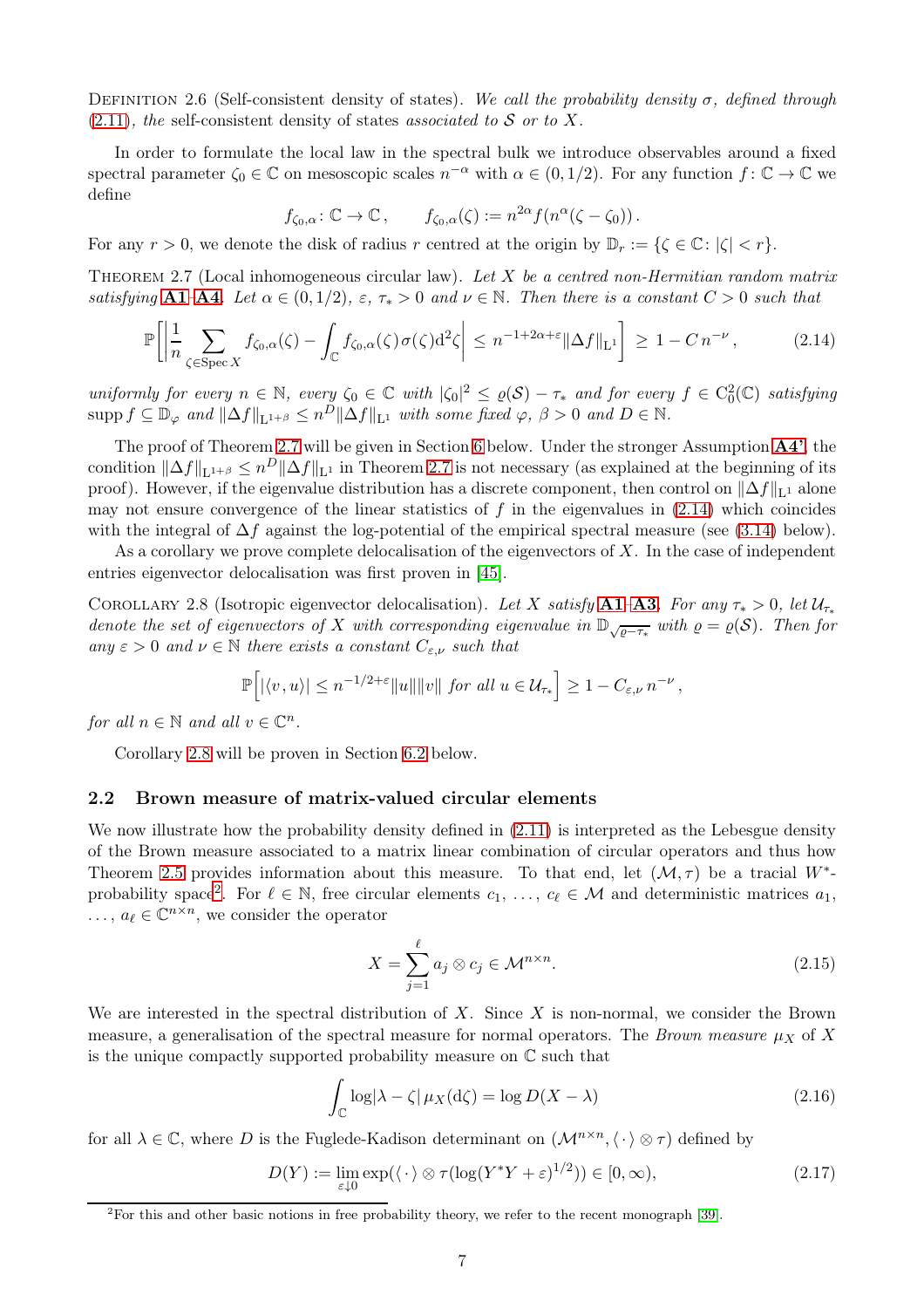for any  $Y \in \mathcal{M}^{n \times n}$ . The Brown measure was originally introduced in [\[20\]](#page-49-8) and revived in [\[34\]](#page-49-9). The Fuglede-Kadison determinant was first defined in [\[28\]](#page-49-22). For an introduction to both of these objects, we refer to [\[39,](#page-49-21) Section 11].

In the next result, we express the Brown measure  $\mu_X$  of X from [\(2.15\)](#page-6-5) in terms of the operators S and  $S^*$  on  $\mathbb{C}^{n \times n}$  defined through

<span id="page-7-4"></span>
$$
S[R] := \sum_{j=1}^{\ell} a_j R a_j^*, \qquad S^*[R] := \sum_{j=1}^{\ell} a_j^* R a_j \tag{2.18}
$$

for any  $R \in \mathbb{C}^{n \times n}$ . In particular, we identify the support of  $\mu_X$  and classify its regularity.

<span id="page-7-1"></span>PROPOSITION 2.9 (Regularity of  $\mu_X$ ). Let  $X \in \mathcal{M}^{n \times n}$  be defined as in [\(2.15\)](#page-6-5). We assume that there are constants  $C > c > 0$  such that

$$
c\langle R \rangle \le \mathcal{S}[R] \le C\langle R \rangle,\tag{2.19}
$$

for all positive semidefinite  $R \in \mathbb{C}^{n \times n}$ . Then the Brown measure  $\mu_X$  of X is given by

<span id="page-7-5"></span>
$$
\mu_X(\mathrm{d}\zeta) = \sigma(\zeta)\mathrm{d}^2\zeta,\tag{2.20}
$$

where  $\sigma$  is defined via [\(2.11\)](#page-5-1) with  $S$  and  $S^*$  from [\(2.18\)](#page-7-4). In particular, the Brown measure of X has all properties of  $\sigma$  stated in Theorem [2.5.](#page-5-4)

The proof of Proposition [2.9](#page-7-1) is presented in Section [5.4](#page-33-0) below.

#### <span id="page-7-0"></span>2.3 Relaxed assumptions and examples

In this subsection, we explain how the assumptions  $A1 - A5$  $A1 - A5$  $A1 - A5$  are related, how some of them can be relaxed and provide some concrete examples satisfying these assumptions.

The first result shows that [A4'](#page-4-0) implies [A4](#page-4-1) and follows directly from Proposition [7.1](#page-38-2) below.

<span id="page-7-2"></span>PROPOSITION 2.10 (Smallest singular value of  $X - \zeta$ ). If X satisfies Assumption [A4'](#page-4-0), then it also satisfies Assumption [A4](#page-4-1).

<span id="page-7-3"></span>REMARK 2.11 (Relaxing Assumption  $\mathbf{A2}$  $\mathbf{A2}$  $\mathbf{A2}$ ). We chose to assume a decay of correlation within the matrix X in the form  $\mathbf{A2}$  $\mathbf{A2}$  $\mathbf{A2}$  because it is easy to state. However, for our proof it suffices to assume that the decay of correlation [\(2.4\)](#page-4-6) holds with a fixed power  $\nu > 12p$  with  $p \in \mathbb{N}$  from [\(2.3\)](#page-4-7), provided higher order cumulants of the matrix entries of X satisfy a certain compatibility condition. This compatibility condition is [\[26,](#page-49-2) equation (3b)], where d is interpreted as the pseudometric from Assumption  $\mathbf{A2}$  $\mathbf{A2}$  $\mathbf{A2}$  and W is replaced by  $\sqrt{n}X$ . In this case  $H_{\zeta}$  from [\(1.1\)](#page-2-1) satisfies [\[26,](#page-49-2) Assumptions (C) and (D)] (see also [\[26,](#page-49-2) Remark 2.7]). On the other hand, Assumption  $\mathbf{A2}$  $\mathbf{A2}$  $\mathbf{A2}$  implies [\[26,](#page-49-2) Assumption (C)] and a modified version of [\[26,](#page-49-2) Assumption (D)] by a similar argument as was used in [26, Example 2.10]. This is made explicit in Lemma [6.5](#page-36-0) below.

In analogy to [\[26,](#page-49-2) Example 2.12] we also provide a simple description of our assumptions for the case of Gaussian random matrices while relaxing the polynomial decay of correlations from [\(2.4\)](#page-4-6) to be of order  $\nu = 2$  when  $d(i, j) = |i - j|$  is the standard metric on  $\lceil n \rceil$ .

EXAMPLE 2.12 (Results for Correlated Gaussian matrices). Let  $X \in \mathbb{C}^{n \times n}$  be a random matrix with centred Gaussian entries such that

$$
n(|\mathbb{E} x_{ij} x_{lk}| + |\mathbb{E} \overline{x}_{ij} x_{lk}|) \leq \frac{C}{|i-l|^2 + |j-k|^2}
$$

for all  $i, j, l, k \in [n]$ , as well as  $\mathbb{E}|\text{Tr } BX|^2 \geq \frac{c}{n} \text{Tr }B^*B$  for all  $B \in \mathbb{C}^{n \times n}$ , where  $c, C > 0$  are some positive constants. Then the conclusions of Theorem [2.2,](#page-5-5) Theorem [2.3,](#page-5-0) Theorem [2.7](#page-6-1) and Corollary [2.8](#page-6-3) hold for X.

Next, we will formulate a condition for block matrices that ensures Assumption [A4'](#page-4-0). We denote by  $E_{ij} \in \mathbb{C}^{N \times N}$  the matrix whose  $(i, j)$ -entry is 1 and whose other entries are zero, that is,  $E_{ij} =$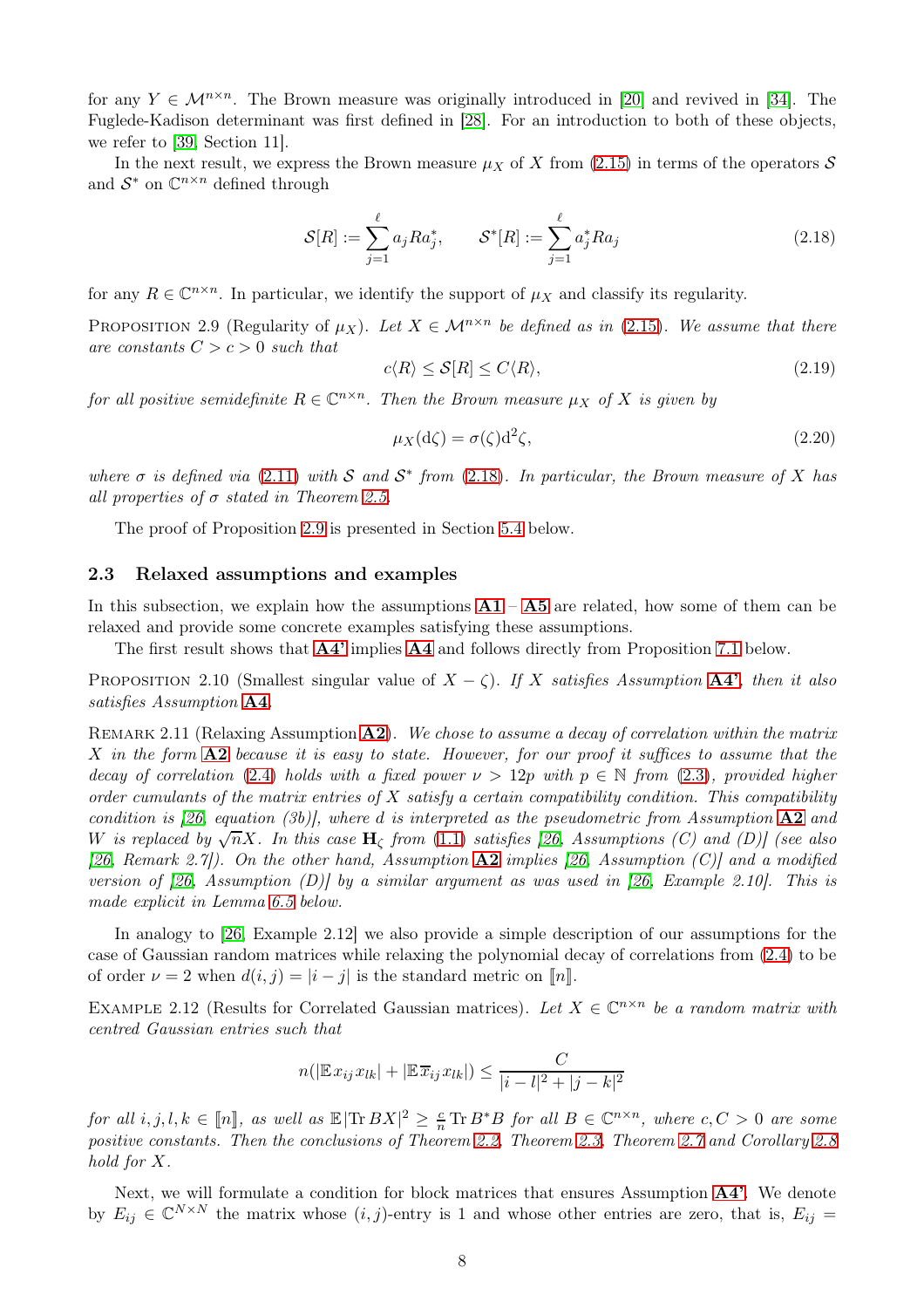$(\delta_{ik}\delta_{jl})_{k,l\in\llbracket N\rrbracket}$ . In the following lemma, we write **z** for a matrix-valued variable **z** =  $(z_{\gamma\delta})_{\gamma,\delta\in\llbracket K\rrbracket}$ . We denote by dz integration with respect to all entries of z and  $\widehat{d^2z_{\alpha\beta}}$  denotes the omission of the integration over  $z_{\alpha\beta}$ .

<span id="page-8-1"></span>LEMMA 2.13 (Block matrices). Let  $K \in \mathbb{N}$  be fixed. Let  $\{x_{ij}: i,j \in \llbracket N \rrbracket\}$  be a family of independent random matrices in  $\mathbb{C}^{K\times K}$  satisfying  $\mathbb{E}x_{ij} = 0$  for all  $i, j \in \llbracket N \rrbracket$ . We assume that, for all  $i, j \in \llbracket N \rrbracket$ , the matrix  $x_{ij}\sqrt{NK}$  has a density  $f_{ij}$  on  $\mathbb{C}^{K\times K}$ , i.e.

$$
\mathbb{P}(x_{ij}\sqrt{NK} \in B) = \int_B f_{ij}(\mathbf{z}) \mathrm{d}\mathbf{z}
$$

for all measurable subsets  $B \subset \mathbb{C}^{K \times K}$ . If there are  $q > 0$  and  $C > 0$  such that

<span id="page-8-4"></span>
$$
\int_{\mathbb{C}^{K\times K-1}}\left(\int_{\mathbb{C}}f_{ij}(\mathbf{z})^q\mathrm{d}^2z_{\alpha\beta}\right)^{1/q}\mathrm{d}^2z_{11}\mathrm{d}^2z_{12}\dots\widehat{\mathrm{d}^2z_{\alpha\beta}}\dots\mathrm{d}^2z_{KK}\leq N^C\tag{2.21}
$$

for all  $\alpha, \beta \in \llbracket K \rrbracket$  then Assumption  $A4'$  is satisfied for the block matrix

<span id="page-8-3"></span>
$$
X = \sum_{i,j \in [\![N]\!]} x_{ij} \otimes E_{ij}.
$$
\n(2.22)

An analogous statement holds when  $x_{ij}\sqrt{NK}$  has a density on  $\mathbb{R}^{K\times K}$  instead of  $\mathbb{C}^{K\times K}$ . Lemma [2.13](#page-8-1) will be proven in Section [7.1](#page-39-0) below.

#### Notations

Here we introduce some notations that will be used throughout the paper. We start with basic notations for matrices. We equip the space of  $d \times d$ -matrices with the normalised scalar product

$$
\langle A, B \rangle := \frac{1}{n} \operatorname{Tr} A^* B, \qquad A, B \in \mathbb{C}^{d \times d},
$$

corresponding norm  $||A||_{\text{hs}}^2 := \langle A, A \rangle$  and use the short hand  $\langle A \rangle = \frac{1}{d} \text{Tr } A$  for the normalised trace. By  $||A||$  we denote the operator norm induced by the standard Euclidean metric on  $\mathbb{C}^d$ . More generally, for linear operators  $A: \mathcal{A} \to \mathcal{B}$  from a normed space  $\mathcal{A}$  to a normed space  $\mathcal{B}$ , we indicate the corresponding operator norm by writing  $||A||_{\mathcal{A}\to\mathcal{B}}$  and simply  $||A||_{\mathcal{A}}$  in case  $\mathcal{A} = \mathcal{B}$ . Since we often work with  $2 \times 2$ block matrices having block dimension  $n$ , we will frequently use the block notation from  $(1.3)$ , where  $\mathbf{R} \in \mathbb{C}^{2n \times 2n}$  and  $R_{ij} \in \mathbb{C}^{n \times n}$ .

For nonnegative quantities  $\phi, \psi$  we use the comparison relation  $\phi \lesssim \psi$  whenever  $\phi \leq C\psi$  with an n-independent constant  $C > 0$ . This constant is uniform in all parameters except the model parameters from Assumptions [A1](#page-3-3)–[A4](#page-4-1) and possibly other parameters that are either clearly indicated or obvious from the context. In particular, C is uniform in the spectral parameter  $\zeta$  within the domain under consideration. If  $c\psi \leq \phi \leq C\psi$  we write  $\phi \sim \psi$  and  $\phi = \psi + \mathcal{O}(\nu)$  is a short hand for  $|\phi - \psi| \leq \nu$ . We also use the comparison relation for positive definite matrices, where it is interpreted in a quadratic form sense.

### <span id="page-8-0"></span>3 Inhomogeneous circular law

In this section we prove Theorems [2.2](#page-5-5) and [2.3.](#page-5-0) These proofs will illustrate how Girko's Hermitization trick translates these questions to Hermitian random matrices which will be analysed via their resolvents and the associated matrix Dyson equation. The proof of Theorem [2.3](#page-5-0) is a prototype of the more complicated proof of Theorem [2.7](#page-6-1) in Section [6](#page-34-0) below.

The fundamental observation due to Girko [\[29\]](#page-49-0) is that  $\zeta \in \mathbb{C}$  is an eigenvalue of X if and only if the kernel of  $H_{\zeta}$  is nontrivial, where the Hermitian matrix  $H_{\zeta}$  is defined through

<span id="page-8-2"></span>
$$
\mathbf{H}_{\zeta} := \begin{pmatrix} 0 & X - \zeta \\ (X - \zeta)^* & 0 \end{pmatrix}.
$$
 (3.1)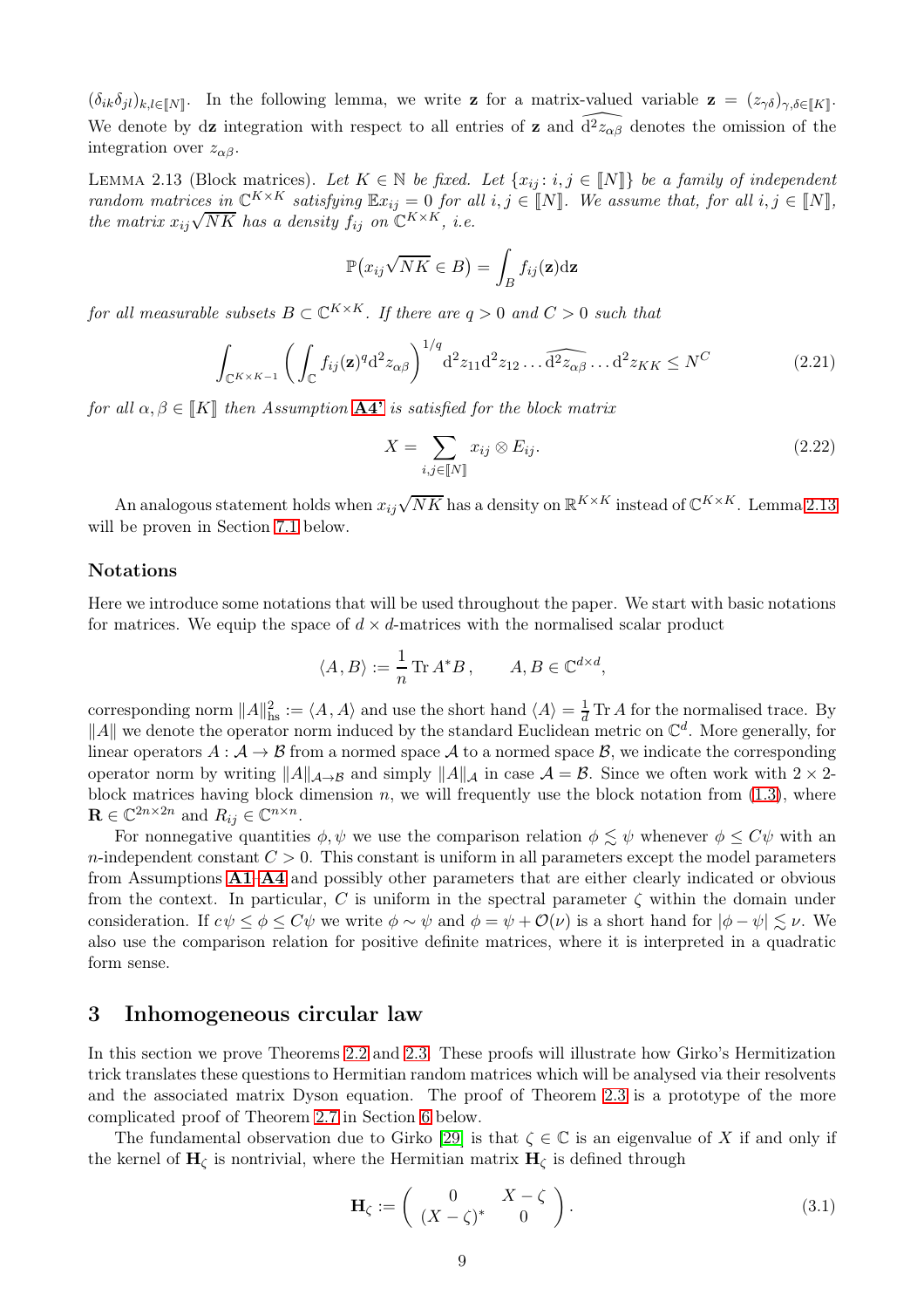The family  $(H_\zeta)_{\zeta \in \mathbb{C}}$  is called the *Hermitization* of X. All spectral information about the kernel of  $H_\zeta$ is captured by the resolvent  $\mathbf{G} = \mathbf{G}(\zeta, \eta)$  of  $\mathbf{H}_{\zeta}$  defined by

$$
\mathbf{G}(\zeta,\eta) := (\mathbf{H}_{\zeta} - i\eta)^{-1},\tag{3.2}
$$

<span id="page-9-11"></span>where  $\zeta \in \mathbb{C}$  and  $\eta > 0$ .

We will see in Proposition [3.7](#page-12-0) below that the resolvent G is well approximated by the matrix  $\mathbf{M} = \mathbf{M}(\zeta, \eta) \in \mathbb{C}^{2n \times 2n}$  which is the unique solution of the *matrix Dyson equation* (MDE)

<span id="page-9-1"></span>
$$
-\mathbf{M}^{-1} = i\eta \mathbf{1} + \mathbf{Z}(\zeta, \bar{\zeta}) + \mathscr{S}[\mathbf{M}], \qquad \eta > 0, \quad \zeta \in \mathbb{C}, \qquad (3.3)
$$

under the constraint that the imaginary part Im  $\mathbf{M} = \frac{1}{2i}(\mathbf{M} - \mathbf{M}^*)$  is positive definite. Here, the matrix-valued function  $\mathbf{Z} \colon \mathbb{C}^2 \to \mathbb{C}^{2n \times 2n}$  and the self-energy operator  $\mathscr{S}$ , a linear operator on  $\mathbb{C}^{2n \times 2n}$ , are defined through

$$
\mathbf{Z}(\zeta,\omega) := \begin{pmatrix} 0 & \zeta \\ \omega & 0 \end{pmatrix}, \qquad \mathscr{S}\left[\begin{pmatrix} A_{11} & A_{12} \\ A_{21} & A_{22} \end{pmatrix}\right] := \begin{pmatrix} \mathcal{S}[A_{22}] & 0 \\ 0 & \mathcal{S}^*[A_{11}] \end{pmatrix}, \qquad (3.4)
$$

<span id="page-9-9"></span>where all blocks in these matrix representations are of size  $n \times n$  (see [\(2.1\)](#page-3-4) for the definitions of S and  $S^*$ ). The existence and uniqueness of **M** have been shown in [\[36\]](#page-49-20).

We represent **M** in terms of the  $2 \times 2$ -block structure corresponding to the right-hand side of  $(3.3)$ . For this purpose we first introduce the matrices  $V_1, V_2 \in \mathbb{C}^{n \times n}$  which are the unique solution of

<span id="page-9-5"></span><span id="page-9-2"></span>
$$
\frac{1}{V_1(\tau,\eta)} = \eta + SV_2(\tau,\eta) + \frac{\tau}{\eta + S^*V_1(\tau,\eta)},
$$
\n(3.5a)

<span id="page-9-6"></span>
$$
\frac{1}{V_2(\tau,\eta)} = \eta + \mathcal{S}^* V_1(\tau,\eta) + \frac{\tau}{\eta + \mathcal{S} V_2(\tau,\eta)},
$$
\n(3.5b)

for any  $\eta > 0$  and  $\tau \ge 0$  under the constraint that  $V_1$  and  $V_2$  are positive definite. We note that [\(3.5\)](#page-9-2) is a regularised version of the Dyson equation [\(2.9\)](#page-5-2), used for the definition of  $\sigma$  in [\(2.11\)](#page-5-1), with some regularisation parameter  $\eta > 0$ . Moreover, we introduce the auxiliary matrix

$$
U(\tau, \eta) := \frac{1}{\tau + (\eta + S^* V_1(\tau, \eta))(\eta + SV_2(\tau, \eta))}.
$$
 (3.6)

<span id="page-9-10"></span><span id="page-9-3"></span>Then we obtain that

$$
\mathbf{M}(\zeta,\eta) = \begin{pmatrix} iV_1(|\zeta|^2,\eta) & -\zeta U(|\zeta|^2,\eta) \\ -\overline{\zeta} U(|\zeta|^2,\eta)^* & iV_2(|\zeta|^2,\eta) \end{pmatrix}
$$
(3.7)

since the right-hand side of [\(3.7\)](#page-9-3) satisfies [\(3.3\)](#page-9-1) and has a positive definite imaginary part. Thus solving  $(3.3)$  for M with positive imaginary part is equivalent to solving  $(3.5)$  for positive definite  $V_1, V_2$ . From [\(3.7\)](#page-9-3) we easily get that

<span id="page-9-8"></span>
$$
\operatorname{Im}\mathbf{M}(\zeta,\eta) = \begin{pmatrix} V_1 & 0 \\ 0 & V_2 \end{pmatrix}.
$$
 (3.8)

#### <span id="page-9-0"></span>3.1 Exclusion of eigenvalues away from the disk

We now prepare the proof of Theorem [2.2.](#page-5-5) First we note that if X satisfies  $\bf{A1}$  $\bf{A1}$  $\bf{A1}$  and  $\bf{A2}$  $\bf{A2}$  $\bf{A2}$  then, for all positive definite  $R \in \mathbb{C}^{n \times n}$ , we have

<span id="page-9-7"></span>
$$
\mathcal{S}[R] \lesssim \langle R \rangle, \qquad \qquad \mathcal{S}^*[R] \lesssim \langle R \rangle. \tag{3.9}
$$

The next lemma describes the behaviour of  $\text{Im}\,\mathbf{M}(\zeta,\eta)$  when  $|\zeta|^2 > \varrho(\mathcal{S})$ .

<span id="page-9-4"></span>LEMMA 3.1. Let X satisfy [A1](#page-3-3), [A2](#page-4-2) and [A5](#page-4-3). Then, for every  $\delta > 0$ , we have

$$
\operatorname{Im}\mathbf{M}(\zeta,\eta) \sim_{\delta} \frac{\eta}{|\zeta|^2} \tag{3.10}
$$

for all  $\eta \in (0,1]$  and  $\zeta \in \mathbb{C}$  satisfying  $|\zeta|^2 \geq \varrho(\mathcal{S}) + \delta$ .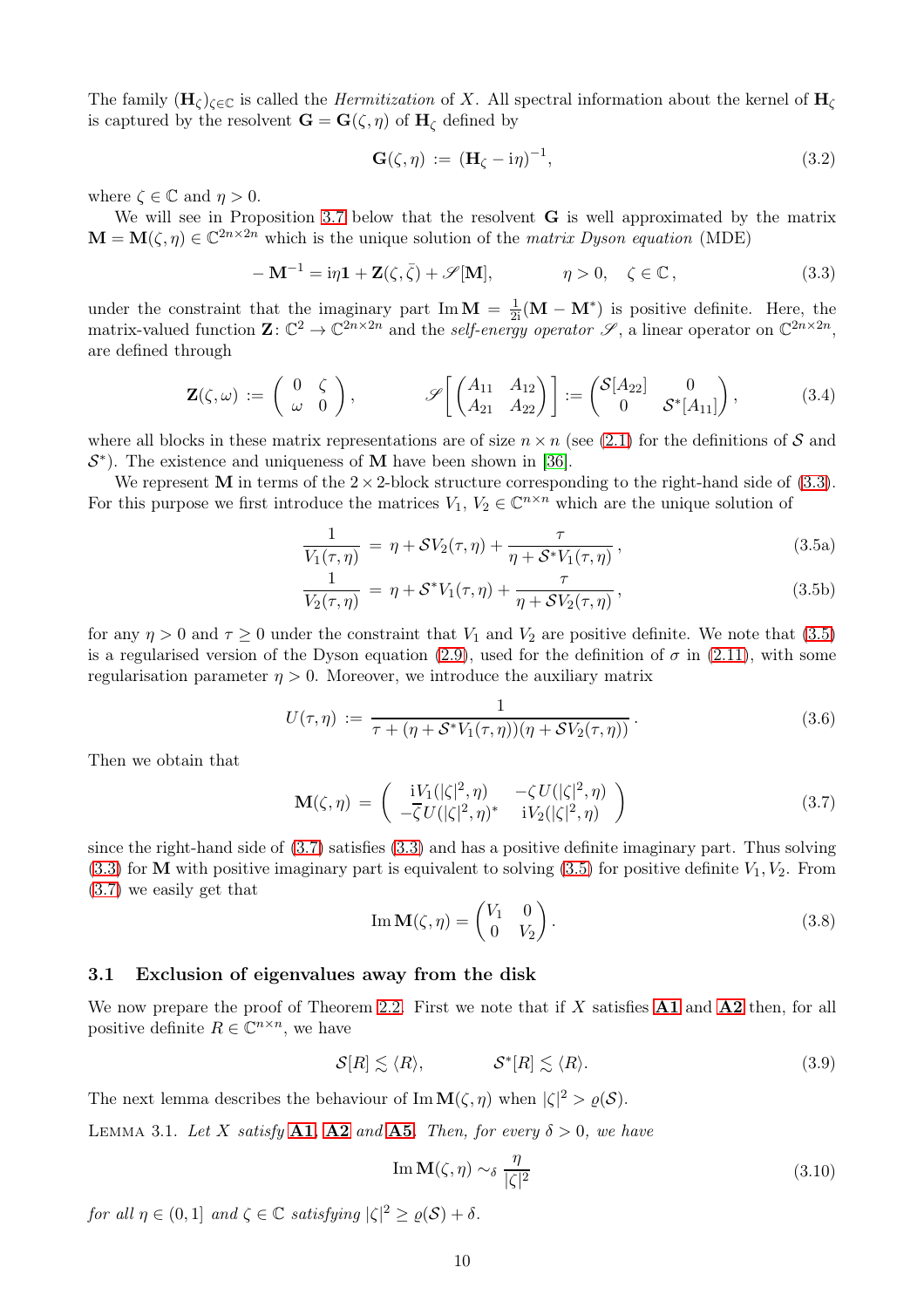PROOF OF LEMMA [3.1.](#page-9-4) Multiplying [\(3.5a\)](#page-9-5) with  $\eta + S^*[V_1]$  from the left and [\(3.5b\)](#page-9-6) from the right with  $\eta + \mathcal{S}[V_2]$  as well as realizing that the resulting right hand sides coincide reveal the identity

$$
(\eta + S^*V_1)\frac{1}{V_1} = \frac{1}{V_2}(\eta + SV_2).
$$
\n(3.11)

<span id="page-10-0"></span>Taking the inverse on both sides of [\(3.11\)](#page-10-0) and applying this identity to the result of multiplying [\(3.5a\)](#page-9-5) with  $V_1$  from the right and with  $\eta + S^*V_1$  from the left yield

<span id="page-10-1"></span>
$$
\eta + SV_2 = (\eta + SV_2)V_1(\eta + SV_2) + \tau V_2.
$$
\n(3.12)

We reorganize the terms in [\(3.12\)](#page-10-1), use that  $\tau - S$  is invertible as  $\tau > \rho(S)$  and obtain

$$
V_2 = (\tau - S)^{-1} (\eta - (\eta + SV_2)V_1(\eta + SV_2)) \leq \eta(\tau - S)^{-1}1.
$$

Here, we used in the last step that  $(\tau - S)^{-1}$  is positivity preserving due to the Neumann series and that  $(\eta + SV_2)V_1(\eta + SV_2) \geq 0$ . Therefore, we have shown that

$$
V_2 \leq \eta f(\tau)/\tau \leq \eta f(\varrho(\mathcal{S}) + \delta)/\tau \lesssim_{\delta} \eta/\tau
$$

for all  $\eta > 0$  and all  $\tau \geq \varrho(\mathcal{S}) + \delta$ . Similarly, we get  $V_1 \lesssim_{\delta} \eta/\tau$ .

Using  $V_1 + V_2 \leq_{\delta} \eta/\tau$  and [\(3.9\)](#page-9-7) to estimate the right-hand side of [\(3.12\)](#page-10-1) from above implies

$$
\eta \lesssim_{\delta} \eta^3 + \tau V_2.
$$

Hence,  $V_2 \gtrsim_{\delta} \eta/\tau$  and a similar argument yields  $V_1 \gtrsim_{\delta} \eta/\tau$ . Owing to [\(3.8\)](#page-9-8), these estimates and  $\tau = |\zeta|^2$  complete the proof of Lemma [3.1.](#page-9-4)  $\Box$ 

For the upcomming arguments, it is convenient to use the following notion of events that occur with "very high probability".

<span id="page-10-4"></span>DEFINITION 3.2 (With very high probability). We say that the (sequence of) events  $(A_n)_{n\in\mathbb{N}}$  occur with very high probability if for every  $\nu > 0$  there is  $C_{\nu} > 0$  such that

<span id="page-10-2"></span>
$$
\mathbb{P}(A_n) \ge 1 - C_{\nu} n^{-\nu} \tag{3.13}
$$

for all  $n \in \mathbb{N}$ .

The constants  $C_{\nu}$  in [\(3.13\)](#page-10-2) will typically depend on the model parameters. Note that an intersection of  $n^C$ -many events holding with very high probability also holds with very high probability.

PROOF OF THEOREM [2.2.](#page-5-5) The theorem will follow from the next lemma and an interpolation argument. As we will see in its proof in Appendix [A](#page-40-0) below, this lemma is a direct consequence of [\[26,](#page-49-2) Corollary 2.3] and Lemma [3.1.](#page-9-4)

<span id="page-10-3"></span> $\sqrt{\varrho(S)} + \delta \leq |\zeta|^2 \leq \delta^{-1}$  for some  $\delta \sim 1$  then there is  $\varepsilon \sim 1$  such that LEMMA 3.3 (No eigenvalues of  $H_{\zeta}$  around zero). Let X satisfy [A1](#page-3-3), [A2](#page-4-2) and [A5](#page-4-3). If  $\zeta \in \mathbb{C}$  satisfies

$$
\mathrm{Spec}(\mathbf{H}_{\zeta}) \cap (-\varepsilon, \varepsilon) = \emptyset
$$

with very high probability.

Since  $Spec(X) = \{ \zeta \in \mathbb{C} : 0 \in Spec(\mathbf{H}_{\zeta}) \}$  we conclude from Lemma [3.3](#page-10-3) that with very high probability X has no eigenvalues in the annulus  $A := \{ \zeta : \varrho(\mathcal{S}) + \delta < |\zeta|^2 < \delta^{-1} \}.$  We will now show that there are no eigenvalues of X outside  $\mathbb{D}_{\delta^{-1/2}}$  either. For this purpose we apply Lemma [3.3](#page-10-3) to the Hermitization  $t\mathbf{H}_{\zeta/t}$  of tX for any  $t \in [0,1]$ . We choose a finite subset  $Z \subset A$  such that  $Z + \mathbb{D}_{n^{-1}}$ covers the entire annulus A and  $|Z| \leq n^C$  for some  $C > 0$ . By a union bound and Lemma [3.3,](#page-10-3) we find that for any  $(t,\zeta) \in n^{-1}[[n] \times Z$  with very high probability  $Spec(t\mathbf{H}_{\zeta/t}) \cap (-\varepsilon,\varepsilon) = \emptyset$ . Thus, by Lipschitz-continuity of  $t\mathbf{H}_{\zeta/t}$  in t and  $\zeta$ , we have  $0 \notin \bigcup_{t\in [0,1]} \bigcup_{\zeta\in A} \text{Spec}(t\mathbf{H}_{\zeta/t})$  with very high probability. In particular, the eigenvalues of each matrix along the interpolation  $t \mapsto tX$  between the zero matrix and  $X$ , that continuously depend on  $t$ , do not cross the annulus. Therefore,  $X$  has the same number of eigenvalues inside the disk with radius  $\sqrt{\varrho(\mathcal{S}) + \delta}$  as the zero matrix, namely n, i.e. it has no eigenvalues outside this disk.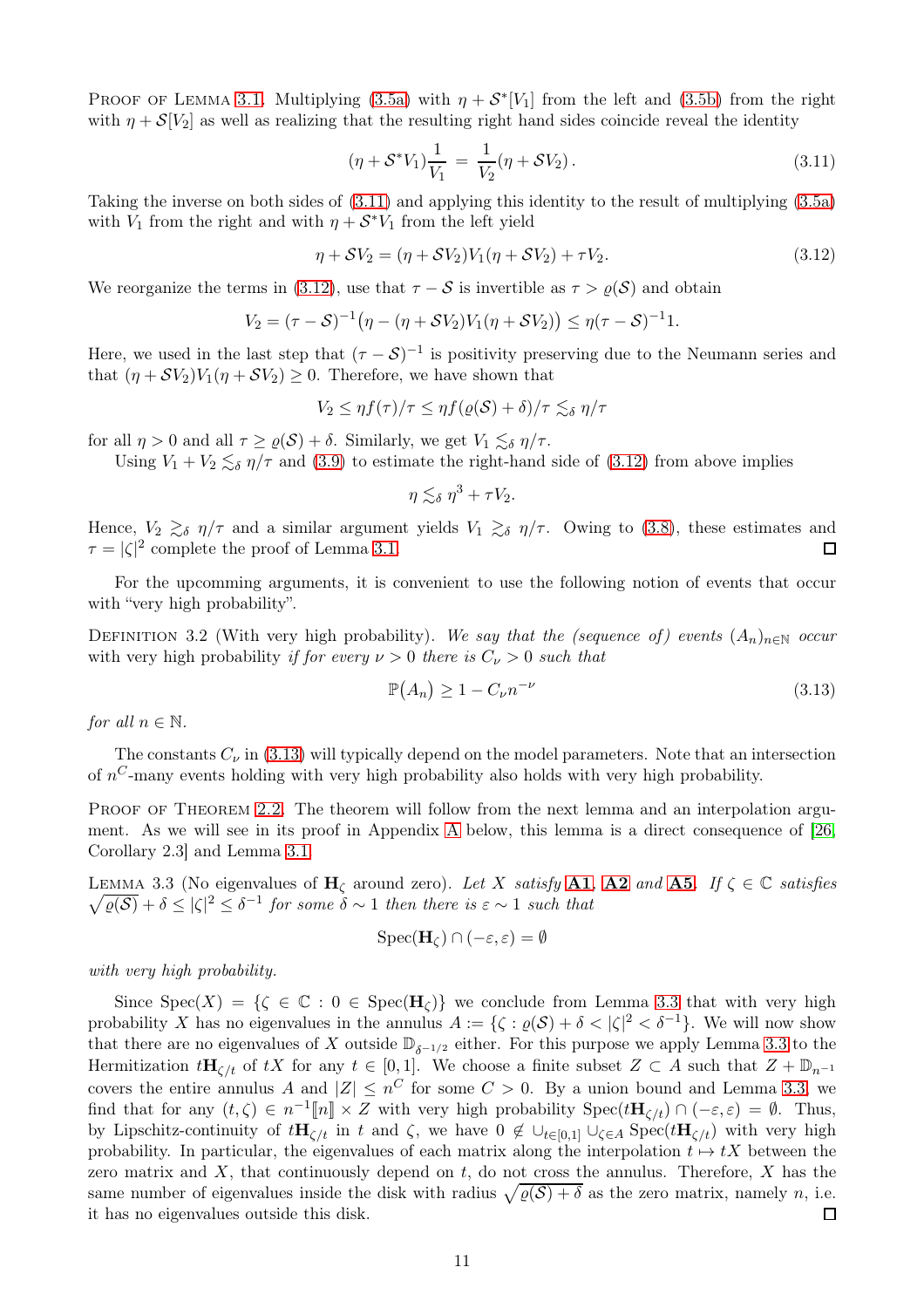#### <span id="page-11-0"></span>3.2 Global inhomogeneous circular law

In this section, we prove Theorem [2.3.](#page-5-0) We first derive the basic formula relating the eigenvalue density of X to the Hermitian matrices  $H_{\zeta}$  defined in [\(3.1\)](#page-8-2). This approach goes back to Girko [\[29\]](#page-49-0). Then we motivate and collect all other ingredients required for the proof of Theorem [2.3.](#page-5-0)

The starting point is a relation for the averaged linear statistics with a test function  $f \in C_0^2(\mathbb{C})$ given by

<span id="page-11-2"></span>
$$
\frac{1}{n} \sum_{\xi \in \text{Spec } X} f(\xi) = \frac{1}{2\pi n} \sum_{\xi \in \text{Spec } X} \int_{\mathbb{C}} \Delta f(\zeta) \log|\zeta - \xi| \, d^2 \zeta,\tag{3.14}
$$

where we used in the first step that log is the fundamental solution of the Laplace equation in  $\mathbb{R}^2$ .

The right-hand side of [\(3.14\)](#page-11-2) can be expressed purely in terms of the Hermitian matrices  $H_c$  since

<span id="page-11-4"></span>
$$
\sum_{\xi \in \text{Spec } X} \log|\xi - \zeta| = \log|\det(X - \zeta)| = \frac{1}{2}\log|\det \mathbf{H}_{\zeta}|. \tag{3.15}
$$

The resolvent **G** contains all spectral information about  $H_{\zeta}$ . In particular, log[det  $H_{\zeta}$ ] is expressed in terms of G via the well-known identity

<span id="page-11-3"></span>
$$
\log|\det \mathbf{H}_{\zeta}| = -2n \int_0^T \langle \text{Im } \mathbf{G}(\zeta, \eta) \rangle d\eta + \log|\det(\mathbf{H}_{\zeta} - iT)| \tag{3.16}
$$

for any  $T > 0$  (see [\[50\]](#page-50-6) for the use of [\(3.16\)](#page-11-3) in a similar context). Hence, owing to [\(3.14\)](#page-11-2), [\(3.15\)](#page-11-4) and [\(3.16\)](#page-11-3), it suffices to control G in order to understand the averaged linear statistics. As indicated in Section [3.1,](#page-9-0) the resolvent **G** will be well approximated by the solution **M** of the MDE [\(3.3\)](#page-9-1) for large  $n$ .

We now collect some auxiliary results about M and  $\sigma$ . We will need the following bounds on M proven at the end of Section [4.1.](#page-15-0)

<span id="page-11-9"></span>LEMMA 3.4 (Bounds on M). Let X satisfy  $A1 - A3$  $A1 - A3$  $A1 - A3$ . Then, uniformly for  $\zeta \in \mathbb{C}$  and  $\eta > 0$ , we have

<span id="page-11-8"></span>
$$
\|\mathbf{M}(\zeta,\eta)\| \lesssim \frac{1}{1+\eta+|\zeta|}.\tag{3.17}
$$

Moreover, for any  $T > 0$  and  $\zeta \in \mathbb{C}$ , we have

<span id="page-11-5"></span>
$$
\int_0^T \left| \langle \text{Im } \mathbf{M}(\zeta, \eta) \rangle - \frac{1}{1 + \eta} \right| d\eta \lesssim \min \left\{ T, 1 + \frac{|\zeta|}{T} \right\}, \qquad \int_T^\infty \left| \langle \text{Im } \mathbf{M}(\zeta, \eta) \rangle - \frac{1}{1 + \eta} \right| d\eta \lesssim \frac{1 + |\zeta|}{T}.
$$
 (3.18)

The self-consistent density of states  $\sigma$  introduced in [\(2.11\)](#page-5-1) relates to ImM in the way expected from [\(3.14\)](#page-11-2), [\(3.15\)](#page-11-4) and [\(3.16\)](#page-11-3) as well as  $G \approx M$ . This is the content of the next lemma.

<span id="page-11-1"></span>LEMMA 3.5 ( $\sigma$  as distributional derivative). Let X satisfy **[A1](#page-3-3)** – **[A3](#page-4-5)**. Then we have

<span id="page-11-6"></span>
$$
\int_{\mathbb{C}} f(\zeta)\sigma(\zeta) d^2 \zeta = -\frac{1}{2\pi} \int_{\mathbb{C}} \Delta f(\zeta) L(\zeta) d^2 \zeta, \qquad L(\zeta) := \int_0^\infty \left( \operatorname{Im}\langle \mathbf{M}(\zeta, \eta) \rangle - \frac{1}{1 + \eta} \right) d\eta \tag{3.19}
$$

for every  $f \in C_0^2(\mathbb{C})$ . The integral in the definition of L exists in the Lebesgue sense due to [\(3.18\)](#page-11-5).

Lemma [3.5](#page-11-1) in particular shows that  $\Delta L = -2\pi\sigma$  in the sense of distributions, i.e. L is the logarithmic potential of the probability measure  $\sigma(\zeta)d^2\zeta$ . The proof of Lemma [3.5](#page-11-1) requires a very detailed analysis of the MDE, [\(3.3\)](#page-9-1), and its stability properties and will be presented in Section [5.3](#page-32-0) below.

To illustrate the basic formula used in the proof of Theorem [2.3](#page-5-0) below, we combine the identities  $(3.14)$ ,  $(3.15)$ ,  $(3.16)$  and  $(3.19)$  and, thus, obtain for any  $T > 0$  that

<span id="page-11-7"></span>
$$
\frac{1}{n} \sum_{\xi \in \text{Spec } X} f(\xi) - \int_{\mathbb{C}} f(\zeta) \sigma(\zeta) d^2 \zeta = \frac{1}{2\pi} \int_{\mathbb{C}} \Delta f(\zeta) \left( \int_0^T \text{Im}\langle \mathbf{M}(\zeta, \eta) - \mathbf{G}(\zeta, \eta) \rangle d\eta + \int_T^\infty \left( \text{Im}\langle \mathbf{M}(\zeta, \eta) \rangle - \frac{1}{1 + \eta} \right) d\eta + \frac{1}{2n} \log|\det(\mathbf{H}_{\zeta} - iT)| \right) d^2 \zeta,
$$
\n(3.20)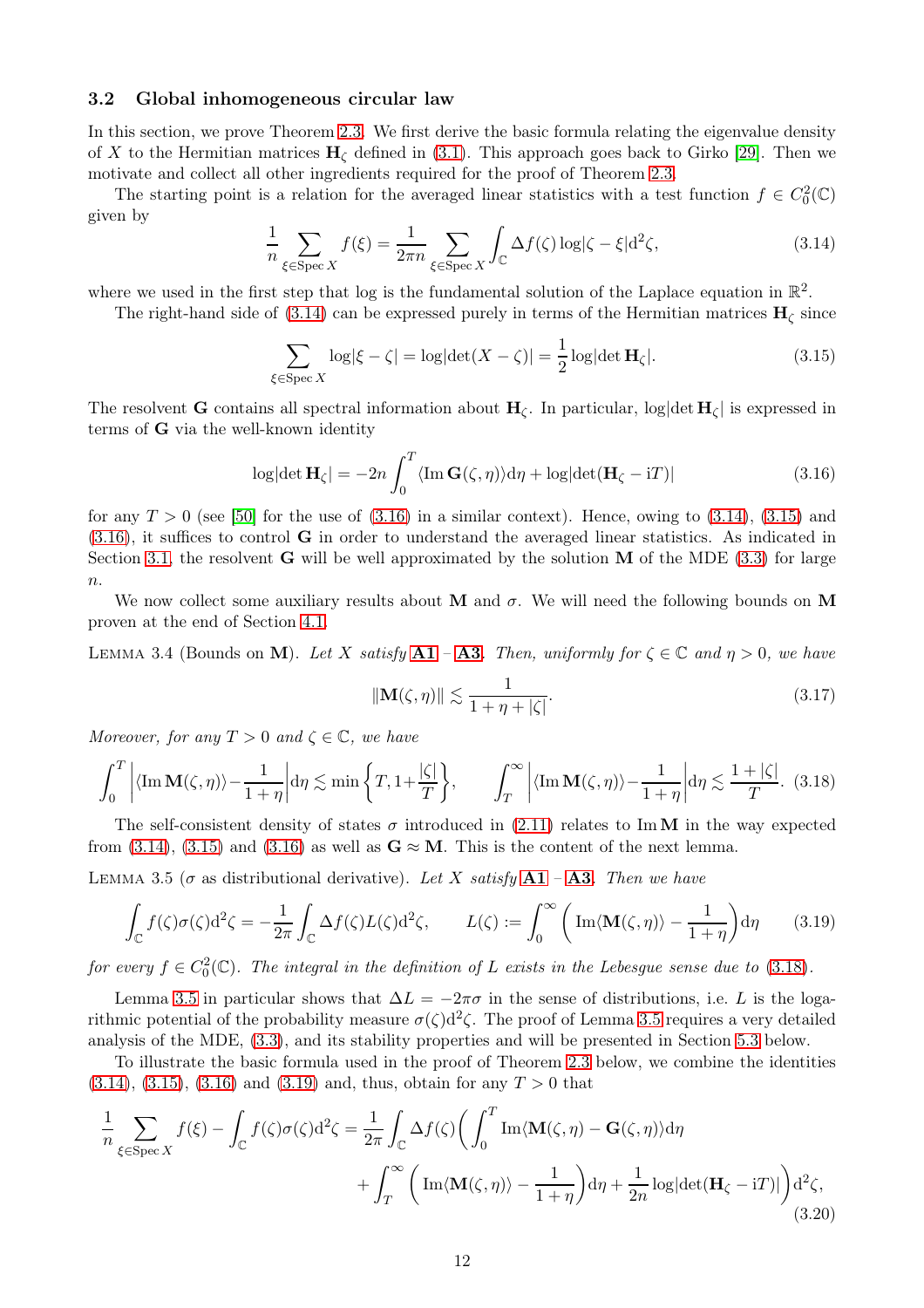where we used that  $\int_{\mathbb{C}} \Delta f(\zeta) d^2 \zeta = 0$ . The terms on the right-hand side of [\(3.20\)](#page-11-7) will be bounded as follows. The second term is controlled due to the second bound in [\(3.18\)](#page-11-5) and the third by a simple argument using [A1](#page-3-3). For the first term, we shall use Proposition [3.7](#page-12-0) below and Assumption [A4](#page-4-1).

For technical reasons, we discretise the integral over  $\zeta$  in [\(3.14\)](#page-11-2) via Lemma [3.6](#page-12-1) below. Afterwards, we apply [\(3.15\)](#page-11-4) and [\(3.16\)](#page-11-3) to the discretised expression. Thus, the final proof of Theorem [2.3](#page-5-0) does not start from  $(3.20)$  directly. For the discretisation of the  $\zeta$ -integral, we apply the sampling method formulated in the following lemma. For  $a = 2$ , it is a special case of [\[50,](#page-50-6) Lemma 36], which was used in a similar context in [\[50\]](#page-50-6).

<span id="page-12-1"></span>LEMMA 3.6 (Monte Carlo sampling). Let  $\Omega \subset \mathbb{C}$  be a bounded subset of positive Lebesque measure and  $\mu$  the normalized Lebesgue measure on  $\Omega$ . Let  $F: \Omega \to \mathbb{C}$  be a function in  $\mathrm{L}^a(\mu)$  from some  $a > 1$ . For  $m \in \mathbb{N}$ , let  $\xi_1, \ldots, \xi_m$  be independent random variables distributed according to  $\mu$ .

Then, for any  $\delta \in (0,1]$ , we have

$$
\mathbb{P}\bigg(\Big|\frac{1}{m}\sum_{i=1}^m F(\xi_i) - \int_{\Omega} F d\mu\Big| \le \frac{10^{1/a}}{m^{1-1/a} \delta^{1/a}} \Big(\int_{\Omega} \Big|F - \int_{\Omega} F d\mu\Big|^a d\mu\Big)^{1/a}\bigg) \ge 1 - \delta.
$$

PROOF. The random variables  $F(\xi_1), \ldots, F(\xi_m)$  are i.i.d. with mean  $\int_{\Omega} F d\mu$ . Thus, Proposition [B.1](#page-42-1) in Appendix [B](#page-42-0) below implies Lemma [3.6.](#page-12-1) 口

The next bound on  $\mathbf{G} - \mathbf{M}$  is the last missing ingredient for the proof of Theorem [2.3.](#page-5-0)

<span id="page-12-0"></span>PROPOSITION 3.7 (Global law for  $H_{\zeta}$ , averaged version). Let X satisfy [A1](#page-3-3) and [A2](#page-4-2). Then there is an absolute constant  $K > 0$  such that for all sufficiently small  $\delta > 0$  we have

<span id="page-12-2"></span>
$$
|\langle \mathbf{G}(\zeta,\eta) - \mathbf{M}(\zeta,\eta) \rangle| \le \frac{n^{K\delta}}{(1+\eta^2)n}
$$
\n(3.21)

with very high probability uniformly for all  $n \in \mathbb{N}$ ,  $\zeta \in \mathbb{D}_{\varphi}$  and  $\eta \in [n^{-\delta}, n^{100}]$ .

Proposition [3.7](#page-12-0) is implied by Proposition [A.4](#page-41-0) below. The former has an important consequence, namely the following bound on the number of eigenvalues of  $H<sub>c</sub>$  close to zero. Note that the moduli of the eigenvalues of  $H_{\zeta}$  are the singular values of  $X - \zeta$ . The eigenvalues of  $H_{\zeta}$  are denoted by  $\lambda_1(\zeta)$ ,  $\ldots$ ,  $\lambda_{2n}(\zeta)$ . Together with Assumption [A4](#page-4-1), the bound in the next lemma will be used to control the integral in [\(3.16\)](#page-11-3) for small  $\eta$ .

<span id="page-12-3"></span>LEMMA 3.8 (Number of small singular values of  $X - \zeta$ ). Let X satisfy **[A1](#page-3-3)** and **[A2](#page-4-2)**. Then there is  $\delta > 0$  such that

$$
\#\{i\in[\hspace{-0.06cm}[ 2n]\hspace{-0.06cm}]:|\lambda_i(\zeta)|\leq\eta\}\lesssim n\eta
$$

with very high probability uniformly for all  $\eta \in [n^{-\delta}, n^{100}]$  and  $\zeta \in \mathbb{D}_{\varphi}$  with any fixed  $\varphi > 0$ . Here, the constant  $C_{\nu}$  implicit in the very high probability notion from Definition [3.2](#page-10-4) depends on  $\delta$  and  $\varphi$  as well as the constants in  $A1$  and  $A2$  in addition to  $\nu$ .

PROOF. The trace of **G** is bounded by n,  $|\text{Tr } G| \lesssim n$  with very high probability, for all  $\eta \in [n^{-\delta}, n^{100}]$ due to [\(3.21\)](#page-12-2) and  $\|\mathbf{M}\| \lesssim 1$  by [\(3.17\)](#page-11-8). Therefore, setting  $\Sigma_{\eta} := \{i \in [\![2n]\!] : |\lambda_i(\zeta)| \leq \eta\}$  yields

$$
\frac{\#\Sigma_{\eta}}{2\eta} \le \sum_{i \in \Sigma_{\eta}} \frac{\eta}{\eta^2 + \lambda_i(\zeta)^2} \le \text{Im Tr } \mathbf{G}(\zeta, \eta) \lesssim n.
$$

We will now conclude Theorem [2.3](#page-5-0) from Proposition [3.7](#page-12-0) and Lemma [3.8.](#page-12-3)

PROOF OF THEOREM [2.3.](#page-5-0) We will show below that for all sufficiently small  $\delta > 0$  we have

<span id="page-12-4"></span>
$$
\left| \frac{1}{n} \sum_{\zeta \in \text{Spec } X} f(\zeta) - \int_{\mathbb{C}} f(\zeta) \sigma(\zeta) d^2 \zeta \right| \le n^{-\delta} ||\Delta f||_{\mathcal{L}^1}
$$
\n(3.22)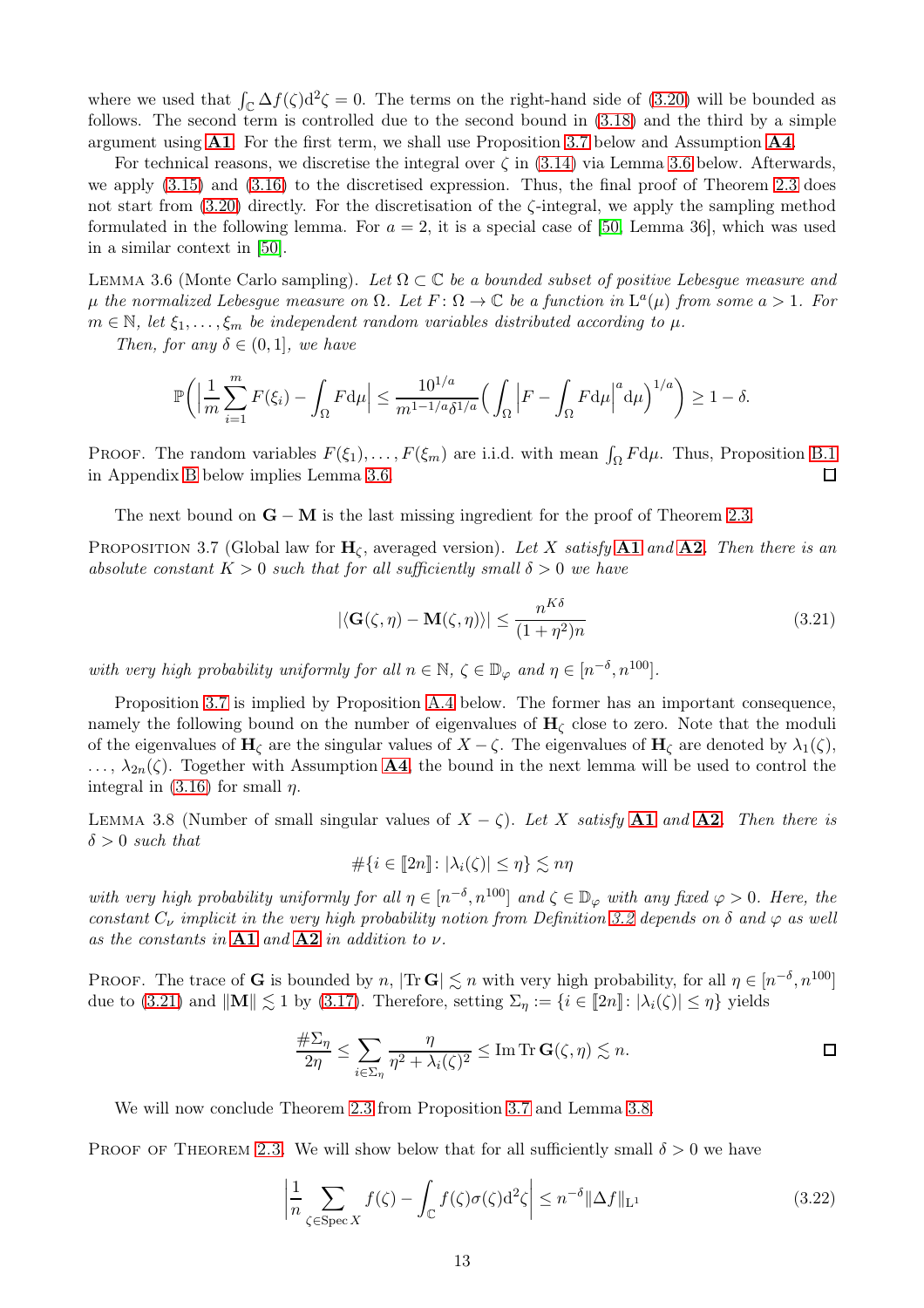with very high probability uniformly for all  $f \in C_0^2(\mathbb{C})$  satisfying  $\|\Delta f\|_{\mathbf{L}^{1+\beta}} \leq n^D \|\Delta f\|_{\mathbf{L}^1}$  and supp  $f \subseteq$  $\mathbb{D}_{\varphi}$ , where  $\beta > 0$ ,  $D > 0$  and  $\varphi > 0$  are some constants. In [\(3.22\)](#page-12-4), the constant  $C_{\nu}$  in the definition [\(3.13\)](#page-10-2) depends only on  $\delta$ ,  $\beta$ , D and  $\varphi$  in addition to  $\nu$  and the constants from **[A1](#page-3-3)** and **[A2](#page-4-2)**.

Given [\(3.22\)](#page-12-4), we now explain how Theorem [2.3](#page-5-0) follows. Let  $f \in C_b(\mathbb{C})$  and  $\varepsilon > 0$ . Since X does not have any eigenvalues outside  $\mathbb{D}_{R+1}$ , where  $R = \sqrt{\varrho(S)}$ , with very high probability by Theorem [2.2,](#page-5-5) we assume without loss of generality that supp  $f \subset \mathbb{D}_{R+2}$ . As  $R = \sqrt{\varrho(S)} \lesssim 1$  due to Assumptions **[A1](#page-3-3)** and **[A2](#page-4-2)**, we can choose a constant  $\varphi$  such that  $\varphi > R + 2$ . We find  $g \in C_0^2(\mathbb{C})$  such that  $||f - g||_{L^{\infty}} \leq \varepsilon/2$ , supp g ⊂  $\mathbb{D}_{\varphi}$  and  $\|\Delta g\|_{\mathbf{L}^2} \lesssim_{\varepsilon} 1$ . Therefore, approximating f by g in the statement of Theorem [2.3](#page-5-0) and applying  $(3.22)$  to g shows Theorem [2.3.](#page-5-0)

What remains is proving [\(3.22\)](#page-12-4). We set  $\Omega = \mathbb{D}_{\varphi}$ . Combining [\(3.14\)](#page-11-2) and [\(3.19\)](#page-11-6) as well as using the second bound in [\(3.18\)](#page-11-5) yield

<span id="page-13-0"></span>
$$
\frac{1}{n} \sum_{\xi \in \text{Spec } X} f(\xi) - \int_{\mathbb{C}} f(\zeta) \sigma(\zeta) \mathrm{d}^2 \zeta = \int_{\Omega} F(\zeta) \mathrm{d} \mu(\zeta) + \mathcal{O}(T^{-1} \|\Delta f\|_{\mathcal{L}^1}) \tag{3.23}
$$

for any  $T > 0$ . Here, we denoted by  $\mu$  the normalized Lebesgue measure on  $\Omega$  and introduced

<span id="page-13-1"></span>
$$
F(\zeta) := \frac{|\Omega|}{2\pi} \Delta f(\zeta) h(\zeta), \qquad h(\zeta) := \frac{1}{n} \sum_{\xi \in \text{Spec } X} \log|\xi - \zeta| + \int_0^T \left( \langle \text{Im } \mathbf{M}(\zeta, \eta) \rangle - \frac{1}{1 + \eta} \right) d\eta. \tag{3.24}
$$

We now apply Lemma [3.6](#page-12-1) to the first term on the right-hand side of [\(3.23\)](#page-13-0). Note that  $\zeta \mapsto \log|\xi-\zeta|$ lies in  $L^p(\Omega)$  for every  $p \in [1,\infty)$ . Hence, owing to the first bound in [\(3.18\)](#page-11-5) we get that, for any  $p \in [1,\infty)$ ,  $||h||_{L^p(\Omega)} \leq_p 1$  uniformly for  $T > 0$ . In particular, the function F defined in [\(3.24\)](#page-13-1) is square-integrable on  $\Omega$ . Thus, Lemma [3.6](#page-12-1) is applicable and choosing  $\delta = n^{-\nu}$ ,  $a = 1 + \beta/2$  and  $m = n^{(\nu + (\bar{D}+11)a)/(\bar{a}-1)}$  shows that

<span id="page-13-3"></span>
$$
\left| \int F d\mu - \frac{1}{m} \sum_{i=1}^{m} F(\xi_i) \right| \le n^{-D-10} \|\Delta f\|_{\mathcal{L}^{1+\beta}}
$$
\n(3.25)

with very high probability, where  $\xi_1, \ldots, \xi_m$  are independent random variables distributed according to  $\mu$ .

We set  $T = n^{100}$  and now show that for all sufficiently small  $\delta > 0$  we have

<span id="page-13-2"></span>
$$
|F(\zeta)| \le n^{-\delta} |\Delta f(\zeta)| \tag{3.26}
$$

with very high probability uniformly for all  $\zeta \in \Omega$ . To that end, we define  $\eta_* := n^{-\delta}$  and

$$
h_1(\zeta) := \int_{\eta_*}^T \text{Im}\langle \mathbf{M}(\zeta,\eta) - \mathbf{G}(\zeta,\eta) \rangle d\eta, \qquad h_2(\zeta) := -\int_0^{\eta_*} \langle \text{Im } \mathbf{G}(\zeta,\eta) \rangle d\eta,
$$
  

$$
h_3(\zeta) := \frac{1}{4n} \sum_{i \in [\![2n]\!]} \log \left(1 + \frac{\lambda_i(\zeta)^2}{T^2}\right) - \log \left(1 + \frac{1}{T}\right), \qquad h_4(\zeta) := \int_0^{\eta_*} \langle \text{Im } \mathbf{M}(\zeta,\eta) \rangle d\eta.
$$

Using [\(3.15\)](#page-11-4), [\(3.16\)](#page-11-3) and  $\int_0^T$ 1  $\frac{1}{1+\eta}d\eta = \log(1+T)$ , it is easy to see that  $h(\zeta) = h_1(\zeta) + h_2(\zeta) + h_3(\zeta) + h_4(\zeta)$ .

Next, we establish individual estimates on  $h_1, \ldots, h_4$  which hold with very high probability. We get  $|h_1(\zeta)| \leq 2n^{-1+K\delta}$  from [\(3.21\)](#page-12-2) as well as a union bound and a continuity argument in  $\eta$ . To estimate  $h_2$ , we write  $\lambda_j \equiv \lambda_j(\zeta)$  and compute

$$
-h_2(\zeta) = \frac{1}{4n} \sum_{j \in [\hspace{-1.5pt}[ 2n]\hspace{-1.5pt}]} \log \left( 1 + \frac{\eta_*^2}{\lambda_j^2} \right).
$$

In the following, we will decompose the sum into two regimes,  $|\lambda_j| < \eta_*^{1/2}$  and  $|\lambda_j| \ge \eta_*^{1/2}$ , and estimate each regime separately. For the first regime, Assumption [A4](#page-4-1) and Lemma [3.8](#page-12-3) yield

<span id="page-13-4"></span>
$$
\frac{1}{4n} \sum_{|\lambda_j| < \eta_*^{1/2}} \log\left(1 + \frac{\eta_*^2}{\lambda_j^2}\right) \le \frac{C(\log n + |\log \min_{j \in [\![2n]\!]} |\lambda_j||)}{n} \# \{j \in [\![2n]\!]: |\lambda_j| \le \eta_*\} \le n^{\varepsilon} \eta_* \tag{3.27}
$$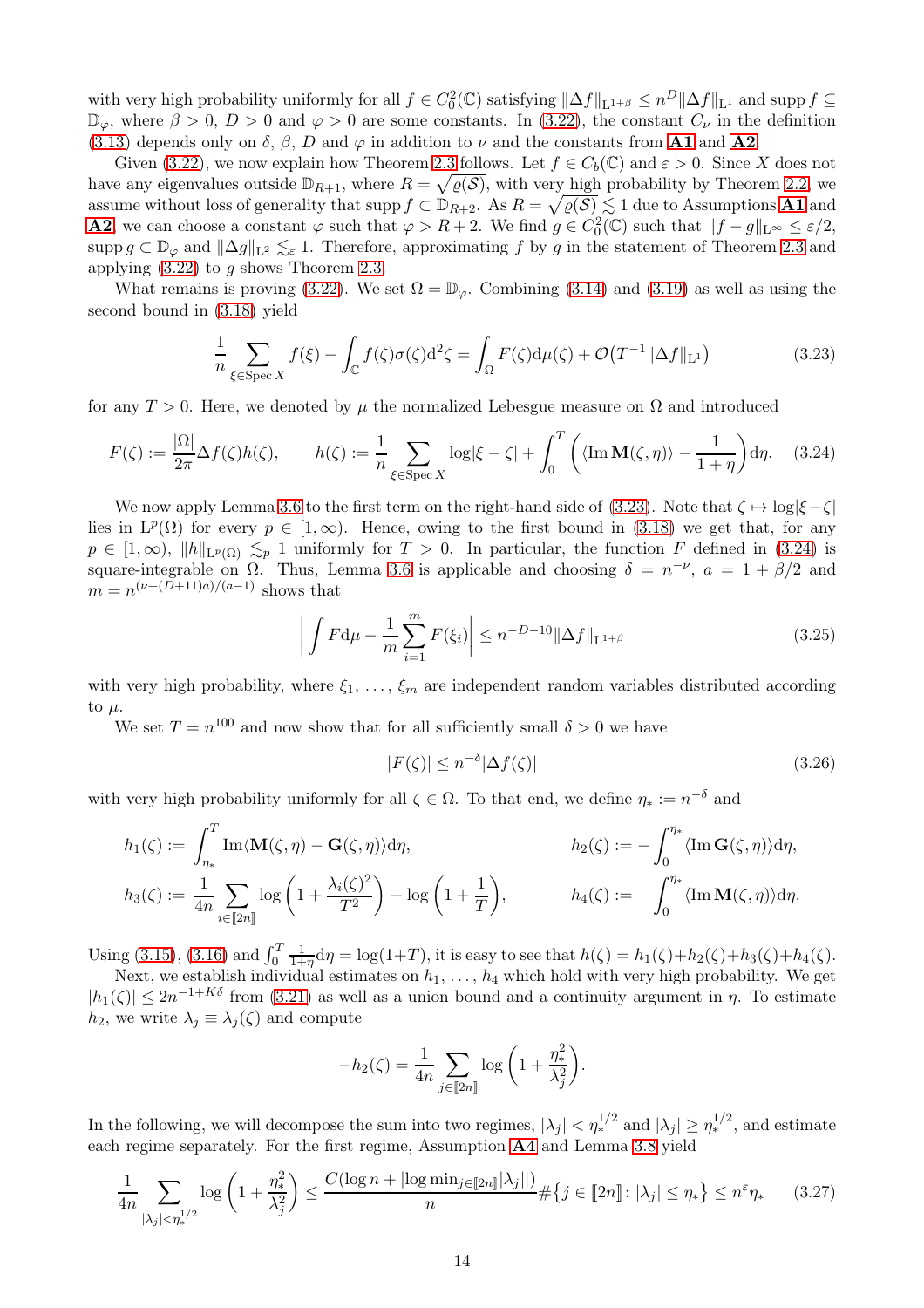with very high probability for all  $\varepsilon > 0$  small enough. In the remaining regime,  $\log(1 + x) \leq x$  yields

<span id="page-14-2"></span>
$$
\frac{1}{4n} \sum_{|\lambda_j| \ge \eta_*^{1/2}} \log \left( 1 + \frac{\eta_*^2}{\lambda_j^2} \right) \le \frac{1}{4n} \sum_{|\lambda_j| \ge \eta_*^{1/2}} \log(1 + \eta_*) \le \eta_*.
$$
 (3.28)

By slightly shrinking  $\delta$ , these estimates imply  $|h_2(\zeta)| \leq n^{-\delta}$ . For  $h_3$ , we obtain

$$
|h_3(\zeta)| \le \frac{1}{4nT^2} \operatorname{Tr}(\mathbf{H}_{\zeta})^2 + T^{-1} = \frac{1}{2nT^2} \sum_{i,j=1}^n (\overline{x_{ji}} - \overline{\zeta} \delta_{ji})(x_{ij} - \zeta \delta_{ij}) + T^{-1} \lesssim n^{\varepsilon} T^{-2} (1 + |\zeta|^2) + T^{-1},
$$

where we used  $\log(1+x) \leq x$  in the first step and  $|x_{ij}| \prec n^{-1/2}$  due to Assumption **[A1](#page-3-3)** in the last step. Since  $\zeta \in \Omega$  we conclude  $|h_3(\zeta)| \lesssim n^{-10}$  with very high probability. Since  $||\mathbf{M}|| \lesssim 1$  due to [\(3.17\)](#page-11-8) we have  $0 \leq h_4(\zeta) \leq \eta_*$ . Hence, the proof of [\(3.26\)](#page-13-2) is complete.

Since m is at most of polynomial order in n, a union bound over  $\xi_1, \ldots, \xi_m$  and [\(3.26\)](#page-13-2) yield

<span id="page-14-1"></span>
$$
\frac{1}{m}\sum_{i=1}^{m}|F(\xi_i)| \le \frac{n^{-\delta}}{m}\sum_{i=1}^{m}|\Delta f(\xi_i)| \le n^{-\delta} \|\Delta f\|_{\mathcal{L}^1} + n^{-D-10} \|\Delta f\|_{\mathcal{L}^{1+\beta}}
$$
(3.29)

with very high probability. Here, we applied Lemma [3.6](#page-12-1) with  $a = 1 + \beta$  in the last step and used  $\text{supp } f \subseteq \Omega$ .

Finally, we combine the relation [\(3.23\)](#page-13-0), the estimates [\(3.25\)](#page-13-3) and [\(3.29\)](#page-14-1) as well as  $\|\Delta f\|_{\mathrm{L}^{1+\beta}} \leq$  $n^D \|\Delta f\|_{\mathbb{L}^1}$  and obtain [\(3.22\)](#page-12-4). This completes the proof of Theorem [2.3.](#page-5-0)

### <span id="page-14-0"></span>4 Dyson equation and its stability

In this section, we analyse the solution  **to the matrix Dyson equation**  $(3.3)$  **and its stability against** perturbations  $D$ , i.e. we control the solution  $G(D)$  of a perturbed version of the MDE (see [\(4.34\)](#page-20-0) below) such that  $\mathbf{G}(0) = \mathbf{M}$ . These results are the core of this article as they will be the basis of the proofs of Theorem [2.5](#page-5-4) and Lemma [3.5](#page-11-1) about the properties of  $\sigma$  as well as the local law for  $H_c$  (cf. Theorem [6.2](#page-34-1) below).

The matrix Dyson equation and its stability have been analysed in [\[3,](#page-48-17) [6\]](#page-48-4). However, their main regularity and stability results impose the flatness condition (see [\[3,](#page-48-17) equation (2.7)] and [\(4.2\)](#page-15-1) below) on the self-energy operator  $\mathscr{S}$ . This condition is not satisfied by  $\mathscr{S}$  as defined in [\(3.4\)](#page-9-9). In fact, the special structure of  $\mathscr{S}$ , originating from the zero blocks on the diagonal of  $H_{\zeta}$ , poses significant challenges since it leads to an instability in the Dyson equation [\(3.3\)](#page-9-1) which was not present in [\[3,](#page-48-17) [6\]](#page-48-4). Dealing with this instability is the main purpose of this section.

In [\[5\]](#page-48-8), a similar instability was analysed, but in the simpler setup of a random matrix with independent entries. This setup results in a vector-valued Dyson equation whose formulation on the commutative algebra  $\mathbb{C}^{2n}$  with entry wise multiplication simplifies the analysis compared to the present article. In particular, in the commutative setting of [\[5\]](#page-48-8) the MDE was formulated on the entire algebra  $\mathbb{C}^{2n}$  and the contribution to the error term in the unstable direction determined to be sufficiently small to cancel the instability in the  $\eta \to 0$  limit. The corresponding algebraic manipulations are considerably harder in the non-commutative space  $\mathbb{C}^{2n \times 2n}$ . Therefore, we develop a different strategy in the present work. Here, we identify a stable manifold  $\Gamma := \mathbf{G}^{-1}[\mathbf{E}_{-}^{\perp}] \subset \mathbb{C}^{2n \times 2n}$ , defined as the preimage of a linear hyperspace  $\mathbf{E}^{\perp} \subset \mathbb{C}^{2n \times 2n}$  under the solution map  $\tilde{\mathbf{G}}$  to the perturbed MDE, such that  $\Gamma \ni \mathbf{D} \mapsto \mathbf{G}(\mathbf{D}) \in \mathbf{E}_{-}^{\perp}$  is stable. Then we implicitly construct a parametrisation  $\mathbf{E}_{-}^{\perp} \ni \mathbf{D} \mapsto \mathbf{D}(\mathbf{D}) \in \Gamma$ of this manifold (see [\(4.38\)](#page-21-1) below) and rewrite the MDE directly on the codimension one subspace  $\mathbf{E}^{\perp}$  (see [\(4.18\)](#page-17-0) below). In short, we remove the unstable direction from the MDE at the beginning. In addition to removing the need to trace the unstable component of the error matrix, this strategy also implies analyticity of  $\tau \mapsto V_1(\tau), \tau \mapsto V_2(\tau)$  from [\(2.9\)](#page-5-2) in the bulk (see Proposition [2.4\)](#page-5-6). The ensuing analyticity of  $\sigma$  from [\(2.11\)](#page-5-1) is a new result even for matrices with independent entries. With the strategy from [\[5\]](#page-48-8) showing only smoothness already required tracking the unstable direction to all derivative orders (cf. [\[5,](#page-48-8) proof of Proposition 2.4]).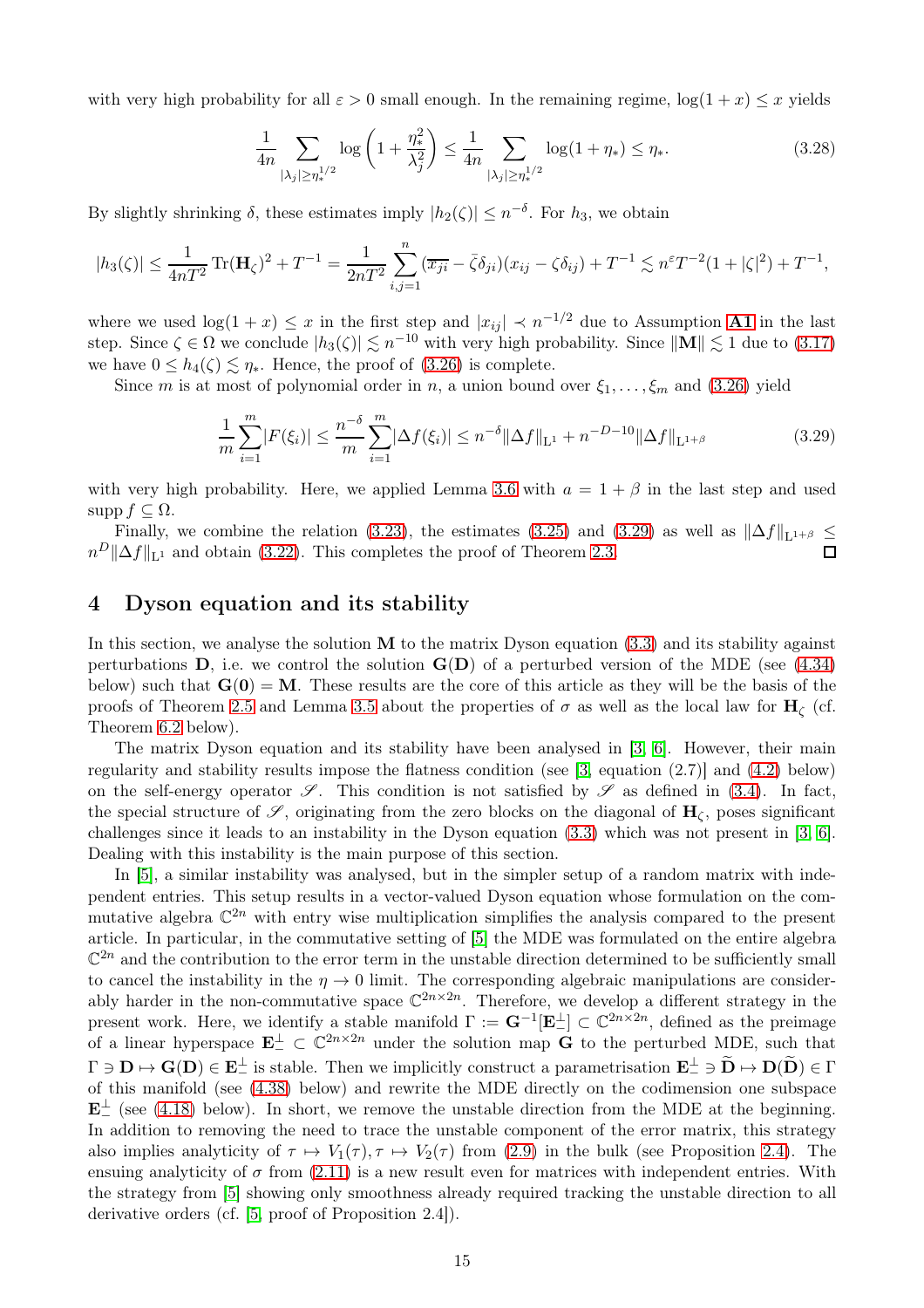In Subsection [4.1](#page-15-0) we will establish some basic properties of the solution to [\(3.5\)](#page-9-2) and hence [\(3.3\)](#page-9-1). Then we will prove stability of the Dyson equation in the bulk of the spectrum against small perturbations in Theorem [4.3](#page-17-1) of Subsection [4.2,](#page-16-0) using an important technical lemma that will be proven in Subsection [4.3.](#page-21-0)

Since [\(3.5\)](#page-9-2) is invariant under the scaling  $S \to \lambda S$ ,  $\eta \to \lambda^{1/2} \eta$ ,  $\tau \to \lambda \tau$  and  $V_i \to \lambda^{-1/2} V_i$  for any  $\lambda > 0$ , we will assume for the rest of the paper that

<span id="page-15-8"></span>
$$
\varrho(\mathcal{S}) = 1. \tag{4.1}
$$

Furthermore, we denote the unit disk in the complex plane centred at the origin by  $\mathbb{D} = \mathbb{D}_1 = \{\zeta \in$  $\mathbb{C}: |\zeta| < 1$ .

### <span id="page-15-0"></span>4.1 Solution

The first result of this subsection establishes matching upper and lower bounds on the solution of [\(3.5\)](#page-9-2) in the sense of quadratic forms. For this proposition only the following flatness property of  $S$  is needed. Due to assumptions  $A1-A3$  $A1-A3$  $A1-A3$  the operators  $S$  and  $S^*$  are both comparable to the normalised trace in the sense of quadratic forms, i.e.

$$
SA \sim S^*A \sim \langle A \rangle, \qquad A \ge 0,
$$
\n
$$
(4.2)
$$

<span id="page-15-1"></span>for any positive semi-definite A. In fact, the lower bound  $SA \geq \langle A \rangle$  is just an equivalent formulation of assumption [A3](#page-4-5), while the upper bound  $\mathcal{S}A \leq \langle A \rangle$  is a simple consequence of assumptions [A1](#page-3-3) and **[A2](#page-4-2)**. The same is true for  $S^*$ .

<span id="page-15-7"></span><span id="page-15-2"></span>PROPOSITION 4.1 (Behaviour of solution). The solution of [\(3.5\)](#page-9-2) satisfies

$$
\langle V_1(\tau,\eta) \rangle = \langle V_2(\tau,\eta) \rangle, \tag{4.3}
$$

<span id="page-15-3"></span>for all  $\tau \geq 0$  and  $\eta > 0$ , as well as the bounds

$$
V_1(\tau, \eta) \sim V_2(\tau, \eta) \sim \begin{cases} (1-\tau)^{1/2} + \eta^{1/3}, & \tau \le 1, \eta \le 1, \\ \frac{\eta}{\tau - 1 + \eta^{2/3}}, & \tau \ge 1, \eta \le 1, \\ \frac{\eta}{\eta^2 + \tau}, & \eta \ge 1. \end{cases}
$$
(4.4)

PROOF. Throughout this proof, we will refer to some identities from the proof of Lemma [3.1.](#page-9-4) To see  $(4.3)$ , we multiply  $(3.11)$  with  $V_1$  from the right and with  $V_2$  from the left and take the normalized trace.

Now we prove [\(4.4\)](#page-15-3). First we observe that  $V_1$  and  $V_2$  are both comparable to their normalized traces, which coincide as we have just shown, i.e.

$$
V_1 \sim V_2 \sim \langle V_1 \rangle = \langle V_2 \rangle. \tag{4.5}
$$

<span id="page-15-6"></span>This is seen directly from the two equations [\(3.5\)](#page-9-2) since the right hand sides are both comparable to the same multiple of the identity due to [\(4.2\)](#page-15-1) and [\(4.3\)](#page-15-2).

Now let  $S_2$  be the unique positive definite Perron-Frobenius eigenmatrix of  $S$  with normalisation  $\langle S_2 \rangle = 1$ , i.e.  $SS_2 = S_2$ . Because of [\(4.2\)](#page-15-1) this eigenmatrix satisfies  $S_2 \sim 1$ . We take the scalar product with  $S_2$  on both sides of  $(3.12)$  and get

<span id="page-15-4"></span>
$$
\eta + \langle S_2, V_1 \rangle = \eta + \langle S_2, \mathcal{S}^* V_1 \rangle = \langle S_2, (\eta + \mathcal{S}^* V_1) V_2 (\eta + \mathcal{S}^* V_1) \rangle + \tau \langle S_2, V_1 \rangle.
$$
 (4.6)

Depending on whether  $\tau \leq 1$  or  $\tau > 1$  we either subtract  $\tau \langle S_2, V_1 \rangle$  or  $\langle S_2, V_1 \rangle$  on both sides of [\(4.6\)](#page-15-4) and use [\(4.2\)](#page-15-1) as well as  $S_2 \sim 1$  to see that

$$
\eta + (1 - \tau)\langle V_1 \rangle \sim \langle V_2 \rangle (\eta + \langle V_1 \rangle)^2, \qquad \tau \le 1, \qquad (4.7a)
$$

<span id="page-15-5"></span>
$$
\eta \sim \langle V_2 \rangle (\eta + \langle V_1 \rangle)^2 + (\tau - 1) \langle V_1 \rangle, \qquad \tau > 1. \qquad (4.7b)
$$

The claim [\(4.4\)](#page-15-3) is now an immediate consequence of [\(4.7\)](#page-15-5) and [\(4.5\)](#page-15-6).  $\Box$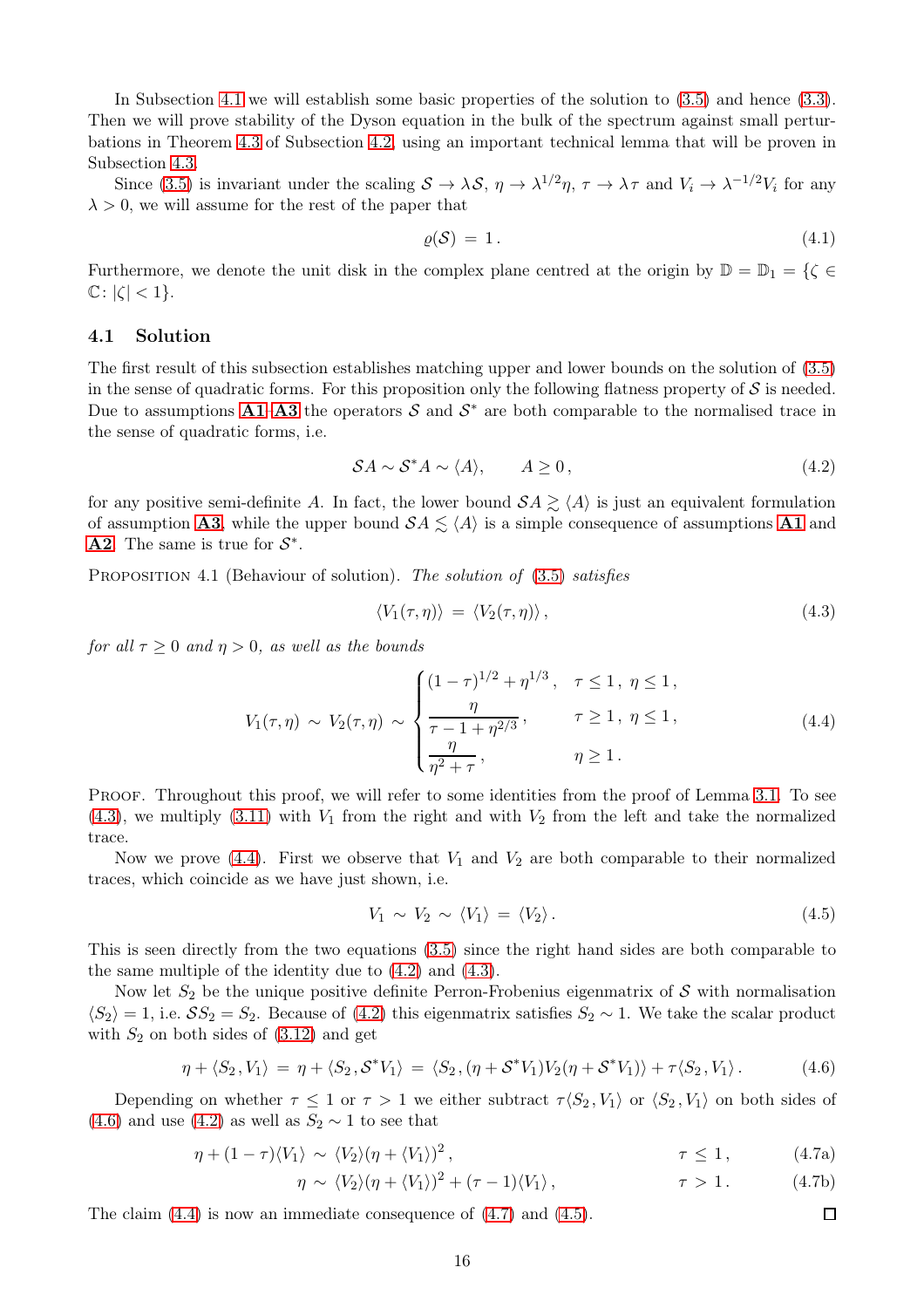As a consequence of Proposition [4.1](#page-15-7) we can also estimate the singular values of U, defined in  $(3.6)$ , from above and below. When multiplying [\(3.5a\)](#page-9-5) with  $\eta + \mathcal{S}^* V_1$  from the left and [\(3.5b\)](#page-9-6) with  $\eta + \mathcal{S} V_2$ from the right we see the identities

$$
U = V_1 \frac{1}{\eta + S^* V_1} = \frac{1}{\eta + S V_2} V_2.
$$
\n(4.8)

<span id="page-16-2"></span>Furthermore, when we multiply  $(3.5a)$  with  $V_1$  from the left and  $(3.5b)$  with  $V_2$  from the right we see that

$$
1 = V_1(\eta + SV_2) + \tau U = (\eta + S^*V_1)V_2 + \tau U. \tag{4.9}
$$

<span id="page-16-7"></span><span id="page-16-1"></span>Multiplying  $(4.9)$  by U and using  $(4.8)$  also reveals

$$
U = V_1 V_2 + \tau U^2. \tag{4.10}
$$

<span id="page-16-3"></span>Finally, using [\(4.4\)](#page-15-3) in [\(4.8\)](#page-16-2) shows the comparison relation

<span id="page-16-6"></span>
$$
U^*U \sim \frac{1}{1 + \tau^2 + \eta^4} \tag{4.11}
$$

uniformly for  $\eta > 0$  and  $\tau \geq 0$ . For future reference we also record the identities

$$
V_1 = \eta (V_1^2 + \tau U U^*) + V_1 (SV_2) V_1 + \tau U (S^* V_1) U^*,
$$
\n(4.12a)

$$
V_2 = \eta (V_2^2 + \tau U^* U) + V_2 (\mathcal{S}^* V_1) V_2 + \tau U^* (\mathcal{S} V_2) U , \qquad (4.12b)
$$

which result from multiplying  $(3.5a)$  from left and right by  $V_1$  and  $(3.5b)$  by  $V_2$  and then using  $(4.8)$ . As a consequence of [\(4.4\)](#page-15-3) for  $\tau \ge 1$  we can extend  $V_i$  continuously to  $\eta = 0$  as  $V_i(\tau, 0) = 0$ . This is summarised in the following corollary whose proof is immediate from the representation of **M** in  $(3.7)$ and the definition of  $U$  in  $(3.6)$ .

COROLLARY 4.2 (Extension outside the spectrum). The functions  $V_1, V_2$  admit continuous extensions to  $([0,1)\times(0,\infty))\cup([1,\infty)\times(0,\infty))$ , that is, to  $\eta=0$  for  $\tau\geq 1$ . These extensions are still denoted by the same symbols. Similarly, the solution  $\tilde{M}$  of the MDE [\(3.3\)](#page-9-1) from [\(3.7\)](#page-9-3) can be extended continuously to  $(\mathbb{D} \times (0, \infty)) \cup ((\mathbb{C} \setminus \mathbb{D}) \times (0, \infty))$ , i.e. to  $\eta = 0$  for  $\zeta \notin \mathbb{D}$ . We still denote the extension by **M**. The extension satisfies

$$
\mathbf{M}(\zeta,0) = \begin{pmatrix} 0 & -1/\overline{\zeta} \\ -1/\zeta & 0 \end{pmatrix}, \qquad \zeta \notin \mathbb{D}.
$$

PROOF OF LEMMA [3.4.](#page-11-9) First, we get  $(3.17)$  from  $(3.7)$ ,  $(4.4)$  and  $(4.11)$ . Second, both bounds in [\(3.18\)](#page-11-5) follow directly from the estimate

<span id="page-16-4"></span>
$$
\|\mathbf{M}(\zeta,\eta) - i(1+\eta)^{-1}\| \lesssim \min\{1,(1+|\zeta|)\eta^{-2}\},\tag{4.13}
$$

which holds uniformly for  $\zeta \in \mathbb{C}$  and  $\eta > 0$  and is shown next. Since  $\|\mathbf{M}\| \lesssim 1$  by [\(3.17\)](#page-11-8) we trivially have  $\|\mathbf{M}(\zeta,\eta) - i(1+\eta)^{-1}\| \lesssim 1$ . Multiplying [\(3.3\)](#page-9-1) by  $i\eta^{-1}\mathbf{M}$  and using  $\|\mathbf{M}\| \lesssim \eta^{-1}$  as well as  $\|\mathscr{S}\| \lesssim 1$ (cf. upper bound in [\(4.2\)](#page-15-1)) imply  $\|\mathbf{M}(\zeta, \eta) - i\eta^{-1}\| \lesssim (1 + |\zeta|)\eta^{-2}$ , i.e. the missing bound in [\(4.13\)](#page-16-4). This completes the proof of Lemma [3.4.](#page-11-9)  $\Box$ 

#### <span id="page-16-0"></span>4.2 Stability

<span id="page-16-5"></span>In this subsection we will establish stability of the MDE [\(3.3\)](#page-9-1) and its solution against small perturbations. As indicated at the beginning of the section, [\(3.3\)](#page-9-1) has an inherent instability due to the structure of  $\mathscr S$ . This instability originates from a single unstable direction and implies that stability can only be expected with respect to perturbations D that take values in a manifold of codimension 1 in  $\mathbb{C}^{2n \times 2n}$ . Through a special choice of coordinates this manifold can be mapped to the orthogonal complement of  $\mathbf{E}_{-} \in \mathbb{C}^{2n \times 2n}$  defined through

$$
\mathbf{E}_{\pm} := \left( \begin{array}{cc} 1 & 0 \\ 0 & \pm 1 \end{array} \right) \tag{4.14}
$$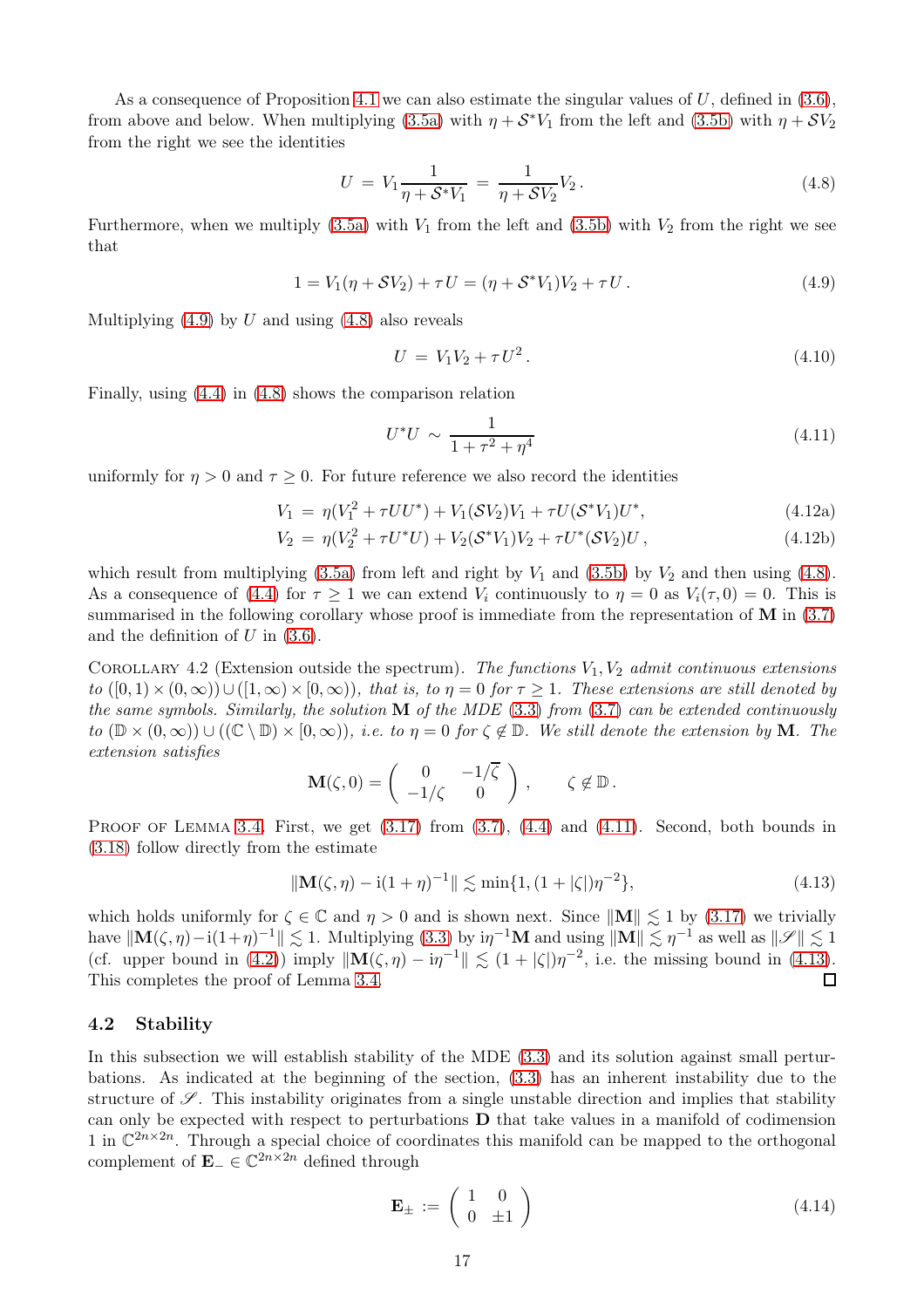and thus projected out.

Before we state the stability theorem we introduce a norm that is designed to prove isotropic convergence of the resolvent G from [\(3.2\)](#page-9-11) to M, i.e. to prove  $|\langle \mathbf{x}, (\mathbf{G} - \mathbf{M})\mathbf{y} \rangle| \to 0$  for any fixed vectors  $\mathbf{x}, \mathbf{y} \in \mathbb{C}^{2n}$  in a high moment sense. A similar norm was introduced in [\[26\]](#page-49-2) for the same purpose and to match the notation to this work we introduce coefficients  $\kappa_{\mathscr{R}}(\alpha, \beta)$  with  $\alpha, \beta \in [\![2n]\!]^2$ associated to any linear operator  $\mathcal{R} : \mathbb{C}^{2n \times 2n} \to \mathbb{C}^{2n \times 2n}$  via

<span id="page-17-5"></span>
$$
(\mathscr{R}\mathbf{R})_{ad} = \sum_{b,c \in [\![2n]\!]} \kappa_{\mathscr{R}}(ab,cd) r_{bc} \,. \tag{4.15}
$$

Through this one to one correspondence between  $\mathscr R$  and  $\kappa_{\mathscr R}$  we define  $\kappa_c := \kappa_{\mathscr S}$ . We also recall the following notation from [\[26\]](#page-49-2). For an expression  $f_{a_1a_2...a_k}$  with indices  $a_1,\ldots,a_k$  we write  $f_{\mathbf{x}a_2...a_k}$  =  $\sum_{a} x_a f_{aa_2...a_k}$  if an index is averaged against a vector **x**, and similarly if more than one index is averaged. We also write  $f_{a_2...a_k}$  for the vector  $(f_{aa_2...a_k})_a$ . In particular,  $\mathbf{A}_{xy} = \sum_{i,j} x_i y_j a_{ij}$  and  $A x = A_{\cdot x}.$ 

Let us now fix two deterministic vectors  $\mathbf{x}, \mathbf{y} \in \mathbb{C}^{2n}$  and  $K \in \mathbb{N}$ . Then for fixed  $\eta$  and  $\zeta$  writing  $\mathbf{M} = \mathbf{M}(\zeta, \eta)$  we recursively define the sets of vectors

$$
I_0 := \{ \mathbf{x}, \mathbf{y} \} \cup \{ \mathbf{e}_i : i \in [\![2n]\!] \},
$$
  
\n
$$
I_{k+1} := I_k \cup \{ \mathbf{M}_{\mathbf{u}}, \mathbf{Z}_{\mathbf{u}}, (\mathscr{S}\mathbf{M})_{\mathbf{u}}, (i\eta \mathbf{1} + \mathscr{S}\mathbf{M})_{\mathbf{u}}^{-1} : \mathbf{u} \in I_k \}
$$
  
\n
$$
\cup \{ \kappa_c(\mathbf{u}i, j \cdot) : \mathbf{u} \in I_k, i, j \in [\![2n]\!] \}.
$$

Here,  $e_a$  denotes the a-th standard basis vector in  $\mathbb{C}^{2n}$ . The  $\|\cdot\|_*$ -norm is then defined as

<span id="page-17-3"></span>
$$
\|\mathbf{A}\|_{*} := \|\mathbf{A}\|_{*}^{K,\mathbf{x},\mathbf{y}} := \sum_{0 \le k < K} n^{-k/2K} \|\mathbf{A}\|_{I_{k}} + n^{-1/2} \max_{\mathbf{u} \in I_{K}} \frac{\|\mathbf{A}.\mathbf{u}\|}{\|\mathbf{u}\|}, \qquad \|\mathbf{A}\|_{I} := \max_{\mathbf{u},\mathbf{v} \in I} \frac{|\mathbf{A}_{\mathbf{u}\mathbf{v}}|}{\|\mathbf{u}\| \|\mathbf{v}\|}. \tag{4.16}
$$

The definition of  $\|\cdot\|_*$  is chosen such that the arguments from [\[26\]](#page-49-2) can be followed directly in the proof of Theorem [6.2](#page-34-1) below. The norm is dominated by the standard operator norm,  $||\mathbf{A}||_* \leq 2||\mathbf{A}||$  and by construction and [A2](#page-4-2) it satisfies

$$
\|\mathcal{S}\|_{\ast\to\|\cdot\|} \lesssim 1\,,\qquad \|\mathbf{RA}\|_{\ast} \lesssim n^{1/2K} \|\mathbf{R}\| \|\mathbf{A}\|_{\ast}\,,\qquad \|(\mathcal{S}\mathbf{A})\mathbf{B}\|_{\ast} \lesssim n^{1/2K} \|\mathbf{A}\|_{\ast} \|\mathbf{B}\|_{\ast},\tag{4.17}
$$

<span id="page-17-2"></span>for all  $\mathbf{A}, \mathbf{B} \in \mathbb{C}^{2n \times 2n}$  and  $\mathbf{R} \in \{\mathbf{M}, \mathbf{Z}, \mathscr{S}\mathbf{M}, (\mathrm{i}\eta \mathbf{1} + \mathscr{S}\mathbf{M})^{-1}\}$ . The bounds from [\(4.17\)](#page-17-2) follow exactly as (73), (70b) and (70a) in [\[26\]](#page-49-2) from [A2](#page-4-2).

Now we present our main stability theorem. It states that when [\(3.3\)](#page-9-1) is properly rewritten and restricted to  $\mathbf{E}^{\perp}$  it is stable against small perturbations.

<span id="page-17-1"></span>THEOREM 4.3 (Stability). For any sufficiently small  $\delta > 0$  (depending on model parameters) and any  $\eta \in (0, \delta^3)$ ,  $\zeta \in \mathbb{C}$  with  $|\zeta|^2 \leq 1-\delta$  there is a unique function

$$
\mathbf{G}: D \times B_1 \to B_2,
$$

such that  $\mathbf{G} = \mathbf{G}(\zeta_1, \zeta_2, \tilde{\eta}, \mathbf{D})$  satisfies the equation

$$
(i\widetilde{\eta}\mathbf{1} + \mathscr{S}\mathbf{G})\left(\mathbf{G} + \frac{1}{i\widetilde{\eta}\mathbf{1} + \mathbf{Z}(\zeta_1, \zeta_2) + \mathscr{S}\mathbf{G}}\right) + \mathbf{D} = \mathbf{0}.
$$
 (4.18)

<span id="page-17-0"></span>Here, D is a neighbourhood of  $(\zeta, \overline{\zeta}, \eta)$  in  $\mathbb{C}^3$ ,  $B_1$  a neighbourhood of 0 in  $\mathbb{C}^{n \times n} \cap \mathbf{E}^{\perp}$  and  $B_2$  a neighbourhood of  $\mathbf{M} = \mathbf{M}(\zeta, \eta)$  in  $\mathbb{C}^{n \times n} \cap \mathbf{E}_{-}^{\perp}$ . For  $D, B_1$  and  $B_2$  we have the following choices. Either

$$
D := (\zeta, \overline{\zeta}, \eta) + (\mathbb{D}_{c_1})^3, \qquad B_1 := B_{c_1}^{\|\cdot\|}(0) \cap \mathbf{E}^{\perp}_-, \qquad B_2 := B_{c_2}^{\|\cdot\|}(M) \cap \mathbf{E}^{\perp}_-, \tag{4.19}
$$

<span id="page-17-4"></span>with  $c_1, c_2 > 0$  constants, depending only on the model parameters and on  $\delta$ , or

$$
D := (\zeta, \overline{\zeta}, \eta) + (\mathbb{D}_{n^{-4/K}})^3, \qquad B_1 := B_{n^{-4/K}}^*(0) \cap \mathbf{E}_-^{\perp}, \qquad B_2 := B_{n^{-1/K}}^*(\mathbf{M}) \cap \mathbf{E}_-^{\perp}
$$

for sufficiently large n (depending on model parameters,  $\delta$  and K). Here the superscripts indicate with respect to which norm the ball  $B_r(A)$  of radius r around A is meant. The function G is analytic in all variables.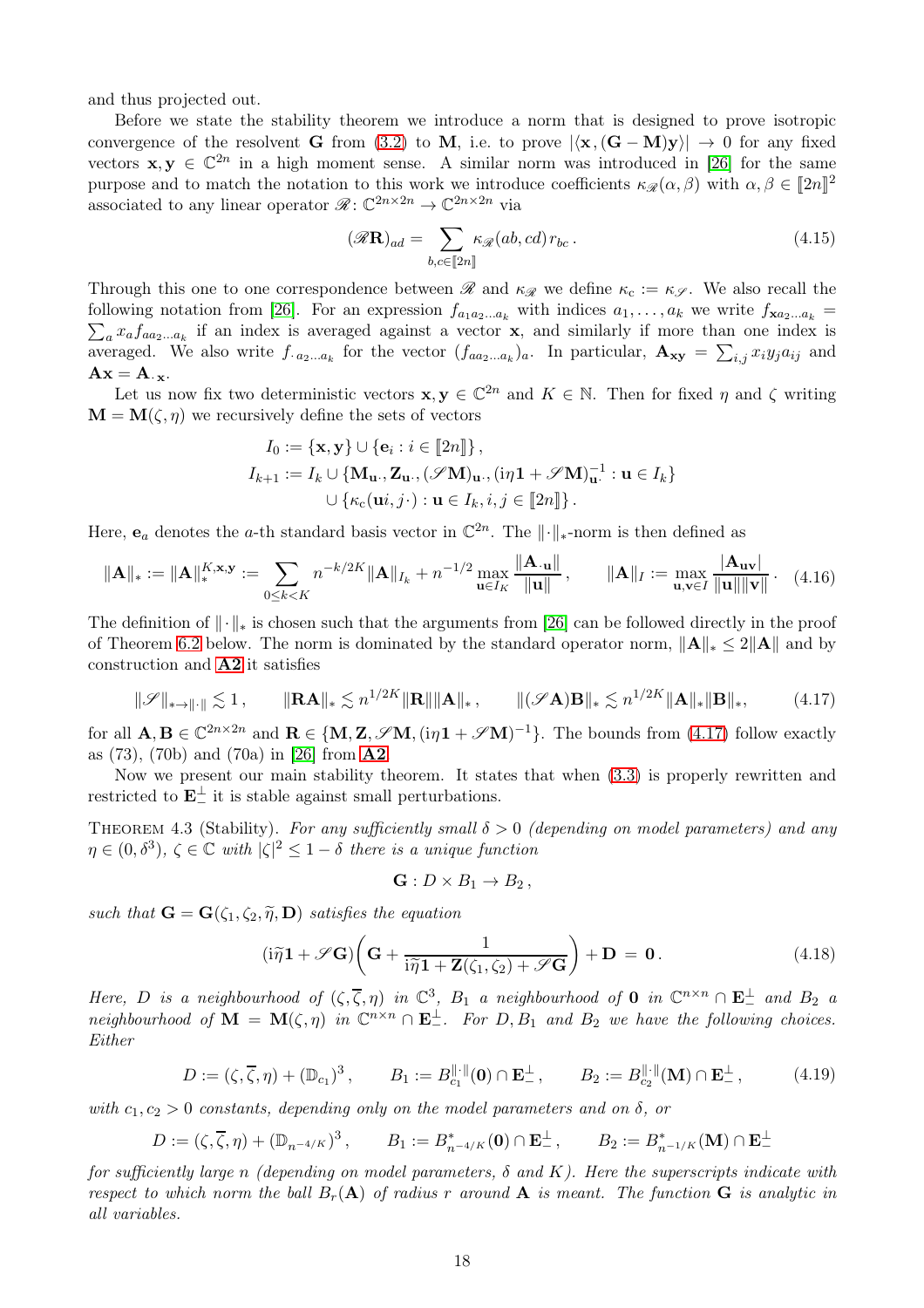PROOF. We solve the implicit equation

<span id="page-18-3"></span><span id="page-18-2"></span><span id="page-18-1"></span>
$$
\mathscr{J}_{\zeta_1,\zeta_2,\widetilde{\eta}}[\mathbf{G}]+\mathbf{D}=\mathbf{0}
$$

<span id="page-18-4"></span>for  $\mathbf{G} = \mathbf{G}(\zeta_1, \zeta_2, \tilde{\eta}, \mathbf{D})$ , where

$$
\mathscr{J}_{\zeta_1,\zeta_2,\tilde{\eta}}[\mathbf{G}] := (i\tilde{\eta}\mathbf{1} + \mathscr{S}\mathbf{G})\left(\mathbf{G} + \frac{1}{i\tilde{\eta}\mathbf{1} + \mathbf{Z}(\zeta_1,\zeta_2) + \mathscr{S}\mathbf{G}}\right). \tag{4.20}
$$

Note that  $\mathscr{J}_{\zeta,\overline{\zeta},\eta}[\mathbf{M}] = \mathbf{0}$  due to [\(3.3\)](#page-9-1). We will show that  $\mathscr{J}$  is a well-defined bounded holomorphic function on  $D \times B_2$  with values in  $\mathbf{E}^{\perp}$ . In particular, we will see that

$$
\|\mathscr{J}_{\zeta_1,\zeta_2,\tilde{\eta}}[\mathbf{M}+\mathbf{\Delta}]\| \lesssim |\zeta_1-\zeta|+|\zeta_2-\overline{\zeta}|+|\widetilde{\eta}-\eta|+\|\mathbf{\Delta}\|,\tag{4.21a}
$$

$$
\|\mathscr{J}_{\zeta_1,\zeta_2,\tilde{\eta}}[\mathbf{M}+\mathbf{\Delta}]\|_* \lesssim |\zeta_1-\zeta|+|\zeta_2-\overline{\zeta}|+|\widetilde{\eta}-\eta|+n^{1/2K}\|\mathbf{\Delta}\|_*,
$$
\n(4.21b)

where the constants hidden in the comparison relation may depend on  $\delta$  and K in addition to the model parameters. We will keep this convention until the end of this proof. The theorem then follows from the implicit function theorem, Lemma [C.1,](#page-44-0) and the following bound on the inverse of the derivative  $\nabla \mathscr{J}_{\zeta,\overline{\zeta},\eta}: \mathbf{E}^{\perp}_{-} \to \mathbf{E}^{\perp}_{-}$  evaluated at  $\mathbf{G} = \mathbf{M}$ :

$$
\|(\nabla|_{\mathbf{G}=\mathbf{M}}\mathcal{J}_{\zeta,\overline{\zeta},\eta})^{-1}|_{\mathbf{E}^{\perp}_{-}}\| \lesssim 1, \qquad \|(\nabla|_{\mathbf{G}=\mathbf{M}}\mathcal{J}_{\zeta,\overline{\zeta},\eta})^{-1}|_{\mathbf{E}^{\perp}_{-}}\|_{*} \lesssim n^{1/K}.
$$
 (4.22)

<span id="page-18-0"></span>Note that the inverse of the derivative in  $(4.22)$  is restricted to the hyperplane  $\mathbf{E}^{\perp}$  and the  $\|\cdot\|_{*}$ -norm on  $\mathbf{E}^{\perp}$  is simply the restriction of the  $\|\cdot\|_{*}$ -norm from [\(4.16\)](#page-17-3) on  $\mathbb{C}^{2n\times 2n}$ .

To see that  $\mathscr{J}_{\zeta_1,\zeta_2,\tilde{\eta}}$  leaves the hyperplane  $\mathbf{E}^{\perp}$  invariant we compute

$$
\langle \mathbf{E}_{-}, \mathcal{J}_{\zeta_1, \zeta_2, \tilde{\eta}}[\mathbf{G}] \rangle = \left\langle \mathbf{E}_{-}(\mathrm{i}\tilde{\eta}\mathbf{1} + \mathcal{S}\mathbf{G}) \frac{1}{\mathrm{i}\tilde{\eta}\mathbf{1} + \mathbf{Z}(\zeta_1, \zeta_2) + \mathcal{S}\mathbf{G}} \right\rangle = 0. \tag{4.23}
$$

<span id="page-18-7"></span>Here we used  $\langle \mathbf{E}_{-}(\mathscr{S} \mathbf{R})\mathbf{R} \rangle = 0$  for any  $\mathbf{R} \in \mathbb{C}^{2n \times 2n}$  and  $\mathbf{G} \in \mathbf{E}_{-}^{\perp}$  in the first identity and the general fact that by the Schur complement formula

$$
\text{Tr}\left(\begin{array}{cc} R_{11} & R_{12} \\ R_{21} & R_{22} \end{array}\right)^{-1}\left(\begin{array}{cc} R_{11} & 0 \\ 0 & -R_{22} \end{array}\right) = 0\,,
$$

for any invertible  $2 \times 2$ -block matrix with square blocks in the second identity.

In the remainder of the proof we verify  $(4.21)$  and  $(4.22)$  and thus the assumptions of Lemma [C.1.](#page-44-0) In the following we will frequently use the bounds  $M^*M \sim 1$  and Im $M \sim -\text{Im } M^{-1} \sim 1$  that are a consequence of Proposition [4.1](#page-15-7) and [\(3.7\)](#page-9-3).

The inequality [\(4.21a\)](#page-18-2) is immediate when  $c_1$  is chosen small enough and we apply  $\|\mathscr{S}\| \leq 1$ ,  $\|\mathbf{M}\| \lesssim 1$ , as well as the fact that the singular values of  $i\eta\mathbf{1} + \mathbf{Z} + \mathscr{S}\mathbf{M} = -\mathbf{M}^{-1}$  are bounded form above and below. For [\(4.21b\)](#page-18-3) we in addition employ the bounds from [\(4.17\)](#page-17-2) with  $\mathbf{A} = \mathbf{B} = \mathbf{\Delta}$  and  $\mathbf{R} = \mathscr{S} \mathbf{M}$  as well as  $\|\mathbf{A}\|_* \leq 2\|\mathbf{A}\|$ . We leave the details to the reader.

The remaining part of the proof is dedicated to showing [\(4.22\)](#page-18-0). Differentiating [\(4.20\)](#page-18-4) with respect to G reveals that the derivative of  $\mathscr{J} = \mathscr{J}_{\zeta,\overline{\zeta},\eta}$  evaluated at  $G = M$  satisfies

$$
\nabla|_{\mathbf{G}=\mathbf{M}}\mathscr{J} = -i\mathscr{M}\mathscr{L}, \qquad \mathscr{M}\mathbf{R} := \left(\operatorname{Im}\frac{1}{\mathbf{M}}\right)\mathbf{R}, \qquad \mathscr{L}\mathbf{R} := \mathbf{R} - \mathbf{M}(\mathscr{S}\mathbf{R})\mathbf{M}, \tag{4.24}
$$

<span id="page-18-5"></span>where we used  $i\eta \mathbf{1} + \mathscr{S}[\mathbf{M}] = i(\eta \mathbf{1} + \mathscr{S}[\text{Im} \mathbf{M}]) = -i \text{Im}(\mathbf{M}^{-1})$  (cf. [\(3.4\)](#page-9-9), [\(3.3\)](#page-9-1) and [\(3.7\)](#page-9-3)). By the second bound in [\(4.17\)](#page-17-2) and because  $-\text{Im}(\mathbf{M}^{-1}) \sim \mathbf{1}$  by [\(4.4\)](#page-15-3) we have

$$
\|\mathscr{M}^{-1}[\mathbf{R}]\|_* \lesssim n^{1/2K} \|\mathbf{R}\|_*,
$$

and also  $\|\mathscr{M}^{-1}\| \lesssim \|(\text{Im}(\mathbf{M}^{-1}))^{-1}\| \lesssim 1$ . Due to [\(4.24\)](#page-18-5), in order to show [\(4.22\)](#page-18-0), it therefore suffices to establish bounds on the inverse of the *stability operator*  $\mathscr{L}$ , namely

$$
\|\mathcal{L}^{-1}\|_{\mathcal{M}^{-1}\mathbf{E}_{-}^{\perp}}\| \lesssim 1, \qquad \|\mathcal{L}^{-1}\|_{\mathcal{M}^{-1}\mathbf{E}_{-}^{\perp}}\|_{*} \lesssim n^{1/2K}, \tag{4.25}
$$

<span id="page-18-6"></span>where the inverse is understood to be restricted to  $\mathcal{M}^{-1}\mathbf{E}_{-}^{\perp}$  and the  $\|\cdot\|_{*}$ -norm on the hyperplane  $\mathcal{M}^{-1}\mathbf{E}_{-}^{\perp}$  is simply the restriction of the  $\|\cdot\|_{*}$ -norm on  $\mathbb{C}^{2n\times 2n}$ . The bounds  $(4.25)$  are a consequence of the following three lemmas.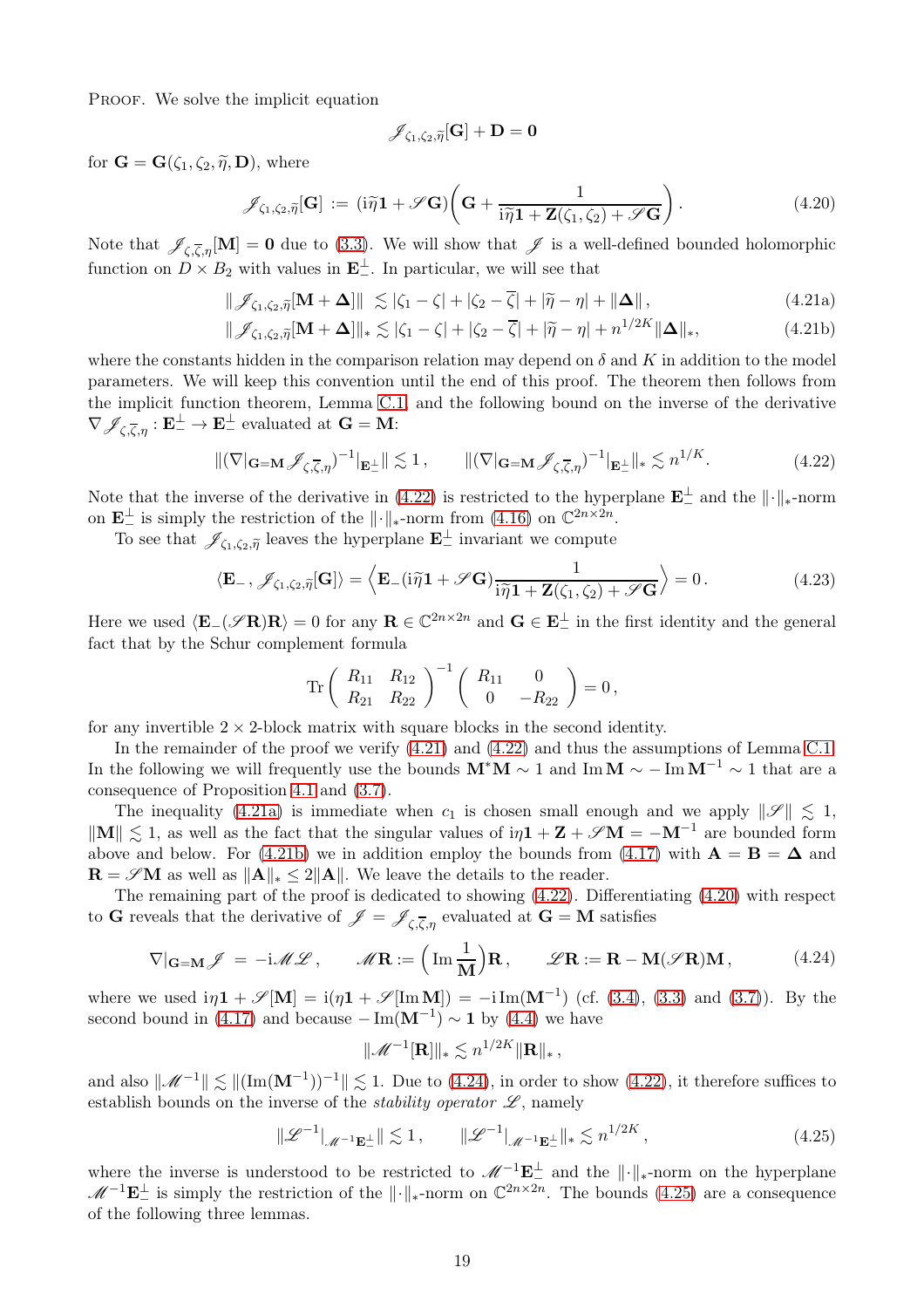<span id="page-19-0"></span>LEMMA 4.4 (Resolvent control for L). Let L be defined as in [\(4.24\)](#page-18-5). For any sufficiently small  $\delta > 0$ (depending on model parameters) there is a constant  $\varepsilon \sim_{\delta} 1$  such that uniformly in  $\eta \in (0, \delta^3)$  and  $\zeta \in \mathbb{C}$  with  $|\zeta|^2 \leq 1-\delta$  we have the resolvent bound

$$
\sup\left\{\|(\mathcal{L}-\xi)^{-1}\|_{\text{hs}}:\ \xi\in\mathbb{C},\ \xi\not\in(2+\mathbb{D}_{\varepsilon})\cup(1+\mathbb{D}_{1-\varepsilon})\cup\mathbb{D}_{\varepsilon}\right\}\lesssim_{\delta} 1. \tag{4.26}
$$

<span id="page-19-7"></span><span id="page-19-3"></span>Furthermore, the  $\varepsilon$ -ball around zero contains a single isolated eigenvalue  $\hat{\lambda} \neq 0$  of  $\mathscr{L}$ , i.e.

$$
\mathbb{D}_{\varepsilon} \cap \operatorname{Spec}(\mathscr{L}) = \{\widehat{\lambda}\}, \quad |\widehat{\lambda}| \lesssim_{\delta} \eta, \quad \dim \ker(\mathscr{L} - \widehat{\lambda})^2 = 1. \tag{4.27}
$$

<span id="page-19-4"></span>Approximate right and left eigenvectors corresponding to this isolated eigenvalue of  $\mathscr L$  are given by the identities

$$
\mathscr{L}[\mathbf{E}_{-}\operatorname{Im}\mathbf{M}] = \mathcal{O}_{\|\cdot\|}(\eta), \qquad (4.28a)
$$

$$
\mathscr{L}^*[\mathbf{E}_-\operatorname{Im}(\mathbf{M}^{-1})] = -\eta \mathbf{E}_-, \qquad (4.28b)
$$

which are valid globally for  $\eta > 0$  and  $\zeta \in \mathbb{C}$ .

<span id="page-19-1"></span>LEMMA 4.5 (Smoothing lemma). Let  $\mathbb{C}^d$  be equipped with two norms  $\|\cdot\|_{\#}$ ,  $\|\cdot\|_{+}$  and  $B \in \mathbb{C}^{d \times d}$  with

$$
||B||_{\#} + ||B||_{\# \to +} ||B||_{+ \to \#} \leq C,
$$

for some constant  $C > 0$ . Then for  $\xi \notin \text{Spec}(B) \cup \{0\}$  we have

$$
\|(B-\xi)^{-1}\|_{\#} \leq \frac{1}{|\xi|} + \frac{C}{|\xi|^2} \left(1 + \|(B-\xi)^{-1}\|_{+}\right).
$$

<span id="page-19-2"></span>LEMMA 4.6 (Twist lemma). Let  $\mathbb{C}^d$  be equipped with a scalar product  $\langle \cdot, \cdot \rangle$  and a norm  $\|\cdot\|_{\#}$  (not necessarily induced by the scalar product),  $\varepsilon \in (0,1)$  and  $A \in \mathbb{C}^{d \times d}$  such that  $\overline{\mathbb{D}}_{\varepsilon} \cap \operatorname{Spec} A = \{\alpha\}$ . We assume that  $\alpha$  is a non-degenerate eigenvalue of A and  $Aa = \alpha a$  for some  $a \in \mathbb{C}^d$  with  $||a||_{\#} = 1$ . Let

$$
P := -\frac{1}{2\pi i} \oint_{\partial \mathbb{D}_{\varepsilon}} \frac{d\zeta}{A - \zeta} = \langle p, \cdot \rangle a, \qquad (4.29)
$$

<span id="page-19-9"></span>with some  $p \in \mathbb{C}^d$  be the corresponding spectral projection and  $b \in \mathbb{C}^d$  a vector such that

$$
|\langle a,b\rangle| \ge 2\varepsilon, \qquad |\langle b,w\rangle| \le ||w||_{\#}, \qquad \forall w \in \mathbb{C}^d. \tag{4.30}
$$

<span id="page-19-6"></span><span id="page-19-5"></span>Suppose that A has a bounded inverse on the range of  $1 - P$ , i.e.

$$
||Aw||_{\#} \ge ||w||_{\#}, \qquad \forall \ w \perp p. \tag{4.31}
$$

<span id="page-19-8"></span>Then A has a bounded inverse when restricted to  $b^{\perp}$ , namely

$$
||Aw||_{\#} \ge \frac{\varepsilon}{3}||w||_{\#}, \qquad \forall \ w \perp b. \tag{4.32}
$$

Lemma [4.4](#page-19-0) is an important technical result that allows to apply analytic perturbation theory to the isolated eigenvalue  $\lambda$  of the non-selfadjoint operator  $\mathscr L$ . Its proof is given in Subsection [4.3](#page-21-0) below. The proof of Lemma [4.5](#page-19-1) is to simply take the  $\|\cdot\|_{\#}$ -norm in the identity

$$
\frac{1}{B-\xi} \,=\, -\frac{1}{\xi} - \frac{1}{\xi^2} B + \frac{1}{\xi^2} B \frac{1}{B-\xi} B \,.
$$

The proof of Lemma [4.6](#page-19-2) is postponed to Appendix [C.](#page-43-0)

To show [\(4.25\)](#page-18-6) we use that by Lemma [4.4](#page-19-0) the spectral projection  $\mathscr{P}_{\mathscr{L}}$  corresponding to the isolated eigenvalue  $\widehat{\lambda}$  of  $\mathscr L$  close to zero has rank one and thus the form

$$
\mathscr{P}_{\mathscr{L}} = -\lim_{\gamma \downarrow 0} \frac{1}{2\pi i} \oint_{\partial \mathbb{D}_{\gamma}} \frac{d\xi}{\mathscr{L} - \hat{\lambda} - \xi} = \frac{\langle \mathbf{L}_l, \cdot \rangle}{\langle \mathbf{L}_l, \mathbf{L}_r \rangle} \mathbf{L}_r \,,
$$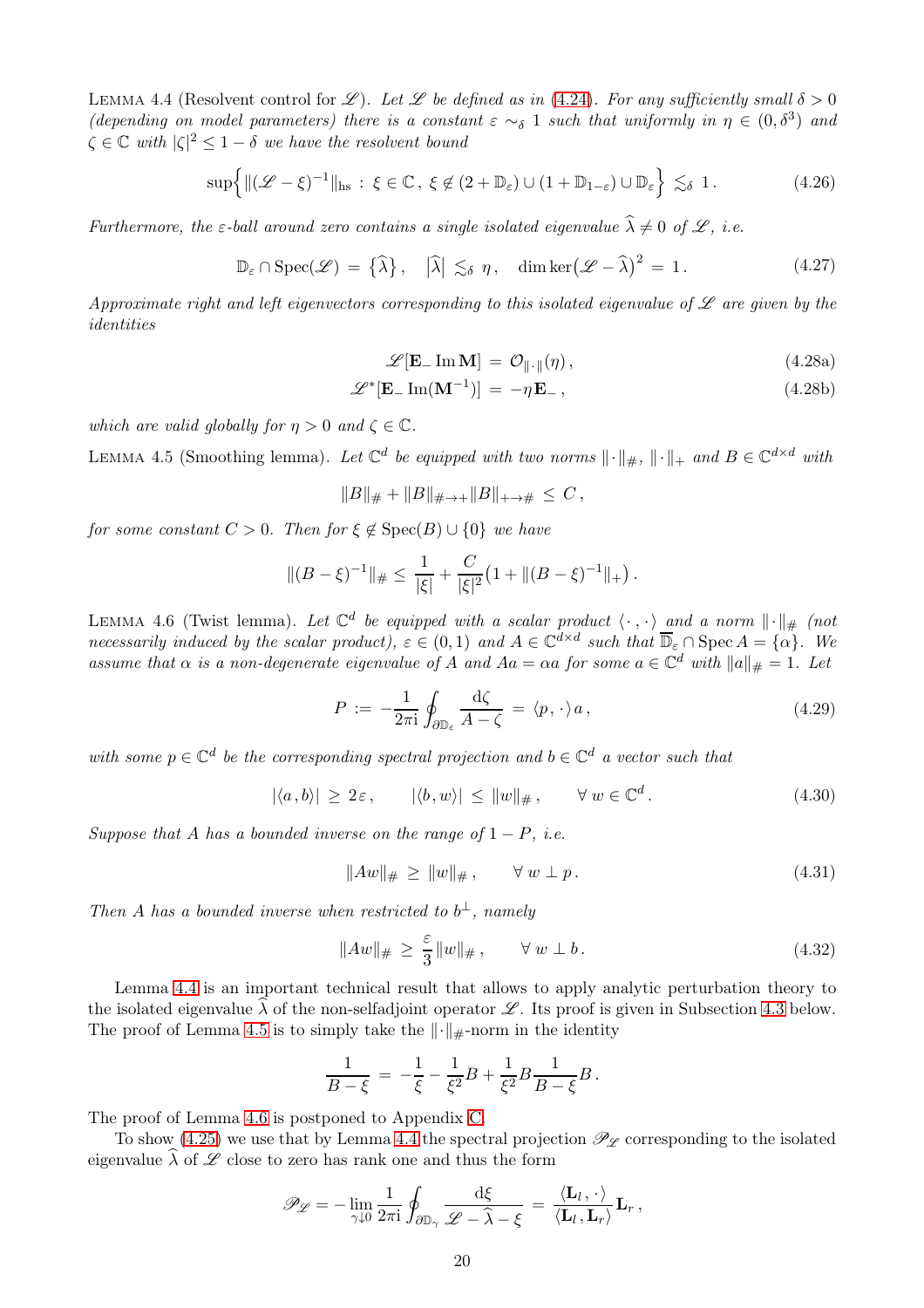where  $(\mathscr{L} - \lambda)\mathbf{L}_r = (\mathscr{L} - \lambda)^*\mathbf{L}_l = \mathbf{0}$ , i.e.  $\mathbf{L}_r$  and  $\mathbf{L}_l$  are the unique (up to normalisation) corresponding right and left eigenvectors of  $\mathscr{L}$ , respectively.

Now we extend the resolvent control [\(4.26\)](#page-19-3) from the  $\|\cdot\|_{\text{hs}}$ -norm to the norms  $\|\cdot\|$  and  $\|\cdot\|_*$  with the help of Lemma [4.5](#page-19-1) applied to the choice  $B = Id - \mathcal{L}$ . This is possible because

$$
||B||_{\# \to \#} + ||B||_{\text{hs} \to \#} ||B||_{\# \to \text{hs}} \lesssim ||\mathbf{M}||^2 ||\mathcal{S}||_{\# \to ||\cdot||} + ||\mathbf{M}||^4 ||\mathcal{S}||_{\text{hs} \to ||\cdot||} ||\mathcal{S}||_{\# \to ||\cdot||}, \quad \# = *, \|\cdot||.
$$

and  $\|\mathscr{S}\|_{\text{hs}\to\|\cdot\|} + \|\mathscr{S}\|_{\#\to\|\cdot\|} \lesssim 1$ . In particular, we may use analytic perturbation theory in the  $\|\cdot\|$ -norm and find

$$
\mathbf{L}_r = \mathbf{E}_-\operatorname{Im}\mathbf{M} + \mathcal{O}_{\|\cdot\|}(\eta), \qquad \mathbf{L}_l = \mathbf{E}_-\operatorname{Im}(\mathbf{M}^{-1}) + \mathcal{O}_{\|\cdot\|}(\eta) \tag{4.33}
$$

<span id="page-20-1"></span>according to [\(4.28\)](#page-19-4). Applying Lemma [4.6](#page-19-2) with the choices

$$
A = C\mathscr{L}, \qquad a = \frac{\mathbf{L}_r}{\|\mathbf{L}_r\|_{\#}}, \qquad p = \frac{\|\mathbf{L}_r\|_{\#}}{\langle \mathbf{L}_l, \mathbf{L}_r \rangle} \mathbf{L}_l, \qquad b = c \frac{\mathbf{E}_r \operatorname{Im}(\mathbf{M}^{-1})}{\|\operatorname{Im}(\mathbf{M}^{-1})\|}
$$

shows the invertibility of  $\mathscr{L}$  on  $\mathscr{M}^{-1}\mathbf{E}^{\perp} = (\mathbf{E} \_ \mathrm{Im}(\mathbf{M}^{-1}))^{\perp}$  in the  $\|\cdot\|_{\#}$ -norm. Here, the positive constants  $c$  and  $C$  are chosen sufficiently small and large, respectively, in order to ensure the assumptions [\(4.30\)](#page-19-5) and [\(4.31\)](#page-19-6) of Lemma [4.6.](#page-19-2) In case of the  $\# = \|\cdot\|$  we have  $c \sim C \sim 1$  and in the  $\# = *$  case  $c \sim n^{-1/2K}$  and  $C \sim 1$ . The expansion [\(4.33\)](#page-20-1) is used to ensure that indeed  $|\langle a, b \rangle| \geq 2\varepsilon$  as required in [\(4.30\)](#page-19-5) and [\(4.31\)](#page-19-6) follows from the resolvent control on  $\mathscr L$  in #-norm.

<span id="page-20-4"></span>COROLLARY 4.7 (Perturbations). Let  $\eta > 0$  and  $\zeta \in \mathbb{C}$  with  $\eta + ||\zeta|-1| \geq \delta$  for some fixed  $\delta > 0$ . For any  $\mathbf{D} \in \mathbb{C}^{2n \times 2n}$  and  $\mathbf{G} \in \mathbf{E}_{-}^{\perp}$  such that  $\|\mathbf{G}-\mathbf{M}\|_{*}+\|\mathbf{D}\|_{*} \leq n^{-7/K}$  (respectively  $\|\mathbf{G}-\mathbf{M}\|+\|\mathbf{D}\| \ll 1$ ) that satisfy the perturbed Dyson equation

$$
-1 = (i\eta \mathbf{1} + \mathbf{Z}(\zeta, \overline{\zeta}) + \mathscr{S}[\mathbf{G}])\mathbf{G} - \mathbf{D},
$$
\n(4.34)

<span id="page-20-3"></span><span id="page-20-0"></span>the matrix **G** is close to  $\mathbf{M} = \mathbf{M}(\zeta, \eta)$  in the sense that for sufficiently large n we have

$$
\|\mathbf{G} - \mathbf{M}\|_{*} \leq \frac{n^{6/K}}{1+\eta} \|\mathbf{D}\|_{*} \quad \left(\text{respectively } \|\mathbf{G} - \mathbf{M}\| \lesssim \frac{1}{1+\eta} \|\mathbf{D}\|\right). \tag{4.35}
$$

We also introduce the Matrix Dyson equation with general spectral parameter given by

<span id="page-20-2"></span>
$$
-\mathbf{M}^{-1} = z\mathbf{1} + \mathbf{Z} + \mathscr{S}\mathbf{M}
$$
\n(4.36)

with  $z \in \mathbb{H} := \{w \in \mathbb{C} : \text{Im } w > 0\}$  as well as  $\mathscr{S}$  and  $\mathbf{Z} = \mathbf{Z}(\zeta, \overline{\zeta})$  from  $(3.4)$  with  $\zeta \in \mathbb{C}$ . There is a unique solution  $\mathbf{M} = \mathbf{M}(\zeta, z)$  to [\(4.36\)](#page-20-2) under the constraint Im  $\mathbf{M} \geq 0$  [\[36\]](#page-49-20). Note that (4.36) is the counterpart of [\(3.3\)](#page-9-1), where the special spectral paramter  $i\eta \in \mathbb{H}$  is replaced by a general  $z \in \mathbb{H}$ . In particular, both solutions agree for  $z = i\eta$ . To [\(4.36\)](#page-20-2), we associate the self-consistent density of states  $\rho_{\zeta}$  of  $H_{\zeta}$  defined as the unique probability measure on R whose Stieltjes transform is given by

<span id="page-20-5"></span>
$$
\langle \mathbf{M}(\zeta, z) \rangle = \int_{\mathbb{R}} \frac{\rho_{\zeta}(\mathrm{d}\omega)}{\omega - z} \tag{4.37}
$$

for any  $z \in \mathbb{H}$ .

The support of  $\rho_{\zeta}$  is called the *self-consistent spectrum* of  $H_{\zeta}$ . By Corollary [A.1](#page-40-1) below, supp  $\rho_{\zeta}$  is bounded away from zero for any  $\zeta \notin \mathbb{D}_{1+\delta}$  due to  $\mathbf{A1} - \mathbf{A3}$  $\mathbf{A1} - \mathbf{A3}$  $\mathbf{A1} - \mathbf{A3}$  $\mathbf{A1} - \mathbf{A3}$  $\mathbf{A1} - \mathbf{A3}$  and our normalisation [\(4.1\)](#page-15-8).

PROOF. We first consider the regime  $\max\{\eta, |\zeta| - 1\} \ge \delta$ . As we will see this corresponds to the regime away from the self-consistent spectrum and can be covered by combining existing results. If  $|\zeta| \geq 1+\delta$  then Corollary [A.1](#page-40-1) below implies that dist(0, supp  $\rho_{\zeta}$ )  $\gtrsim_{\delta} 1$ . Therefore, dist(in, supp  $\rho_{\zeta}$ )  $\gtrsim_{\delta} 1$ in the regime under consideration (this estimate is trivial if  $\eta \ge \delta$ ), i.e. this regime is away from the self-consistent spectrum supp  $\rho_c$ . In particular, we may apply Lemma [A.3](#page-40-2) below and [\[26,](#page-49-2) eq. (70c)] to [\[26,](#page-49-2) eq. (69)] and conclude that [\(4.35\)](#page-20-3) holds if  $\max{\{\eta, |\zeta| - 1\}} \ge \delta$ .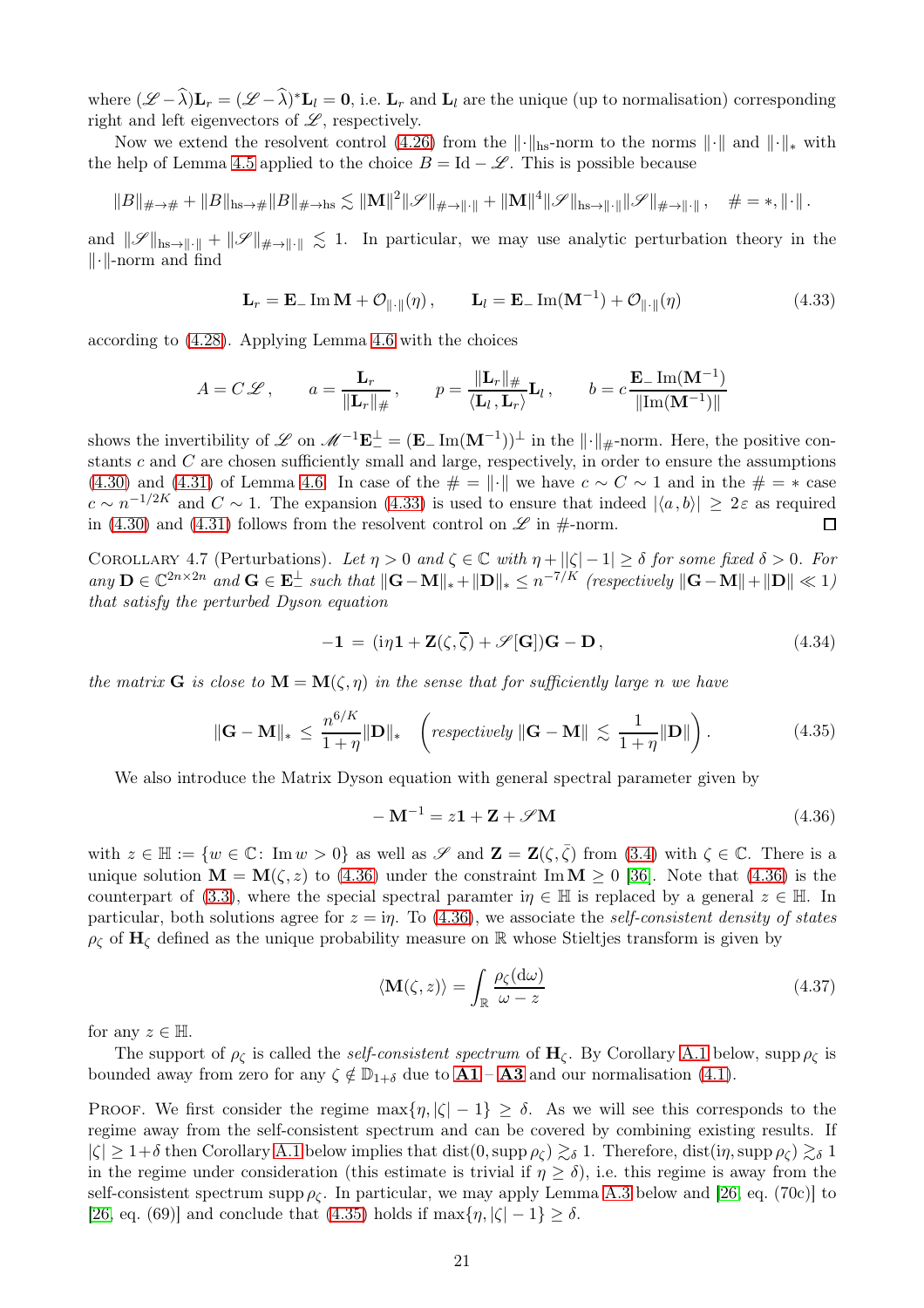The remaining regime  $1 - |\zeta| \ge \delta$  and  $\eta < \delta$  is treated using Theorem [4.3.](#page-17-1) In this case we rewrite [\(4.34\)](#page-20-0) in the form

$$
\mathscr{J}_{\zeta,\overline{\zeta},\eta}[\mathbf{G}] + \widetilde{\mathbf{D}} = \mathbf{0}, \qquad \widetilde{\mathbf{D}} := -(\mathrm{i}\eta \mathbf{1} + \mathscr{S}\mathbf{G}) \frac{1}{\mathrm{i}\eta \mathbf{1} + \mathbf{Z} + \mathscr{S}\mathbf{G}} \mathbf{D}, \tag{4.38}
$$

<span id="page-21-1"></span>where  $\mathscr{J} = \mathscr{J}_{\zeta,\overline{\zeta},\eta}$  is given in [\(4.20\)](#page-18-4). We have seen in [\(4.23\)](#page-18-7) that  $\mathscr{J}: \mathbf{E}_{-}^{\perp} \to \mathbf{E}_{-}^{\perp}$  and thus  $\mathscr{J}[\mathbf{G}] \in \mathbf{E}_{-}^{\perp}$ by the assumption on **G**. In particular, [\(4.38\)](#page-21-1) also implies  $\mathbf{D} \in \mathbf{E}_{-}^{\perp}$ . By Theorem [4.3](#page-17-1) the claim [\(4.35\)](#page-20-3) now follows from

$$
\|\widetilde{\mathbf{D}}\|_{*} \lesssim n^{2/K} \|\mathbf{D}\|_{*} \quad \text{(respectively } \|\widetilde{\mathbf{D}}\| \lesssim \|\mathbf{D}\| \text{)},\tag{4.39}
$$

<span id="page-21-2"></span>because G analytically depends on  $\widetilde{\mathbf{D}}$  and thus  $\|\mathbf{G}(\widetilde{\mathbf{D}})-\mathbf{M}\|_{*} \lesssim n^{3/K}\|\widetilde{\mathbf{D}}\|_{*}$  (respectively  $\|\mathbf{G}(\widetilde{\mathbf{D}})-\mathbf{M}\| \lesssim$  $\Vert \mathbf{D} \Vert$ ).

To show [\(4.39\)](#page-21-2) in case of the  $\lVert \cdot \rVert_*$ -norm we use the MDE [\(3.3\)](#page-9-1) and a geometric series expansion to write  $\mathbf D$  in the form

$$
\widetilde{\mathbf{D}} = -\mathbf{D} - \mathbf{Z} \frac{1}{\mathbf{M}^{-1} - \mathscr{S} \boldsymbol{\Delta}} \mathbf{D} = -\mathbf{D} - \mathbf{Z} \bigg( \sum_{k=0}^{K} \mathbf{M} ((\mathscr{S} \boldsymbol{\Delta}) \mathbf{M})^{k} + \frac{1}{\mathbf{M}^{-1} - \mathscr{S} \boldsymbol{\Delta}} ((\mathscr{S} \boldsymbol{\Delta}) \mathbf{M})^{K+1} \bigg) \mathbf{D},
$$

where  $\Delta = G - M$ . Applying [\(4.17\)](#page-17-2) we take the  $\|\cdot\|_{*}$ -norm on both sides and estimate

$$
\|\widetilde{\mathbf{D}}\|_{*} \lesssim \|\mathbf{D}\|_{*} + \sum_{k=0}^{K} n^{(k+2)/K} \|\mathbf{\Delta}\|_{*}^{k} \|\mathbf{D}\|_{*} + n^{1/2} \|\mathbf{\Delta}\|_{*}^{K+1} \|\mathbf{D}\|_{*},
$$

where for the last summand we used that  $||AB||_* \lesssim n^{1/2} ||A|| ||B||_*$  for any pair of matrices  $\mathbf{A}, \mathbf{B}$ . Owing to the assumption  $\|\mathbf{\Delta}\|_* \leq n^{-7/K}$ , this verifies [\(4.39\)](#page-21-2).

### <span id="page-21-0"></span>4.3 Resolvent control on  $\mathscr L$

In this subsection we prove Lemma [4.4](#page-19-0) by considering a reduction  $\mathcal L$  of  $\mathcal L$  on the space of diagonal block matrices, or equivalently on  $\mathbb{C}^{n \times n} \oplus \mathbb{C}^{n \times n}$ . We introduce the short hand notation

$$
\mathscr{C}_{\mathbf{A}}\mathbf{B} := \mathbf{A}\mathbf{B}\mathbf{A}, \qquad \mathcal{C}_A B := A B A, \qquad \mathcal{K}_A B := A^* B A,
$$

as well as the average and scalar product on  $\mathbb{C}^{n \times n} \oplus \mathbb{C}^{n \times n}$  as

<span id="page-21-3"></span>
$$
\left\langle \left(\begin{array}{c} A \\ B \end{array}\right) \right\rangle := \frac{1}{2} (\langle A \rangle + \langle B \rangle), \qquad \left\langle \left(\begin{array}{c} A_1 \\ B_1 \end{array}\right), \left(\begin{array}{c} A_2 \\ B_2 \end{array}\right) \right\rangle := \frac{1}{2} (\langle A_1, A_2 \rangle + \langle B_1, B_2 \rangle), \qquad (4.40)
$$

for  $A, B, A_1, B_1, A_2, B_2 \in \mathbb{C}^{n \times n}$ . We will denote linear operators  $A$  on  $\mathbb{C}^{n \times n} \oplus \mathbb{C}^{n \times n}$  by the block notation

$$
\left(\begin{array}{cc} \mathcal{A}_{11} & \mathcal{A}_{12} \\ \mathcal{A}_{21} & \mathcal{A}_{22} \end{array}\right)\left(\begin{array}{c} A \\ B \end{array}\right) := \left(\begin{array}{c} \mathcal{A}_{11}A + \mathcal{A}_{12}B \\ \mathcal{A}_{21}A + \mathcal{A}_{22}B \end{array}\right)
$$

We split the stability operator  $\mathscr L$  into diagonal and off-diagonal contributions,

$$
\mathcal{L} = \mathcal{P}^* \mathcal{L} \mathcal{P} + \text{Id} - \mathcal{P}^* \mathcal{P} + \mathcal{Q}.
$$
 (4.41)

.

<span id="page-21-4"></span>Here we introduced the projection and embedding operators

$$
\mathscr{P}: \mathbb{C}^{2n \times 2n} \to \mathbb{C}^{n \times n} \oplus \mathbb{C}^{n \times n}, \ \mathbf{A} = \begin{pmatrix} A_{11} & A_{12} \\ A_{21} & A_{22} \end{pmatrix} \mapsto (A_{11}, A_{22}),
$$
\n
$$
\mathscr{P}^*: \mathbb{C}^{n \times n} \oplus \mathbb{C}^{n \times n} \to \mathbb{C}^{2n \times 2n}, \ (A_1, A_2) \mapsto \begin{pmatrix} A_1 & 0 \\ 0 & A_2 \end{pmatrix},
$$
\n(4.42)

the reduced stability operator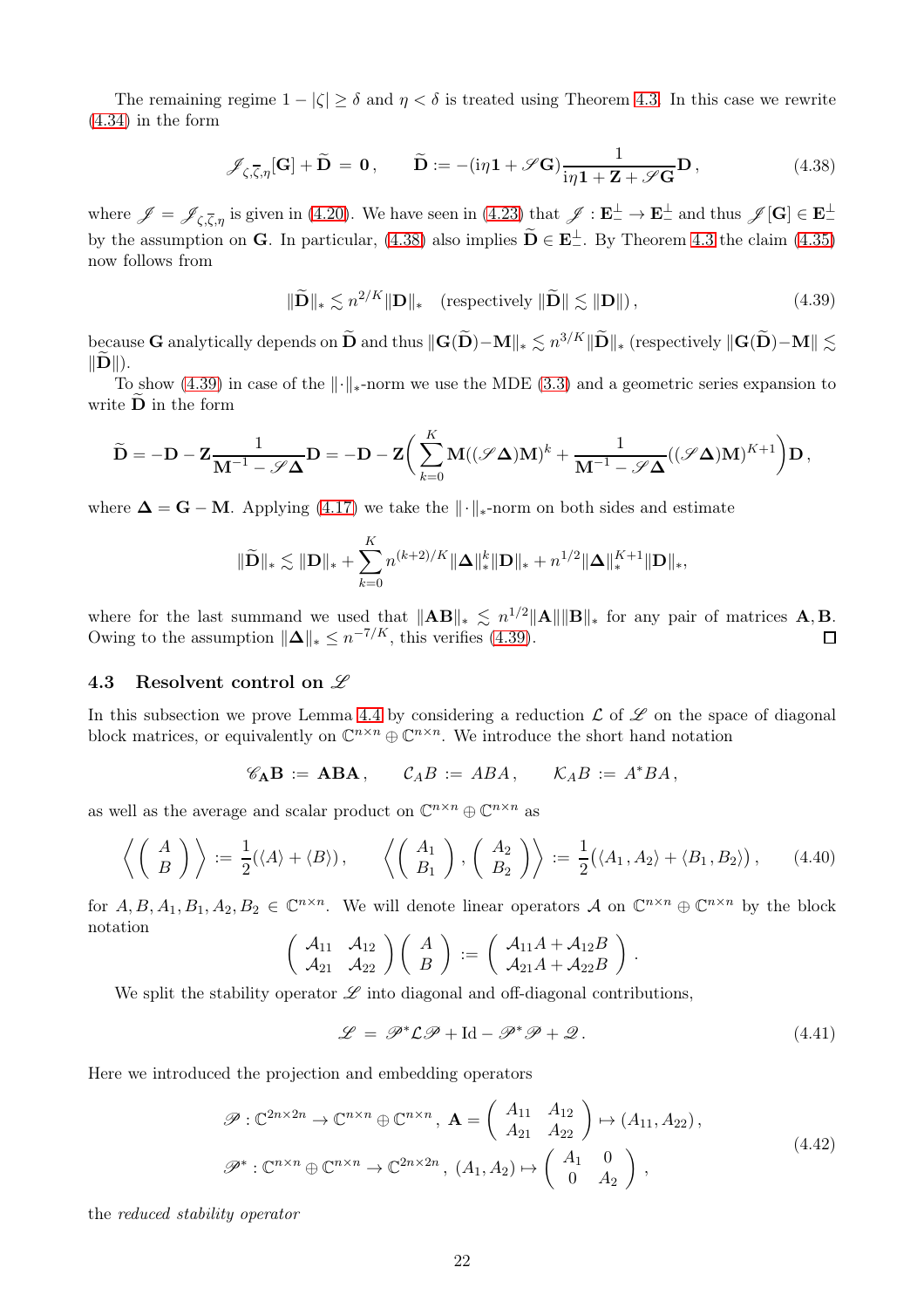<span id="page-22-8"></span>
$$
\mathcal{L} := 1 - \mathscr{P} \mathscr{C}_{\mathbf{M}} \mathscr{P} \mathscr{P}^* = \begin{pmatrix} 1 - \tau \mathcal{K}_{U^*} \mathcal{S}^* & \mathcal{C}_{V_1} \mathcal{S} \\ \mathcal{C}_{V_2} \mathcal{S}^* & 1 - \tau \mathcal{K}_U \mathcal{S} \end{pmatrix}, \qquad \mathcal{L}[E_{-}^{\perp}] = \begin{pmatrix} \eta + \mathcal{S} V_2 \\ -\eta - \mathcal{S}^* V_1 \end{pmatrix}^{\perp}, \quad (4.43)
$$

<span id="page-22-0"></span>with  $E_-\in\mathbb{C}^{n\times n}\oplus\mathbb{C}^{n\times n}$  defined in analogy to [\(4.14\)](#page-16-5) through

$$
E_{\pm} := \left(\begin{array}{c} 1 \\ \pm 1 \end{array}\right) , \tag{4.44}
$$

<span id="page-22-3"></span>and the offdiagonal contribution  $\mathscr{Q}: \mathbb{C}^{2n \times 2n} \to \mathbb{C}^{2n \times 2n}$  to the stability operator,

$$
\mathscr{Q}\mathbf{A} := \begin{pmatrix} 0 & \mathrm{i}\zeta (V_1(\mathcal{S}A_{22})U + U(\mathcal{S}^*A_{11})V_2) \\ \mathrm{i}\zeta (U^*(\mathcal{S}A_{22})V_1 + V_2(\mathcal{S}^*A_{11})U^*) & 0 \end{pmatrix} . \tag{4.45}
$$

Similarly to [\(4.44\)](#page-22-0) we also write

$$
V_{\pm} := \left(\begin{array}{c} V_1 \\ \pm V_2 \end{array}\right) .
$$

On the level of the reduced stability operator the result analogous to Lemma [4.4](#page-19-0) is the following statement.

<span id="page-22-1"></span>LEMMA 4.8 (Resolvent control for  $\mathcal{L}$ ). For any sufficiently small  $\delta > 0$  (depending on model parameters) there is a constant  $\varepsilon \sim_{\delta} 1$  such that uniformly in  $\eta \in (0,\delta^3)$  and  $\zeta \in \mathbb{C}$  with  $|\zeta|^2 \leq 1-\delta$  we have the resolvent bound

$$
\sup\left\{\|(\mathcal{L}-\xi)^{-1}\|_{\text{hs}}:\ \xi\in\mathbb{C}\,,\ \xi\not\in(2+\mathbb{D}_{\varepsilon})\cup(1+\mathbb{D}_{1-\varepsilon})\cup\mathbb{D}_{\varepsilon}\right\}\lesssim_{\delta} 1. \tag{4.46}
$$

<span id="page-22-5"></span><span id="page-22-4"></span>Furthermore, the  $\varepsilon$ -ball around zero contains a single isolated eigenvalue  $\lambda \neq 0$  of  $\mathcal{L}$ , i.e.

$$
\mathbb{D}_{\varepsilon} \cap \operatorname{Spec}(\mathcal{L}) = \{ \lambda \}, \quad |\lambda| \lesssim_{\delta} \eta, \quad \dim \ker(\mathcal{L} - \lambda)^2 = 1. \tag{4.47}
$$

<span id="page-22-2"></span>Approximate right and left eigenvectors corresponding to this isolated eigenvalue of  $\mathcal L$  are given by the identities

<span id="page-22-7"></span><span id="page-22-6"></span>
$$
\mathcal{L}V_{-} = \mathcal{O}_{\|\cdot\|}(\eta) \,,\tag{4.48a}
$$

$$
\mathcal{L}^* \left( \begin{array}{c} \eta + \mathcal{S}V_2 \\ -\eta - \mathcal{S}^* V_1 \end{array} \right) = \eta E_- \,. \tag{4.48b}
$$

which are valid globally for  $\eta > 0$  and  $\zeta \in \mathbb{C}$ .

The proof of Lemma [4.8](#page-22-1) requires some preparation. But first we will see how the lemma is used to establish Lemma [4.4.](#page-19-0)

PROOF OF LEMMA [4.4.](#page-19-0) The identities [\(4.28\)](#page-19-4) follow from [\(4.48\)](#page-22-2) because the off-diagonal component  $\mathscr Q$ of L from [\(4.45\)](#page-22-3) almost vanishes on the approximate eigenvector. More precisely,  $\mathscr{Q}[\mathbf{E}_{-} \text{Im} \mathbf{M}] = \mathcal{O}(\eta)$ and  $\mathscr{Q}^*[\mathbf{E}_-\operatorname{Im}(\mathbf{M}^{-1})] = \mathbf{0}$  due to the definition of U in [\(4.8\)](#page-16-2).

For  $t \in [0,1]$  we consider an interpolation  $\mathcal{L}_t := \mathcal{L} - t\mathcal{L}$  that removes the off-diagonal contribution. With the help of [\(4.46\)](#page-22-4) we now establish the lower bound

$$
\begin{aligned} \|(\mathscr{L}_t - \xi \mathrm{Id}) \mathbf{R} \|_{\mathrm{hs}} &= \|(\mathcal{L} - \xi) \mathscr{P} \mathbf{R} \|_{\mathrm{hs}} + \|((1 - t)\mathscr{Q} + (1 - \xi)(\mathrm{Id} - \mathscr{P}^* \mathscr{P})) \mathbf{R} \|_{\mathrm{hs}} \\ &\geq \frac{\|\mathscr{P} \mathbf{R} \|_{\mathrm{hs}}}{\|(\mathcal{L} - \xi)^{-1} \|_{\mathrm{hs}}} + \big( |1 - \xi| \|(\mathrm{Id} - \mathscr{P}^* \mathscr{P}) \mathbf{R} \|_{\mathrm{hs}} - (1 - t) \|\mathscr{Q} \|_{\mathrm{hs}} \|\mathscr{P} \mathbf{R} \|_{\mathrm{hs}} \big)_{+} \gtrsim_{\delta} \| \mathbf{R} \|_{\mathrm{hs}} \end{aligned}
$$

for any  $\mathbf{R} \in \mathbb{C}^{2n \times 2n}$  and  $\xi$  in the domain where the resolvent is controlled, i.e.  $\xi \notin (2 + \mathbb{D}_{\varepsilon}) \cup (1 + \mathbb{D}_{1-\varepsilon}) \cup$  $\mathbb{D}_{\varepsilon}$ . This finishes the proof of [\(4.26\)](#page-19-3) with the choice  $t = 0$ . Furthermore, it shows that no eigenvalues can leave the complement of the domain where the resolvent is controlled along the continuous interpolation. We conclude that the non-degeneracy property [\(4.27\)](#page-19-7) holds if it can be established for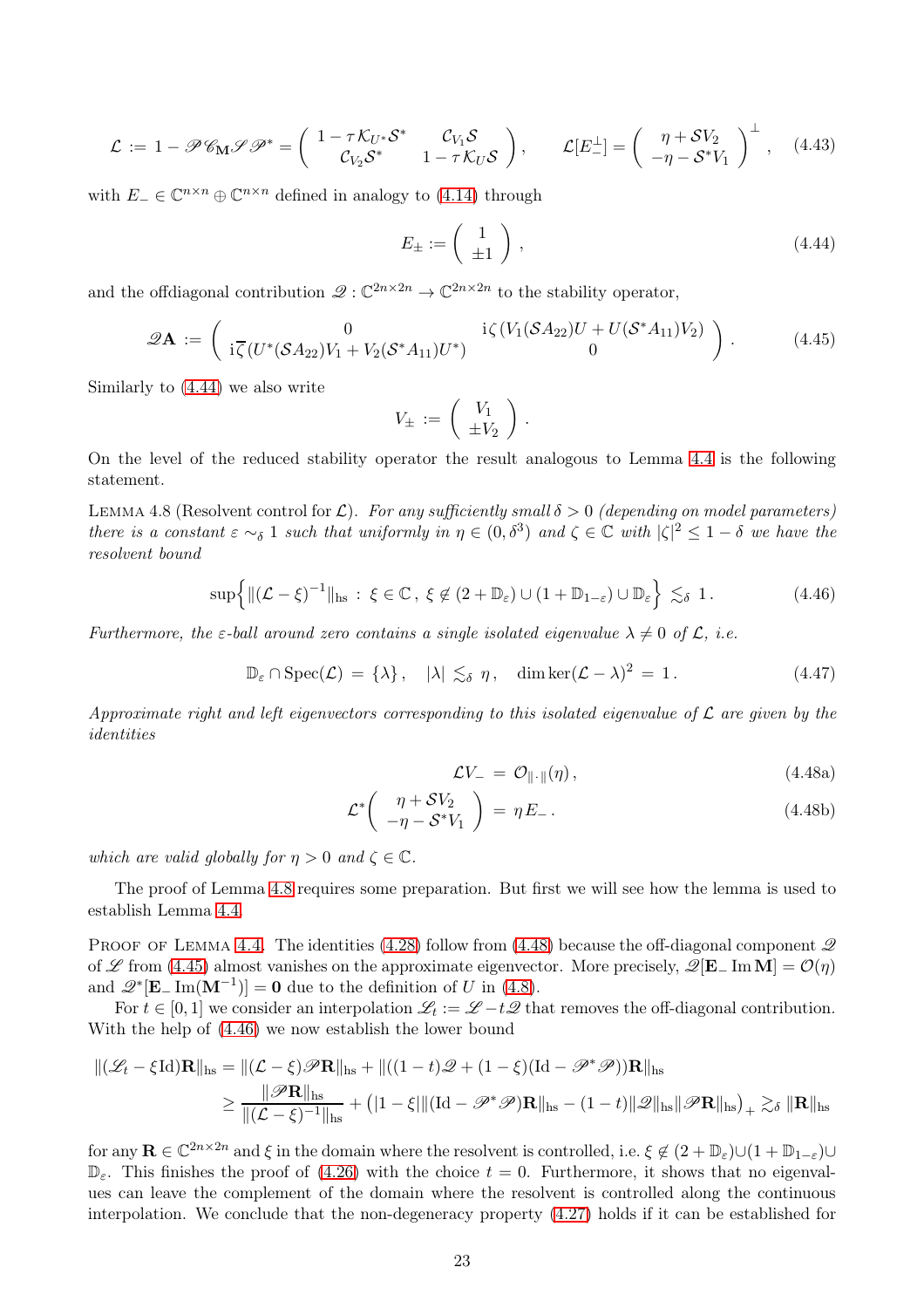$\mathscr{L}_1 = \mathscr{P}^* \mathscr{L} \mathscr{P} + \text{Id} - \mathscr{P}^* \mathscr{P}$ . But  $\mathscr{L}_1$  leaves both, the space of diagonal and of off-diagonal block matrices, invariant and acts as  $\mathcal L$  on the first and as the identity on the latter. Thus [\(4.27\)](#page-19-7) follows from [\(4.47\)](#page-22-5).

Finally, the fact that  $\hat{\lambda} \neq 0$  follows e.g. from the general result on the weak, i.e.  $\eta$ -dependent, bility of the Dyson equation from Lemma A.3. stability of the Dyson equation from Lemma [A.3.](#page-40-2)

To prepare the proof of Lemma [4.8](#page-22-1) we introduce some auxiliary operators. The purpose of these operators is to allow for a rewriting of the non-Hermitian reduced stability operator  $\mathcal L$  in terms of Hermitian operators for which spectral information can be turned into norm bounds.

<span id="page-23-1"></span><span id="page-23-0"></span>DEFINITION 4.9. For any  $\eta > 0$  and  $\tau \geq 0$  we define the  $n \times n$ -matrices

$$
P := \frac{1}{\sqrt{V_1}} U \frac{1}{\sqrt{V_2}}, \qquad K_1 := (1 + \tau P^* P)^{-1/4}, \qquad K_2 := (1 + \tau P P^*)^{-1/4}, \qquad (4.49)
$$

in terms of the solution  $V_i = V_i(\tau, \eta)$  to [\(3.5a\)](#page-9-5) and  $U = U(\tau, \eta)$  from [\(3.6\)](#page-9-10). Furthermore, we define the linear operators  $\mathcal{T}_{\tau,\eta}, \mathcal{F}_{\tau,\eta}, \mathcal{V}_{\tau,\eta} : \mathbb{C}^{n \times n} \oplus \mathbb{C}^{n \times n} \to \mathbb{C}^{n \times n} \oplus \mathbb{C}^{n \times n}$  through

$$
\mathcal{T}_{\tau,\eta} := \begin{pmatrix} -\mathcal{C}_{K_2}^2 & \tau \mathcal{C}_{K_2} \mathcal{K}_{P^*} \mathcal{C}_{K_1} \\ \tau \mathcal{C}_{K_1} \mathcal{K}_P \mathcal{C}_{K_2} & -\mathcal{C}_{K_1}^2 \end{pmatrix},
$$
\n(4.50)

<span id="page-23-8"></span><span id="page-23-7"></span>as well as

$$
\mathcal{F}_{\tau,\eta} := \begin{pmatrix} 0 & \mathcal{C}_{K_1}^{-1} \mathcal{C}_{\sqrt{V_2}} \mathcal{S}^* \mathcal{C}_{\sqrt{V_1}} \mathcal{C}_{K_2}^{-1} & 0 \\ \mathcal{C}_{K_1}^{-1} \mathcal{C}_{\sqrt{V_2}} \mathcal{S}^* \mathcal{C}_{\sqrt{V_1}} \mathcal{C}_{K_2}^{-1} & 0 \end{pmatrix}, \qquad (4.51)
$$

<span id="page-23-2"></span>and

$$
\mathcal{V}_{\tau,\eta} := \begin{pmatrix} \mathcal{C}_{K_2} \mathcal{C}_{\sqrt{V_1}}^{-1} & 0 \\ 0 & \mathcal{C}_{K_1} \mathcal{C}_{\sqrt{V_2}}^{-1} \end{pmatrix} . \tag{4.52}
$$

The matrices from Definition [4.9](#page-23-0) allow to rewrite  $\mathcal L$  through the formula

$$
\mathcal{L} = \mathcal{V}^{-1}(1 - \mathcal{T}\mathcal{F})\mathcal{V}.
$$
\n(4.53)

<span id="page-23-9"></span>The following three lemmas list important analytical properties of the operators from Definition [4.9.](#page-23-0)

LEMMA 4.10 (Properties of P,  $K_1$ ,  $K_2$  and V). Fix  $\eta > 0$  and  $\tau \geq 0$ . The matrices  $K_1$ ,  $K_2$  and P defined in [\(4.49\)](#page-23-1) satisfy the identities

$$
K_2^4 = \sqrt{V_1} \left( \eta + \mathcal{S}[V_2] \right) \sqrt{V_1}, \qquad K_1^4 = \sqrt{V_2} \left( \eta + \mathcal{S}^*[V_1] \right) \sqrt{V_2}, \tag{4.54}
$$

<span id="page-23-5"></span><span id="page-23-3"></span>as well as the comparison relations

$$
PP^* \sim P^*P \sim \frac{1}{\eta^2 + \rho^2}, \qquad K_1^4 \sim K_2^4 \sim (1 + \tau + \eta^2)\rho^2. \tag{4.55}
$$

The operator  $V$  from [\(4.52\)](#page-23-2) is invertible and satisfies

$$
\|\mathcal{V}\|_{\text{hs}}\|\mathcal{V}^{-1}\|_{\text{hs}} \sim 1. \tag{4.56}
$$

<span id="page-23-6"></span>PROOF. The identities  $(4.54)$  follow from

$$
\frac{1}{\sqrt{V_1}} \frac{1}{1 + \tau P P^*} \frac{1}{\sqrt{V_1}} = \frac{1}{V_1 + \tau U V_2^{-1} U^*} = \eta + S[V_2],
$$
\n
$$
\frac{1}{\sqrt{V_2}} \frac{1}{1 + \tau P^* P} \frac{1}{\sqrt{V_2}} = \frac{1}{V_2 + \tau U^* V_1^{-1} U} = \eta + S^* [V_1],
$$
\n(4.57)

<span id="page-23-4"></span>which is easily checked by inserting the definition of  $P$  from [\(4.49\)](#page-23-1) and using [\(4.8\)](#page-16-2) as well as the Dyson equation [\(3.5\)](#page-9-2) for  $V_1$  and  $V_2$ . In particular, [\(4.57\)](#page-23-4) implies the third and fourth relation in [\(4.55\)](#page-23-5) by the comparison relation for  $V_1$  and  $V_2$  from [\(4.4\)](#page-15-3). From these comparison relations for  $1 + \tau PP^*$  and  $1 + \tau P^*P$  as well as [\(4.4\)](#page-15-3) the bound [\(4.56\)](#page-23-6) follows. The first two relations in [\(4.55\)](#page-23-5) are immediate consequences of the definition of  $P$  in [\(4.49\)](#page-23-1), the identity [\(4.8\)](#page-16-2) and [\(4.4\)](#page-15-3).  $\Box$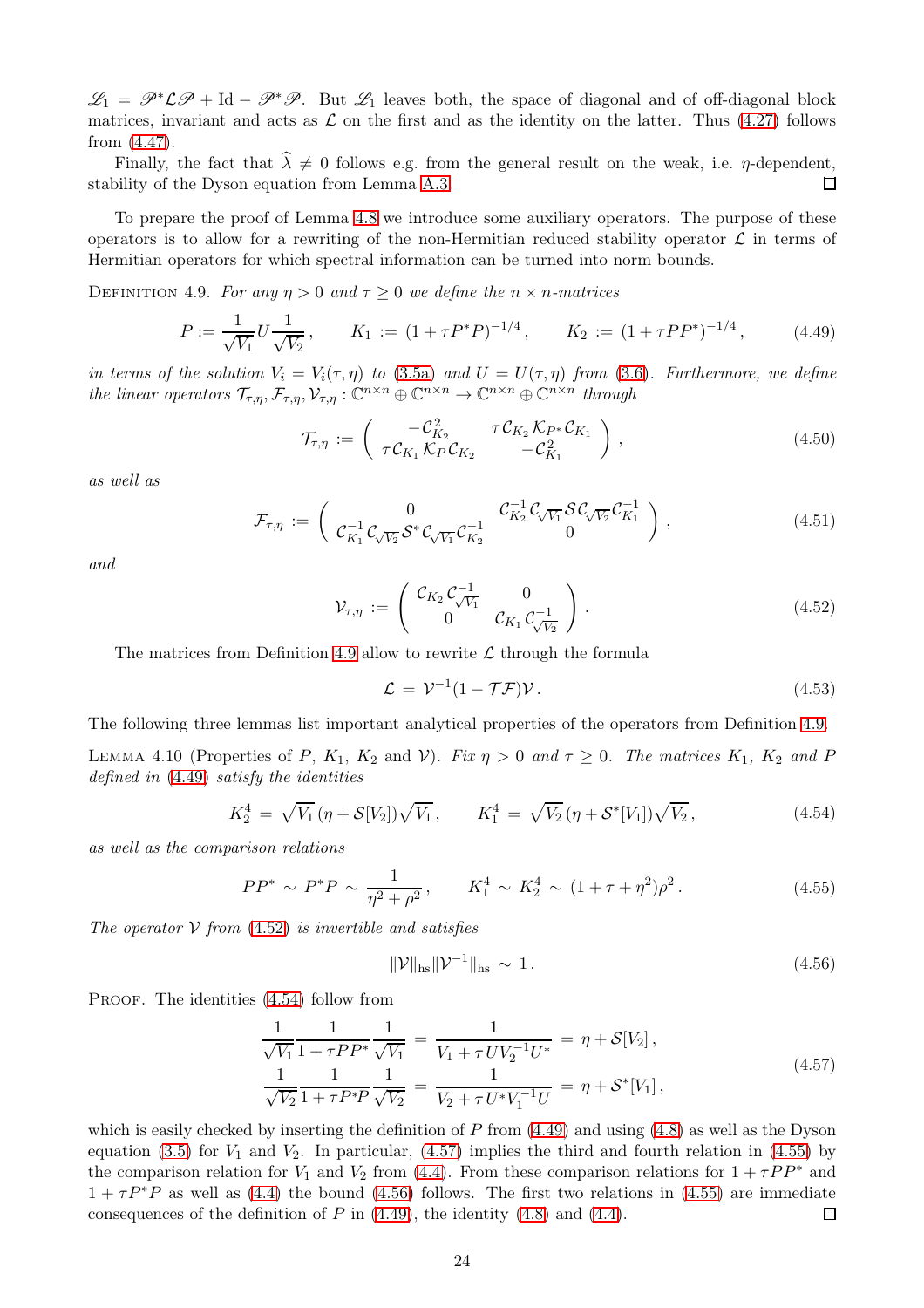<span id="page-24-10"></span>LEMMA 4.11 (Properties of  $\mathcal{F}$ ). The operator  $\mathcal{F}$  defined in [\(4.51\)](#page-23-7) satisfies the following properties uniformly in  $\eta > 0$  and  $\tau \geq 0$ :

1. It is self-adjoint with respect to the scalar product [\(4.40\)](#page-21-3) and positivity preserving, i.e.

$$
\mathcal{F}^* = \mathcal{F}, \qquad \qquad \mathcal{F}[\overline{\mathscr{C}}_+ \oplus \overline{\mathscr{C}}_+] \subseteq \overline{\mathscr{C}}_+ \oplus \overline{\mathscr{C}}_+, \qquad (4.58)
$$

<span id="page-24-0"></span>where  $\mathscr{C}_+$  denotes the cone of positive definite matrices and  $\overline{\mathscr{C}}_+$  its closure.

<span id="page-24-1"></span>2. It has a positive spectral radius

$$
\|\mathcal{F}\|_{\text{hs}} \sim \frac{1}{1 + \tau + \eta^2},
$$

and  $\pm \|\mathcal{F}\|_{\text{hs}}$  are non-degenerate eigenvalues of F with unique corresponding eigenvectors  $F_{\pm}$  of the form

$$
F_{\pm} = \left( \begin{array}{c} F_1 \\ \pm F_2 \end{array} \right) ,
$$

for some normalized  $(\|F_1\|_{\text{hs}} = \|F_2\|_{\text{hs}} = 1)$  matrices  $F_1, F_2 \in \mathscr{C}_+$ . Both these matrices are comparable to the identity matrix

$$
F_1 \sim 1
$$
,  $F_2 \sim 1$ . (4.59)

<span id="page-24-9"></span><span id="page-24-4"></span><span id="page-24-2"></span>3. The spectral gap of F is bounded away from zero, i.e. there exists  $\varepsilon \sim 1$  such that

$$
Spec(\mathcal{F}/\|\mathcal{F}\|_{\text{hs}}) \subseteq \{-1\} \cup [-1+\varepsilon, 1-\varepsilon] \cup \{1\}.
$$
 (4.60)

<span id="page-24-7"></span><span id="page-24-5"></span>4. The spectral radius of  $\mathcal F$  is given by the formula

$$
1 - \|\mathcal{F}\|_{\text{hs}} = \frac{\langle F_1, \mathcal{C}_{K_2}^{-1}[V_1] \rangle + \langle F_2, \mathcal{C}_{K_1}^{-1}[V_2] \rangle}{2\langle F_+, \mathcal{V}[V_+] \rangle} \eta \sim \frac{1}{1 + \tau + \eta^2} \frac{\eta}{\rho}.
$$
 (4.61)

<span id="page-24-8"></span><span id="page-24-6"></span>5. The eigenvectors  $F_{\pm}$  satisfy

$$
F_{\pm} = \frac{\mathcal{V}[V_{\pm}]}{\|\mathcal{V}[V_{\pm}]\|_{\text{hs}}} + \mathcal{O}_{\text{hs}}\left(\frac{1}{1+\tau+\eta^2}\frac{\eta}{\rho}\right). \tag{4.62}
$$

PROOF. The self-adjointness of F is clear from its definition  $(4.51)$  and the property of being positivity preserving is inherited from the same properties of  $S$  (cf.  $(2.1)$ ). Thus  $(4.58)$  holds true.

Properties [2](#page-24-1) and [3](#page-24-2) now follow from the structure

$$
\mathcal{F} \,=\, \left(\begin{array}{cc} 0 & \widehat{\mathcal{F}} \\ \widehat{\mathcal{F}}^* & 0 \end{array}\right)\,,\qquad \widehat{\mathcal{F}} = \mathcal{C}_{K_2}^{-1}\mathcal{C}_{\sqrt{V_1}}\mathcal{S}\mathcal{C}_{\sqrt{V_2}}\mathcal{C}_{K_1}^{-1}\,,
$$

given in [\(4.51\)](#page-23-7). Thus the spectrum of  $\mathcal F$  is determined by the spectrum of  $\hat{\mathcal F}^*\hat{\mathcal F}$  through

$$
Spec(\mathcal{F}) = Spec(-(\widehat{\mathcal{F}}^*\widehat{\mathcal{F}})^{1/2}) \cup Spec((\widehat{\mathcal{F}}^*\widehat{\mathcal{F}})^{1/2}).
$$

Because of [\(4.55\)](#page-23-5) and  $V_1 \sim V_2 \sim \rho$  (cf. [\(4.4\)](#page-15-3)) the operators  $\mathcal{F}^*\mathcal{F}$  and  $\mathcal{F}\mathcal{F}^*$  inherit the flatness property  $(4.2)$  from  $\mathcal{S}$ , i.e.,

$$
\widehat{\mathcal{F}}^*\widehat{\mathcal{F}}A \sim \frac{1}{1+\tau^2+\eta^4} \langle A \rangle, \qquad \widehat{\mathcal{F}}\widehat{\mathcal{F}}^*A \sim \frac{1}{1+\tau^2+\eta^4} \langle A \rangle, \qquad \forall A \in \overline{\mathscr{C}}_+.
$$

<span id="page-24-3"></span>Thus we can apply [\[3,](#page-48-17) Lemma 4.8] to infer

$$
\operatorname{Spec}\left((\widehat{\mathcal{F}}^*\widehat{\mathcal{F}})^{1/2}/\|\mathcal{F}\|_{\operatorname{hs}}\right) = \operatorname{Spec}\left((\widehat{\mathcal{F}}\widehat{\mathcal{F}}^*)^{1/2}/\|\mathcal{F}\|_{\operatorname{hs}}\right) \subseteq [-1+\varepsilon, 1-\varepsilon] \cup \{1\},\tag{4.63}
$$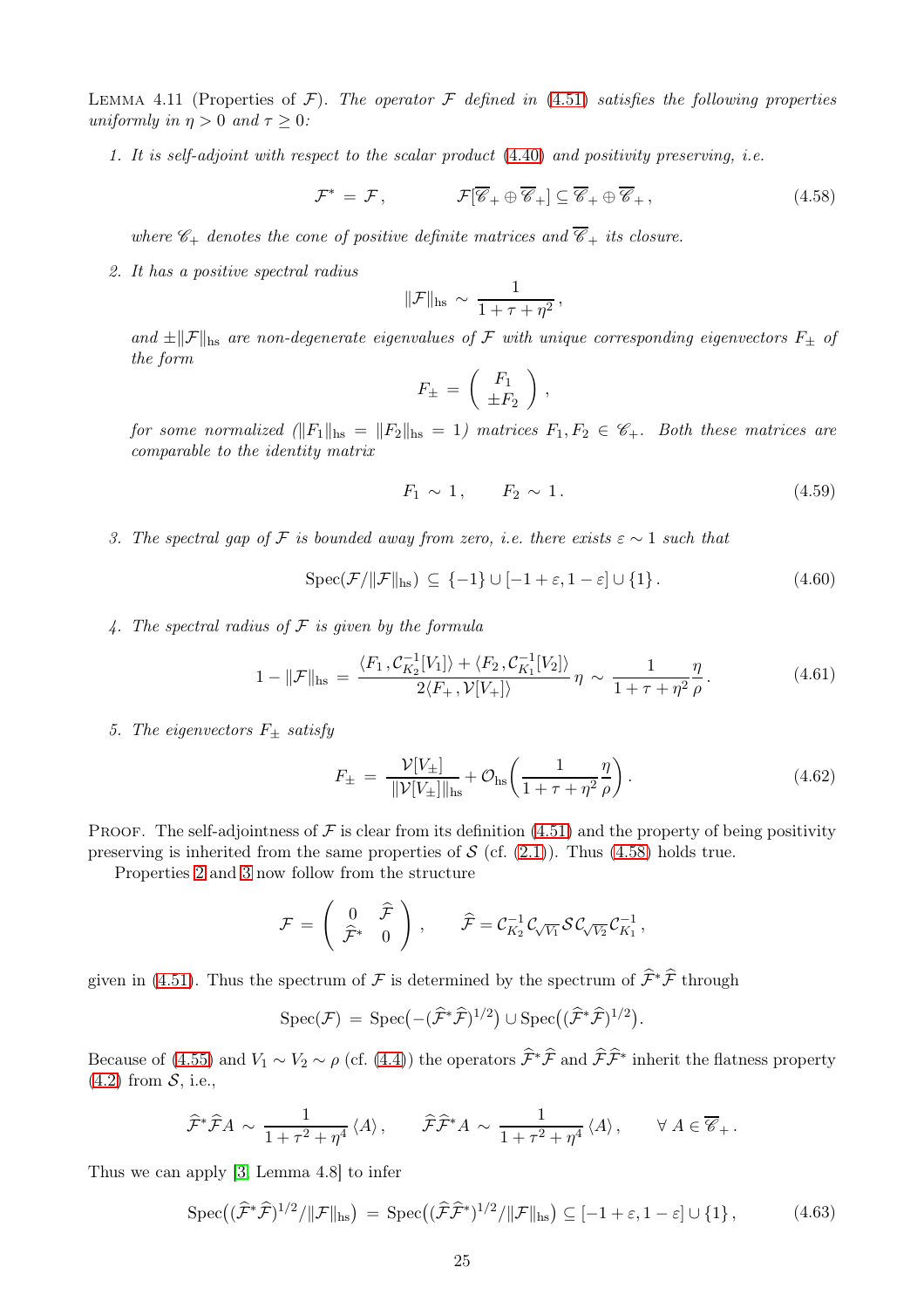where  $\varepsilon \sim 1$  is a bound on the spectral gap and

$$
\|\widehat{\mathcal{F}}^*\widehat{\mathcal{F}}\|_{\text{hs}} = \|\mathcal{F}\|_{\text{hs}}^2 \sim \frac{1}{1 + \tau^2 + \eta^4}.
$$

According to the same lemma the eigenvalue 1 in [\(4.63\)](#page-24-3) is non-degenerate with corresponding normalised eigenmatrices  $F_1, F_2 \in \mathscr{C}_+$  that satisfy [\(4.59\)](#page-24-4). In particular,

$$
\widehat{\mathcal{F}}\widehat{\mathcal{F}}^*F_1 = \|\mathcal{F}\|_{\text{hs}}^2 F_1, \qquad \widehat{\mathcal{F}}^*\widehat{\mathcal{F}}F_2 = \|\mathcal{F}\|_{\text{hs}}^2 F_2.
$$

Therefore,  $F_{\pm}$  are eigenvectors of  $\mathcal{F}^2$  corresponding to  $\|\mathcal{F}\|^2_{\text{hs}}$  and, consequently,  $\mathcal{F}F_{\pm} = \pm \|\mathcal{F}\|_{\text{hs}}F_{\pm}$ .

It remains to verify Properties [4](#page-24-5) and [5.](#page-24-6) For this purpose we will use that  $\mathcal{V}V_{\pm}$  are approximate eigenvectors,

$$
\mathcal{F}VV_{\pm} = \pm VV_{\pm} - \eta \left( \begin{array}{c} \pm \mathcal{C}_{K_2}^{-1}V_1 \\ \mathcal{C}_{K_1}^{-1}V_2 \end{array} \right). \tag{4.64}
$$

<span id="page-25-0"></span>Indeed,  $(4.64)$  follows from using the definition of V in  $(4.52)$  to identify the first summand on the right hand side of

$$
\mathcal{F}VV_{\pm} = \begin{pmatrix} \pm \mathcal{C}_{K_2}^{-1} \mathcal{C}_{\sqrt{V_1}} \mathcal{S}V_2 \\ \mathcal{C}_{K_1}^{-1} \mathcal{C}_{\sqrt{V_2}} \mathcal{S}^* V_1 \end{pmatrix} = \begin{pmatrix} \pm K_2^2 \\ K_1^2 \end{pmatrix} - \eta \begin{pmatrix} \pm \mathcal{C}_{K_2}^{-1} V_1 \\ \mathcal{C}_{K_1}^{-1} V_2 \end{pmatrix},
$$
(4.65)

<span id="page-25-1"></span>as  $\pm VV_{\pm}$ . In [\(4.65\)](#page-25-1) we used the definition of V and F for the first equality and the identities [\(4.54\)](#page-23-3) for the second equality.

For [\(4.61\)](#page-24-7) we choose the  $+$  in [\(4.64\)](#page-25-0), take the scalar product with  $F_+$  and use that  $\mathcal F$  is self-adjoint to obtain

$$
\|\mathcal{F}\|_{\mathrm{hs}}\langle F_+,\mathcal{V} V_+\rangle \,=\, \langle F_+,\mathcal{V} V_+\rangle -\frac{\eta}{2}\big(\langle F_1,\mathcal{C}_{K_2}^{-1}V_1\rangle +\langle F_2,\mathcal{C}_{K_1}^{-1}V_2\rangle\big)\,.
$$

To establish [\(4.62\)](#page-24-8) we apply Lemma [C.3](#page-46-0) for S replaced by  $\widehat{\mathcal{F}}\widehat{\mathcal{F}}^*/\|\mathcal{F}\|_{\text{hs}}^2$  and  $\widehat{\mathcal{F}}^*\widehat{\mathcal{F}}/\|\mathcal{F}\|_{\text{hs}}^2$ , i.e. for the diagonal entries of  $(\mathcal{F}/\|\mathcal{F}\|_{\text{hs}})^2$ . Due to [\(4.64\)](#page-25-0) the projections of  $\mathcal{V}V_+$  to the first and second component provide approximate eigenvectors for these two operators. The resolvent control from Lemma [C.3](#page-46-0) allows us to use analytic perturbation theory and the size of the error term in [\(4.62\)](#page-24-8) is a consequence of [\(4.55\)](#page-23-5), [\(4.4\)](#page-15-3) and the definition of  $V$  in [\(4.52\)](#page-23-2). This finishes the proof of the lemma.  $\Box$ 

LEMMA 4.12 (Spectral properties of  $\mathcal{T}$ ). The operator  $\mathcal{T}$  defined in [\(4.50\)](#page-23-8) satisfies the following properties uniformly for  $\eta > 0$  and  $\tau \geq 0$ :

- 1. It is self-adjoint,  $\mathcal{T}^* = \mathcal{T}$ .
- 2. Let  $P = \sum_{i=1}^n \pi_i p_i q_i^*$  with  $\pi_i \geq 0$  and orthonormal bases  $(p_i)_i$  and  $(q_i)_i$  of  $\mathbb{C}^n$  be the singular value decomposition of P. The eigenvectors of  $\mathcal T$  are

$$
\mathcal{T}\left[\left(\begin{array}{c}p_i p_j^*\\ \pm q_i q_j^*\end{array}\right)\right] = \frac{-1 \pm \tau \pi_i \pi_j}{\sqrt{(1 + \tau \pi_i^2)(1 + \tau \pi_j^2)}} \left(\begin{array}{c}p_i p_j^*\\ \pm q_i q_j^*\end{array}\right). \tag{4.66}
$$

<span id="page-25-3"></span><span id="page-25-2"></span>In particular, the spectrum of T is bounded away from 1 by some  $\varepsilon_1 > 0$  satisfying

$$
\operatorname{Spec}(\mathcal{T}) \subseteq [-1, 1 - \varepsilon_1], \qquad \varepsilon_1 \sim (1 + \tau + \eta^2)\rho^2. \tag{4.67}
$$

<span id="page-25-4"></span>3. An eigenvector of  $\mathcal T$  corresponding to the eigenvalue  $-1$  is given by

$$
\mathcal{TV}V_- = -\mathcal{V}V_-\,. \tag{4.68}
$$

<span id="page-25-5"></span>4. On  $VV_+$  the operator  $\mathcal T$  acts contracting, i.e. there is an  $\varepsilon_2 > 0$  such that

$$
\|\mathcal{T}\mathcal{V}V_{+}\|_{\text{hs}} \le (1-\varepsilon_{2})\|\mathcal{V}V_{+}\|_{\text{hs}}, \qquad \varepsilon_{2} \sim \frac{\tau}{1+\tau+\eta^{2}}.\tag{4.69}
$$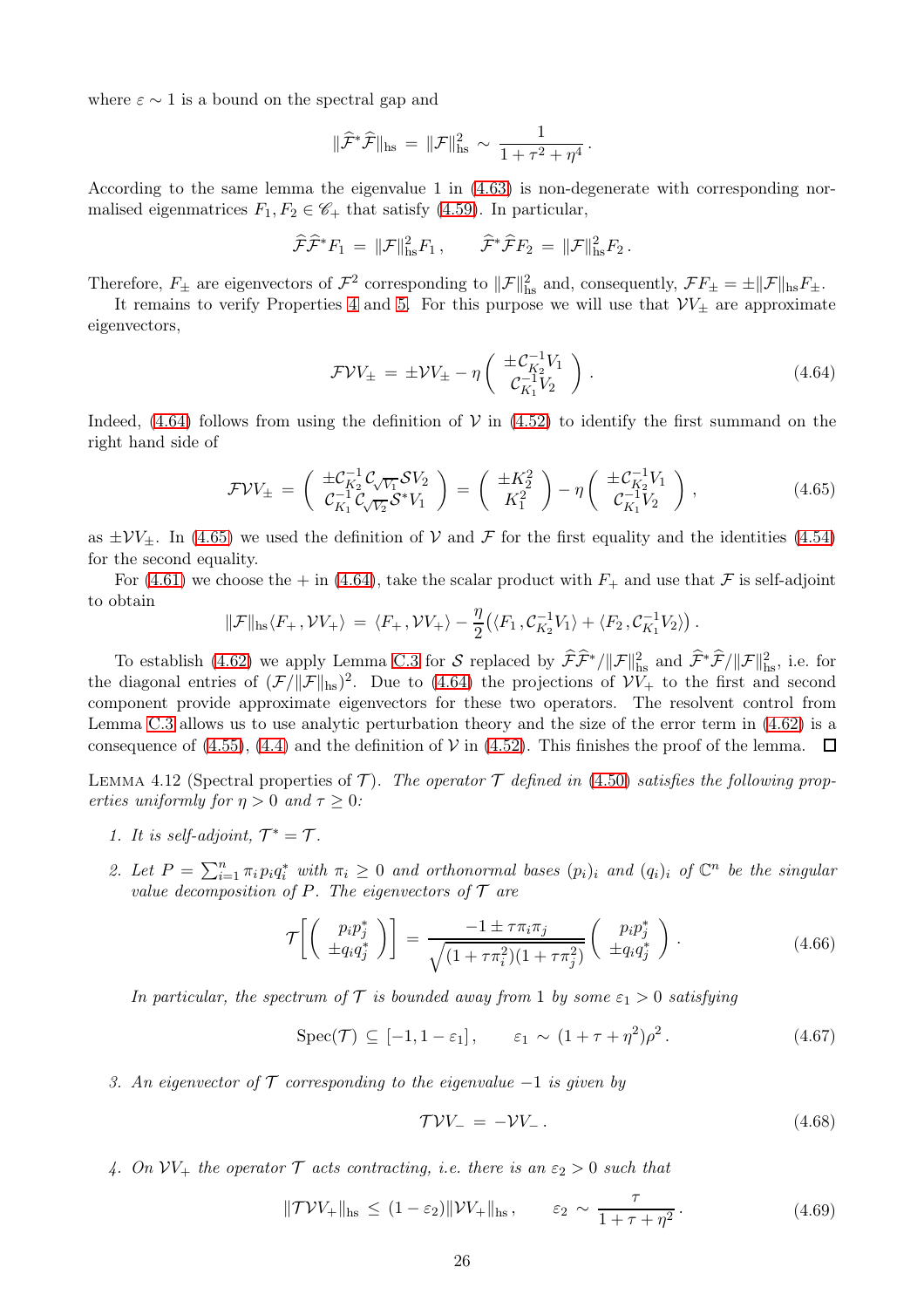PROOF. The self-adjointness of  $\mathcal T$  follows immediately from its definition in [\(4.50\)](#page-23-8). The form of the eigenvectors in [\(4.66\)](#page-25-2) is a consequence of the following general fact. Let  $A = \sum_{i=1}^{n} \alpha_i a_i x_i^*$  and  $B = \sum_{i=1}^{n} \beta_i b_i y_i^*$  be singular value decompositions of matrices A and B and  $AR := \overline{ARB}$  the operator that multiplies a matrix R from the left by A and from the right by B. Then  $\mathcal{A}[x_l b_k^*] = \alpha_l \beta_k a_l y_k^*$ . In particular,

$$
C_{f(PP^*)}[p_i p_j^*] = f(\pi_i^2) f(\pi_j^2) p_i p_j^*, \t C_{f(P^*P)}[q_i q_j^*] = f(\pi_i^2) f(\pi_j^2) q_i q_j^*,
$$
  
\n
$$
K_P[p_i p_j^*] = \pi_i \pi_j q_i q_j^*, \t K_{P^*}[q_i q_j^*] = \pi_i \pi_j p_i p_j^*.
$$

for any function  $f$  that is continuous on the positive reals. With these formulas  $(4.66)$  is easily verified using the definition of  $\mathcal T$ . The bound [\(4.67\)](#page-25-3) on the spectrum of  $\mathcal T$  now follows from [\(4.66\)](#page-25-2) and [\(4.55\)](#page-23-5).

For  $(4.68)$  and  $(4.69)$  we use the identities

$$
\mathcal{V}V_{\pm} = \begin{pmatrix} (1+\tau PP^*)^{-1/2} \\ \pm (1+\tau P^*P)^{-1/2} \end{pmatrix}, \qquad \mathcal{TV}V_{\pm} = \begin{pmatrix} \frac{-1\pm\tau PP^*}{(1+\tau PP^*)^{3/2}} \\ \frac{\mp 1+\tau P^*P}{(1+\tau P^*P)^{3/2}} \end{pmatrix},
$$

that follow from the definitions of  $\mathcal T$  and  $\mathcal V$  in [\(4.50\)](#page-23-8) and [\(4.52\)](#page-23-2), respectively. To show [\(4.69\)](#page-25-5) we also use (4.55) and (4.4). use [\(4.55\)](#page-23-5) and [\(4.4\)](#page-15-3).

PROOF OF LEMMA [4.8.](#page-22-1) We start by verifying  $(4.48)$ . Indeed, owing to the representation of M in [\(3.7\)](#page-9-3) we have

<span id="page-26-0"></span>
$$
\mathscr{P}\mathscr{C}_{\mathbf{M}}\mathscr{P}\mathscr{P}^*V_{-} = \begin{pmatrix} V_1 \mathcal{S}[V_2] V_1 + |\zeta|^2 U \mathcal{S}^*[V_1] U^* \\ -V_2 \mathcal{S}^*[V_1] V_2 - |\zeta|^2 U^* \mathcal{S}[V_2] U \end{pmatrix} = V_{-} + \eta \begin{pmatrix} -V_1^2 - |\zeta|^2 U U^* \\ V_2^2 + |\zeta|^2 U^* U \end{pmatrix}, \qquad (4.70)
$$

where we used the identities  $(4.12)$  for the second equality. By using the comparison relations  $(4.4)$  and [\(4.11\)](#page-16-3) to bound the last summand on the right hand side of [\(4.70\)](#page-26-0) we conclude [\(4.48a\)](#page-22-6). The identity  $(4.48b)$  is verified by using the definition of **M** and  $(4.12)$  again.

Now we turn to the proof of the resolvent bound  $(4.46)$  for the reduced stability operator  $\mathcal{L}$ . We rewrite this operator using [\(4.53\)](#page-23-9) and apply this representation to the resolvent of  $\mathscr{P}C_{\mathbf{M}}\mathscr{S} \mathscr{P}^*$  to get

$$
\frac{1}{\mathscr{P}\mathscr{C}_{\mathbf{M}}\mathscr{P}\mathscr{P}^*-\xi}=\mathcal{V}^{-1}\frac{1}{\mathcal{T}\mathcal{F}-\xi}\mathcal{V}.
$$
\n(4.71)

<span id="page-26-1"></span>For  $\eta \leq \delta^3$  and  $\tau = |\zeta|^2 \leq \delta$  we use  $\mathcal{T} = -1 + \mathcal{O}_{\rm hs}(\tau) = -1 + \mathcal{O}_{\rm hs}(\delta)$  which follows from the definition of T in [\(4.50\)](#page-23-8) and [\(4.55\)](#page-23-5) as well as  $V_1 \sim V_2 \sim 1$  in this regime (cf. [\(4.4\)](#page-15-3)). From [\(4.56\)](#page-23-6), the spectral properties of F, [\(4.60\)](#page-24-9), and  $||\mathcal{F}||_{\text{hs}} = 1 + \mathcal{O}(\eta) = 1 + \mathcal{O}(\delta^3)$  (cf. [\(4.61\)](#page-24-7)), as well as [\(4.71\)](#page-26-1) we infer that there is an  $\varepsilon \in (0, 1/2)$  such that

$$
\sup\Bigl\{\|(\mathscr{P} \mathscr{C}_{\mathbf{M}} \mathscr{P} \mathscr{P}^* - \xi)^{-1}\|_{hs}:\ \xi\in\mathbb{C}\,,\ \xi\not\in(-1+\mathbb{D}_\varepsilon)\cup\mathbb{D}_{1-2\varepsilon}\cup(1+\mathbb{D}_\varepsilon)\Bigr\}\ \lesssim_\delta 1\,,\qquad\varepsilon\ \sim_\delta 1\,.
$$

In particular, [\(4.46\)](#page-22-4) holds true. The non-degeneracy [\(4.47\)](#page-22-5) of the eigenvalue in  $\mathbb{D}_{\varepsilon}$  follows from the non-degeneracy of the eigenvalue  $||\mathcal{F}||_{\text{hs}}$  of F as stated in Lemma [4.11.](#page-24-10) The statement  $\lambda = \mathcal{O}_{\delta}(\eta)$  about the non-degenerate isolated eigenvalue in [\(4.47\)](#page-22-5) follows from V<sup>−</sup> being an approximate eigenvector (cf. [\(4.48a\)](#page-22-6)) and the resolvent bound [\(4.46\)](#page-22-4).

For  $\eta \leq \delta^3$  and  $\tau \in [\delta, 1-\delta]$  we will apply Lemma [C.2](#page-45-0) with the choices  $F := \mathcal{F}/\|\mathcal{F}\|_{\text{hs}}$  and  $T := \mathcal{T}$ . We verify the assumptions of the lemma. The required upper bound  $||\mathcal{T}||_{\text{hs}} \leq 1$  follows from [\(4.67\)](#page-25-3) and  $(C.10)$  holds true because of  $(4.60)$ . Furthermore according to  $(4.62)$  and  $(4.69)$  we have

$$
\|\mathcal{T}F_+\|_{\text{hs}} \le 1 - \varepsilon_2 + \mathcal{O}(\eta/\rho) = 1 - \varepsilon_2 + \mathcal{O}(\delta^2), \qquad \varepsilon_2 \sim \tau \gtrsim \delta,
$$
 (4.72)

<span id="page-26-3"></span><span id="page-26-2"></span>where  $F_+$  is the normalized eigenvector of  $\mathcal F$  corresponding to the eigenvalue  $\|\mathcal F\|_{\text{hs}}$  and we used [\(4.4\)](#page-15-3) to see the bounds in terms of  $\delta$ . We also have

$$
||(1+\mathcal{T})F_{-}||_{\text{hs}} \lesssim \frac{\eta}{\rho} \lesssim \delta^{5/2}, \qquad (4.73)
$$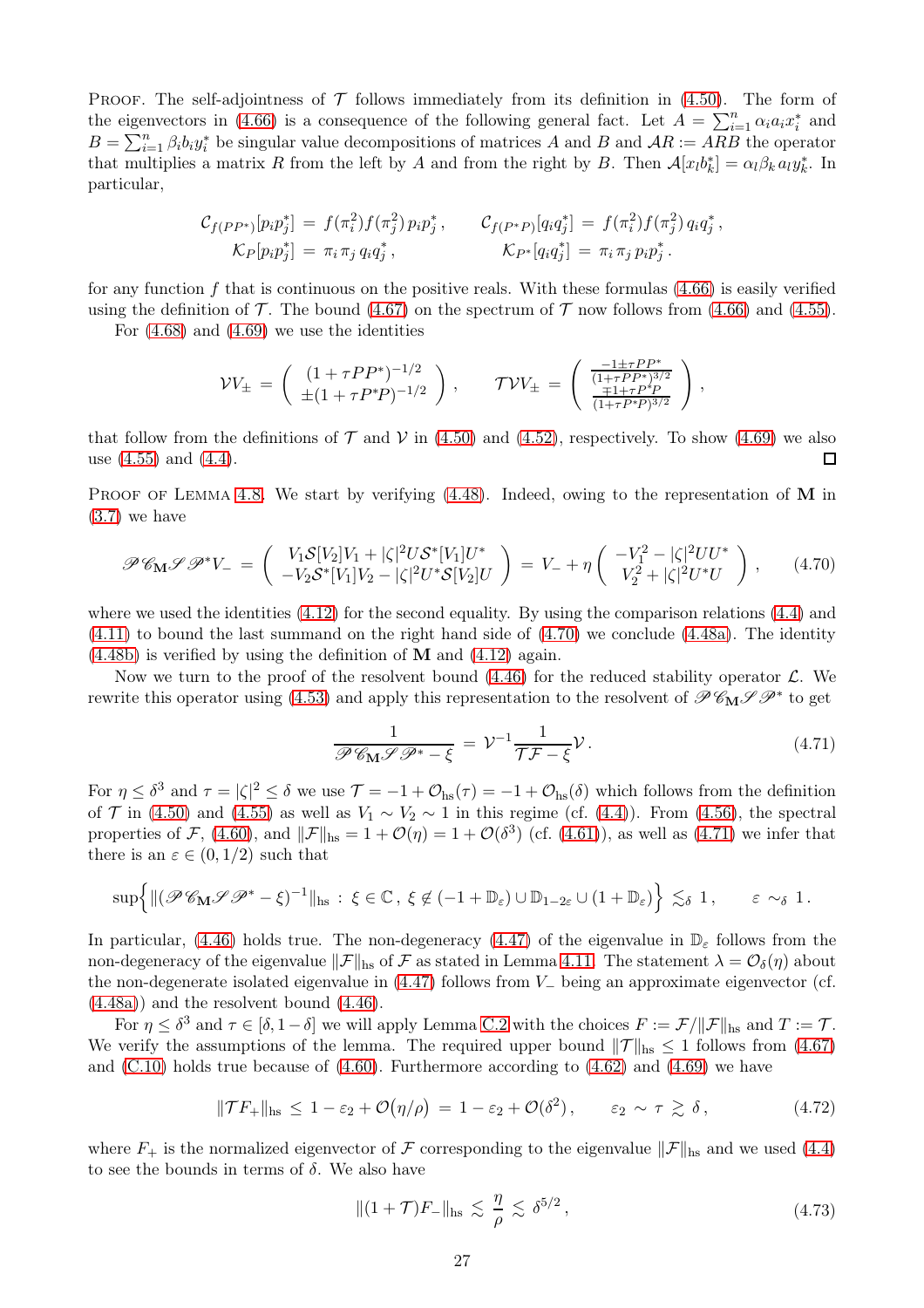by [\(4.62\)](#page-24-8) and [\(4.68\)](#page-25-4), where  $F_-\$  is the normalised eigenvector of F corresponding to the eigenvalue  $-\|\mathcal{F}\|_{\text{hs}}$ . Thus Lemma [C.2](#page-45-0) is applicable because of [\(4.72\)](#page-26-2) and [\(4.73\)](#page-26-3) as long as  $\delta \sim 1$  is chosen sufficiently small. Thus we find

$$
\sup\{\|(\mathcal{T}\mathcal{F} - \|\mathcal{F}\|_{\text{hs}}\zeta)^{-1}\|_{\text{hs}} : \zeta \in \mathbb{C}, \ \zeta \notin \mathbb{D}_{1-2\varepsilon} \cup (1+\mathbb{D}_{\varepsilon})\} \lesssim_{\delta} 1, \tag{4.74}
$$

<span id="page-27-2"></span>for some  $\varepsilon \sim \delta^{5/2}$ . Since  $||\mathcal{F}||_{\text{hs}} = 1 + \mathcal{O}(\eta/\rho) = 1 + \mathcal{O}(\delta^2)$  (cf. [\(4.61\)](#page-24-7) and [\(4.4\)](#page-15-3)) we infer [\(4.46\)](#page-22-4) from [\(4.74\)](#page-27-2) by using [\(4.71\)](#page-26-1) and [\(4.56\)](#page-23-6). The non-degeneracy of the isolated eigenvalue  $\lambda$  in [\(4.47\)](#page-22-5) stems from [\(C.12\)](#page-45-2) and the resolvent bound [\(4.46\)](#page-22-4) in combination with the approximate eigenvector equation [\(4.48a\)](#page-22-6) for  $V_-\$  implies  $\lambda = \mathcal{O}_{\delta}(\eta)$ .

Finally, note that  $\lambda \neq 0$  because the representation [\(4.53\)](#page-23-9) shows that with  $\|\mathcal{T}\| \leq 1$  (cf. [\(4.67\)](#page-25-3)) the operator  $\mathcal L$  is invertible as long as  $\|\mathcal F\|_{\text{hs}} < 1$ , which is always true for  $\eta > 0$  due to the right hand side of (4.61) not vanishing. of [\(4.61\)](#page-24-7) not vanishing.

PROOF OF PROPOSITION [2.4.](#page-5-6) For  $D = 0$  the equation [\(4.18\)](#page-17-0) is equivalent to [\(3.3\)](#page-9-1) and thus by The-orem [4.3](#page-17-1) for any  $|\zeta|^2 = \tau \in [0, \varrho)$  we can extend the solution  $\mathbf{M}(\zeta, \eta)$  analytically to  $\eta = 0$ . Thus also the solution  $V_1, V_2$  of the Dyson equation [\(3.5\)](#page-9-2) can be analytically extended to  $\eta = 0$ . This proves the existence of a positive definite solution to [\(2.9\)](#page-5-2).

For the uniqueness, note that in the proof of Theorem [4.3](#page-17-1) and in particular for the key input, Lemma [4.4,](#page-19-0) we never used  $\eta > 0$ , but only that  $\mathbf{M} \in \mathbf{E}^{\perp}$  solves [\(3.3\)](#page-9-1) and has positive definite imaginary part with lower and upper bounds depending on model parameters and  $\delta$ . Thus for any positive definite solution  $V_1, V_2$  that satisfies [\(2.9\)](#page-5-2) and [\(2.10\)](#page-5-3) we can construct a solution M of [\(3.3\)](#page-9-1) at  $\eta = 0$  through [\(3.7\)](#page-9-3) and Theorem [4.3](#page-17-1) also applies to this  $\mathbf{M} = \mathbf{M}(\sqrt{\tau}, 0)$  with  $c_1, c_2$  from [\(4.19\)](#page-17-4) now depending also on the lower and upper bounds on  $V_1, V_2$ . By analyticity of **G** in all variables  $\mathbf{G}(\zeta,\overline{\zeta},\eta,\mathbf{0})$  has positive definite imaginary part for sufficiently small  $|\zeta-\sqrt{\tau}|$  and  $\eta > 0$ . We conclude  $\mathbf{G}(\zeta, \overrightarrow{\zeta}, \eta, \mathbf{0}) = \mathbf{M}(\zeta, \eta)$  since it solves [\(4.18\)](#page-17-0) with  $\mathbf{D} = \mathbf{0}$  and  $\mathbf{M} = \lim_{\eta \downarrow 0} \mathbf{M}(\sqrt{\tau}, \eta)$ , establishing uniqueness of the solution to [\(2.9\)](#page-5-2).  $\Box$ 

As used in the proof of Proposition [2.4](#page-5-6) above, the uniformity of the statement of Theorem [4.3](#page-17-1) in  $\eta > 0$  allows for an extension of **M** as well as  $V_1, V_2$  to  $\eta = 0$  in the following sense.

<span id="page-27-4"></span>COROLLARY 4.13 (Extension inside the spectrum). The solution  $\bf{M}$  of the MDE [\(3.3\)](#page-9-1) has a unique continuous extension to  $\mathbb{C} \times [0,\infty)$ , i.e. to  $\eta = 0$ . For every  $\zeta \notin \partial \mathbb{D}$  this extension, still denoted by M, also has a continuation to a neighbourhood of  $(\zeta, 0)$  that is real analytic in  $\text{Re}\,\zeta, \text{Im}\,\zeta, \eta$ . The size of this neighbourhood only depends on the model parameters and on  $dist(\zeta, \partial \mathbb{D}) = |\zeta| - 1$ .

Similarly V<sub>1</sub>, V<sub>2</sub> admit a continuous extension to  $[0, \infty) \times [0, \infty)$  that extends to an analytic function in a neighbourhood of  $(\tau, 0)$  for any  $\tau \in [0, \infty) \setminus \{1\}$  with the size of the neighbourhood depending only on  $|\tau - 1|$  in addition to the model parameters.

### <span id="page-27-0"></span>5 Self-consistent density of states

In this section we use the information about the solution of the Dyson equation to control the selfconsistent density of states  $\sigma$  corresponding to X. In Subsection [5.1](#page-27-1) we begin with establishing upper and lower bounds on the density. These bounds rely on a novel representation of  $\sigma$  in [\(5.1\)](#page-27-3). In Subsection [5.2](#page-29-0) we provide a detailed description of  $V_i$  and  $\sigma$  at the edge of the spectrum. We end the subsection by summarising its results in the proof of Theorem [2.5.](#page-5-4) Subsections [5.3](#page-32-0) and [5.4](#page-33-0) contain the proofs of Lemma [3.5](#page-11-1) and Proposition [2.9,](#page-7-1) respectively.

### <span id="page-27-1"></span>5.1 Upper and lower bounds in the bulk

In this subsection we establish lower and upper bounds on the density  $\sigma$  inside the spectrum, i.e. we show [\(2.12\)](#page-5-7) away from the edge of the spectrum at  $|\zeta| = 1$ .

<span id="page-27-3"></span>LEMMA 5.1 (Formula for density). For any  $\zeta \in \mathbb{D}$  the density  $\sigma$  admits the formula

$$
\sigma(\zeta) = \frac{2}{\pi} \left\langle \mathcal{L}^{-1} \left( \begin{array}{c} V_1 \frac{1}{S^* V_1} V_1 \\ V_2 \frac{1}{S V_2} V_2 \end{array} \right), \left( \begin{array}{c} S V_2 \\ S^* V_1 \end{array} \right) \right\rangle = \frac{1}{\pi \tau} \langle Y, (1 - \mathcal{T} \mathcal{F}^2 \mathcal{T}) Y \rangle, \tag{5.1}
$$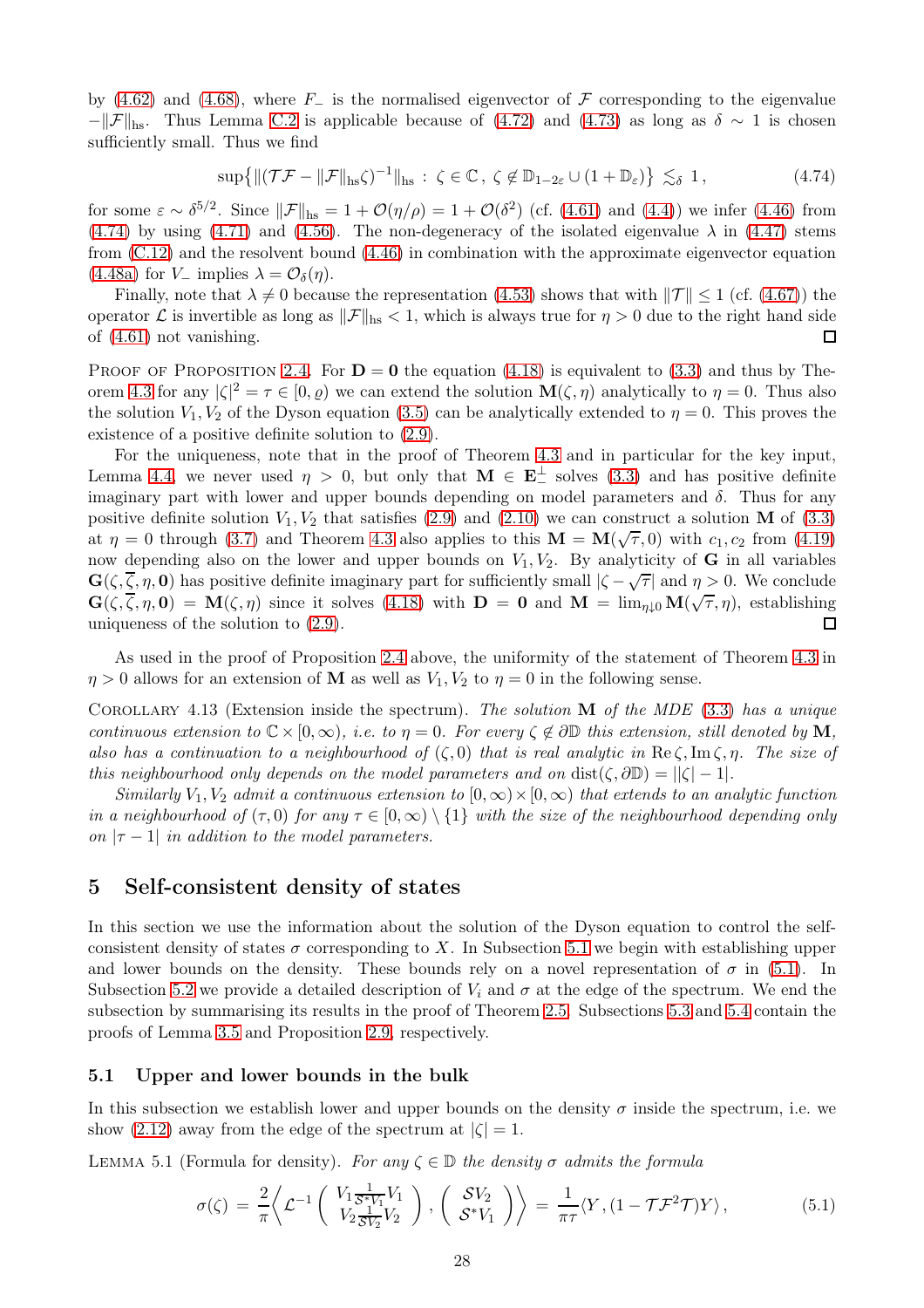where all expressions on the right hand side are evaluated at  $\eta = 0$  (cf. Corollary [4.13\)](#page-27-4) and  $\tau = |\zeta|^2$ and where

$$
Y := (1 - \mathcal{FT})^{-1} |_{\mathcal{V}[V_-]^{\perp}} \left( \begin{array}{c} K_2^2 \\ K_1^2 \end{array} \right).
$$
 (5.2)

<span id="page-28-0"></span>and  $K_i$  the matrices from [\(4.49\)](#page-23-1). For  $\tau = 0$  the very right hand side of [\(5.1\)](#page-27-3) is interpreted as its limit  $\tau \downarrow 0$ . Here and in the following, the notation  $(1 - \mathcal{FT})^{-1}|_{\mathcal{V}[V_-]^{\perp}}$  on the right-hand side of [\(5.2\)](#page-28-0) is understood as  $((1 - \mathcal{FT})|_{\mathcal{V}[V_-]^{\perp}})^{-1}$ .

<span id="page-28-1"></span>PROOF. By definition of  $\sigma$  in [\(2.11\)](#page-5-1) and the identity [\(4.9\)](#page-16-1) we have

$$
\sigma(\zeta) = \frac{1}{\pi} \partial_{\tau} (\tau \langle U(\tau, 0) \rangle)|_{\tau = |\zeta|^2} = -\frac{1}{2\pi} \partial_{\tau} (\langle V_1, \mathcal{S} V_2 \rangle + \langle V_2, \mathcal{S}^* V_1 \rangle)|_{\tau = |\zeta|^2, \eta = 0},\tag{5.3}
$$

for any  $\zeta \in \mathbb{D}$ . By rotational symmetry it suffices to establish [\(5.1\)](#page-27-3) at  $\zeta = \sqrt{\tau} > 0$ . Thus we denote  $\sigma = \sigma(\sqrt{\tau})$  and  $\mathbf{M} = \mathbf{M}(\sqrt{\tau}, 0)$ . By [\(5.3\)](#page-28-1), the representation of  $\mathbf{M}$  from [\(3.7\)](#page-9-3) and the definition of  $\mathcal{S}$ in  $(3.4)$  we find

$$
\sigma = -\frac{1}{\pi} \partial_{\tau} \langle \mathbf{M}, \mathcal{S} \mathbf{M} \rangle = -\frac{2}{\pi} \langle \mathcal{P} \partial_{\tau} \mathbf{M}, \mathcal{P} \mathcal{S} \mathbf{M} \rangle, \qquad (5.4)
$$

<span id="page-28-4"></span>where we used the structure of  $\mathscr S$  and the projection  $\mathscr P$  from [\(4.42\)](#page-21-4) in the second equality. We compute the derivative of **M** with respect to  $\tau$  by differentiating both sides of [\(3.3\)](#page-9-1) and solving for

$$
\partial_{\tau} \mathbf{M} = (\mathrm{Id} - \mathscr{C}_{\mathbf{M}} \mathscr{S})^{-1} \mathscr{C}_{\mathbf{M}} \partial_{\tau} \mathbf{Z} (\sqrt{\tau}, \sqrt{\tau}). \tag{5.5}
$$

<span id="page-28-3"></span><span id="page-28-2"></span>By definition of **M** and the identities  $(4.8)$  for U we have

$$
\mathscr{P}\mathscr{C}_{\mathbf{M}}\partial_{\tau}\mathbf{Z}(\sqrt{\tau},\sqrt{\tau}) = -\frac{i}{2}\begin{pmatrix} UV_1 + V_1U^* \\ V_2U + U^*V_2 \end{pmatrix} = -i\begin{pmatrix} V_1\frac{1}{\mathcal{S}^*V_1}V_1 \\ V_2\frac{1}{\mathcal{S}V_2}V_2 \end{pmatrix}.
$$
(5.6)

<span id="page-28-5"></span>Thus, inserting [\(5.6\)](#page-28-2) into [\(5.5\)](#page-28-3) and recalling the definition of  $\mathcal L$  from [\(4.43\)](#page-22-8), shows

$$
\mathscr{P}\partial_{\tau}\mathbf{M} = -\mathrm{i}\mathcal{L}^{-1}\left(\begin{array}{c} V_{1}\frac{1}{\mathcal{S}^{*}V_{1}}V_{1} \\ V_{2}\frac{1}{\mathcal{S}V_{2}}V_{2} \end{array}\right). \tag{5.7}
$$

We plug this into [\(5.4\)](#page-28-4) and verify the first equality in [\(5.1\)](#page-27-3). Note that  $\mathcal{L}^{-1}$  is applied to the orthogonal complement of  $(SV_2, S^*V_1)$  in [\(5.7\)](#page-28-5). To check the orthogonality of the vector on the right hand side we can use [\(4.8\)](#page-16-2) at  $\eta = 0$ .

For the second equality in [\(5.1\)](#page-27-3) we recall the definitions of  $\mathcal{T}$ ,  $\mathcal{F}$  and  $\mathcal{V}$  from [\(4.50\)](#page-23-8), [\(4.51\)](#page-23-7) and [\(4.52\)](#page-23-2), as well as the identities [\(4.54\)](#page-23-3) that take the form

$$
1 + \tau PP^* = K_2^{-4}
$$
,  $1 + \tau P^* P = K_1^{-4}$  with  $P = K_2^{-4} \sqrt{V_1} \sqrt{V_2} = \sqrt{V_1} \sqrt{V_2} K_1^{-4}$ ,

at  $\eta = 0$ . Then we compute

<span id="page-28-6"></span>
$$
(\mathcal{V}^*)^{-1}\begin{pmatrix} \mathcal{S}V_2 \\ \mathcal{S}^*V_1 \end{pmatrix} = \begin{pmatrix} K_2^2 \\ K_1^2 \end{pmatrix}, \qquad \mathcal{V}\begin{pmatrix} V_1 \frac{1}{\mathcal{S}^*V_1} V_1 \\ V_2 \frac{1}{\mathcal{S}V_2} V_2 \end{pmatrix} = \begin{pmatrix} \mathcal{C}_{K_2} \mathcal{K}_{P^*} K_1^4 \\ \mathcal{C}_{K_1} \mathcal{K}_{P} K_2^4 \end{pmatrix} = \frac{1}{\tau} \begin{pmatrix} \mathcal{C}_{K_2} [1 - K_2^4] \\ \mathcal{C}_{K_1} [1 - K_1^4] \end{pmatrix},
$$
\n(5.8)

<span id="page-28-7"></span>where we used  $(2.9)$  for the last equality. Again with  $(2.9)$  we also have

$$
(1+\mathcal{T})\left(\begin{array}{c}K_2^2\\K_1^2\end{array}\right) = 2\left(\begin{array}{c}\mathcal{C}_{K_2}[1-K_2^4]\\ \mathcal{C}_{K_1}[1-K_1^4]\end{array}\right). \tag{5.9}
$$

Now we insert the representation [\(4.53\)](#page-23-9) for the reduced stability operator into the middle formula of  $(5.1)$ . Afterwards we use  $(5.8)$  and  $(5.9)$  to get

$$
\sigma = \frac{2}{\pi \tau} \left\langle (1 - \mathcal{T} \mathcal{F})^{-1} \left( \begin{array}{c} C_{K_2} [1 - K_2^4] \\ C_{K_1} [1 - K_1^4] \end{array} \right) , \left( \begin{array}{c} K_2^2 \\ K_1^2 \end{array} \right) \right\rangle = \frac{1}{\pi \tau} \left\langle (1 - \mathcal{T} \mathcal{F})^{-1} (1 + \mathcal{T}) \left( \begin{array}{c} K_2^2 \\ K_1^2 \end{array} \right) , \left( \begin{array}{c} K_2^2 \\ K_1^2 \end{array} \right) \right\rangle,
$$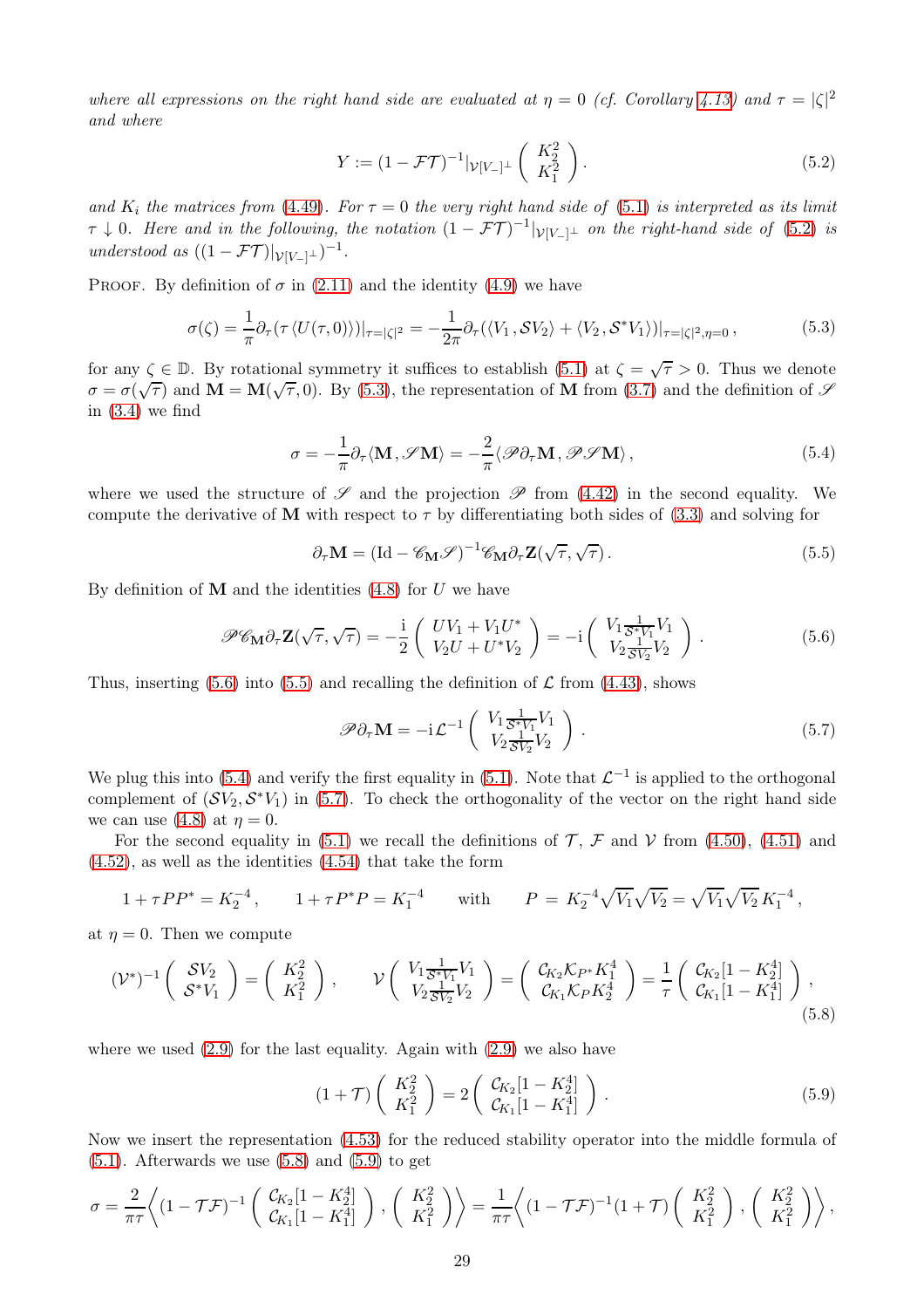where the inverse of  $1 - \mathcal{T} \mathcal{F}$  is restricted to  $\mathcal{V}[V_-]^{\perp}$ . The vector in the second argument of the scalar product is a representation of the Perron-Frobenius eigenvector for  $\mathcal F$ . Indeed, by the definitions of  $\mathcal F$ in  $(4.51)$  and  $K_i$  in  $(5.2)$  we see that

$$
\mathcal{F}\left(\begin{array}{c} K_2^2\\ K_1^2 \end{array}\right) = \left(\begin{array}{c} K_2^2\\ K_1^2 \end{array}\right). \tag{5.10}
$$

<span id="page-29-1"></span>Because of [\(5.10\)](#page-29-1) we also have the identity

$$
(1 - \mathcal{T}\mathcal{F})^{-1}(1 + \mathcal{T})\left(\begin{array}{c} K_2^2\\ K_1^2 \end{array}\right) = (1 - \mathcal{T}\mathcal{F})^{-1}(1 - \mathcal{T}\mathcal{F}^2\mathcal{T})(1 - \mathcal{F}\mathcal{T})^{-1}\left(\begin{array}{c} K_2^2\\ K_1^2 \end{array}\right),
$$

which finishes the proof of the second equality in  $(5.1)$  and, thus, the proof of the lemma.

<span id="page-29-2"></span>COROLLARY 5.2 (Bounds on the density). For any  $\delta \in (0,1)$ , we have  $\sigma(\zeta) \sim_{\delta} 1$  uniformly for  $\zeta \in \mathbb{D}_{1-\delta}.$ 

PROOF. We consider two separate regimes. First upper and lower bounds on  $\sigma$  follow in a neighbourhood of  $\zeta = 0$  by continuity (cf. Corollary [4.13](#page-27-4) and [\(2.11\)](#page-5-1)) of  $\sigma$  and  $\sigma(0) \gtrsim 1$ . The latter is easy to see because at  $\tau = \eta = 0$  the Dyson equation simplifies to

$$
1 = V_1 \mathcal{S} V_2, \qquad 1 = V_2 \mathcal{S}^* V_1, \qquad (5.11)
$$

and we have

$$
U = V_1 V_2, \qquad \mathcal{L} = \begin{pmatrix} 1 & \mathcal{C}_{V_1} \mathcal{S} \\ \mathcal{C}_{V_2} \mathcal{S}^* & 1 \end{pmatrix}.
$$

In particular, the reduced stability has the form  $\mathcal{L} = 1 - \mathcal{A}$ , where  $\mathcal{A}$  preserves the cone of positive definite matrix pairs. Thus the first identity in [\(5.1\)](#page-27-3) implies

$$
\sigma(0) = \frac{2}{\pi} \left\langle \mathcal{L}^{-1} \left( \begin{array}{c} V_1 \frac{1}{V_2} V_1 \\ V_2 \frac{1}{V_1} V_2 \end{array} \right), \left( \begin{array}{c} \frac{1}{V_1} \\ \frac{1}{V_2} \end{array} \right) \right\rangle \geq \frac{1}{\pi} \left( \left\langle V_1 V_2^{-1} \right\rangle + \left\langle V_2 V_1^{-1} \right\rangle \right).
$$

Note that we can expand  $\mathcal{L}^{-1} = (1 - \mathcal{A})^{-1}$  in a Neumann series because of the representation [\(4.53\)](#page-23-9),  $\|\mathcal{T}\| \leq 1$  and  $\|\mathcal{F}\|_{\text{hs}} < 1.$ 

Now we consider the regime  $1 \lesssim \tau^{1/2} = |\zeta| \leq 1 - \delta$ . Here, owing to the second relation in [\(5.1\)](#page-27-3), we have the lower and upper bound

$$
\sigma(\zeta) \sim \left\langle K \, , \, \frac{1}{1-\mathcal{A}} (1-\mathcal{A}\mathcal{A}^*) \frac{1}{1-\mathcal{A}^*} K \right\rangle,
$$

where  $K = (K_2^2, K_1^2) \in (VV_-)^{\perp}$  with  $K_i \sim 1$  and  $\mathcal{A} = \mathcal{T} \mathcal{F}$ . Thus for  $\sigma \sim 1$  it suffices to check that  $||\mathcal{A}|_{(VV_-)^{\perp}}||_{\text{hs}} \leq 1-\varepsilon$  for some  $\varepsilon \gtrsim 1$ . We apply Lemma [C.2](#page-45-0) with  $T = \mathcal{T}, F = \mathcal{F}/||\mathcal{F}||_{\text{hs}}$  and  $f_{\pm} = VV_{\pm}/\|\hat{V}V_{\pm}\|_{\text{hs}}$  and note that the non-degenerate eigenvalue 1 of A corresponds to the eigenvector  $VV_$  which is projected out when we take the norm. Thus we have the resolvent bound

$$
\sup_{\omega \notin \mathbb{D}_{1-\varepsilon}} \|(\mathcal{A} - \omega)^{-1}|_{(\mathcal{V}V_-)^{\perp}}\|_{\text{hs}} \lesssim 1,
$$

for some  $\varepsilon \sim 1$ , which implies the desired norm bound.

#### <span id="page-29-0"></span>5.2 Solution close to the edge

In this subsection we explicitly determine the leading order of the solution  $V_1, V_2$  to [\(3.5\)](#page-9-2) close to the edge  $\tau = |\zeta|^2 = 1$  of the spectrum. We use the result to determine the jump height [\(2.13\)](#page-5-8) of the density  $\sigma$  at the edge. Let  $S_2$  and  $S_1$  be the unique positive definite right and left eigenvectors of  $S$ , respectively, i.e.  $SS_2 = S_2$  and  $S^*S_1 = S_1$ , satisfying  $\langle S_1 \rangle = \langle S_2 \rangle = 1$ . We also write  $\rho := \rho_{\zeta} := \langle V_1 \rangle / \pi$ for the harmonic extension of the self-consistent density of states of  $H<sub>c</sub>$  to the complex upper half plane and recall that  $\rho$  is comparable to the right hand side of [\(4.4\)](#page-15-3).

 $\Box$ 

 $\Box$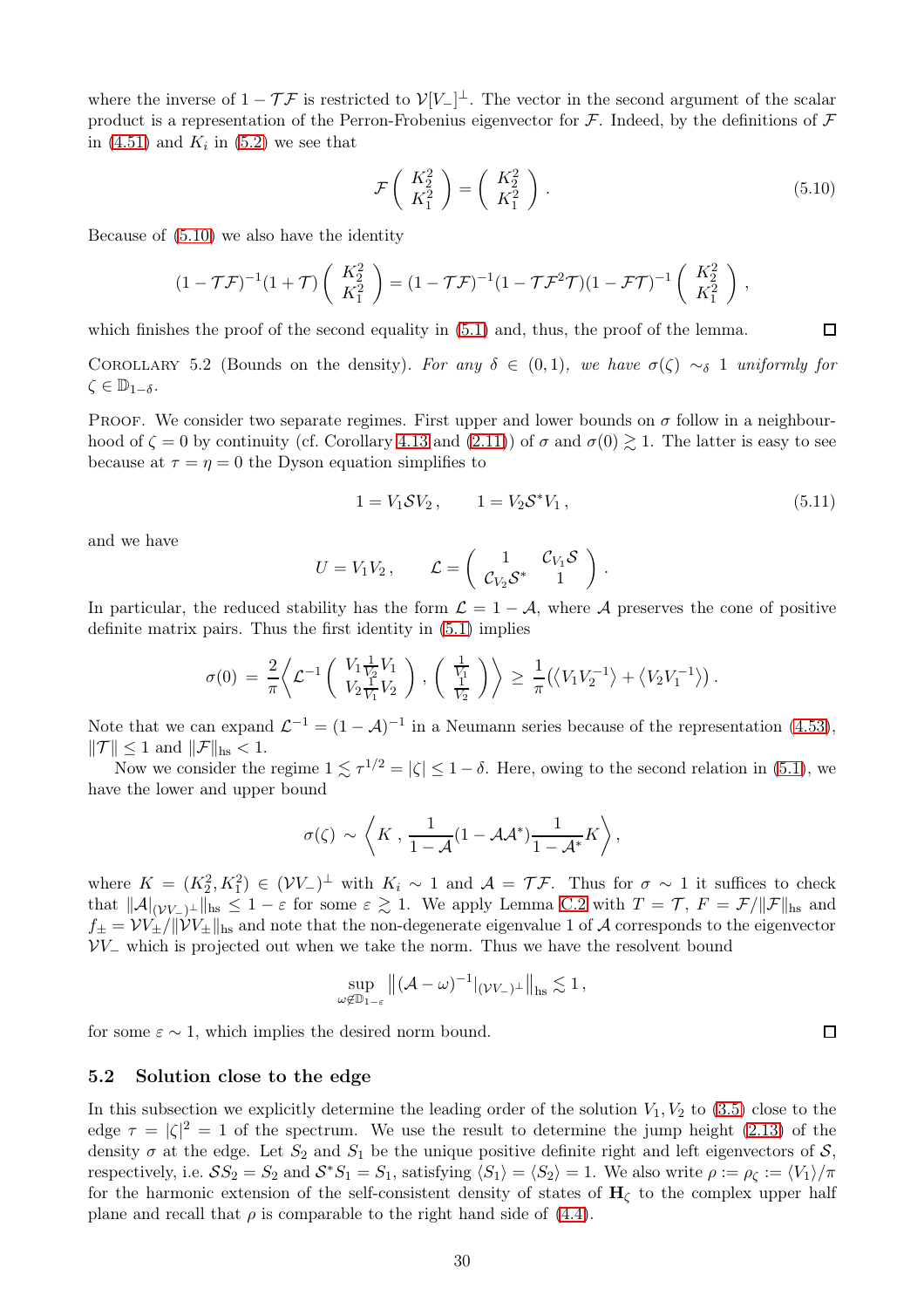<span id="page-30-3"></span>PROPOSITION 5.3 (Solution at the edge). For any  $\tau, \eta \in [0, 2]$  we have the expansion

$$
V_1 = \alpha S_1 + \mathcal{O}(\eta + \rho^3), \qquad V_2 = \alpha S_2 + \mathcal{O}(\eta + \rho^3), \qquad \alpha := \frac{\langle S_1, V_2 \rangle}{\langle S_1, S_2 \rangle}, \tag{5.12}
$$

<span id="page-30-0"></span>where  $\alpha$  satisfies the cubic equation

$$
\alpha^3 \langle (S_1 S_2)^2 \rangle + \alpha (\tau - 1) \langle S_1 S_2 \rangle - \eta = \mathcal{O}(\rho^5 + \eta \rho^2). \tag{5.13}
$$

PROOF. We write  $\tau = 1 + \varepsilon$  for some small  $\varepsilon$ . The case when  $\varepsilon \leq -c$  for some constant  $c \sim 1$  is trivial since then  $\rho \sim 1$  and the error term in [\(5.13\)](#page-30-0) dominates. Similarly, for  $\varepsilon \geq c$  we have  $\rho \sim \alpha \sim \eta$ , i.e. in both regimes the proposition does not contain any information. Solving [\(4.10\)](#page-16-7) shows

<span id="page-30-4"></span>
$$
U = \frac{1}{2(1+\varepsilon)} \Big( 1 + \sqrt{1 - 4(1+\varepsilon)V_1V_2} \Big) = \frac{1}{1+\varepsilon} - V_1V_2 - (1+\varepsilon)(V_1V_2)^2 + \mathcal{O}(\rho^6).
$$
 (5.14)

We use this expansion for  $U$  in  $(4.9)$  and find

$$
0 = V_1(\eta + \mathcal{S}V_2) + (1 + \varepsilon)U - 1 = V_1(\eta + \mathcal{S}V_2) - (1 + \varepsilon)V_1V_2 - (1 + \varepsilon)^2(V_1V_2)^2 + \mathcal{O}(\rho^6).
$$

<span id="page-30-1"></span>Multiplying with  $V_1^{-1}$  from the left and using the decomposition  $V_i = \alpha_i S_i + \tilde{V}_i$  shows

$$
(1 + \varepsilon - S)\tilde{V}_2 = \eta - \varepsilon \alpha_2 S_2 - (1 + \varepsilon)^2 V_2 V_1 V_2 + \mathcal{O}(\rho^5).
$$
 (5.15)

Here  $V_1$  and  $V_2$  are the spectral projection of  $V_1$  and  $V_2$  corresponding to the spectrum of S and  $S^*$ complementary to the isolated eigenvalue 1, respectively, i.e.  $V_i = Q_i V_i$ , with

$$
\mathcal{P}_1 = \frac{\langle S_2, \cdot \rangle}{\langle S_1 S_2 \rangle} S_1, \qquad \mathcal{Q}_1 = 1 - \mathcal{P}_1, \qquad \mathcal{P}_2 = \frac{\langle S_1, \cdot \rangle}{\langle S_1 S_2 \rangle} S_2, \qquad \mathcal{Q}_2 = 1 - \mathcal{P}_2.
$$

In particular, projecting both sides of [\(5.15\)](#page-30-1) onto the range of  $Q_2$  implies  $\|\tilde{V}_2\| \leq \eta + \rho^3$ . Here we used that  $||(1 + \varepsilon - S)^{-1}Q_2|| \leq 1$ , which follows from Lemma [C.3.](#page-46-0) By exchanging the roles of  $V_1$  and  $V_2$  we also find  $\|\tilde{V}_1\| \lesssim \eta + \rho^3$ . Therefore, [\(5.15\)](#page-30-1) can be expanded further as

$$
(1+\varepsilon-\mathcal{S})\widetilde{V}_2 = \eta - \varepsilon\alpha_2S_2 - \alpha_1\alpha_2^2S_2S_1S_2 + \mathcal{O}(|\varepsilon|\rho^3 + \rho^5 + \eta\rho^2).
$$

Now we apply the rank one projection  $\mathcal{P}_2$  on both sides and get

$$
0 = \eta - \varepsilon \alpha_2 \langle S_1 S_2 \rangle - \alpha_1 \alpha_2^2 \langle (S_1 S_2)^2 \rangle + \mathcal{O}(\rho^5 + \eta \rho^2),
$$

where we used  $\langle S_1 \rangle = 1$  and, for the error term,  $|\varepsilon| \rho^3 \lesssim \rho^5 + \eta \rho^2$  due to [\(4.4\)](#page-15-3). Finally [\(5.13\)](#page-30-0) follows from

<span id="page-30-2"></span>
$$
\alpha_1 = \alpha_2 + \mathcal{O}(\eta + \rho^3), \qquad (5.16)
$$

which is a consequence of [\(4.3\)](#page-15-2) and  $\alpha_2 = \alpha$ . Moreover, [\(5.16\)](#page-30-2) and  $\|\tilde{V}_i\| \lesssim \eta + \rho^3$  yield [\(5.12\)](#page-30-3).  $\Box$ 

For the next corollary, we introduce  $\mathcal{M}: \mathbb{C}^{n \times n} \times \mathbb{C}^{n \times n} \to \mathbb{C}^{n \times n} \times \mathbb{C}^{n \times n}$  defined by

$$
\mathcal{M} := \frac{1}{\langle V_+ \rangle} \begin{pmatrix} \eta + \mathcal{S}V_2 & 0 \\ 0 & \eta + \mathcal{S}^* V_1 \end{pmatrix} . \tag{5.17}
$$

<span id="page-30-5"></span>Moreover, we recall that  $\mathcal L$  and  $E_-\$  were defined in [\(4.43\)](#page-22-8) and [\(4.44\)](#page-22-0), respectively.

<span id="page-30-6"></span>Corollary 5.4 (Resolvent control for stability operator close to the edge). The following holds.

1. The operator  $ML$  has the invariant subspace  $E_{-}^{\perp} \subset \mathbb{C}^{n \times n} \times \mathbb{C}^{n \times n}$ , i.e.  $MLE_{-}^{\perp} \subset E_{-}^{\perp}$ .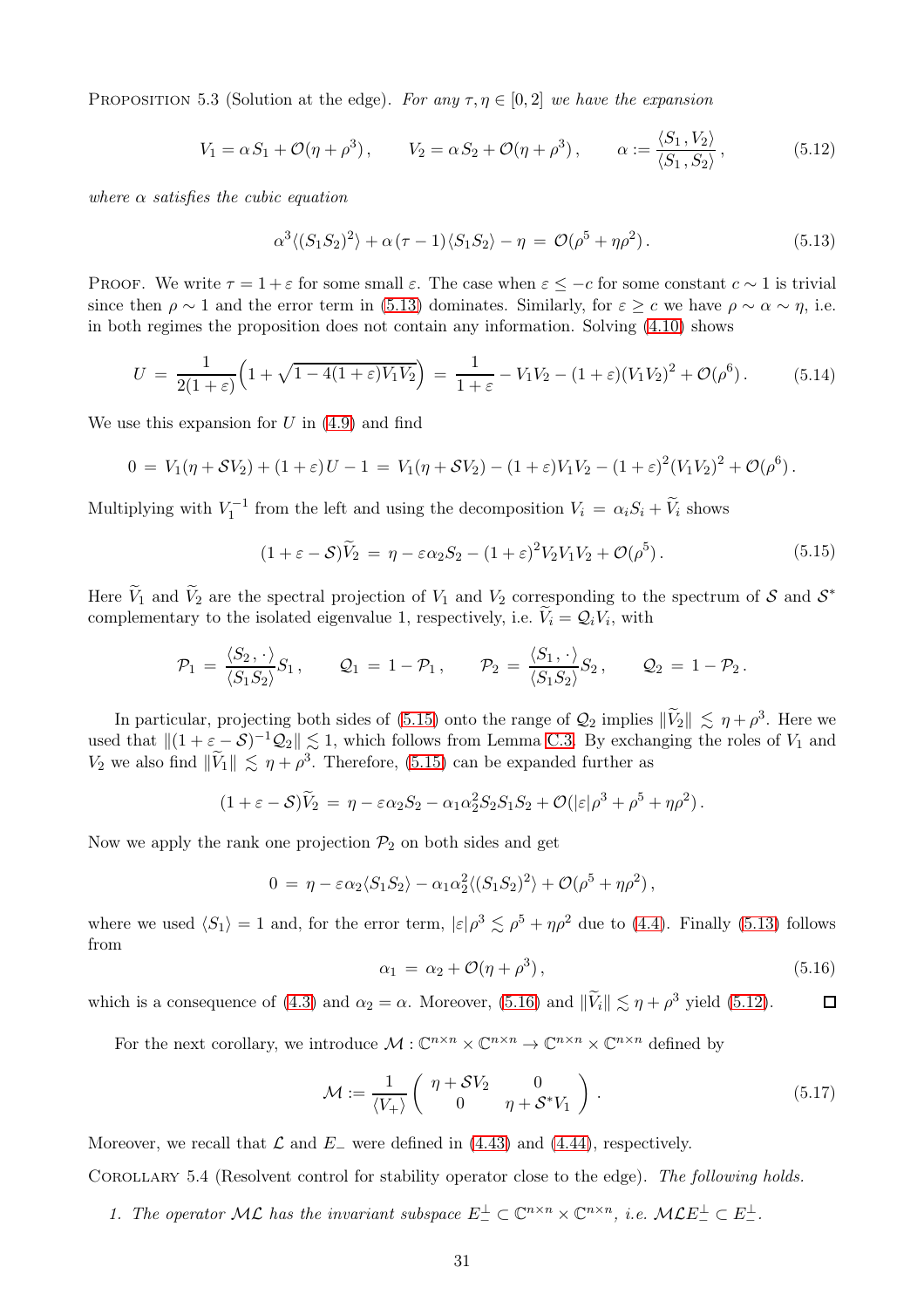2. There is  $\delta \sim 1$  such that, for any  $\eta \in (0, \delta)$  and  $\zeta \in \mathbb{D}_{1+\delta} \setminus \mathbb{D}_{1-\delta}$ , the eigenvalues of  $\mathcal{ML}|_{E_{-}^{\perp}}$  close to zero are isolated in the sense that

$$
\sup\left\{\|(\mathcal{ML}-\xi)^{-1}|_{E_-^{\perp}}\|_{\#}:\ \xi\in\mathbb{D}_{2\varepsilon}\setminus\mathbb{D}_{\varepsilon}\right\}\lesssim 1\,,\tag{5.18}
$$

for some  $\varepsilon \sim 1$  and  $\# = \text{hs}, \|\cdot\|.$  In fact,  $\mathcal{ML}|_{E_{-}^{\perp}}$  has only one eigenvalue in  $\mathbb{D}_{\varepsilon}$ . This eigenvalue is simple and the spectral projection

$$
\mathcal{P} := -\frac{1}{2\pi i} \oint_{\partial \mathbb{D}_{\varepsilon}} \mathrm{d} \xi \, (\mathcal{ML} - \xi)^{-1} |_{E_-^{\perp}}
$$

has rank one.

PROOF. The invariance of  $E_{-}^{\perp}$  under  $\mathcal{ML}$  is a direct consequence of  $\mathcal{L}^*\mathcal{M}^*E_{-} = \eta \langle V_{+} \rangle^{-1}E_{-}$ . The operator  $\mathcal{ML}|_{E^{\perp}_{-}}$  is a small perturbation of K from Corollary [C.4,](#page-47-0) since

$$
\mathcal{ML} = \mathcal{K} + \mathcal{O}(\eta/\rho + \rho + ||\zeta| - 1|)
$$

due to [\(5.12\)](#page-30-3) and [\(5.14\)](#page-30-4). Thus the claim follows from Corollary [C.4](#page-47-0) for  $\# = \text{hs}, \|\cdot\|$  by perturbation theory for sufficiently small  $\delta \sim 1$ . theory for sufficiently small  $\delta \sim 1$ .

<span id="page-31-4"></span>COROLLARY 5.5 (Density at the edge). At the edge of the spectrum the self-consistent density of states has an expansion

$$
\sigma(\zeta) = \frac{\langle S_1 S_2 \rangle^2}{\pi \langle (S_1 S_2)^2 \rangle} + \mathcal{O}(1 - |\zeta|), \qquad (5.19)
$$

<span id="page-31-5"></span>for any  $\zeta \in \mathbb{D}$ .

PROOF. We set  $\eta = 0$  throughout the proof. We use the first identity in [\(5.1\)](#page-27-3) and insert M from  $(5.17)$  to find

$$
\sigma = \frac{2}{\pi \langle V_+ \rangle} \left\langle (\mathcal{M} \mathcal{L})^{-1} \left( \begin{array}{c} (\mathcal{S} V_2) V_1 \frac{1}{\mathcal{S}^* V_1} V_1 \\ (\mathcal{S}^* V_1) V_2 \frac{1}{\mathcal{S} V_2} V_2 \end{array} \right) , \left( \begin{array}{c} \mathcal{S} V_2 \\ \mathcal{S}^* V_1 \end{array} \right) \right\rangle. \tag{5.20}
$$

<span id="page-31-3"></span>We consider  $\tau = |\zeta|^2 = 1 - \varepsilon$  for some  $\varepsilon > 0$ . Since  $\eta = 0$ , we get from [\(5.12\)](#page-30-3) that

$$
V_i = \sqrt{\kappa \varepsilon} S_i + \mathcal{O}(\varepsilon^{3/2}), \qquad \kappa := \frac{\langle S_1 S_2 \rangle}{\langle (S_1 S_2)^2 \rangle}, \tag{5.21}
$$

<span id="page-31-1"></span>where we used  $\rho \sim \sqrt{\varepsilon}$ . From the expansion of U in [\(5.14\)](#page-30-4) this implies

<span id="page-31-0"></span>
$$
\tau U = 1 - \varepsilon \kappa S_1 S_2 + \mathcal{O}(\varepsilon^2). \tag{5.22}
$$

Plugging [\(5.22\)](#page-31-0) and [\(5.21\)](#page-31-1) into the definitions of  $\mathcal L$  and  $\mathcal M$  in [\(4.43\)](#page-22-8) and [\(5.17\)](#page-30-5), respectively, yields

$$
\mathcal{L} = \mathcal{L}_e + \varepsilon \mathcal{D} + \mathcal{O}(\varepsilon^2), \quad \mathcal{L}_e := \left( \begin{array}{cc} 1 - \mathcal{S}^* & 0 \\ 0 & 1 - \mathcal{S} \end{array} \right), \qquad \mathcal{M} = \mathcal{M}_e + \mathcal{O}(\varepsilon), \quad \mathcal{M}_e := \begin{pmatrix} S_2 & 0 \\ 0 & S_1 \end{pmatrix},
$$

where the first order perturbation of  $\mathcal L$  is given by

$$
\mathcal{D}\left(\begin{array}{c} A_1\\ A_2\end{array}\right)=\left(\begin{array}{c} -\mathcal{S}^*A_1+\kappa S_1S_2\mathcal{S}^*A_1+\kappa(\mathcal{S}^*A_1)S_2S_1+\kappa\mathcal{C}_{S_1}\mathcal{S}A_2\\ \kappa\mathcal{C}_{S_2}\mathcal{S}^*A_1-\mathcal{S}A_2+\kappa S_2S_1\mathcal{S}A_2+\kappa(\mathcal{S}A_2)S_1S_2 \end{array}\right)\,.
$$

<span id="page-31-2"></span>According to Corollary [5.4](#page-30-6) the operator  $\mathcal{ML} = (\mathcal{M}_{e} + \mathcal{O}(\varepsilon))(\mathcal{L}_{e} + \varepsilon \mathcal{D} + \mathcal{O}(\varepsilon^{2}))$  has an isolated eigenvalue  $\lambda$  close to 0 when restricted to  $E_{-}^{\perp}$ . Therefore, we can use perturbation theory to determine its value to leading order

$$
\widetilde{\lambda} = \varepsilon \frac{\langle E_+, \mathcal{M}_e \mathcal{D} S_+ \rangle}{\langle E_+, S_+ \rangle} + \mathcal{O}(\varepsilon^2) = 2\varepsilon \langle S_1 S_2 \rangle + \mathcal{O}(\varepsilon^2), \tag{5.23}
$$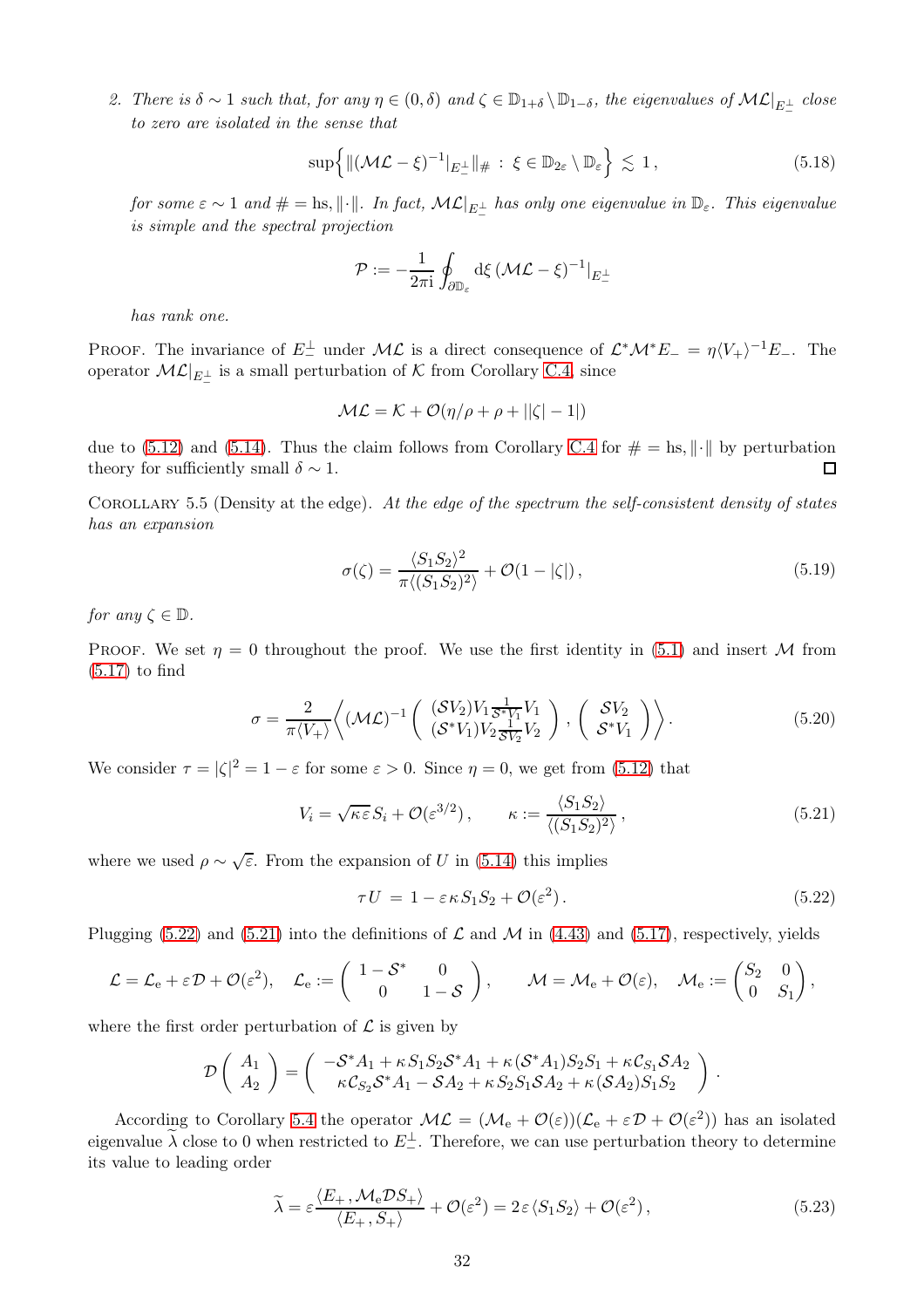where we used  $\mathcal{L}_eS_+ = 0$  with  $S_+ = (S_1, S_2)$  the right eigenvector and  $E_+ = (1, 1)$  the left eigenvector of the unperturbed operator  $\mathcal{M}_e \mathcal{L}_e = \mathcal{K}$  (cf. Corollary [C.4\)](#page-47-0). The spectral projection corresponding to the eigenvalue 0 of  $\mathcal{M}_{e}\mathcal{L}_{e}$  is

$$
\mathcal{P}_{\rm e} = \frac{\langle E_+,\cdot\rangle}{\langle E_+,S_+\rangle} S_+,
$$

and thus inserting  $(5.23)$  and  $(5.21)$  into  $(5.20)$  yields

$$
\sigma = \frac{2\varepsilon\kappa}{\pi\widetilde{\lambda}} \left\langle \mathcal{P}_e \left( \begin{array}{c} S_2 S_1 \\ S_1 S_2 \end{array} \right) , \left( \begin{array}{c} S_2 \\ S_1 \end{array} \right) \right\rangle + \mathcal{O}(\varepsilon) = \frac{\langle S_1 S_2 \rangle^2}{\pi \langle (S_1 S_2)^2 \rangle} + \mathcal{O}(\varepsilon).
$$

 $\Box$ 

This finishes the proof.

PROOF OF THEOREM [2.5.](#page-5-4) The analyticity of  $V_1, V_2$  and thus the well definedness of  $\sigma$  in [\(2.11\)](#page-5-1) was shown in Corollary [4.13,](#page-27-4) the upper and lower bounds on  $\sigma$  from [\(2.12\)](#page-5-7) in Corollary [5.2](#page-29-2) away from the edge and in Corollary [5.5](#page-31-4) close to the edge. Integrating the definition of  $\sigma(\zeta)$  over  $\mathbb{D}_1$  and recalling  $\varrho(\mathcal{S}) = 1$  from [\(4.1\)](#page-15-8) as well as  $V_1(\tau) \to 0$  and  $V_2(\tau) \to 0$  for  $\tau \to 1$  due Corollary [4.13](#page-27-4) and [\(4.4\)](#page-15-3) imply that  $\sigma$  is a probability density on C. Finally the jump height [\(2.13\)](#page-5-8) of  $\sigma$  right at the spectral edge is read off from [\(5.19\)](#page-31-5). □

#### <span id="page-32-0"></span>5.3 Proof of Lemma [3.5](#page-11-1)

In this subsection, we prove Lemma [3.5,](#page-11-1) the basic property of  $\sigma$  used in the proofs of the global and local inhomogeneous circular law, Theorem [2.3](#page-5-0) and Theorem [2.7.](#page-6-1)

PROOF OF LEMMA [3.5.](#page-11-1) Recall the normalization  $\rho(S) = 1$  from [\(4.1\)](#page-15-8) and write  $U(\tau) = U(\tau, 0)$ ,  $V_1(\tau) = V_1(\tau, 0)$ , and  $V_2(\tau) = V_2(\tau, 0)$ .

As a first step, we now compute in the integral in the definition of  $L$  in  $(3.19)$ . This will yield

<span id="page-32-2"></span>
$$
L(\zeta) = \frac{1}{2} \left( \langle V_1 \mathcal{S} V_2 \rangle - \frac{1}{2} \langle \log \left( (\tau + \mathcal{S}^* V_1 \mathcal{S} V_2)(\tau + \mathcal{S} V_2 \mathcal{S}^* V_1) \right) \rangle \right) \Big|_{\tau = |\zeta|^2, \eta = 0} . \tag{5.24}
$$

To that end, let  $t \mapsto A(t)$  be a differentiable map with values in the positive definite matrices. Then we have the well-known identity

<span id="page-32-1"></span>
$$
\partial_t \langle \log A(t) \rangle = \langle A(t)^{-1} \partial_t A(t) \rangle \tag{5.25}
$$

(see e.g. [\[20,](#page-49-8) Lemma 1.1]). We apply the relation [\(5.25\)](#page-32-1) to  $A = (UU^*)^{-1}$  with  $t = \eta$  and obtain

$$
\frac{1}{2}\langle \partial_{\eta} \log(UU^*)^{-1} \rangle = \text{Re}\langle U \partial_{\eta} U^{-1} \rangle = \langle V_1 \rangle + \langle V_2 \rangle + \partial_{\eta} \langle V_1 \mathcal{S} V_2 \rangle.
$$

Since  $\langle V_1 \rangle + \langle V_2 \rangle = 2\langle \text{Im } \mathbf{M} \rangle$ , this proves [\(5.24\)](#page-32-2) due to [\(3.6\)](#page-9-10), the continuity of  $V_1(\tau, \eta)$  and  $V_2(\tau, \eta)$  at  $\eta = 0$ ,  $\lim_{\eta \to \infty} V_1 = \lim_{\eta \to \infty} V_2 = 0$  by [\(4.4\)](#page-15-3) as well as  $\lim_{\eta \to \infty} (UU^*)^{-1}(1+\eta)^{-4} = 1$  by [\(3.6\)](#page-9-10).

The identity  $(5.24)$  directly shows that L is rotationally symmetric on  $\mathbb{C}$ . Moreover, it implies that L is a continuous function of  $\zeta$  on  $\mathbb C$  since  $V_1(\tau)$  and  $V_2(\tau)$  are continuous functions of  $\tau$ .

We now show that  $\tau \mapsto L(\sqrt{\tau})$  is continuously differentiable on  $(0, 1) \cup (1, \infty)$  with

<span id="page-32-3"></span>
$$
\partial_{\tau}L(\sqrt{\tau}) = -\frac{1}{2} \begin{cases} \langle U(\tau) \rangle, & \text{if } \tau < 1, \\ \tau^{-1}, & \text{if } \tau > 1. \end{cases}
$$
\n(5.26)

If  $\tau$  < 1 then the continuous differentiability follows from the analyticity and positivity of  $V_1$  and  $V_2$ . Moreover, from [\(5.25\)](#page-32-1) with  $A = (UU^*)^{-1}$  and  $t = \tau$ , we get

$$
\frac{1}{2}\partial_{\tau}\langle \log(U(\tau)U(\tau)^{*})^{-1}\rangle - \partial_{\tau}\langle V_{1}(\tau)SV_{2}(\tau)\rangle = \langle U(\tau)\rangle,
$$

which implies the first case in [\(5.26\)](#page-32-3) due to [\(5.24\)](#page-32-2). If  $|\zeta| \ge 1$  then  $\lim_{\eta \downarrow 0} V_1 = \lim_{\eta \downarrow 0} V_2 = 0$ . Hence, we get from [\(5.24\)](#page-32-2) that  $L(\zeta) = -\log|\zeta|$ . Thus, the differentiability and the relation [\(5.26\)](#page-32-3) for  $\tau > 1$ follows. This completes the proof of [\(5.26\)](#page-32-3).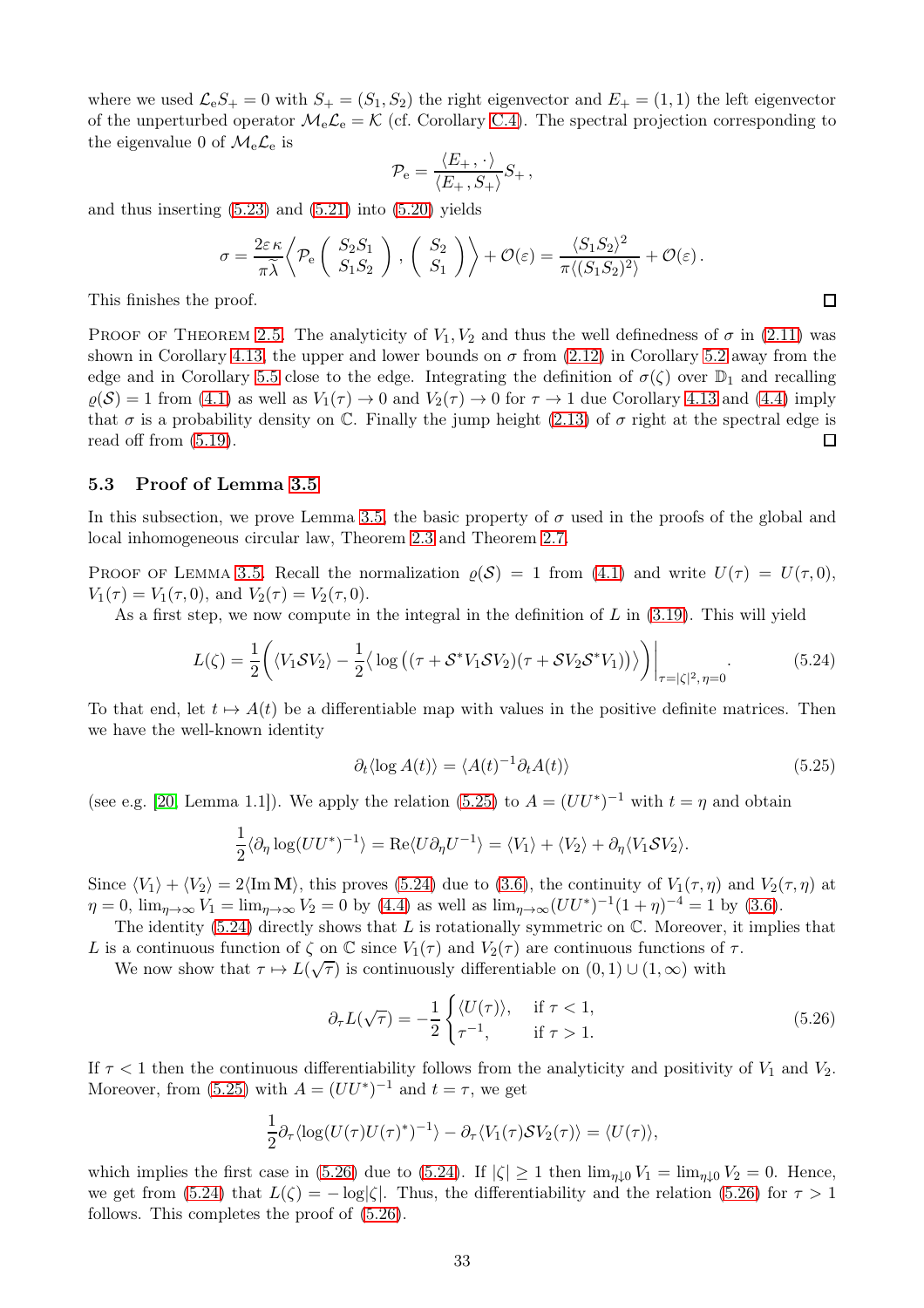Since L is rotationally symmetric it suffices to show  $(3.19)$  under the same constraint on f. If  $f \in C_0^2(\mathbb{C})$  is rotationally symmetric then a simple change of coordinates yields

<span id="page-33-1"></span>
$$
\frac{1}{2\pi} \int_{\mathbb{C}} \Delta f(\zeta) L(\zeta) d^2 \zeta = 2 \int_0^\infty (\tau \partial_\tau^2 f(\sqrt{\tau}) + \partial_\tau f(\sqrt{\tau})) L(\sqrt{\tau}) d\tau,
$$
\n(5.27)

where we employed  $\Delta f(\zeta) = 4(\tau \partial_{\tau}^2 f(\sqrt{\tau}) + \partial_{\tau} f(\sqrt{\tau}))|_{\tau = |\zeta|^2}$ .

We now split up the  $\tau$ -integration into  $(0, 1)$  and  $(1, \infty)$  and use the differentiability of L on both domains to integrate by parts. More precisely, integrating by parts twice, using the continuity of L and  $L(1) = 0$  as well as [\(5.26\)](#page-32-3) and  $\lim_{\tau \uparrow 1} \partial_{\tau} L(\sqrt{\tau}) = -1/2$  yield

$$
2\int_0^1 (\tau \partial_\tau^2 f(\sqrt{\tau}) + \partial_\tau f(\sqrt{\tau})) L(\sqrt{\tau}) d\tau = f(1) - \int_0^1 f(\sqrt{\tau}) \partial_\tau (\tau \langle U(\tau) \rangle) d\tau = f(1) - \pi \int_0^1 f(\sqrt{\tau}) \sigma(\sqrt{\tau}) d\tau.
$$

Here, we used in the last step that  $\pi\sigma(\zeta) = \partial_{\tau}(\tau \langle U(\tau) \rangle)|_{\tau=|\zeta|^2}$  if  $|\zeta| < 1$  due to the definition of  $\sigma$  in  $(2.11)$  and the definition of U in  $(3.6)$ .

Secondly, an integration by parts, [\(5.26\)](#page-32-3), the continuity of L and  $L(1) = 0$  imply

$$
2\int_1^{\infty}(\tau \partial_{\tau}^2 f(\sqrt{\tau}) + \partial_{\tau} f(\sqrt{\tau})) L(\sqrt{\tau}) d\tau = -f(1).
$$

By plugging these identities into [\(5.27\)](#page-33-1), we obtain

$$
-\frac{1}{2\pi} \int_{\mathbb{C}} \Delta f(\zeta) L(\zeta) d^2 \zeta = \int_{\mathbb{D}} f(\zeta) \sigma(\zeta) d^2 \zeta = \int_{\mathbb{C}} f(\zeta) \sigma(\zeta) d^2 \zeta,
$$

where the last step follows from  $\sigma(\zeta) = 0$  if  $|\zeta| \ge 1$  by definition (see [\(2.11\)](#page-5-1)). This proves [\(3.19\)](#page-11-6).  $\Box$ 

#### <span id="page-33-0"></span>5.4 Proof of Proposition [2.9](#page-7-1)

In this section, we establish Proposition [2.9.](#page-7-1)

PROOF OF PROPOSITION [2.9.](#page-7-1) In the light of Theorem [2.5,](#page-5-4) it suffices to show that  $(2.16)$  holds when  $\mu_X(d\zeta)$  is replaced by  $\sigma(\zeta)d^2\zeta$ . To that end, let  $L(\zeta)$  be defined as in [\(3.19\)](#page-11-6). We first show that

<span id="page-33-4"></span>
$$
-L(\zeta) = \log D(X - \zeta) \tag{5.28}
$$

for all  $\zeta \in \mathbb{C}$ . Using [\[39,](#page-49-21) Theorem 11 and Proposition 13 in Chapter 9] it is easy to see that  $\mathbf{M}(\zeta, \eta) :=$  $E[(\mathbf{H}_{\zeta} - i\eta)^{-1}]$  satisfies [\(3.3\)](#page-9-1), where  $E := id \otimes \tau : \mathcal{M}^{2n \times 2n} \to \mathbb{C}^{2n \times 2n}$ ,  $\mathbf{H}_{\zeta} \in \mathcal{M}^{2n \times 2n}$  is defined analogously to [\(3.1\)](#page-8-2) with X from [\(2.15\)](#page-6-5) and  $\mathscr S$  is defined as in [\(3.4\)](#page-9-9) with S and  $\mathcal S^*$  from [\(2.18\)](#page-7-4). We introduce the tracial state  $\varphi := \langle \cdot \rangle \otimes \tau$  on  $\mathcal{M}^{n \times n}$  and the matrix  $E_{22} \in \mathbb{C}^{2n \times 2n}$  which has the identity matrix in its lower-right  $n \times n$ -block and vanishes otherwise. Thus, the definitions of  $\varphi$  and M as well as [\(C.27\)](#page-48-18) imply

<span id="page-33-3"></span>
$$
\varphi \frac{\eta}{(X-\zeta)^*(X-\zeta)+\eta^2} = -2i\langle E_{22} \mathbf{M}(\zeta,\eta) E_{22} \rangle = \text{Im}\langle \mathbf{M}(\zeta,\eta) \rangle. \tag{5.29}
$$

We set  $f_{\varepsilon}(\zeta) := \varphi(\log((X - \zeta)^{*}(X - \zeta) + \varepsilon^{2})^{1/2}) - \log(1 + \varepsilon)$  for  $\varepsilon > 0$  and  $\zeta \in \mathbb{C}$  and compute

<span id="page-33-2"></span>
$$
f_{\varepsilon}(\zeta) = -\int_{\varepsilon}^{\infty} \frac{\partial}{\partial \eta} \left( \frac{1}{2} \varphi \left( \log((X - \zeta)^{*}(X - \zeta) + \eta^{2}) \right) - \log(1 + \eta) \right) d\eta
$$
  
\n
$$
= -\int_{\varepsilon}^{\infty} \varphi \frac{\eta}{(X - \zeta)^{*}(X - \zeta) + \eta^{2}} - \frac{1}{1 + \eta} d\eta
$$
  
\n
$$
= -\int_{\varepsilon}^{\infty} \text{Im}\langle \mathbf{M}(\zeta, \eta) \rangle - \frac{1}{1 + \eta} d\eta.
$$
\n(5.30)

We remark that the integrals exist due to [\(3.18\)](#page-11-5). In [\(5.30\)](#page-33-2), we used [\(5.25\)](#page-32-1) for  $\varphi$  instead of  $\langle \cdot \rangle$  in the second step and [\(5.29\)](#page-33-3) in the third step. Sending  $\varepsilon \downarrow 0$  this shows [\(5.28\)](#page-33-4) by [\(2.17\)](#page-6-7) and [\(3.18\)](#page-11-5).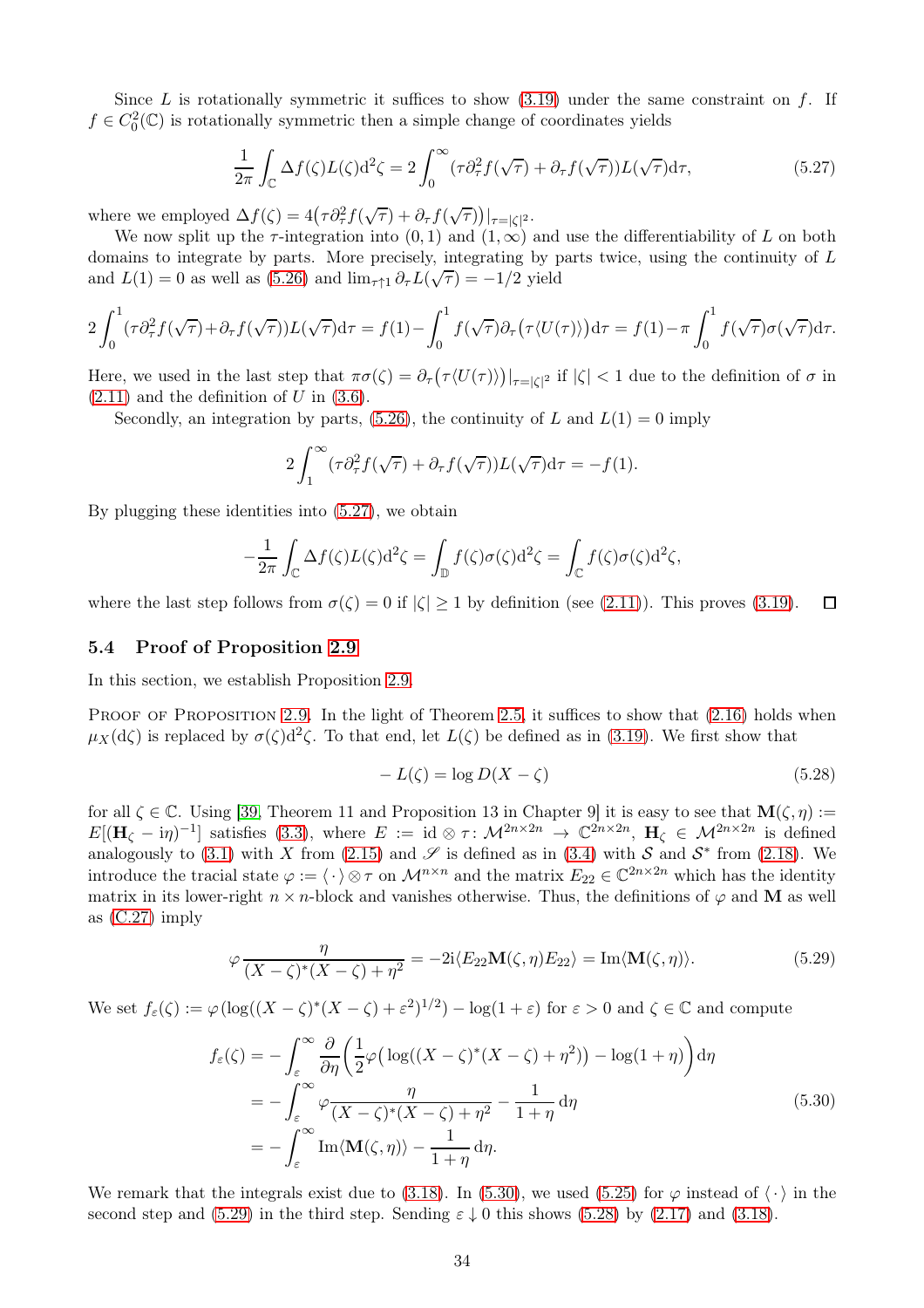By Lemma [3.5](#page-11-1) and standard results from potential theory (see e.g. [\[11,](#page-48-19) Chapter 4.3]), we know that

<span id="page-34-2"></span>
$$
\int_{\mathbb{C}} \log|\lambda - \zeta| \,\sigma(\zeta) d^2 \zeta = -L(\lambda) + h(\lambda) \tag{5.31}
$$

for all  $\lambda \in \mathbb{C}$  and some harmonic function  $h: \mathbb{C} \to \mathbb{C}$ . In the proof of Lemma [3.5,](#page-11-1) we saw that  $L(\lambda) = -\log|\lambda|$  if  $|\lambda|$  is sufficiently large. Hence,  $h(\lambda) \to 0$  if  $|\lambda| \to \infty$ , which implies  $h \equiv 0$ .<br>Therefore, (5.28) and (5.31) with  $h \equiv 0$  prove (2.20) and, thus, Proposition 2.9. Therefore, [\(5.28\)](#page-33-4) and [\(5.31\)](#page-34-2) with  $h \equiv 0$  prove [\(2.20\)](#page-7-5) and, thus, Proposition [2.9.](#page-7-1)

### <span id="page-34-0"></span>6 Local inhomogeneous circular law

This section is devoted to the proof of Theorem [2.7](#page-6-1) which is based on the next theorem. Its formulation and the notation in the next arguments is simplified by the use of the following notion of high probability estimate first introduced in [\[27\]](#page-49-23).

DEFINITION 6.1 (Stochastic domination). Let  $X = X^{(n)}$  and  $Y = Y^{(n)}$  be two sequences of two nonnegative random variables. We say that X is stochastically dominated by Y, denoted by  $X \prec Y$ , if, for any  $\varepsilon > 0$  and  $\nu > 0$ , there is  $C \equiv C_{\varepsilon,\nu}$  such that

<span id="page-34-3"></span>
$$
\mathbb{P}(X > n^{\varepsilon} Y) \le C_{\varepsilon,\nu} n^{-\nu} \tag{6.1}
$$

for all  $n \in \mathbb{N}$ .

We remark that stochastic domination is compatible with basic arithmetic operation (see e.g. [\[27,](#page-49-23)] Lemma 4.4.). The constants  $C_{\epsilon,\nu}$  in [\(6.1\)](#page-34-3) will typically depend on the model parameters.

To simplify the formulation of the next result, we fix  $\tau_* \in (0, \varrho(S))$  and define the spectral domains

$$
\mathbb{D}_{<}=\{\zeta\in\mathbb{C}\colon |\zeta|^2\leq\varrho(\mathcal{S})-\tau_*\},\qquad \mathbb{D}_{>}=\{\zeta\in\mathbb{C}\colon \tau_*\leq |\zeta|^2-\varrho(\mathcal{S})\leq 1/\tau_*\}.
$$

<span id="page-34-1"></span>THEOREM 6.2 (Local law for  $H_c$ ). Let  $\varepsilon \in (0,1)$ , X satisfy  $A1 - A3$  $A1 - A3$  $A1 - A3$  and M be the solution of [\(3.3\)](#page-9-1). Then we have the isotropic local law,

<span id="page-34-7"></span>
$$
|\langle \mathbf{x}, (\mathbf{G}(\zeta, \eta) - \mathbf{M}(\zeta, \eta))\mathbf{y}\rangle| \prec ||\mathbf{x}|| ||\mathbf{y}|| \begin{cases} \frac{1}{\sqrt{n\eta}}, & \text{if } \zeta \in \mathbb{D}_{<}, \ \eta \in [n^{-1+\varepsilon}, 1],\\ \frac{1}{\sqrt{n}}, & \text{if } \zeta \in \mathbb{D}_{>}, \ \eta \in [n^{-1+\varepsilon}, 1],\\ \frac{1}{\eta^2 \sqrt{n}}, & \text{if } \zeta \in \mathbb{D}_{<} \cup \mathbb{D}_{>}, \ \eta \in [1, n^{100}], \end{cases} (6.2)
$$

uniformly for all deterministic vectors  $\mathbf{x}, \mathbf{y} \in \mathbb{C}^{2n}$ . Moreover, the averaged local law

<span id="page-34-4"></span>
$$
|\langle \mathbf{R}(\mathbf{G}(\zeta,\eta)-\mathbf{M}(\zeta,\eta))\rangle| \prec ||\mathbf{R}|| \begin{cases} \frac{1}{n\eta}, & \text{if } \zeta \in \mathbb{D}_{\leq}, \ \eta \in [n^{-1+\varepsilon},1],\\ \frac{1}{n}, & \text{if } \zeta \in \mathbb{D}_{>}, \ \eta \in [n^{-1+\varepsilon},1],\\ \frac{1}{\eta^2 n}, & \text{if } \zeta \in \mathbb{D}_{\leq} \cup \mathbb{D}_{>}, \ \eta \in [1,n^{100}] \end{cases} (6.3)
$$

holds uniformly for all deterministic matrices  $\mathbf{R} \in \mathbb{C}^{2n \times 2n}$ .

We will prove Theorem [6.2](#page-34-1) in Section [6.1](#page-35-0) below. The next lemma is an application of Theorem 6.2 and estimates the number of small, in modulus, eigenvalues of  $H_c$ . It will be used in the proof of Theorem [2.7](#page-6-1) to control the integral in [\(3.16\)](#page-11-3) for small  $\eta$ .

<span id="page-34-5"></span>LEMMA 6.3 (Number of small singular values of  $X - \zeta$ ). Let X satisfy [A1](#page-3-3) and [A2](#page-4-2). Then, for each  $\varepsilon > 0$ , we have

<span id="page-34-6"></span>
$$
\#\{i \in [\hspace{-0.5mm}[ 2n]\hspace{-0.5mm}] : |\lambda_i(\zeta)| \leq \eta\} \prec n\eta \tag{6.4}
$$

uniformly for all  $\eta \in [n^{-1+\varepsilon}, n^{100}]$  and  $\zeta \in \mathbb{D}_{<}$ .

PROOF. We follow the proof of Lemma [3.8](#page-12-3) and use  $|\text{Tr } G| \prec n$  for all  $\eta \geq n^{-1+\varepsilon}$  due to [\(6.3\)](#page-34-4) instead of  $|\text{Tr } \mathbf{G}| \leq n$ . This proves Lemma [6.3.](#page-34-5)  $\Box$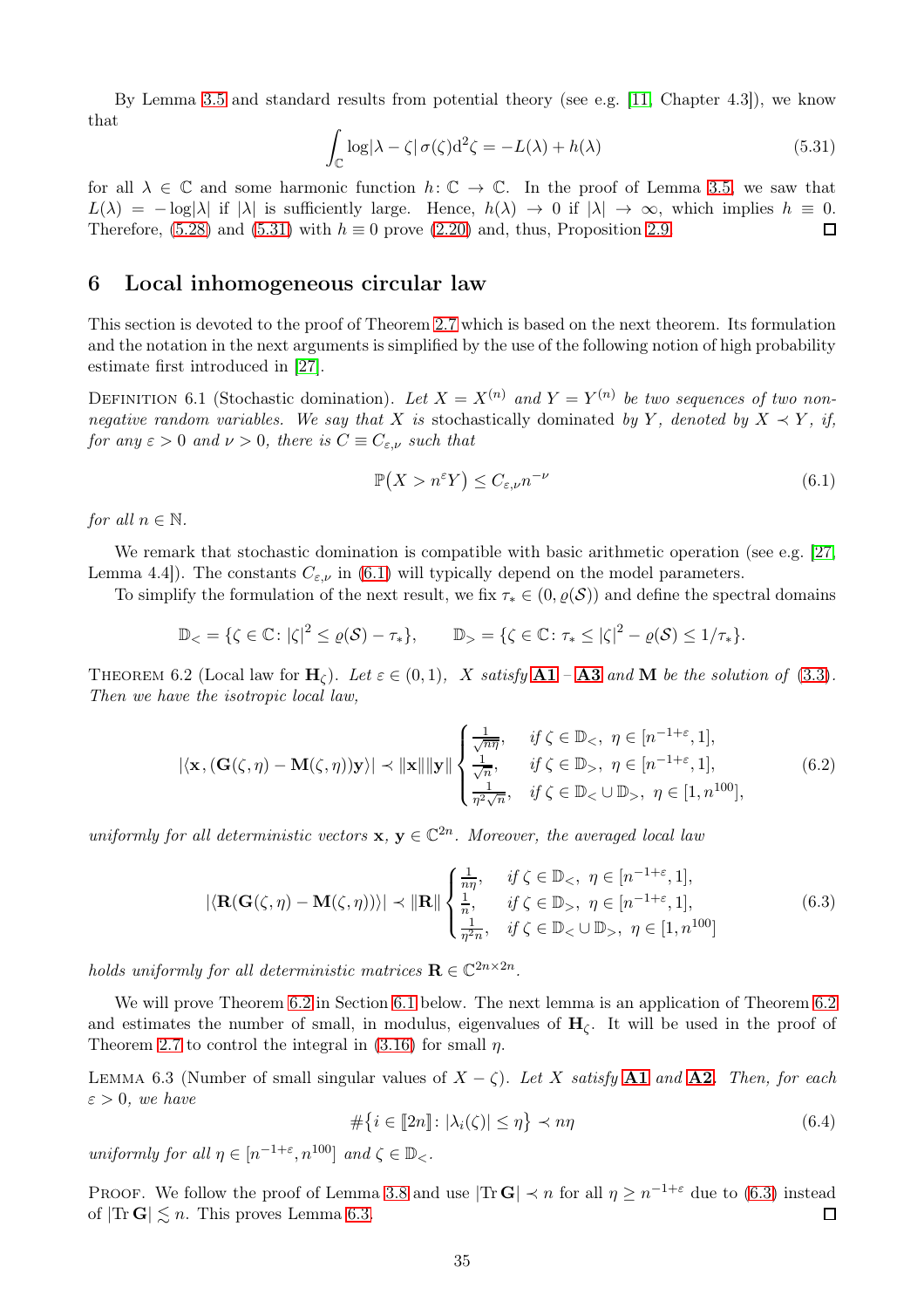PROOF OF THEOREM [2.7.](#page-6-1) We first remark that the condition  $\|\Delta f\|_{\mathbf{L}^{1+\beta}} \leq n^D \|\Delta f\|_{\mathbf{L}^{1}}$  is not needed in Theorem [2.7](#page-6-1) if the stronger Assumption [A4'](#page-4-0) holds. This can be seen by following the proof of [\[5,](#page-48-8) Theorem 2.5] and using, in the proof of [\[5,](#page-48-8) Lemma 5.8], Proposition [7.1](#page-38-2) below instead of [\[5,](#page-48-8) Proposition 5.7], [\(6.4\)](#page-34-6) instead of [\[5,](#page-48-8) Eq. (5.22)] and [\(6.3\)](#page-34-4) instead of [\[5,](#page-48-8) Eq. (5.4)].

We now prove Theorem [2.7](#page-6-1) assuming  $A1-A4$  $A1-A4$  $A1-A4$ . In fact, the proof is a simple refinement of the proof of Theorem [2.3](#page-5-0) and we solely describe the necessary modifications. We replace f by  $f_{\zeta_0,\alpha}$  and choose  $\Omega = \mathbb{D}_{\sqrt{\varrho(S)}-\tau_*/2}$ . We remark that supp  $f_{\zeta_0,\alpha} \subseteq \Omega$  for all sufficiently large n as  $\alpha > 0$ . The functions F and h as well as the measure  $\mu$  are defined analogously according to the new choices of f and  $\Omega$ .

In contrast to the proof of Theorem [2.3,](#page-5-0) we formulate all estimates in the proof of Theorem [2.7](#page-6-1) with respect to stochastic domination  $\prec$ . In particular, analogously to [\(3.25\)](#page-13-3), we obtain

$$
\left| \int F d\mu - \frac{1}{m} \sum_{i=1}^{m} F(\xi_i) \right| \prec n^{-A} \|\Delta f\|_{\mathcal{L}^{1+\beta}} \tag{6.5}
$$

for all  $A > 0$ , where m was chosen sufficiently large and  $\xi_1, \ldots, \xi_m$  are independent random variables distributed according to  $\mu$ .

The next step is proving that, for  $T = n^{100}$  and for each  $\varepsilon > 0$ , we have

<span id="page-35-1"></span>
$$
|F(\zeta)| \prec n^{-1+\varepsilon} |\Delta f_{\zeta_0, \alpha}(\zeta)| \tag{6.6}
$$

uniformly for all  $\zeta \in \Omega$ . This is the analogue of [\(3.26\)](#page-13-2) and shown by decomposing  $h = h_1 + \ldots + h_4$ , where  $h_1, \ldots, h_4$  are defined as before but with the choice  $\eta_* = n^{-1+\varepsilon}$ . As in the proof of Theorem [2.3,](#page-5-0) we see that  $|h_3| \prec n^{-10}$  and  $|h_4| \prec n^{-1+\varepsilon}$  uniformly for  $\zeta \in \Omega$ . To establish  $|h_1(\zeta)| \prec n^{-1+\varepsilon}$ , we distinguish the regimes  $\eta \in [n^{-1+\varepsilon}, 1]$  and  $\eta \in [1, T]$  in the integral as well as apply a union bound and a continuity argument in  $\eta$  to [\(6.3\)](#page-34-4) with  $\mathbf{R} = 1$ . For the bound  $|h_2| \prec n^{-1+\epsilon}$ , we decompose the sum into three regimes,  $|\lambda_j| < n^{-1+\varepsilon}$ ,  $|\lambda_j| \in [n^{-1+\varepsilon}, n^{-1/2}]$  and  $|\lambda_j| > n^{-1/2}$ , (instead of two regimes in the proof of Theorem [2.3\)](#page-5-0) and estimate each regime separately. The first and the third regime are treated as [\(3.27\)](#page-13-4) and [\(3.28\)](#page-14-2), respectively, using Lemma [6.3](#page-34-5) instead of Lemma [3.8.](#page-12-3) In the second regime, we restrict to the nonnegative eigenvalues of  $H_{\zeta}$  due to Spec  $H_{\zeta} = -$  Spec  $H_{\zeta}$ . We decompose  $[n^{-1+\varepsilon}, n^{-1/2}]$  dyadically into intervals  $[\eta_k, \eta_{k+1}]$  with  $\eta_k := 2^k n^{-1+\varepsilon}$  and obtain

$$
\frac{1}{4n} \sum_{|\lambda_j| \in [n^{-1+\varepsilon}, n^{-1/2}]} \log\left(1 + \frac{n^{-2+2\varepsilon}}{\lambda_j^2}\right) \le \frac{1}{2n} \sum_{k=0}^K \sum_{\lambda_i \in [\eta_k, \eta_{k+1}]} \log\left(1 + \frac{n^{-2+2\varepsilon}}{\lambda_i^2}\right) \prec \frac{n^{\varepsilon}}{n},
$$

where  $K = O(\log n)$ . In the last step, we used the monotonicity of the logarithm,  $\log(1 + x) \leq x$ and  $\#\{j : \lambda_j \in [\eta_k, \eta_{k+1}]\} \leq \#\{j : |\lambda_j| \leq \eta_{k+1}\} \prec n^{\varepsilon} 2^{k+1}$  due to [\(6.4\)](#page-34-6). This completes the proof of  $|h_2| \prec n^{-1+\varepsilon}$  and, thus, the one of [\(6.6\)](#page-35-1).

Therefore, following the remaining steps in the proof of Theorem [2.3](#page-5-0) yields

<span id="page-35-2"></span>
$$
\left|\frac{1}{n}\sum_{\xi \in \text{Spec } X} f_{\zeta_0, \alpha}(\xi) - \int_{\mathbb{C}} f_{\zeta_0, \alpha}(\zeta) \sigma(\zeta) d^2 \zeta\right| \prec n^{-1+2\alpha} \|\Delta f\|_{\mathcal{L}^1} + n^{-A} \|\Delta f\|_{\mathcal{L}^{1+\beta}}
$$
(6.7)

for all  $A > 0$ . Using the condition  $\|\Delta f\|_{L^{1+\beta}} \leq n^D \|\Delta f\|_{L^1}$  in [\(6.7\)](#page-35-2) as well as choosing A appropriately complete the proof.

### <span id="page-35-0"></span>6.1 Local law for  $H_{\zeta}$  – Proof of Theorem [6.2](#page-34-1)

This section is devoted to the proof of Theorem [6.2.](#page-34-1) The local law for Hermitian random matrices with decaying correlations was established in [\[3,](#page-48-17) [26\]](#page-49-2). In order to get the isotropic version stated in Theorem [6.2](#page-34-1) we will follow the strategy from [\[26\]](#page-49-2). Its main result, [\[26,](#page-49-2) Theorem 2.2] is not directly applicable to our current situation since Assumption (E) from [\[26\]](#page-49-2) is violated for  $H_{\zeta}$ . The reason why Assumption (E) is needed in the proof of [\[26,](#page-49-2) Theorem 2.2] is to ensure the invertibility of  $\mathscr L$  in the stability result [\[26,](#page-49-2) Theorem 5.2] for the MDE. The purpose of this section is to show how the proof is adjusted by using our new stability results, Theorem [4.3](#page-17-1) and Corollary [4.7,](#page-20-4) instead.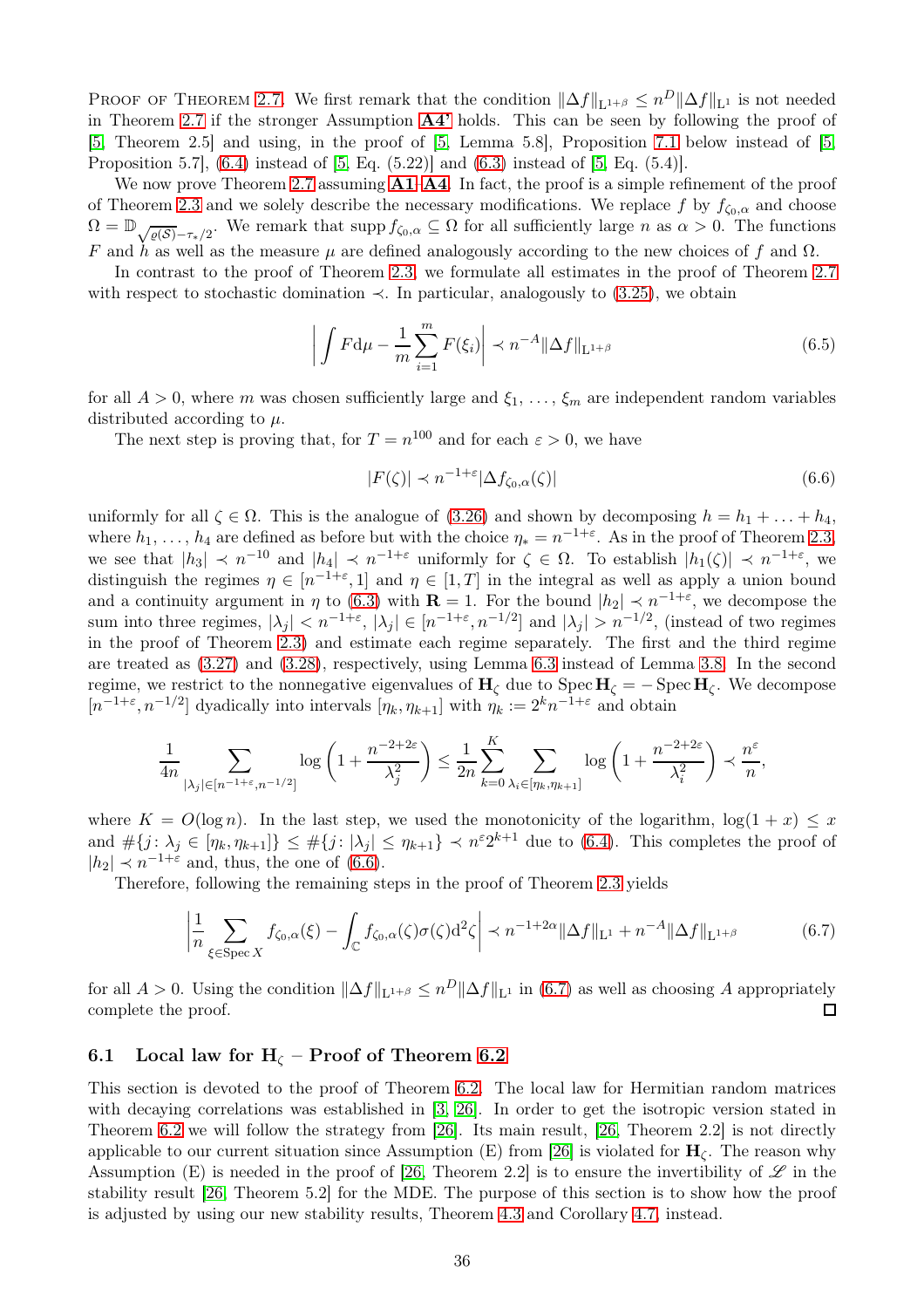The resolvent  $\mathbf{G} = (\mathbf{H}_{\zeta} - \mathrm{i}\eta)^{-1}$  satisfies the perturbed MDE

$$
1 + (\mathrm{i}\eta + \mathbf{Z} + \mathscr{S}\mathbf{G})\mathbf{G} = \mathbf{D}, \qquad \mathbf{D} := (\mathbf{H}_{\zeta} + \mathbf{Z} + \mathscr{S}\mathbf{G})\mathbf{G}. \tag{6.8}
$$

<span id="page-36-5"></span>The main input for the local law for  $H_{\zeta}$ , Theorem [6.2,](#page-34-1) is the following estimate on the error term **D** in terms of the *p*-norms for random variables Y and random matrices  $A \in \mathbb{C}^{2n \times 2n}$  defined through

$$
||Y||_p := (\mathbb{E}|Y|^p)^{1/p}, \qquad ||\mathbf{A}||_p := \sup_{||\mathbf{x}||, ||\mathbf{y}|| \le 1} (\mathbb{E}|\langle \mathbf{x}, \mathbf{A}\mathbf{y} \rangle|^p)^{1/p}.
$$

<span id="page-36-1"></span>PROPOSITION 6.4 (Bound on error matrix). There is a constant  $C > 0$ , depending only on model parameters, such that for any  $\eta \in [n^{-1}, n^{100}]$ ,  $p \in \mathbb{N}$ ,  $\varepsilon > 0$ ,  $\mathbf{R} \in \mathbb{C}^{2n \times 2n}$  and  $\mathbf{x}, \mathbf{y} \in \mathbb{C}^{2n}$  with  $q := Cp^4/\varepsilon$  the following holds true:

$$
\|\langle \mathbf{x}, \mathbf{D}\mathbf{y} \rangle\|_{p} \lesssim_{\varepsilon, p} \|\mathbf{x}\| \|\mathbf{y}\| n^{\varepsilon} \sqrt{\frac{\|\text{Im}\,\mathbf{G}\|_{q}}{n\eta}} \left(1 + \|\mathbf{G}\|_{q}\right)^{C} \left(1 + \frac{\|\mathbf{G}\|_{q}}{n^{1/2 - \varepsilon}}\right)^{Cp},\tag{6.9}
$$

$$
\|\langle \mathbf{R}, \mathbf{D} \rangle\|_{p} \lesssim_{\varepsilon, p} \|\mathbf{R}\| n^{\varepsilon} (1 + \eta) \frac{\|\text{Im}\,\mathbf{G}\|_{q}}{n\eta} \left(1 + \|\mathbf{G}\|_{q}\right)^{C} \left(1 + \frac{\|\mathbf{G}\|_{q}}{n^{1/2 - \varepsilon}}\right)^{Cp}.
$$
 (6.10)

Before deriving Proposition [6.4](#page-36-1) from [\[26,](#page-49-2) Theorem 4.1], we now explain the definition of the self-energy operator in [\[26\]](#page-49-2) which differs from the self-energy operator  $\mathscr S$  used in the present work and defined in [\(3.4\)](#page-9-9). Instead of  $\mathscr{S}$ , the self-energy operator considered in [\[26\]](#page-49-2) (and denoted by  $\mathscr{S}$  in [26]) is

<span id="page-36-2"></span>
$$
\widetilde{\mathscr{S}}\mathbf{R} := \mathbb{E}(\mathbf{H}_{\zeta} + \mathbf{Z})\mathbf{R}(\mathbf{H}_{\zeta} + \mathbf{Z}) = \begin{pmatrix} S R_{22} & \mathcal{R} R_{21} \\ \mathcal{R}^* R_{12} & \mathcal{S}^* R_{11} \end{pmatrix},\tag{6.11}
$$

<span id="page-36-6"></span>with  $\mathbf{Z} = \mathbf{Z}(\zeta, \overline{\zeta})$  and the operators  $\mathcal{R}, \mathcal{R}^* : \mathbb{C}^{n \times n} \to \mathbb{C}^{n \times n}$  defined through

<span id="page-36-3"></span>
$$
\mathcal{R}R := \mathbb{E}XRX, \qquad \mathcal{R}^*R := \mathbb{E}X^*RX^*.
$$
 (6.12)

<span id="page-36-8"></span>Moreover, [\[26\]](#page-49-2) works with the solution  $\tilde{M}$  (denoted by M in [26]) of the MDE, [\(4.36\)](#page-20-2), with the selfenergy  $\widetilde{\mathscr{S}}$  instead of  $\mathscr{S}$ , i.e.  $\widetilde{\mathbf{M}} = \widetilde{\mathbf{M}}(\zeta, z)$  satisfies

<span id="page-36-7"></span>
$$
-\widetilde{\mathbf{M}}^{-1} = z\mathbf{1} + \mathbf{Z} + \widetilde{\mathscr{S}} \widetilde{\mathbf{M}} \tag{6.13}
$$

for all  $z \in \mathbb{H}$  and all  $\zeta \in \mathbb{C}$ , where  $\mathbf{Z} = \mathbf{Z}(\zeta, \overline{\zeta})$ .

PROOF. The bounds [\(6.9\)](#page-36-2) and [\(6.10\)](#page-36-3) are an immediate consequence of [\[26,](#page-49-2) equations (23a) and (23b)], respectively, with the choice  $\mu = 1/2 - \varepsilon$ . We will use the following lemma.

<span id="page-36-0"></span>LEMMA 6.5. Let X satisfy Assumptions [A1](#page-3-3) and [A2](#page-4-2), then  $H_c$  defined in [\(1.1\)](#page-2-1) satisfies [\[26,](#page-49-2) Assumption  $(C)$  and the following modification of [\[26,](#page-49-2) Assumption  $(D)$ ]. Modification of [\[26,](#page-49-2) Assumption (D)]: With the notation from the formulation of [26, Assumption (D)] the matrix  $H_{\zeta}$  satisfies

$$
\kappa(f, g_1, \dots, g_q) \leq_{R, q, \mu} n^{-3q} \|f\|_{2q} \prod_{j=1}^q \|g_j\|_{2q} , \qquad (6.14)
$$

<span id="page-36-4"></span>i.e. the  $\|\cdot\|_{q+1}$ -norms on the right hand side of [\[26,](#page-49-2) Assumption (D)] are replaced by  $\|\cdot\|_{2q}$ -norms. This change does not effect any of the proof in [\[26\]](#page-49-2).

The proof of Lemma [6.5](#page-36-0) is given in Appendix [C](#page-43-0) below. The matrix  $H_{\zeta}$  satisfies [\[26,](#page-49-2) Assumptions  $(A), (B), (C)$  and the modified version  $(6.14)$  of [\[26,](#page-49-2) Assumption  $(D)$ ] according to Assumption  $\mathbf{A1}$  $\mathbf{A1}$  $\mathbf{A1}$ , [A2](#page-4-2) and Lemma [6.5.](#page-36-0) Since the modification [\(6.14\)](#page-36-4) does not effect any of the proofs in [\[26\]](#page-49-2) we can apply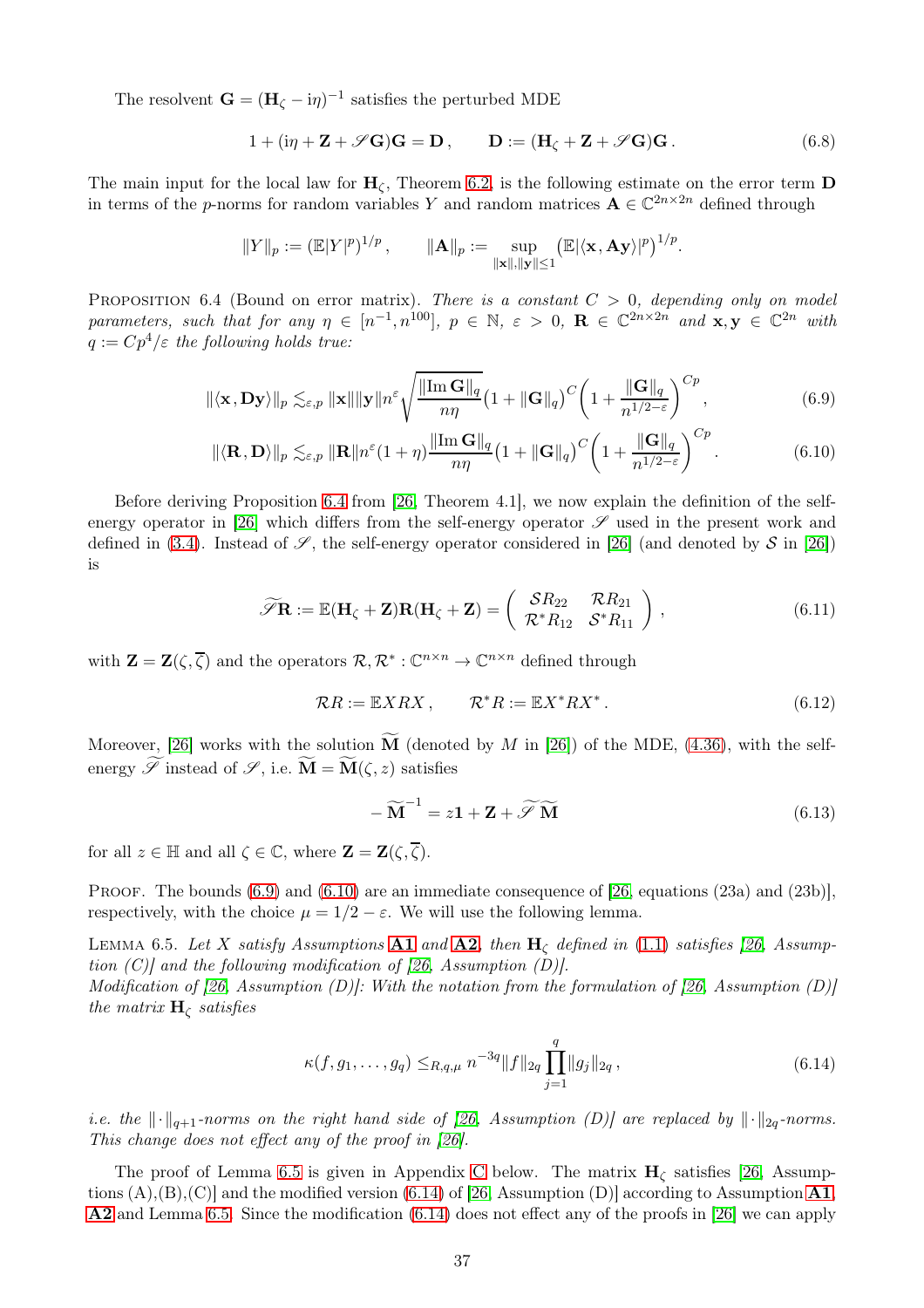[\[26,](#page-49-2) Theorem 4.1] to  $H_c$ . Owing to the different self-energy operator in [\[26\]](#page-49-2) as explained above, the bounds from [\[26,](#page-49-2) Theorem  $4.1$ ]<sup>[3](#page-37-0)</sup> are for

<span id="page-37-2"></span><span id="page-37-1"></span>
$$
\widetilde{\mathbf{D}} := \mathbf{D} + (\widetilde{\mathscr{S}}\mathbf{G} - \mathscr{S}\mathbf{G})\mathbf{G}.\tag{6.15}
$$

Thus to prove the proposition it suffices to show the following bounds on the additional error term

$$
\|\langle \mathbf{x}, ((\widetilde{\mathscr{S}} - \mathscr{S})\mathbf{G})\mathbf{G}\mathbf{y}\rangle\|_{p} \lesssim \|\mathbf{x}\| \|\mathbf{y}\| n^{\varepsilon} \|\mathbf{G}\|_{q} \left(\frac{\|\text{Im}\,\mathbf{G}\|_{q}}{n\eta}\right)^{1/2},
$$
\n(6.16)

$$
|\langle \mathbf{R}, ((\widetilde{\mathscr{S}} - \mathscr{S})\mathbf{G})\mathbf{G}\rangle| \lesssim ||\mathbf{R}|| \frac{\langle \text{Im}\,\mathbf{G} \rangle}{n\eta}.
$$
 (6.17)

To see [\(6.16\)](#page-37-1) we use that for any unit vectors  $x, y \in \mathbb{C}^n$  and  $R, Q \in \mathbb{C}^{n \times n}$  we have

$$
\left\| \langle x, (\mathcal{R}R)Qy \rangle \right\|_p \le \left\| \sum_{j,k} (Rv_{jk})_j (Qy)_k \right\|_p \le n^{2\varepsilon} \|R\|_{1/\varepsilon} \left\| \sum_{j,k} \|v_{jk}\| \left\| (Qy)_k \right\| \right\|_{2p},
$$

where  $v_{j_k} := (\sum_i \overline{x}_i \mathbb{E} X_{ij} X_{lk})_l \in \mathbb{C}^n$  and we employed the general inequality for random variables  $(X_i, Y_i)_{i=1}^{n^2}$  and  $\varepsilon \in (0, 1/2p)$  of the form  $\|\sum_i X_i Y_i\|_p \leq n^{2\varepsilon} \sup_i \|X_i\|_{1/\varepsilon} \|\sum_i |Y_i|\|_{2p}$ . Since the diagonal contributions of  $\widetilde{\mathscr{S}}$  and  $\mathscr{S}$  coincide, we conclude that

$$
\|\langle \mathbf{x}, ((\widetilde{\mathscr{S}} - \mathscr{S})\mathbf{G})\mathbf{G}\mathbf{y}\rangle\|_p \lesssim n^{-1/2+2\varepsilon} \|\mathbf{G}\|_{1/\varepsilon} \|\mathbf{G}^*\mathbf{G}\|_{2p},
$$

where the decay  $||v_{jk}|| \leq n^{-1}(1 + d(j,k))^{-\nu}$  of arbitrarily high order  $\nu \in \mathbb{N}$  was used. The Ward identity  $\eta \mathbf{G}^* \mathbf{G} = \text{Im} \, \mathbf{G}$  now implies [\(6.16\)](#page-37-1).

The remaining inequality, [\(6.17\)](#page-37-2), follows from the Ward identity and  $\|\widetilde{\mathscr{S}} - \mathscr{S}\|_{\text{hs}} \lesssim \|\mathcal{R}\|_{\text{hs}} \lesssim \frac{1}{n}$  $\frac{1}{n}$  (cf.  $(A.2)$  for the bound on  $\mathcal{R}$ ). This finishes the proof of Proposition [6.4.](#page-36-1) П

PROOF OF THEOREM [6.2.](#page-34-1) To prove the theorem we follow the arguments from the proof of [\[26,](#page-49-2) The-orems 2.1 and 2.2] in [\[26,](#page-49-2) Sections 5.3 and 5.4] line by line. The spectral parameter  $\zeta \in \mathbb{D}_{\leq} \cup \mathbb{D}_{>}$ associated to X (cf.  $(1.1)$ ) is fixed throughout the proof. The different definition of the self-energy in [\[26\]](#page-49-2) as explained after Proposition [6.4](#page-36-1) necessitates replacing a few objects in the arguments in [\[26\]](#page-49-2) by their counterparts in the present setup. Indeed, S, M and D in [\[26\]](#page-49-2) are replaced by  $\mathscr{S}$ , M and D from [\(1.3\)](#page-3-2), [\(3.7\)](#page-9-3) and [\(6.8\)](#page-36-5), respectively. The role of the spectral parameter z in [\[26\]](#page-49-2) is played here by in which is associated to  $H_{\zeta}$ . Correspondingly the domains  $\mathbb{D}_{\text{out}}^{\delta}$  and  $\mathbb{D}_{\gamma}^{\delta}$  in C from [\[26\]](#page-49-2) are replaced by

$$
\mathbb{D}_{\text{out}}^{\delta} := \{ \text{in}: \eta \in (0, n^{100}], \ \eta + (|\zeta| - 1)_{+} \ge \delta \} \ \text{and} \ \mathbb{D}_{\gamma}^{\delta} := \{ \text{in}: \eta \in [n^{-1+\gamma}, n^{100}], \ \eta + ||\zeta| - 1| \ge \delta \},
$$

respectively. Here,  $(\xi)_+ := \max\{0, \xi\}$  denotes the positive part.

Furthermore, whenever [\[26,](#page-49-2) Theorem 4.1] is used in [\[26\]](#page-49-2) we will use Proposition [6.4](#page-36-1) instead. The now missing Assumption (E) from [\[26\]](#page-49-2) was used along the argument solely for the purpose of establishing stability of the MDE, i.e. to show that the inverse of  $\mathscr L$  defined in [\(4.24\)](#page-18-5) is bounded (Note that L is the analogue of  $1 - C_M S$  from [\[26\]](#page-49-2)). We will now point out where the boundedness of  $\mathcal{L}^{-1}$  and the resulting stability in the form of [\[26,](#page-49-2) equation (74)] has to be replaced by the use of Corollary [4.7.](#page-20-4)

Any direct use of [\[26,](#page-49-2) equation (74)] is simply replaced by [\(4.35\)](#page-20-3), using that  $\mathbf{G} \in \mathbf{E}_{-}^{\perp}$  by Lemma [C.5](#page-48-20) below. Otherwise the boundedness of  $\mathscr{L}^{-1}$  is only used to establish the averaged bound [\[26,](#page-49-2) equation (84)]. To establish this bound in the current setting we start from the quadratic equation

$$
\mathscr{L}\mathbf{\Delta} = \widehat{\mathbf{D}}, \qquad \widehat{\mathbf{D}} := -\mathbf{M}\mathbf{D} + \mathbf{M}(\mathscr{S}\mathbf{\Delta})\mathbf{\Delta}
$$
(6.18)

<span id="page-37-3"></span>for the difference  $\Delta := G - M$  right after [\[26,](#page-49-2) equation (83)].

Away from the self-consistent spectrum supp  $\rho_{\zeta}$  with  $\rho_{\zeta}$  defined in [\(4.37\)](#page-20-5), i.e. for  $i\eta \in \mathbb{D}_{\text{out}}^{\delta}$  we can invert L and follow the argument from [\[26\]](#page-49-2) exactly since  $\|\mathcal{L}^{-1}\|_{\text{hs}} \lesssim_{\delta} 1$ . This bounded invertibility

<span id="page-37-0"></span><sup>&</sup>lt;sup>3</sup>Note that there is a typo in the statement of [\[26,](#page-49-2) equation (23b)]. Compared to [\(6.10\)](#page-36-3) the first  $(1 + \eta)$ -factor on the right hand side was missing. Indeed, the right hand side of [\[26,](#page-49-2) equation (23b)] should have been multiplied with a factor  $\langle z \rangle := (1 + |z|)$ . In the arXiv version of [\[26\]](#page-49-2) this typo was corrected.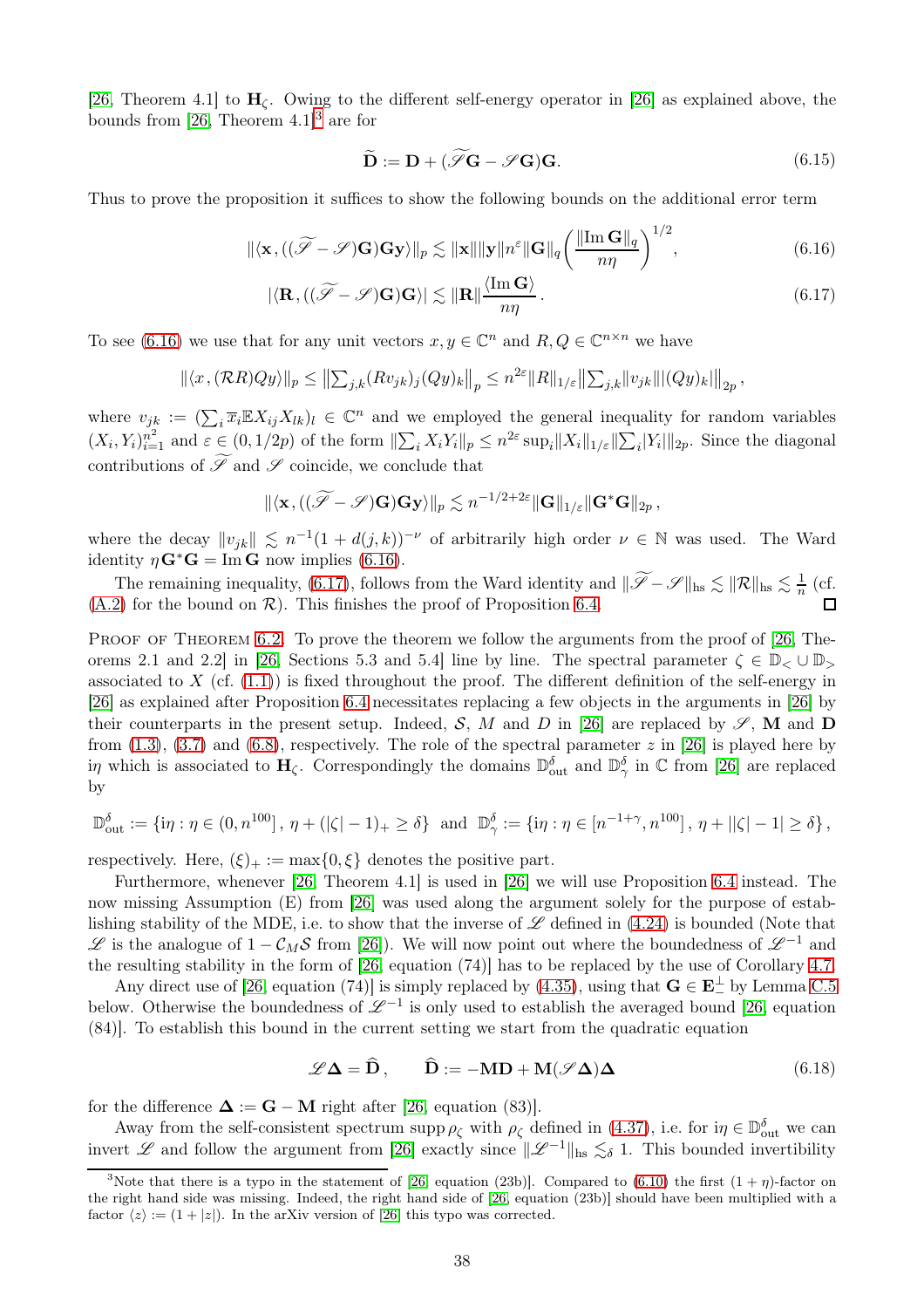of L follows from [\[8,](#page-48-21) Lemma 3.7] because dist(in, supp  $\rho_c$ )  $\gtrsim_\delta$  1 by Corollary [A.1.](#page-40-1) In the regime  $|\zeta| \leq 1-\delta$  and  $\eta \leq \delta$  the operator  $\mathscr L$  does not have a bounded inverse. Thus, we have to proceed more cautiously from [\(6.18\)](#page-37-3) and use the operator  $M$  defined in [\(4.24\)](#page-18-5). Since  $\mathbf{\Delta} \in \mathbf{E}_{-}^{\perp}$  and  $M\mathscr{L}$  preserve the subspace  $\mathbf{E}^{\perp}$ , we see that  $M\mathbf{D} \in \mathbf{E}^{\perp}$  by acting with M on both sides of [\(6.18\)](#page-37-3). Therefore we can use [\(4.25\)](#page-18-6) to invert L on  $\mathscr{M}^{-1}\mathbf{E}_{-}^{\perp}$  and after that follow [\[26\]](#page-49-2) again until the end of [\[26,](#page-49-2) Step 3 in Section 5.4. This proves Theorem [6.2](#page-34-1) in the regime  $\mathbb{D}_{\gamma}^{\delta}$  for any  $\gamma > 0$  without the  $\eta^{-2}$ -decay of the bound in the regime  $\eta \ge 1$  on the right hand side of [\(6.3\)](#page-34-4) and [\(6.2\)](#page-34-7).

For the  $\eta$ <sup>-2</sup>-decay we replace [\[26,](#page-49-2) Step 4 in Section 5.4] by Lemma [3.3,](#page-10-3) the analogue of [26, Corollary 2.3, to see that there are no eigenvalues in a  $\varepsilon$ -neighbourhood of the origin for  $\zeta \in \mathbb{D}_{\ge}$  and follow [\[26,](#page-49-2) Step 5 in Section 5.4], again using Proposition [6.4](#page-36-1) instead of [\[26,](#page-49-2) Theorem 4.1] and [\(4.35\)](#page-20-3) instead of [\[26,](#page-49-2) equation (74)]. This finishes the proof of Theorem [6.2.](#page-34-1)  $\Box$ 

#### <span id="page-38-0"></span>6.2 Eigenvector delocalisation for X

In this subsection we prove Corollary [2.8](#page-6-3) which is a consequence of the local law for  $H_c$ , Theorem [6.2.](#page-34-1)

PROOF OF COROLLARY [2.8.](#page-6-3) Take  $v \in \mathbb{C}^n$  and  $\varepsilon > 0$ . Let  $u \in \mathcal{U}_{\tau_*}$ . Then there is  $\zeta \in \mathbb{D}_{\leq}$  such that  $Xu = \zeta u$ . With  $\mathbf{u} := (0, u)^t \in \mathbb{C}^{2n}$ , we obtain  $\mathbf{H}_{\zeta}\mathbf{u} = 0$ . Extending  $\mathbf{u}/\|\mathbf{u}\|$  to an orthonormal basis  $\mathbf{u}/\|\mathbf{u}\|$ ,  $\mathbf{u}_2, \ldots, \mathbf{u}_{2n}$  of  $\mathbb{C}^{2n}$  consisting of eigenvectors of  $\mathbf{H}_{\zeta}$  associated to the eigenvalues  $\lambda_1(\zeta) = 0$ ,  $\lambda_2(\zeta), \ldots, \lambda_{2n}(\zeta)$  and using the spectral theorem for any  $\mathbf{v} \in \mathbb{C}^{2n}$  and  $\eta > 0$  yields

<span id="page-38-3"></span>Im
$$
\langle \mathbf{v}, \mathbf{G}(\zeta, \eta) \mathbf{v} \rangle = \frac{|\langle \mathbf{v}, \mathbf{u} \rangle|^2}{\eta \|\mathbf{u}\|^2} + \sum_{i=2}^{2n} \frac{\eta |\langle \mathbf{v}, \mathbf{u}_i \rangle|^2}{\lambda_i(\zeta)^2 + \eta^2} \ge \frac{1}{\eta} \frac{|\langle v, u \rangle|^2}{\|u\|^2},
$$
 (6.19)

where, for the last step, we chose  $\mathbf{v} := (0, v)^t$ . Thus, for any  $\eta > 0$ , the bound [\(6.19\)](#page-38-3) implies

<span id="page-38-4"></span>
$$
\left\{ \exists u \in \mathcal{U}_{\tau_*} \colon |\langle v, u \rangle| \ge n^{-1/2 + \varepsilon} ||v|| ||u|| \right\} \subset \left\{ \exists \zeta \in \mathbb{D}_< \colon \eta |\langle \mathbf{v}, \mathbf{G}(\zeta, \eta) \mathbf{v} \rangle| \ge n^{-1 + 2\varepsilon} ||\mathbf{v}||^2 \right\} \tag{6.20}
$$

with  $\mathbf{v} := (0, v)^t$ .

From [\(6.2\)](#page-34-7) in Theorem [6.2](#page-34-1) and  $\|\mathbf{M}\| \leq 1$  due to [\(3.17\)](#page-11-8), we conclude that, for each  $\varepsilon \in (0,1)$ , the bound  $|\langle \mathbf{v}, \mathbf{G}(\zeta, \eta)\mathbf{v}\rangle| \lesssim ||\mathbf{v}||^2$  holds with very high probability uniformly for all  $\zeta \in \mathbb{D}_\le$  with  $\eta = n^{-1+\varepsilon}$ . Therefore, a grid- and continuity argument in  $\zeta$  shows that  $\sup_{\zeta \in \mathbb{D}_{\zeta}} |\langle \mathbf{v}, \mathbf{G}(\zeta, \eta) \mathbf{v} \rangle| \lesssim \|\mathbf{v}\|^2$ with very high probability for  $\eta = n^{-1+\epsilon}$ . We conclude that [\(6.20\)](#page-38-4) with  $\eta = n^{-1+\epsilon}$  and sufficiently small  $\varepsilon > 0$  proves Corollary [2.8.](#page-6-3)  $\Box$ 

### <span id="page-38-1"></span>7 Bound on the smallest singular value

In this section we bound the smallest singular value of  $X + A$  if X satisfies Assumption  $A4'$  and A is deterministic. This is done in Proposition [7.1](#page-38-2) below, which, in particular, implies Proposition [2.10.](#page-7-2) Moreover, we prove Lemma [2.13](#page-8-1) in the next subsection.

We recall that  $s_{\min}(R)$  denotes the smallest singular value of a matrix  $R \in \mathbb{C}^{n \times n}$ .

<span id="page-38-2"></span>PROPOSITION 7.1 (Smallest singular value). Let  $X = (x_{ij})_{i,j} \in \mathbb{C}^{n \times n}$  be a correlated random matrix satisfying  $\mathbb{E}X = 0$  and  $\mathbf{A4}^{\prime}$ . Then, for any deterministic matrix  $A \in \mathbb{C}^{n \times n}$ , we have

$$
\mathbb{P}\left(\operatorname{S_{min}}(X+A) \le u\right) \le \pi n^{\kappa+5-3/q} u^{1-1/q}
$$

for all  $u \in (0,1]$ .

PROOF. The following proof mimics the one of [\[16,](#page-48-11) Lemma 4.12] that is valid for independent entries. Going back to [\[44\]](#page-49-24), the smallest singular value is often estimated by the inequality

$$
s_{\min}(X+A) \ge n^{-1/2} \min_{i \in [\![n]\!]} \text{dist}(R_i, R_{-i}),
$$

where  $R_1, \ldots, R_n$  are the rows of  $X + A$  and  $R_{-i} := \text{span}\{R_j : j \neq i\}$  (see also [\[16,](#page-48-11) Lemma 4.16]).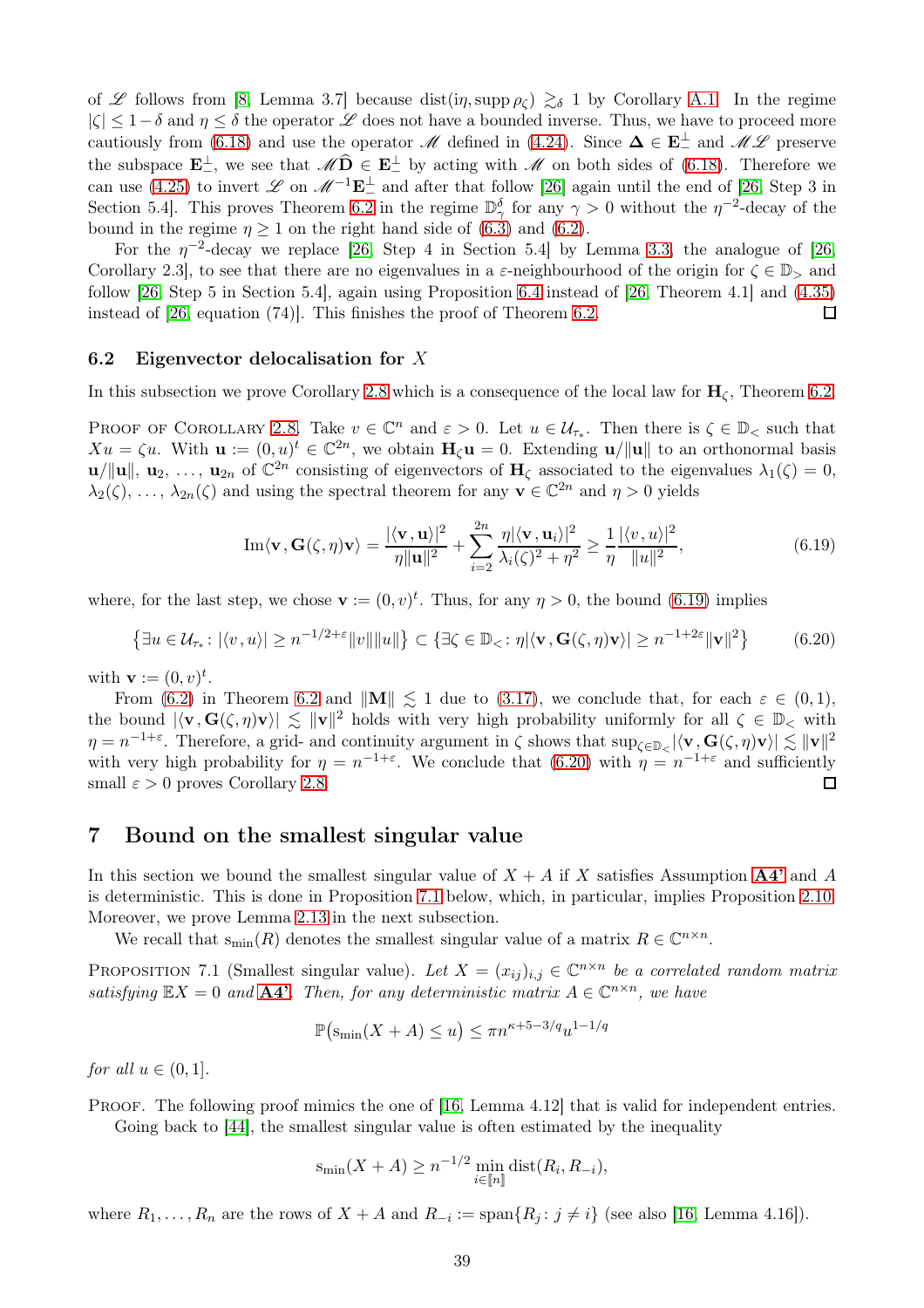Owing to this inequality and a union, we obtain

$$
\mathbb{P}(\operatorname{S_{min}}(X+A) \le u) \le n \max_{i \in [\![n]\!]} \mathbb{P}(n^{-1/2} \operatorname{dist}(R_i, R_{-i}) \le u).
$$

We fix  $i \in \llbracket n \rrbracket$ . Let y be a unit vector that is orthogonal to  $R_{-i}$  and measurable with respect to  ${R<sub>j</sub>: j \neq i}$ . The Cauchy-Schwarz inequality implies

$$
|\langle R_i, y \rangle| \le ||\pi_i(R_i)|| ||y|| = \text{dist}(R_i, R_{-i}),
$$

where  $\pi_i$  is the orthogonal projection onto the orthogonal complement of  $R_{-i}$ . Therefore, we obtain

$$
\mathbb{P}(\text{dist}(R_i, R_{-i}) \leq un^{1/2}) \leq \mathbb{P}(|\langle R_i, y \rangle| \leq un^{1/2}).
$$

Since y is normalised, we find  $j \in [n]$  such that  $|y_j| \geq n^{-1/2}$ . This yields

<span id="page-39-1"></span>
$$
\mathbb{P}(|\langle R_i, y \rangle| \leq un^{1/2}) = \mathbb{E}\Big[\mathbb{E}\Big[\sum_{j \in [n]} \mathbf{1}(j = \min\{k : |y_k| \geq n^{-1/2}\}) \mathbb{P}(|\langle R_i, y \rangle| \leq un^{1/2} | \mathfrak{X}_{ij}) |y]\Big], \tag{7.1}
$$

where we denote by  $\mathfrak{X}_{ij}$  the family of random variables  $\mathfrak{X}_{ij} := \{x_{kl} : (k,l) \in [n]^2 \setminus \{(i,j)\}\}.$ 

We now estimate the conditional probability with respect to  $\mathfrak{X}_{ij}$  for any  $j \in \llbracket n \rrbracket$  such that  $|y_j| \geq$  $n^{-1/2}$ . We only consider the case that  $\psi_{ij}$  is a density on  $\mathbb C$ . (If  $\psi$  is a density on  $\mathbb R$  then we proceed completely analogously.) The condition  $|y_j| \geq n^{-1/2}$ , the identity  $(2.7)$  in  $\mathbf{A4'}$  $\mathbf{A4'}$  $\mathbf{A4'}$  and Hölder's inequality imply

$$
\mathbb{P}\big(\left|\langle R_i, y \rangle\right| \leq u n^{1/2} \left| \mathfrak{X}_{ij} \right| = \int_{\mathbb{C}} \mathbf{1}\Big(\big|a_{ij} + \overline{z}\big| \leq \frac{u n}{|y_j|}\Big) \psi_{ij}(z) d^2 z \leq \pi^{(q-1)/q} n^{3(q-1)/q} u^{2(q-1)/q} \|\psi_{ij}\|_q,
$$

for some C-valued random variable  $a_{ij}$ , which is measurable with respect to  $\mathfrak{X}_{ij}$ . Thus, estimating the sum in [\(7.1\)](#page-39-1) by n and using the bound on  $\mathbb{E}[\psi_{ij}]_q$  from **[A4'](#page-4-0)** complete the proof of Proposition [2.10.](#page-7-2)  $\Box$ 

### <span id="page-39-0"></span>7.1 Proof of Lemma [2.13](#page-8-1)

PROOF OF LEMMA [2.13.](#page-8-1) For all  $i, j \in \llbracket N \rrbracket$  and  $\alpha, \beta \in \llbracket K \rrbracket$ , we set  $\mathfrak{X}_{i,j,\alpha,\beta} := \{(x_{kl})_{\gamma,\delta} : (k, l, \gamma, \delta) \neq 0\}$  $(i, j, \alpha, \beta)$ } and

$$
\psi_{i,j,\alpha,\beta}(z) := \frac{f_{ij}((z_{\gamma,\delta})_{\gamma,\delta \in [\![K]\!]})}{\int_{\mathbb{C}} f_{ij}((z_{\gamma,\delta})_{\gamma,\delta \in [\![K]\!]}) \mathrm{d}^2 z_{\alpha\beta}} \Big|_{z_{\alpha\beta}=z,}
$$
  

$$
z_{\gamma\delta}=x_{ij} \text{ if } (\gamma,\delta) \neq (\alpha,\beta),
$$

with the convention  $\psi_{i,i,\alpha,\beta}(z) = 0$  if the denominator vanishes. A simple computation shows that

$$
\mathbb{P}(\langle e_{\alpha}, x_{ij}e_{\beta}\rangle\sqrt{NK} \in B \mid \mathfrak{X}_{i,j,\alpha,\beta}) = \int_{B} \psi_{i,j,\alpha,\beta}(z) d^2z
$$

for all measurable  $B \subset \mathbb{C}$ , where  $e_1, \ldots, e_K$  denote the standard basis vectors of  $\mathbb{C}^K$ . Hence, for each entry  $\langle e_{\alpha}, x_{ij}e_{\beta} \rangle$  of X as defined in [\(2.22\)](#page-8-3), we have determined the density in [\(2.7\)](#page-4-8).

From the definition of  $\psi_{i,j,\alpha,\beta}$ , it is easy to conclude that

<span id="page-39-2"></span>
$$
\mathbb{E} \|\psi_{i,j,\alpha,\beta}\|_{q} = \int_{\mathbb{C}^{K \times K-1}} \left( \int_{\mathbb{C}} f_{ij}(\mathbf{z})^q \mathrm{d}^2 z_{\alpha\beta} \right)^{1/q} \mathrm{d}^2 z_{11} \mathrm{d}^2 z_{12} \dots \widehat{\mathrm{d}^2 z_{\alpha\beta}} \dots \mathrm{d}^2 z_{KK}.
$$
 (7.2)

Finally, applying  $(2.21)$  to  $(7.2)$  implies Assumption  $\mathbf{A4}^{\prime}$  for X.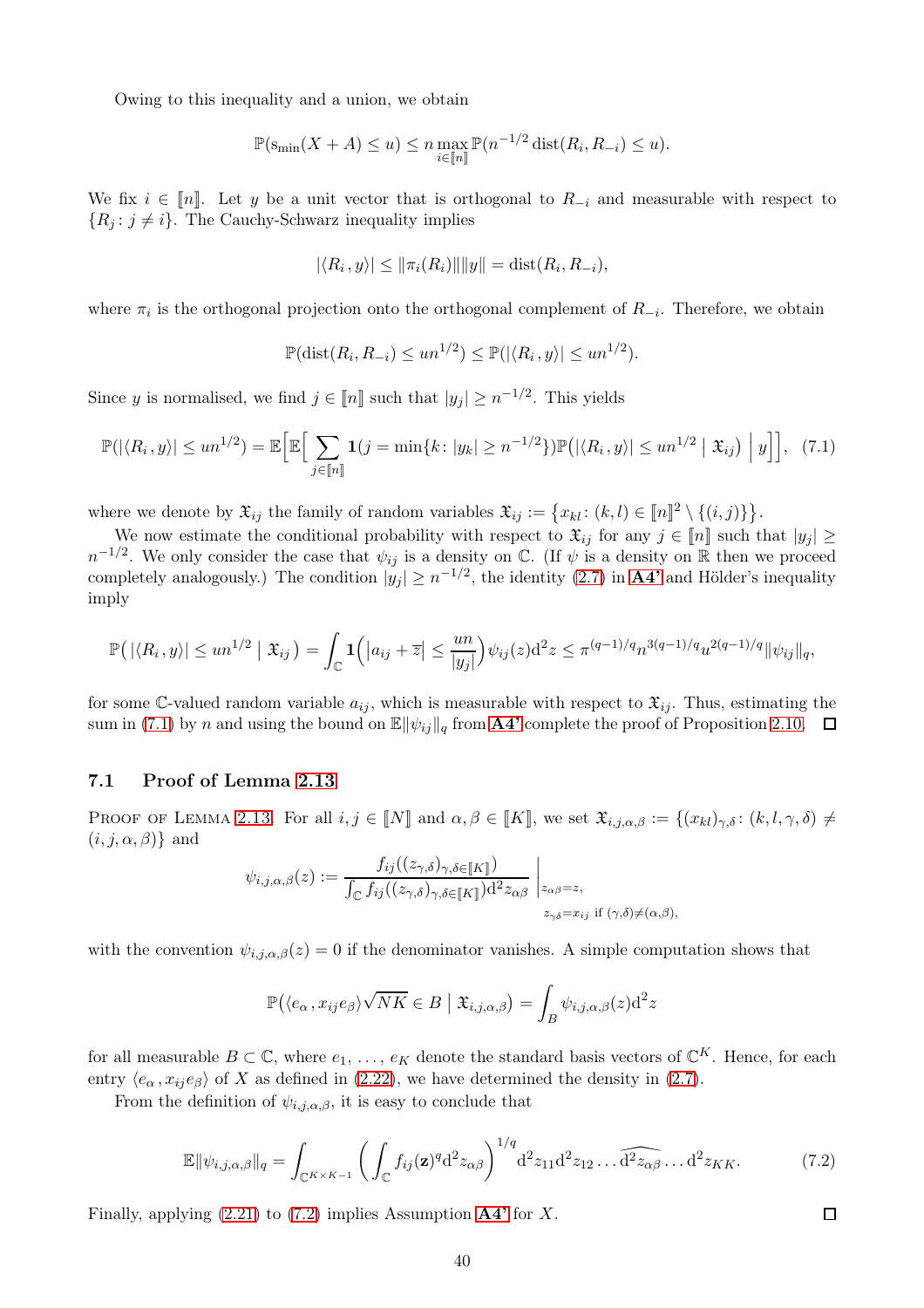# <span id="page-40-0"></span>A Exclusion of eigenvalues outside disk and global law for  $H_{\ell}$

In this appendix we show how Lemma [3.3](#page-10-3) and Proposition [3.7](#page-12-0) can be derived from existing results. We recall that the self-consistent density of states  $\rho_{\zeta}$  was defined in [\(4.37\)](#page-20-5) and the self-consistent spectrum is supp  $\rho_{\mathcal{C}}$ .

The following corollary to Lemma [3.1](#page-9-4) states that the self-consistent spectrum supp  $\rho_c$  is bounded away from zero for any spectral parameter  $\zeta$  outside the disk of radius  $\sqrt{\varrho(\mathcal{S})}$ .

<span id="page-40-1"></span>COROLLARY A.1. Let  $\zeta \in \mathbb{C}$  with  $|\zeta|^2 \ge \varrho(\mathcal{S}) + \delta$  for some  $\delta > 0$ . Assuming [A1](#page-3-3), [A2](#page-4-2) and [A5](#page-4-3), the self-consistent spectrum supp  $\rho_{\zeta}$  is bounded away from zero, i.e. dist $(0, \text{supp }\rho_{\zeta}) \gtrsim_{\delta} 1$ .

PROOF. The corollary follows from Lemma [3.1](#page-9-4) and the implication [\[6,](#page-48-4) (i) implies (v) in Lemma D.1].

 $\Box$ 

Lemma [3.3](#page-10-3) and Proposition [3.7](#page-12-0) will follow from [\[26,](#page-49-2) Corollary 2.3] and [\[26,](#page-49-2) Theorem 2.1], respec-tively. As explained after Proposition [6.4,](#page-36-1) the self-energy operator  $\mathscr S$  used in [\[26\]](#page-49-2) (cf. [\(6.11\)](#page-36-6)) differs slightly from  $\mathscr S$  defined in [\(3.4\)](#page-9-9) and used in the present work. Therefore, applying results from [\[26\]](#page-49-2) requires controlling the difference between  $\mathbf{M}(\zeta, z)$  and  $\mathbf{M}(\zeta, z)$ , the solutions of the MDE's [\(4.36\)](#page-20-2) and [\(6.13\)](#page-36-7), respectively. This is done in the next lemma. In analogy to  $\rho_{\zeta}$ , we define  $\tilde{\rho}_{\zeta}$  as the unique probability measure on R with Stieltjes transform  $z \mapsto \langle \mathbf{M}(\zeta, z) \rangle$ .

<span id="page-40-3"></span>LEMMA A.2 (Properties of  $\widetilde{\mathbf{M}}$ ). Assume [A1](#page-3-3) and [A2](#page-4-2). Let  $\mathbf{M} = \mathbf{M}(\zeta, i\eta)$  and  $\widetilde{\mathbf{M}} = \widetilde{\mathbf{M}}(\zeta, i\eta)$  for some  $\zeta \in \mathbb{C}$  and  $\eta > 0$ . If  $\eta \geq n^{-\varepsilon}$  for some small enough  $\varepsilon > 0$  or  $|\zeta|^2 \geq \varrho(\mathcal{S}) + \delta$  for some  $\delta > 0$  then the following holds.

- <span id="page-40-7"></span>(i) The solutions are close in operator norm:  $\|\widetilde{\mathbf{M}} - \mathbf{M}\| \leq \frac{n^{C\varepsilon}}{(1+n^2)}$  $\frac{n^{\circ\circ}}{(1+n^2)\sqrt{n}}$  for some universal constant  $C > 0$ .
- <span id="page-40-8"></span><span id="page-40-4"></span>(ii) The solutions are close in hs-norm:  $\|\widetilde{M} - M\|_{\text{hs}} \lesssim \frac{n^{C\varepsilon}}{(1 + \eta^2)}$  $\frac{n^{C}}{(1+n^2)n}$  for some universal constant  $C > 0$ .
- (iii) If  $|\zeta|^2 \ge \varrho(\mathcal{S}) + \delta$  and we also assume **[A5](#page-4-3)**, then 0 is outside the self-consistent spectrum associated to **M**, *i.e.* dist $(0, \text{supp }\widetilde{\rho}_c) \geq 1$ .

Before establishing Lemma [A.2](#page-40-3) we use it to show Lemma [3.3.](#page-10-3)

PROOF OF LEMMA [3.3.](#page-10-3) Given Lemma [A.2](#page-40-3) [\(iii\),](#page-40-4) Lemma [3.3](#page-10-3) is a direct consequence of [\[26,](#page-49-2) Corollary 2.3].  $\Box$ 

For the reader's convenience we record the auxiliary result proven in [\[8,](#page-48-21) Lemma 3.4(i)] and [\[8,](#page-48-21) Lemma  $3.7(ii)$ , (iii).

<span id="page-40-2"></span>LEMMA A.3. Assume [A1](#page-3-3) and [A2](#page-4-2). Let  $\mathscr{L} = \mathscr{L}(\zeta, \eta)$  be defined as in [\(4.24\)](#page-18-5). The following holds.

(i) For all  $\zeta \in \mathbb{C}$  and  $\eta > 0$ , we have

$$
\|\mathbf{M}(\zeta,\eta)\| \le \frac{1}{\mathrm{dist}(i\eta,\mathrm{supp}\,\rho_{\zeta})}.
$$

<span id="page-40-6"></span>(ii) There is a universal constant  $K > 0$  such that, for all  $\eta > 0$  and  $\zeta \in \mathbb{C}$  with  $|\zeta| \leq 1$ , we have

$$
\|\mathscr{L}^{-1}\|_{\text{hs}}+\|\mathscr{L}^{-1}\|+\|(\mathscr{L}^{-1})^*\|\lesssim 1+\frac{1}{\text{dist}(i\eta,\text{supp }\rho_{\zeta})^K}.
$$

<span id="page-40-5"></span>PROOF OF LEMMA [A.2.](#page-40-3) We start by showing that the operators  $\mathcal R$  and  $\mathcal R^*$  from [\(6.12\)](#page-36-8) that constitute the off-diagonal entries of  $\mathscr{I} - \mathscr{I}$  can be considered small perturbations. Indeed, we will prove that

$$
\|\mathcal{R}R\| + \|\mathcal{R}^*R\| \lesssim \frac{1}{\sqrt{n}}\|R\|_{\text{hs}} \le \frac{1}{\sqrt{n}}\|R\| \tag{A.1}
$$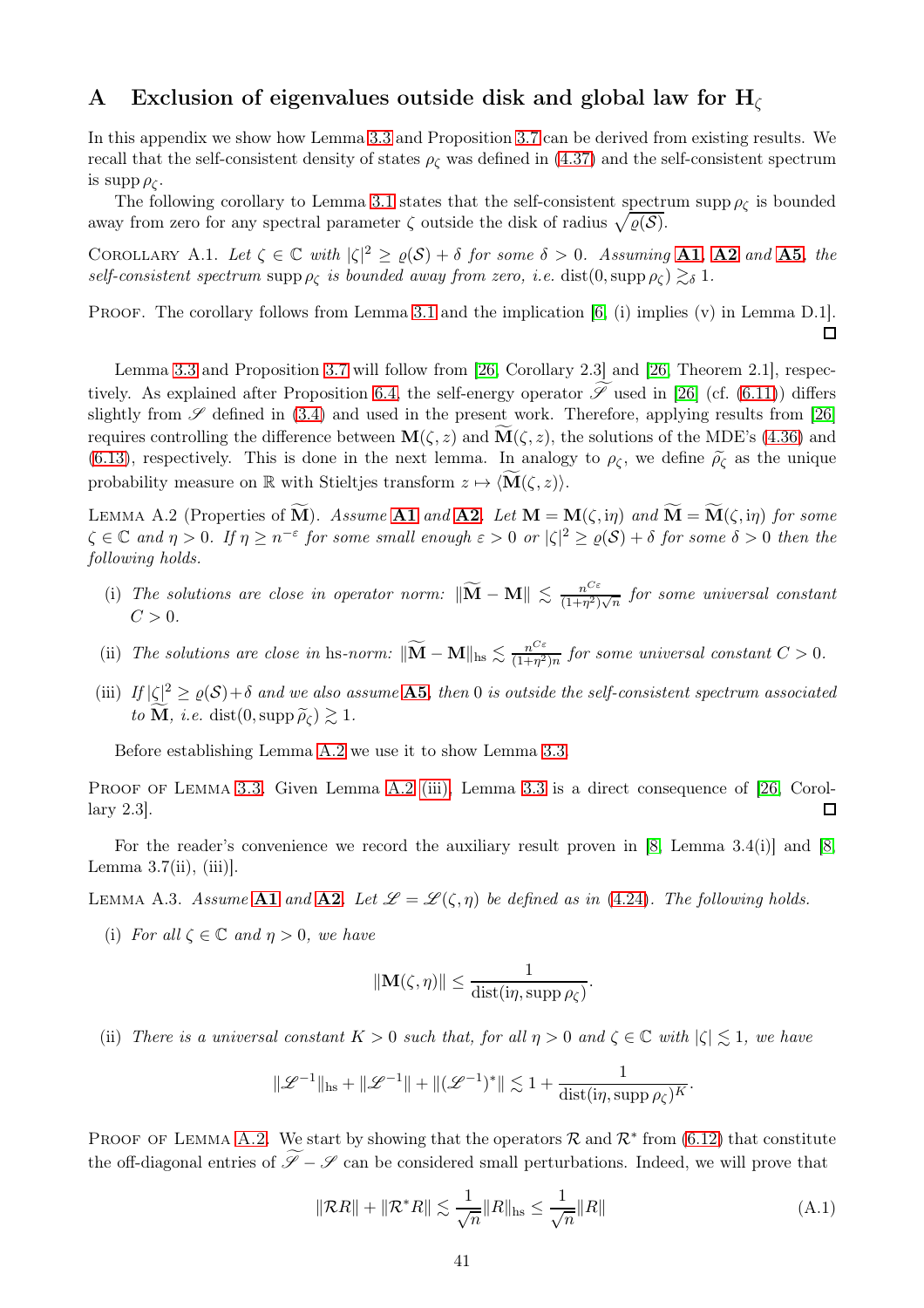for every  $R \in \mathbb{C}^{n \times n}$ . To check  $(A.1)$  we simply use that

$$
|\langle x, (\mathcal{R}R)y \rangle| \le \frac{1}{\sqrt{n}} \bigg( \sum_{i,j,k,l} |x_i y_j x_l y_k| K_{ij,lk} \bigg)^{1/2} ||R||_{\text{hs}}.
$$

Here, we introduce the coefficients  $K_{i,j,lk}$  given by

$$
K_{ij,lk} := \sum_{u,v} \left| \text{Cov}(\overline{X_{iu}}\sqrt{n}, X_{vj}\sqrt{n}) \text{Cov}(\overline{X_{lu}}\sqrt{n}, X_{vk}\sqrt{n}) \right| \lesssim \frac{1}{(1+d(i,l)+d(j,k))^{\nu}},
$$

where we used Assumptions  $\mathbf{A1}$  $\mathbf{A1}$  $\mathbf{A1}$  and  $\mathbf{A2}$  $\mathbf{A2}$  $\mathbf{A2}$  as well as Young's inequality to see that they still have a polynomial decay of arbitrarily high order  $\nu \in \mathbb{N}$ . Thus, the volume growth condition [\(2.3\)](#page-4-7) for the metric  $d$  implies  $(A.1)$ .

Since the difference  $\Delta = \overline{M} - M$  satisfies the quadratic equation [\(6.18\)](#page-37-3) with the error matrix  $\mathbf{D} := (\mathscr{I}\mathbf{M} - \mathscr{I}\mathbf{M})\mathbf{\widetilde{M}}$  that satisfies the bound  $\|\mathbf{D}\| \lesssim \|\mathcal{R}\| \|\mathbf{M}\|^2 \lesssim n^{-1/2+2\varepsilon}/(1+\eta^2)$  due to  $(A.1)$ and the trivial bound  $\|\widetilde{M}\| \leq \frac{1}{\eta}$ , we use the invertibility of the stability operator  $\mathscr L$  from [\(ii\)](#page-40-6) of Lemma [A.3](#page-40-2) to conclude [\(i\)](#page-40-7) of the lemma in case  $\eta \geq n^{-\varepsilon}$ . In case  $|\zeta|^2 \geq \varrho(\mathcal{S}) + \delta$  and  $\eta \leq 1$  the invertibility of  $\mathcal L$  is still guaranteed by [\(ii\)](#page-40-6) of Lemma [A.3](#page-40-2) and we have

$$
\|\mathbf{\Delta}\| \lesssim \|\mathcal{R}\| \|\widetilde{\mathbf{M}}\|^2 + \|\mathbf{\Delta}\|^2 \lesssim n^{-1/2} + \|\mathbf{\Delta}\|^2,
$$

where we used  $\|\mathcal{R}\| \lesssim n^{-1/2}$  by [\(A.1\)](#page-40-5) and  $\|\mathbf{M}\| \leq \|\mathbf{M}\| + \|\mathbf{\Delta}\|$ . Thus we can bootstrap the bound  $\|\Delta\| \lesssim n^{-1/2}$  from the regime  $\eta \geq 1$ .

For the proof of [\(ii\),](#page-40-8) we show the improved norm bound on  $R$  in the hs-sense

$$
\|\mathcal{R}\|_{\text{hs}} \lesssim \frac{1}{n} \,. \tag{A.2}
$$

<span id="page-41-1"></span>To show [\(A.2\)](#page-41-1), for each  $R \in \mathbb{C}^{n \times n}$ , we estimate the hs-norm through

$$
\|\mathcal{R}R\|_{\text{hs}}^2 \le \frac{1}{n^3} \sum_{u,v,u',v'} \widehat{K}_{uv,u'v'} |R_{uv} R_{u'v'}| \lesssim \frac{1}{n^2} \|R\|_{\text{hs}}^2 \,,
$$

where the second bound holds because for any  $\nu \in \mathbb{N}$  the coefficients  $\widehat{K}_{uv,u'v'}$  satisfy

$$
\widehat{K}_{uv,u'v'} := \sum_{i,j} \left| \text{Cov}(\overline{X_{iu}}\sqrt{n}, X_{vj}\sqrt{n}) \text{Cov}(\overline{X_{iu'}}\sqrt{n}, X_{v'j}\sqrt{n}) \right| \lesssim \frac{1}{(1+d(v,v')+d(u,u'))^{\nu}}.
$$

As above, from [\(A.2\)](#page-41-1), we get  $\|\mathbf{D}\|_{\text{hs}} \lesssim \|\mathcal{R}\|_{\text{hs}} \|\widetilde{\mathbf{M}}\|^2 \lesssim n^{-1+2\varepsilon}/(1+\eta^2)$  and infer [\(ii\)](#page-40-8) of the lemma from [\(ii\)](#page-40-6) of Lemma [A.3.](#page-40-2)

Now we verify [\(iii\).](#page-40-4) First we have dist(in, supp  $\rho \gtrsim 1$  by Corollary [A.1.](#page-40-1) We use the implication [\[6,](#page-48-4) (v) implies (ii) in Lemma D.1]. By [\(i\)](#page-40-7) of Lemma [A.2](#page-40-3) the property [\[6,](#page-48-4) (ii) in Lemma D.1] is satisfied for **M** whenever it is satisfied for **M** due to their closeness. Finally, by the implication  $[6, (ii)$  implies  $(v)$ in Lemma D.1] we see that property [\[6,](#page-48-4) (v) in Lemma D.1] holds for M, i.e. dist(in, supp  $\tilde{\rho}_\zeta$ )  $\gtrsim$  1.  $\Box$ 

The next proposition is a generalization of Proposition [3.7.](#page-12-0)

<span id="page-41-0"></span>PROPOSITION A.4 (Global law for  $H_c$ , general version). Let X satisfy [A1](#page-3-3) and [A2](#page-4-2). Then there is  $C > 0$  such that for all  $\varphi > 0$  and all sufficiently small  $\delta > 0$  we have

$$
\left| \langle \mathbf{x}, (\mathbf{G} - \mathbf{M}) \mathbf{y} \rangle \right| \le ||\mathbf{x}|| ||\mathbf{y}|| \frac{n^{C\delta}}{(1 + \eta^2)\sqrt{n}}, \tag{A.3a}
$$

<span id="page-41-3"></span><span id="page-41-2"></span>
$$
\left| \langle \mathbf{R}(\mathbf{G} - \mathbf{M}) \rangle \right| \le ||\mathbf{R}|| \frac{n^{C\delta}}{(1 + \eta^2)n}
$$
 (A.3b)

with very high probability uniformly for all  $n \in \mathbb{N}$ ,  $\zeta \in \mathbb{D}_{\varphi}$  and  $\eta \in [n^{-\delta}, n^{100}]$  as well as deterministic vectors  $\mathbf{x}, \mathbf{y} \in \mathbb{C}^{2n}$  and deterministic matrices  $\mathbf{R} \in \mathbb{C}^{2n \times 2n}$ . Here K is some absolute constant and the constant  $C_{\nu}$  implicit in Definition [3.2](#page-10-4) of 'very high probability' depends only on  $\delta$  and  $\varphi$  as well as the constants from  $A1$  and  $A2$ , in addition to  $\nu$ .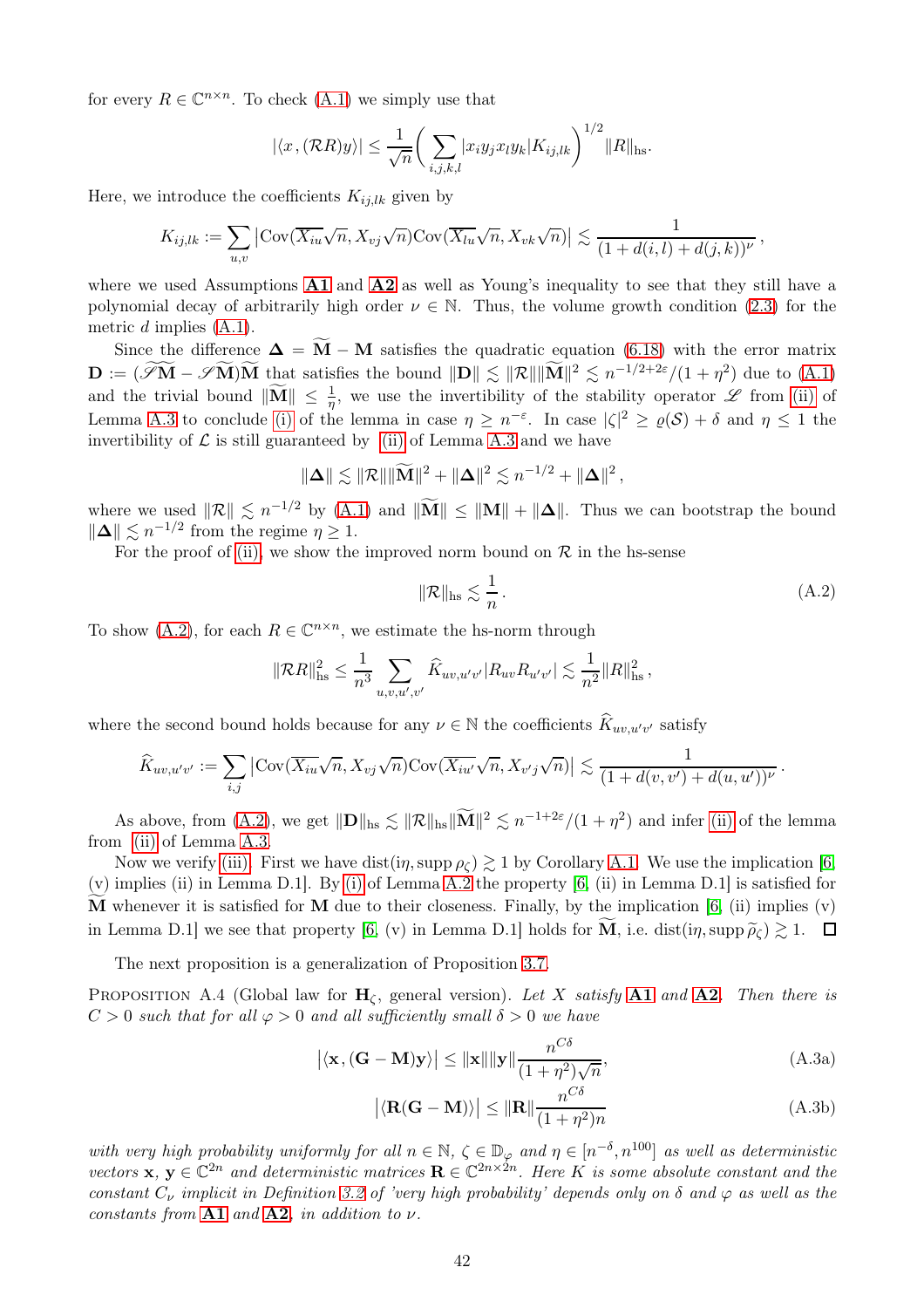PROOF. The proposition is an immediate consequence of [\[26,](#page-49-2) Theorem 2.1] since  $\eta \geq n^{-\delta}$  means that the spectral parameter in the MDE is sufficiently far away from the self-consistent spectrum associated to  $H_{\zeta}$ . As alluded to after Proposition [6.4,](#page-36-1) the self-energy in [\[26\]](#page-49-2) is  $\mathscr S$  instead of  $\mathscr S$ . Consequently, the resolvent **G** is compared to  $\widetilde{M}$ , the solution of [\(6.13\)](#page-36-7), instead of M. Thus [\(A.3a\)](#page-41-2) and [\(A.3b\)](#page-41-3) follows from the closeness of  $M$  to  $M$  from [\(i\)](#page-40-7) and [\(ii\)](#page-40-8) in Lemma [A.2,](#page-40-3) respectively.  $\Box$ 

### <span id="page-42-0"></span>B Quantitative law of large numbers

In this section, we state a law of large numbers with an explicit rate of convergence for random variables with only *a*–moments for some  $a > 1$ .

<span id="page-42-1"></span>PROPOSITION B.1 (Quantitative law of large numbers). Let  $m \in \mathbb{N}$ . Let  $(X_i)_{i=1}^m$  be centred i.i.d. random variables with  $\mathbb{E}|X_1|^a < \infty$  for some  $a > 1$ . Then, for any  $\delta \in (0,1]$ , we have

$$
\mathbb{P}\bigg(\bigg|\frac{1}{m}\sum_{i=1}^m X_i\bigg|\leq \bigg(\frac{10\mathbb{E}|X_1|^a}{m^{a-1}\delta}\bigg)^{1/a}\bigg)\geq 1-\delta.
$$

For the convenience of the reader, we provide a short proof of Proposition [B.1,](#page-42-1) which is a quantitative variant of the standard proof of the law of large numbers.

*Proof.* We set  $\mu_a := \mathbb{E}|X_1|^a$  and  $\varepsilon^a := \frac{10\mu_a}{m^{a-1}\delta}$ . We split into different terms and estimate

<span id="page-42-2"></span>
$$
\mathbb{P}\left(\left|\frac{1}{m}\sum_{i=1}^{m}X_i\right|>\varepsilon\right)\leq \mathbb{P}(|E_1|>\varepsilon/3)+\mathbb{P}(|E_2|>\varepsilon/3)+\mathbb{1}(|E_3|>\varepsilon/3),\tag{B.1}
$$

where we introduced the random variables

$$
E_1 := \frac{1}{m} \sum_{i=1}^m (X_i - Y_i), \qquad E_2 := \frac{1}{m} \sum_{i=1}^m (Y_i - \mathbb{E}Y_i), \qquad E_3 := \frac{1}{m} \sum_{i=1}^m \mathbb{E}Y_i, \qquad Y_i := X_i \mathbb{1}_{|X_i| \le \varepsilon m}.
$$

We now estimate the different terms in  $(B.1)$  separately. As a preparation, we conclude from Markov's inequality that

<span id="page-42-3"></span>
$$
\mathbb{P}(|X_1| \ge t) \le \frac{\mu_a}{t^a} \tag{B.2}
$$

for any  $t > 0$ . Hence, a simple union bound for the first term in [\(B.1\)](#page-42-2) and  $X_i = Y_i$  if  $|X_i| \leq \varepsilon n$  by definition of  $Y_i$  yield

$$
\mathbb{P}(|E_1| > \varepsilon/3) \leq \sum_{i=1}^m \mathbb{P}(|X_i - Y_i| > \varepsilon/3) \leq m \mathbb{P}(|X_1| > \varepsilon m) \leq \frac{\mu_a}{\varepsilon^a m^{a-1}}.
$$

The second term in [\(B.1\)](#page-42-2) is bounded by Chebyshev's inequality using independence, i.e. by

$$
\mathbb{P}(|E_2| > \varepsilon/3) \le \frac{9\operatorname{Var}(Y_1)}{\varepsilon^2 m} \le \frac{9\mu_a}{\varepsilon^a m^{a-1}},
$$

where in the last step we used that  $\text{Var}(Y_1) \leq \mathbb{E}[|X_1|^{2-a}|X_1|^a \mathbb{1}_{|X_1| \leq \varepsilon m}] \leq (\varepsilon m)^{2-a} \mu_a$ .

Finally, since  $\mathbb{E}X_1 = 0$ , Hölder's inequality and [\(B.2\)](#page-42-3) imply

$$
|E_3| \leq |EY_1| = |E(Y_1 - X_1)| = |E X_1 1_{|X_1| > \varepsilon m}| \leq \frac{\mu_a}{\varepsilon^{a-1} m^{a-1}}.
$$

Altogether we conclude

$$
\mathbb{P}\bigg(\bigg|\frac{1}{m}\sum_{i=1}^m X_i\bigg| > \varepsilon\bigg) \le \frac{10\mu_a}{\varepsilon^a m^{a-1}} + \mathbb{1}\bigg(\frac{3\mu_a}{m^{a-1}} > \varepsilon^a\bigg)\,,
$$

which completes the proof as the indicator function vanishes due to the definition of  $\varepsilon^a$  and  $\delta \leq 1$ .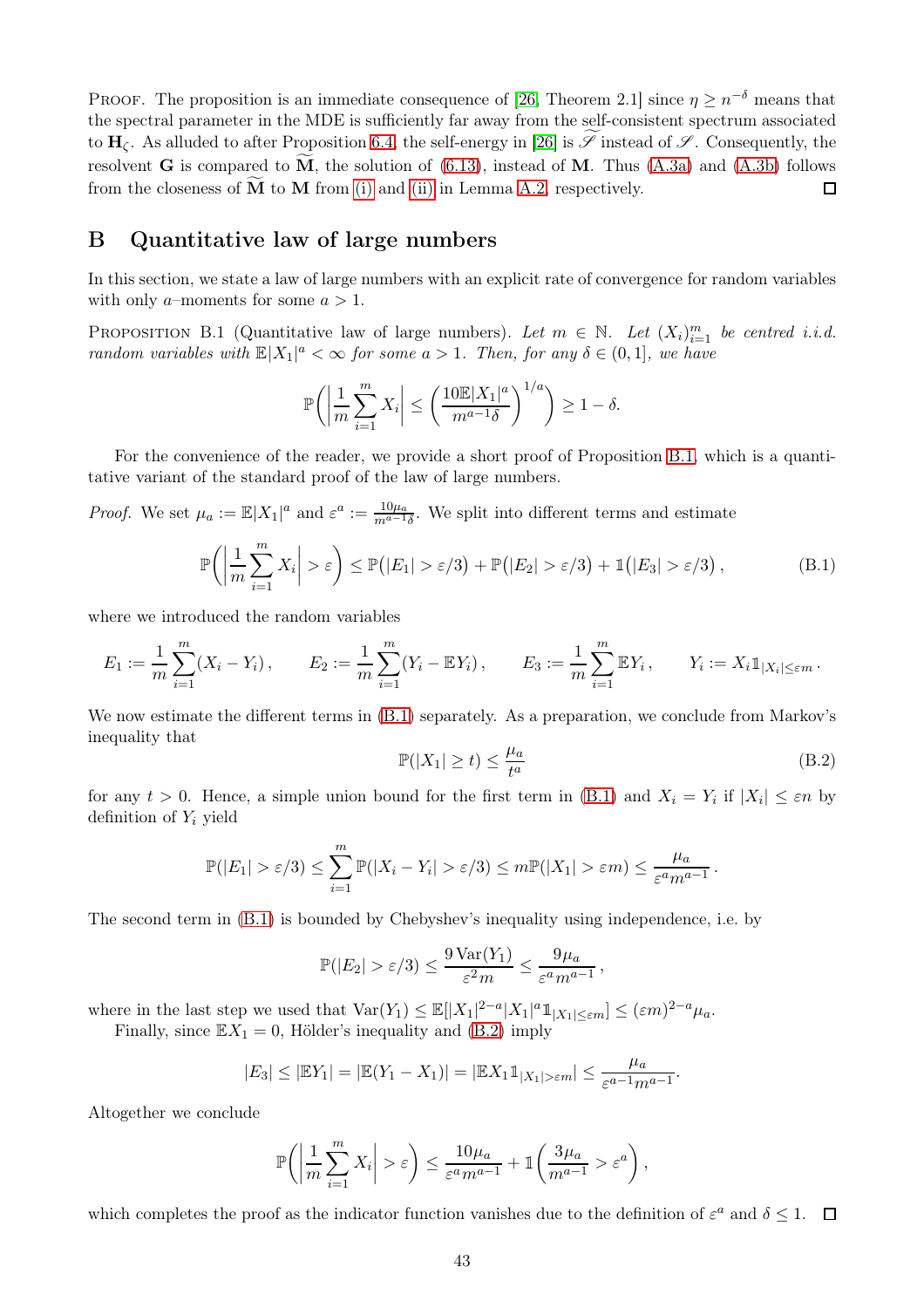# <span id="page-43-0"></span>C Auxiliary results

PROOF OF LEMMA [6.5.](#page-36-0) We start by verifying  $[26,$  Assumption  $(C)$ . For the definition of the norms used inside this proof we refer to [\[26\]](#page-49-2). To show  $\|\kappa\|_2^{\text{iso}} \lesssim 1$  we split the covariances  $\kappa(\alpha, \beta) := \mathbb{E} w_\alpha w_\beta$ with double indices  $\alpha = (a_1, a_2), \beta = (b_1, b_2) \in [2n]^2$  and

$$
\mathbf{W} := (w_{\alpha})_{\alpha \in [\![ 2n ]\!]^2} := \mathbf{H}_{\zeta} + \mathbf{Z} = \left( \begin{array}{cc} 0 & X \\ X^* & 0 \end{array} \right) ,
$$

into two summands  $\kappa = \kappa_d + \kappa_c$  through

$$
\kappa_{\rm c}(a_1a_2,b_1b_2):=\kappa(a_1a_2,b_1b_2)\mathbb{1}((a_1,b_2)\in[\![n]\!]^2\cup(n+[\![n]\!])^2).
$$

We remark that with the definition of  $\kappa_{\mathscr{R}}$  from [\(4.15\)](#page-17-5) and Sf from [\(6.11\)](#page-36-6) we get  $\kappa = \kappa_{\widetilde{\mathscr{S}}}, \kappa_d = \kappa_{\widetilde{\mathscr{S}}-\mathscr{S}}$ and  $\kappa_c = \kappa_{\mathscr{S}}$ . Now we verify that  $||\kappa_{\#}||_{\#} \lesssim 1$  for  $\# = c$ , d. If  $\# = d$  then we estimate

$$
\|\kappa_{\mathbf{d}}\|_{\mathbf{d}} = \sup_{\|\mathbf{x}\| \le 1} \left\| \left( \left( \sum_{b_1} \left| \sum_{a_1} x_{a_1} \kappa_{\mathbf{d}}(a_1 a_2, b_1 b_2) \right|^2 \right)^{1/2} \right)_{a_2, b_2} \right\|
$$
  

$$
\lesssim \sup_{\|\mathbf{x}\| \le 1} \left\| \left( \frac{1}{(1 + d(a_2, b_2))^{\nu}} \right)_{a_2, b_2} \right\| \sum_{a_1, a_1'} |x_{a_1} x_{a_1'}| \left( \sum_{b_1} \frac{1}{(1 + d(a_1, b_1))^{\nu} (1 + d(a_1', b_1))^{\nu}} \right)^{1/2} \lesssim 1,
$$

where the norm on the right side of the equality refers to the standard operator norm of the matrix indexed by  $a_2, b_2$  and where we used the decay of correlation from Assumption  $\bf{A2}$  $\bf{A2}$  $\bf{A2}$  via

$$
|\kappa_d(a_1a_2, b_1b_2)| \lesssim \frac{1}{(1 + d(a_1, b_1))^{\nu}(1 + d(a_2, b_2))^{\nu}}.
$$
 (C.1)

<span id="page-43-2"></span><span id="page-43-1"></span>The case  $\# = c$  is seen by interchanging the roles of  $b_1$  and  $b_2$  and using

$$
|\kappa_c(a_1a_2, b_1b_2)| \lesssim \frac{1}{(1 + d(a_1, b_2))^{\nu}(1 + d(a_2, b_1))^{\nu}}.
$$
 (C.2)

The bound  $\|\kappa\|_2^{\text{av}} \le \|\kappa_d\|_2^{\text{av}} + \|\kappa_c\|_2^{\text{av}} \lesssim 1$  also follows from [\(C.1\)](#page-43-1) and [\(C.2\)](#page-43-2). This implies  $\|\kappa\|_2 \lesssim 1$ .

The proof of  $\|\kappa\|_k \lesssim n^{\varepsilon}$  for  $k \geq 3$  relies on [\[26,](#page-49-2) Lemma A.1]. We demonstrate the strategy for these bounds for  $||\mathbf{k}||_{3}^{\text{av}}$  and leave the other simpler cases to the reader. Writing the third order cumulant of three centred matrices  $\mathbf{R}_1, \mathbf{R}_2, \mathbf{R}_3$  with  $\mathbf{R}_i = (r_\alpha^{(i)})_{\alpha \in [\![2n]\!]^2}$  as  $\kappa_{\mathbf{R}_1 \mathbf{R}_2 \mathbf{R}_3}(\alpha, \beta, \gamma) := \mathbb{E} r_\alpha^{(1)} r_\beta^{(2)}$  $\binom{2}{\beta}r_{\gamma}^{(3)}$  we split  $\kappa := \kappa_{\bf WWW}$  into four summands  $\kappa = \kappa_{\rm dd} + \kappa_{\rm cc} + \kappa_{\rm dc} + \kappa_{\rm cd}$ . This split is performed by plugging in

$$
\mathbf{W} = \mathbf{X} + \mathbf{X}^*, \qquad \mathbf{X} = \left( \begin{array}{cc} 0 & X \\ 0 & 0 \end{array} \right)
$$

for each of the three W-factors in the definition of  $\kappa$ , multiplying out and then grouping the summands according to

$$
\kappa_{dd} := \kappa_{\mathbf{XXX}} + \kappa_{\mathbf{X}^* \mathbf{X}^* \mathbf{X}^*}, \qquad \kappa_{cc} := \kappa_{\mathbf{XX}^* \mathbf{X}} + \kappa_{\mathbf{X}^* \mathbf{X} \mathbf{X}^*},
$$
  

$$
\kappa_{dc} := \kappa_{\mathbf{XXX}^*} + \kappa_{\mathbf{X}^* \mathbf{X}^* \mathbf{X}}, \qquad \kappa_{cd} := \kappa_{\mathbf{XX}^* \mathbf{X}^*} + \kappa_{\mathbf{X}^* \mathbf{XX}^*}.
$$

Since all cases  $\|\kappa_{\#_1\#_2}\|_{\#_1\#_2} \lesssim n^{\varepsilon}$  with  $\#_i = d$ , c are proven similarly by simply interchanging the role of certain indices, we only show the case  $\#_1 = \#_2 = d$ . Due to [\[26,](#page-49-2) Lemma A.1] and Assumption [A2](#page-4-2) we have for any fixed  $\nu \in \mathbb{N}$  and  $\varepsilon > 0$  that

$$
\kappa_{\mathrm{dd}}(\alpha,\beta,\gamma) \lesssim n^{-\nu} \quad \text{whenever} \quad d \times d(\alpha,\beta) + d \times d(\alpha,\gamma) + d \times d(\beta,\gamma) \ge n^{\varepsilon}.
$$

Thus using [\(2.3\)](#page-4-7) we conclude

$$
\|\kappa_{\rm dd}\|_{\rm dd}^2 = \frac{1}{n^2} \sum_{b_2,c_1} \left( \sum_{b_1,c_2} \sum_{a_1,a_2} \kappa_{\rm dd}(a_1a_2, b_1b_2, c_1c_2) \right)^2
$$
  
\$\leq\$ max $|\{(a_1,a_2,b_1,c_2): d(c_1,a_1) + d(c_1,b_1) + d(b_2,a_2) + d(b_2,c_2) \leq n^{\epsilon}\}|^2 + n^{-\nu} \leq n^{C\epsilon}.$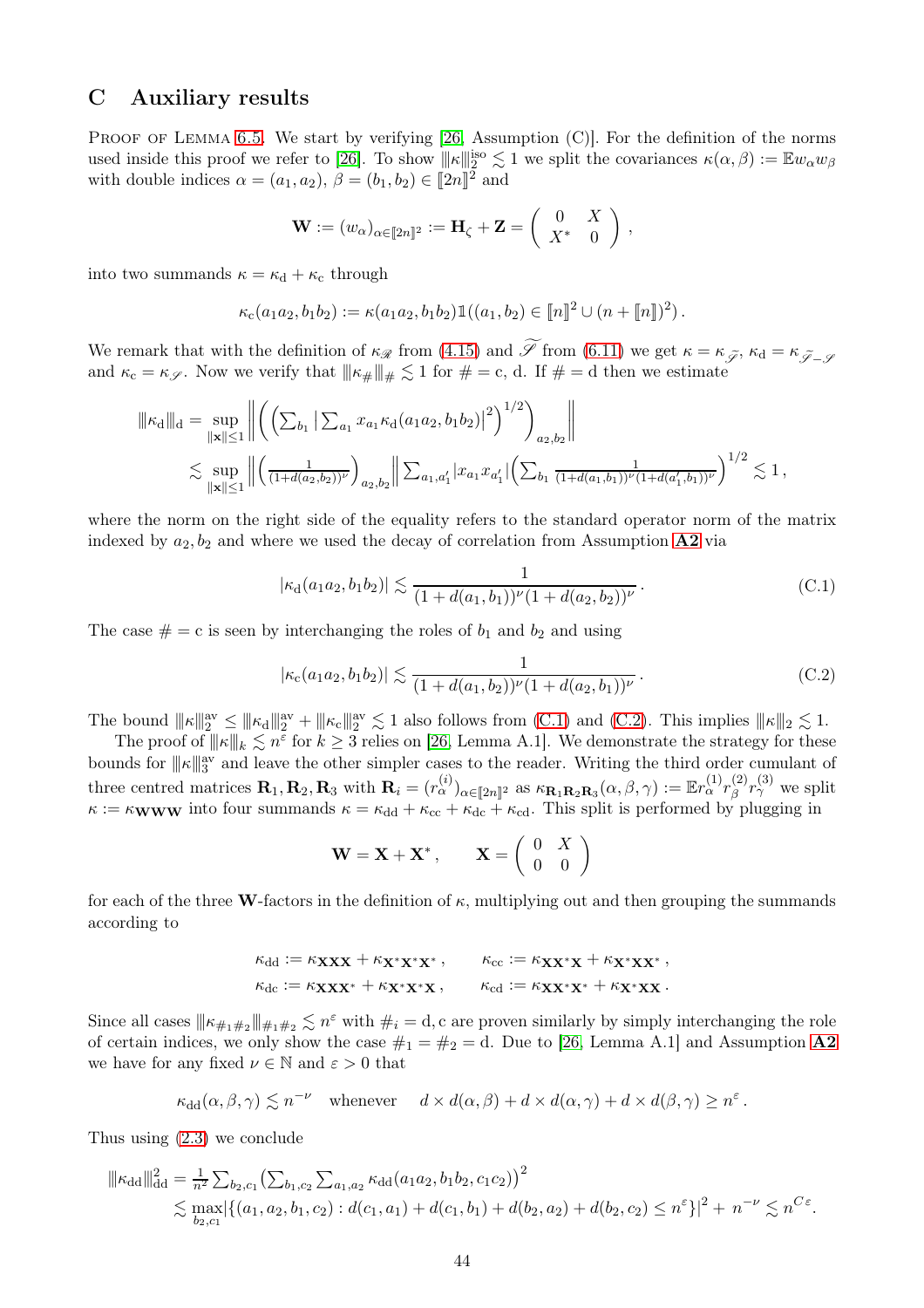We proceed by verifying the modification of [\[26,](#page-49-2) Assumption (D)] described in the lemma, where the constant  $\mu > 0$  from the formulation of the assumption can be chosen arbitrarily. With the choice of nested neighbourhoods  $\mathcal{N}_k(\alpha) := \{ \beta : d \times d(\alpha, \beta) \leq kn^{(1-3\mu)/4p} \},\$  where  $p \in \mathbb{N}$  is from  $(2.3),$ [\[26,](#page-49-2) Assumption (D)] is satisfied. Indeed, with the functions  $f, g_1, \ldots, g_q$  from the formulation of the assumptions we have

$$
\kappa(f, g_1, \dots, g_q) \lesssim n^{-\nu} \|f\|_2 \|g_1\|_{2q} \dots \|g_q\|_{2q} \,, \tag{C.3}
$$

<span id="page-44-1"></span>for any  $\nu \in \mathbb{N}$ . To see [\(C.3\)](#page-44-1) we follow the proof of [\[26,](#page-49-2) Lemma A.1] with the choice  $w_A = (f)$  and  $\underline{w}_B = (g_1, \ldots, g_q)$ . The covariance term in the last equation of the proof we estimate using [\(2.4\)](#page-4-6) with  $f_1 = \Pi_{\underline{w} \mathcal{P}_i \cap A} = f$  and  $f_2 = \Pi_{\underline{w} \mathcal{P}_i \cap B}$ . Since  $d \times d(\text{supp } f_1, \text{supp } f_2) \ge n^{(1-3\mu)/4p}$  we get [\(C.3\)](#page-44-1) after applying Hölder inequality to  $||f_2||_2$  on the right hand side of [\(2.4\)](#page-4-6).  $\Box$ 

PROOF OF LEMMA [4.6.](#page-19-2) Let  $w \in \mathbb{C}^d$  with  $w \perp b$ . To prove [\(4.32\)](#page-19-8) we use the spectral projection P from [\(4.29\)](#page-19-9) and its complementary projection  $Q := 1 - P$  as well as  $||a||_{\#} = 1$  to estimate

$$
||Aw||_{\#} \ge ||AQw||_{\#} - ||APw||_{\#} \ge ||Qw||_{\#} - |\alpha||\langle p, w \rangle|.
$$
 (C.4)

<span id="page-44-2"></span>Since  $w$  is orthogonal to  $b$  we have the identity

$$
0 = \langle b, w \rangle = \langle b, a \rangle \langle p, w \rangle + \langle b, Qw \rangle. \tag{C.5}
$$

<span id="page-44-3"></span>In particular, we find an upper bound on  $|\langle p, w \rangle|$  in terms of  $||Qw||_{\#}$ , namely

$$
|\langle p, w \rangle| \le \frac{|\langle b, Qw \rangle|}{|\langle b, a \rangle|} \le \frac{1}{2\varepsilon} \|Qw\|_{\#}, \tag{C.6}
$$

<span id="page-44-5"></span>where we used the assumption from  $(4.30)$ . Continuing from  $(C.4)$  we see that

$$
||Aw||_{\#} \ge \left(1 - \frac{|\alpha|}{2\varepsilon}\right) ||Qw||_{\#} \ge \frac{1}{2} ||Qw||_{\#},
$$
\n(C.7)

because  $|\alpha| \leq \varepsilon$  by assumption.

To finish the proof of [\(4.32\)](#page-19-8) we use

$$
||Qw||_{\#} \ge ||w||_{\#} - ||Pw||_{\#} \ge ||w||_{\#} - |\langle p, w \rangle|.
$$
 (C.8)

<span id="page-44-4"></span>Combining the two lower bounds [\(C.6\)](#page-44-3) and [\(C.8\)](#page-44-4) on  $||Qw||_{\#}$  and optimizing over the values of  $|\langle p, w \rangle|$ while using that  $\varepsilon \leq 1$  yields

$$
||Qw||_{\#} \, \geq \, \frac{2\varepsilon}{3} \, ||w||_{\#} \, .
$$

Together with [\(C.7\)](#page-44-5) this finishes the proof of Lemma [4.6.](#page-19-2)

<span id="page-44-0"></span>LEMMA C.1 (Quantitative implicit function theorem). Let  $T: \mathbb{C}^A \times \mathbb{C}^D \to \mathbb{C}^A$  be a continuously differentiable function with invertible derivative  $\nabla^{(1)}T(0,0)$  at the origin with respect to the first argument and  $T(0,0) = 0$ . Suppose  $\mathbb{C}^A$  and  $\mathbb{C}^D$  are equipped with norms that we both denote by  $\|\cdot\|$  and let the linear operators on these spaces be equipped with the corresponding induced operator norms. Let  $\delta > 0$ such that

$$
\sup_{(a,d)\in B^A_{\delta}\times B^D_{\delta}} \| \mathrm{Id}_{\mathbb{C}^A} - (\nabla^{(1)}T(0,0))^{-1} \nabla^{(1)}T(a,d) \| \le \frac{1}{2}, \tag{C.9}
$$

where  $B^{\#}_{\delta}$  $\frac{\#}{\delta}$  is the  $\delta$ -ball around 0 with respect to  $\|\cdot\|$  in  $\mathbb{C}^{\#}$ . Suppose

$$
\|(\nabla^{(1)}T(0,0))^{-1}\| \leq C_1, \qquad \sup_{(a,d)\in B_\delta^A\times B_\delta^D} \|\nabla^{(2)}T(a,d)\| \leq C_2,
$$

for some positive constants  $C_1, C_2$ , where  $\nabla^{(2)}$  is the derivative with respect to the second variable. Then there is a constant  $\varepsilon > 0$ , depending only on  $\delta$ ,  $C_1$  and  $C_2$ , and a unique function  $f : B_{\varepsilon}^D \to B_{\delta}^A$ such that  $T(f(d), d) = 0$  for all  $d \in B_{\varepsilon}^D$ . The function f is continuously differentiable. If T is analytic, then so is f.

 $\Box$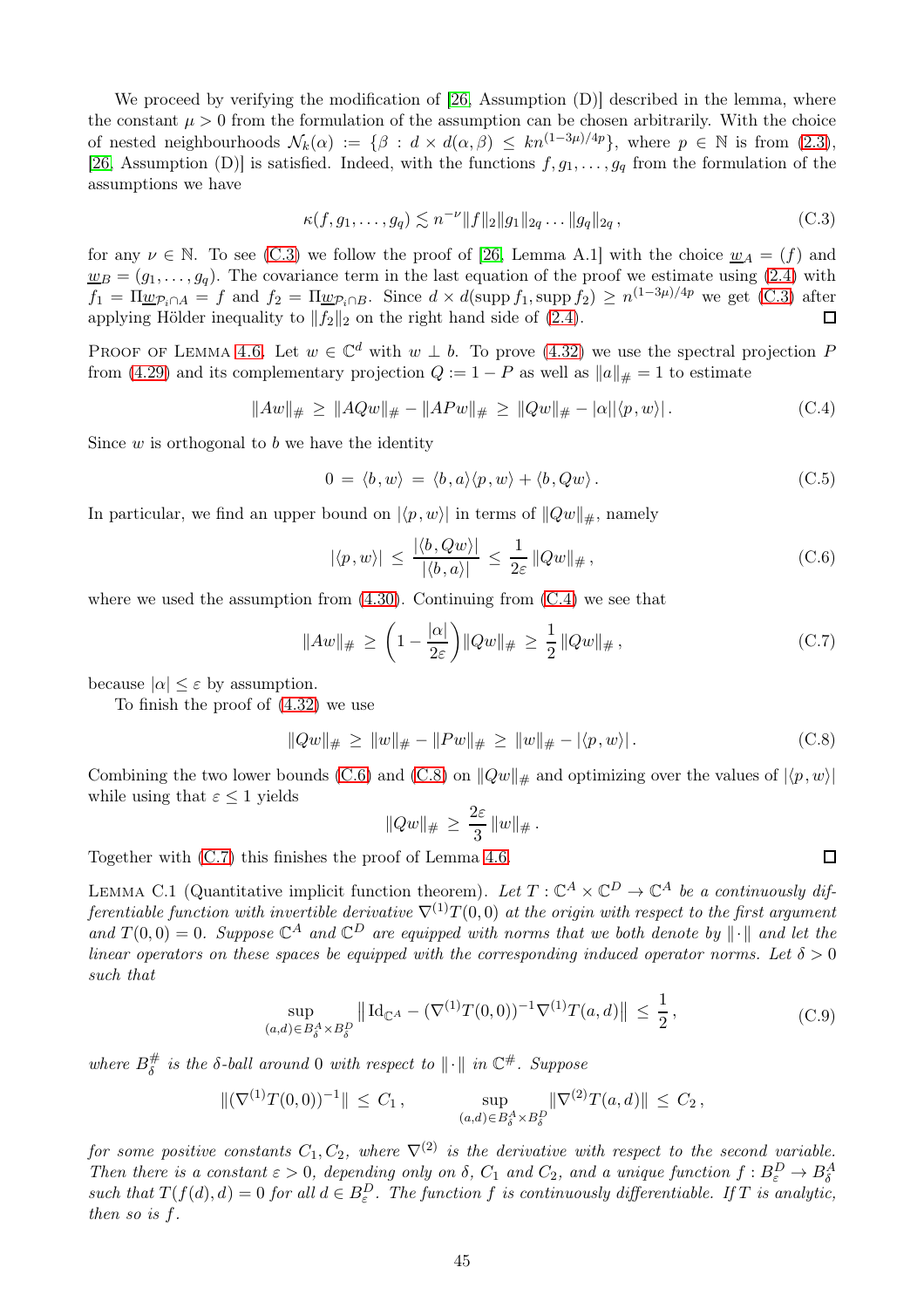<span id="page-45-0"></span>LEMMA C.2. Let  $\|a\|$  denote the Euclidean norm of a vector  $a \in \mathbb{C}^d$  and  $\|A\|$  the induced operator norm for a matrix  $A \in \mathbb{C}^{d \times d}$ . Fix  $\varepsilon_1, \varepsilon_2, \varepsilon_3 \in (0, 1)$  with  $100\varepsilon_3 \leq \varepsilon_1 \varepsilon_2^2$ . Let  $F, T \in \mathbb{C}^{d \times d}$  be self-adjoint matrices such that  $||T|| \leq 1$  and

$$
\operatorname{Spec}(F) \subseteq \{-1\} \cup [-1 + \varepsilon_1, 1 - \varepsilon_1] \cup \{1\},\tag{C.10}
$$

<span id="page-45-1"></span>where  $\pm 1$  are non-degenerate eigenvalues of F with corresponding normalized eigenvectors  $f_{\pm}$ , i.e.  $F f_{\pm} = \pm f_{\pm}$ . Suppose that  $||T f_{+}|| \leq 1 - \varepsilon_2$  and  $||(1+T) f_{-}|| \leq \varepsilon_3$ . Then the resolvent of TF satisfies

$$
\sup\left\{\|(TF-\zeta)^{-1}\| \,:\, \zeta \in \mathbb{C}, \,\zeta \notin \mathbb{D}_{1-6\varepsilon_3} \cup (1+\mathbb{D}_{3\varepsilon_3})\right\} \leq \frac{4}{\varepsilon_3} \,. \tag{C.11}
$$

<span id="page-45-7"></span>Furthermore, there is a single eigenvalue  $\zeta_0$  close to 1 and this eigenvalue is non-degenerate, more precisely,

$$
Spec(TF) \cap (1 + \mathbb{D}_{3\varepsilon_3}) = {\zeta_0}, \qquad \dim \ker(TF - \zeta_0)^2 = 1. \tag{C.12}
$$

<span id="page-45-2"></span>PROOF. First we realize that  $f_$  satisfies approximate eigenvalue equations for both  $TF$  and  $FT$ , namely

$$
||(1 - TF)f-|| \le \varepsilon_3, \qquad ||(1 - FT)f-|| = ||F(1 + T)f-|| \le \varepsilon_3.
$$
 (C.13)

<span id="page-45-6"></span>We now prove that when restricted to the orthogonal complement of  $f_-,$  the matrix  $TF$  is strictly smaller than 1. More precisely, we will establish that

$$
||TFa|| \le \left(1 - \frac{\varepsilon_1 \varepsilon_2^2}{8}\right) ||a||, \qquad a \perp f_-.
$$
 (C.14)

<span id="page-45-3"></span>To show [\(C.14\)](#page-45-3) we fix a unit vector  $a \in f_{-}^{\perp}$ ,  $||a|| = 1$ , and decompose it according to  $f_{+}$  and its orthogonal complement,

$$
a = \sqrt{1 - \alpha^2} f_+ + \alpha \widetilde{a}, \qquad \widetilde{a} \perp f_+, \|\widetilde{a}\| = 1,
$$

for some  $\alpha \in [0,1]$ . Because  $||T|| \le 1$  and F has a spectral gap (cf. [\(C.10\)](#page-45-1)) we see that  $||TFa||$  is bounded from above by

$$
||TFa|| \le ||Fa|| \le \sqrt{1 - \alpha^2 + \alpha^2 (1 - \varepsilon_1)^2} \le 1 - \frac{\varepsilon_1 \alpha^2}{2}.
$$
 (C.15)

<span id="page-45-5"></span>On the other hand, by using the assumption  $||T f_{+}|| \leq 1 - \varepsilon_2$  we also get a second bound,

<span id="page-45-4"></span>
$$
||TFa|| \leq \sqrt{1-\alpha^2} ||Tf_+|| + \alpha ||F\tilde{a}|| \leq (1-\varepsilon_2)\sqrt{1-\alpha^2} + (1-\varepsilon_1)\alpha \leq 1-\varepsilon_2 + (1-\varepsilon_1)\alpha. \tag{C.16}
$$

For  $\alpha \leq \epsilon_2/2$  we use [\(C.16\)](#page-45-4) while for  $\alpha \geq \epsilon_2/2$  we use [\(C.15\)](#page-45-5) to infer [\(C.14\)](#page-45-3).

With the help of [\(C.13\)](#page-45-6) and [\(C.14\)](#page-45-3) we represent  $TF$  with respect to  $f_$  and an orthonormal basis of  $f_{-}^{\perp}$ . Thus we see that there is a unitary matrix  $U \in \mathbb{C}^{d \times d}$  as well as  $\alpha \in \mathbb{C}$ ,  $b, a \in \mathbb{C}^{d-1}$  and  $B \in \mathbb{C}^{(d-1)\times(d-1)}$  such that  $A := U^*TFU$  has the structure

<span id="page-45-8"></span>
$$
A = \begin{pmatrix} 1 + \varepsilon_3 \alpha & \varepsilon_3 b^* \\ \varepsilon_3 a & B \end{pmatrix}, \qquad |\alpha| \le 1, \ \|b\| \le 1, \ \|a\| \le 1, \ \|B\| \le 1 - 2\varepsilon_4, \ \varepsilon_4 := \frac{\varepsilon_1 \varepsilon_2^2}{16}. \tag{C.17}
$$

Therefore it suffices to prove the resolvent bound  $(C.11)$  for any matrix A with the structure  $(C.17)$ in place of TF. For this purpose we fix a spectral parameter  $\zeta$  with

$$
|\zeta| \ge 1 - \varepsilon_4, \qquad |1 - \zeta| \ge 2\varepsilon_5, \qquad \varepsilon_5 := \varepsilon_3 + \frac{\varepsilon_3^2}{\varepsilon_4}, \tag{C.18}
$$

<span id="page-45-9"></span>and use the Schur complement formula for  $A - \zeta$  with respect to the block structure [\(C.17\)](#page-45-8), i.e. we write

$$
(A - \zeta)^{-1} = \begin{pmatrix} ((A - \zeta)^{-1})_{11} & ((A - \zeta)^{-1})_{1\perp} \\ ((A - \zeta)^{-1})_{\perp 1} & ((A - \zeta)^{-1})_{\perp \perp} \end{pmatrix},
$$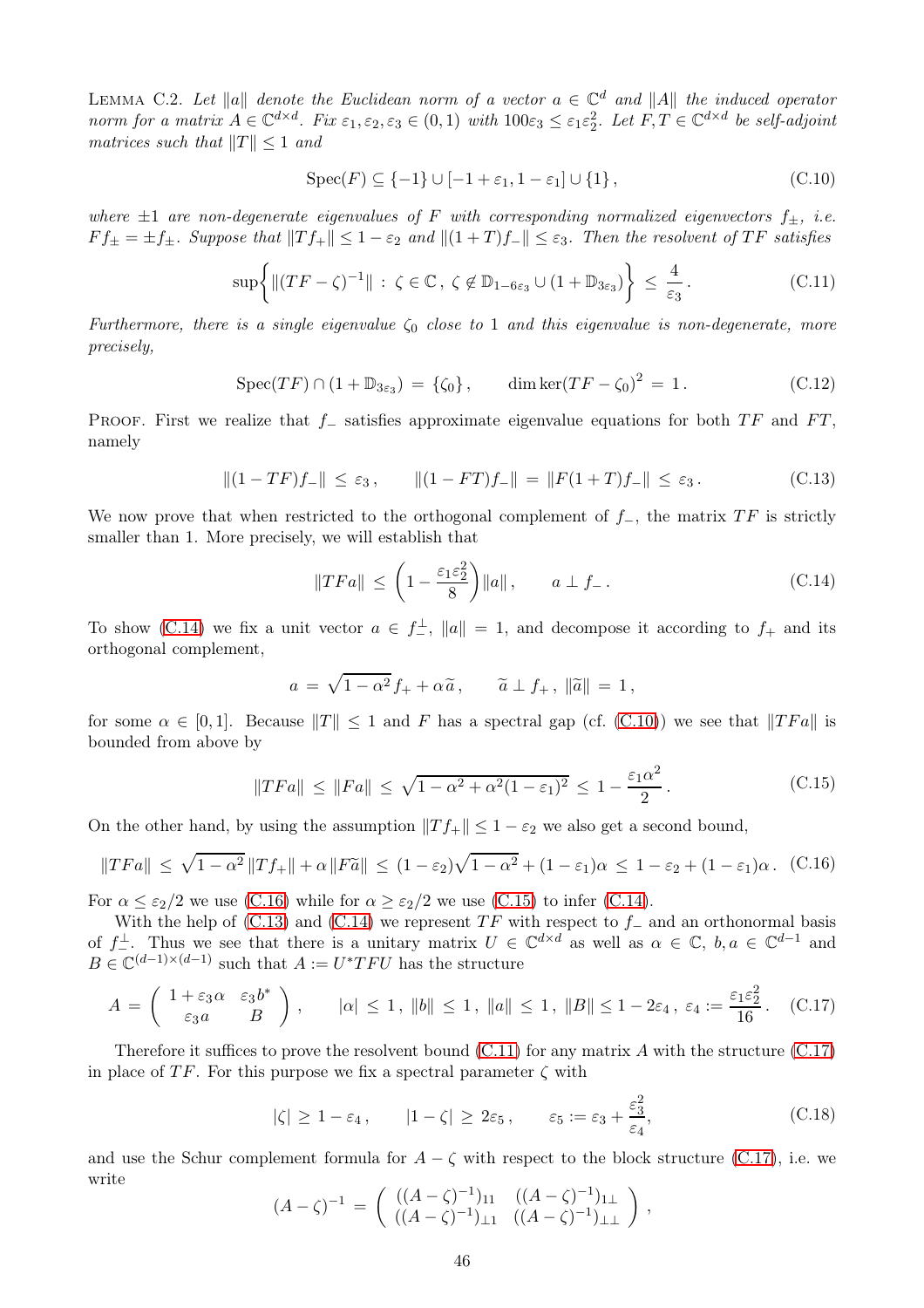where  $\perp$  refers to the component in the orthogonal complement of the first canonical basis vector  $e_1$ of  $\mathbb{C}^d$ . The Schur complement itself is

$$
s_A(\zeta) := 1 + \varepsilon_3 \alpha - \zeta - \varepsilon_3^2 b^* (B - \zeta)^{-1} a, \tag{C.19}
$$

and because of  $(C.18)$  and the bound on B from  $(C.17)$ , we find

$$
|1-\zeta-s_A(\zeta)|\,\leq\,\varepsilon_5\,.
$$

We conclude that  $|((A - \zeta)^{-1})_{11}| \leq \varepsilon_5^{-1} \leq \varepsilon_3^{-1}$  and also

$$
\|((A-\zeta)^{-1})_{1\perp}\| \leq \frac{\varepsilon_3}{\varepsilon_4\varepsilon_5} \leq \frac{1}{\varepsilon_3}, \quad \|((A-\zeta)^{-1})_{\perp 1}\| \leq \frac{\varepsilon_3}{\varepsilon_4\varepsilon_5} \leq \frac{1}{\varepsilon_3}, \quad \|((A-\zeta)^{-1})_{\perp 1}\| \leq \frac{1}{\varepsilon_4} + \frac{\varepsilon_3^2}{\varepsilon_4^2\varepsilon_5} \leq \frac{2}{\varepsilon_4},
$$

which implies [\(C.11\)](#page-45-7), since  $2\varepsilon_4^{-1} \leq \varepsilon_3^{-1}$  and  $\zeta \notin \mathbb{D}_{1-\varepsilon_4} \cup \mathbb{D}_{2\varepsilon_5} \subseteq \mathbb{D}_{1-6\varepsilon_3} \cup \mathbb{D}_{3\varepsilon_3}$  due to  $\varepsilon_4 \geq 6\varepsilon_3 \geq 4\varepsilon_5$ . To show [\(C.12\)](#page-45-2) we use a simple interpolation argument. Consider the family of matrices

$$
A_{\omega} := e_1 e_1^* + \omega (A - e_1 e_1^*), \qquad \omega \in [0, 1],
$$

interpolating between  $A_0 = e_1 e_1^*$  and  $A_1 = A$ . Since every element of this family has the same block structure [\(C.17\)](#page-45-8) as A, we conclude that [\(C.11\)](#page-45-7) holds with TF replaced by  $A_{\omega}$ . Since the eigenvalues of  $A_{\omega}$  (as the d zeros of the characteristic polynomial counted with multiplicity) depend continuously on  $\omega$  and they cannot enter the regime in which the resolvent of  $A_{\omega}$  is bounded, we conclude that the number of eigenvalues for  $A_1 = A$  within  $1 + \mathbb{D}_{3\varepsilon_3}$  is that same as for  $A_0$ . Thus [\(C.12\)](#page-45-2) is proven.  $\Box$ 

<span id="page-46-0"></span>LEMMA C.3 (Resolvent control for S). Let  $S: \mathbb{C}^{n \times n} \to \mathbb{C}^{n \times n}$  be a positivity preserving operator such that  $\varrho(S) = 1$  and  $c\langle A \rangle \leq SA \leq C\langle A \rangle$  for any  $A \in \mathscr{C}_+$ . Then S satisfies the resolvent control

$$
\sup\left\{\|(\mathcal{S}-\xi)^{-1}\|_{\#} \,:\, \xi\in\mathbb{C} \,,\, \xi\not\in\mathbb{D}_{1-2\varepsilon}\cup(1+\mathbb{D}_{\varepsilon})\right\}\lesssim_{\varepsilon} 1 \,,\tag{C.20}
$$

<span id="page-46-3"></span>for any sufficiently small  $\varepsilon > 0$  (depending on the constants c and C) and  $\# = \text{hs}, \|\cdot\|$ . The algebraic multiplicity of the eigenvalue  $\rho(\mathcal{S}) = 1$  is one and the corresponding left and right Perron Frobenius eigenvectors,  $S_1$  and  $S_2$ , satisfy

$$
S_1 \sim 1, \qquad S_2 \sim 1, \tag{C.21}
$$

<span id="page-46-1"></span>where  $S^*S_1 = S_1$  and  $SS_2 = S_2$  as well as  $\langle S_1 \rangle = \langle S_2 \rangle = 1$ .

PROOF. We start the proof for  $# =$  hs. We denote by  $S_1$  and  $S_2$  the positive definite left and right Perron Frobenius eigenvectors of S with normalisation  $\langle S_1 \rangle = \langle S_2 \rangle = 1$ . The assumption  $\mathcal{S}A \sim \langle A \rangle$ immediately implies  $(C.21)$  and also the statement about the multiplicity. Instead of studying S we study  $\Sigma: \mathbb{C}^{n \times n} \times \mathbb{C}^{n \times n} \to \mathbb{C}^{n \times n} \times \mathbb{C}^{n \times n}$  defined as

$$
\Sigma := \left( \begin{array}{cc} \mathcal{S}^* & 0 \\ 0 & \mathcal{S} \end{array} \right) = \mathcal{V}^{-1} \mathcal{T} \mathcal{F} \mathcal{V}, \tag{C.22}
$$

<span id="page-46-2"></span>where the representation on the very right is in terms of the invertible operator

$$
\mathcal{V} := \left( \begin{array}{cc} \mathcal{C}_{\widetilde{K}_2} \mathcal{C}_{\sqrt{S_1}}^{-1} & 0 \\ 0 & \mathcal{C}_{\widetilde{K}_1} \mathcal{C}_{\sqrt{S_2}}^{-1} \end{array} \right) ,
$$

and the two self-adjoint operators

$$
\mathcal{T} := \begin{pmatrix} 0 & \mathcal{C}_{\widetilde{K}_2} \mathcal{K}_{\widetilde{P}^*} \mathcal{C}_{\widetilde{K}_1} \\ \mathcal{C}_{\widetilde{K}_1} \mathcal{K}_{\widetilde{P}} \mathcal{C}_{\widetilde{K}_2} & 0 \end{pmatrix}, \quad \mathcal{F} := \begin{pmatrix} 0 & \mathcal{C}_{\widetilde{K}_2}^{-1} \mathcal{C}_{\sqrt{S_1}} \mathcal{S} \mathcal{C}_{\sqrt{S_2}} \mathcal{C}_{\widetilde{K}_1}^{-1} \\ \mathcal{C}_{\widetilde{K}_1}^{-1} \mathcal{C}_{\sqrt{S_2}} \mathcal{S}^* \mathcal{C}_{\sqrt{S_1}} \mathcal{C}_{\widetilde{K}_2}^{-1} & 0 \end{pmatrix}.
$$
\n(C.23)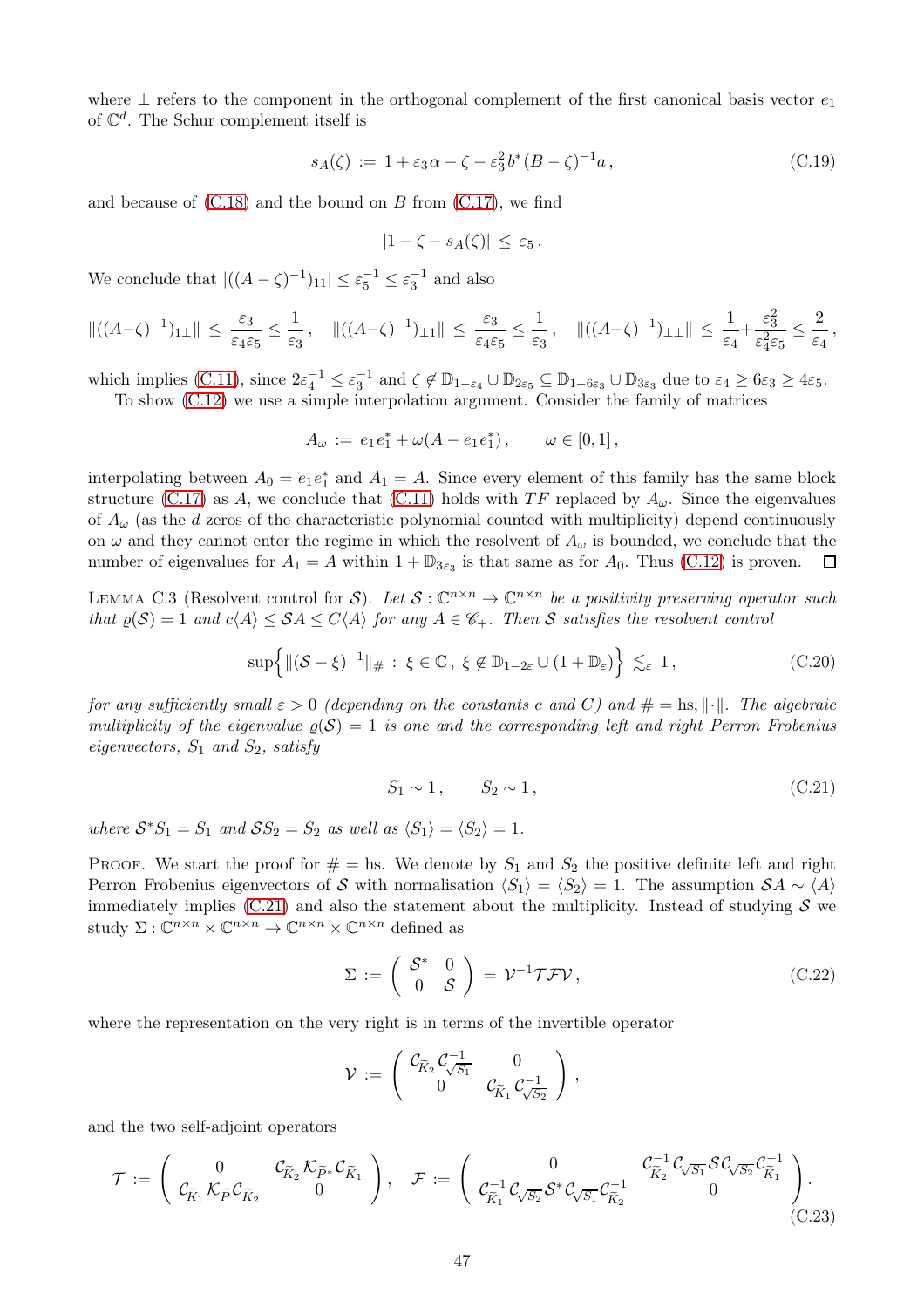Here we introduced a short hand notation for the matrices

$$
\widetilde{K}_1 := (\sqrt{S_2} S_1 \sqrt{S_2})^{1/4}, \quad \widetilde{K}_2 = (\sqrt{S_1} S_2 \sqrt{S_1})^{1/4}, \quad \widetilde{P} := \frac{1}{\sqrt{S_2} \sqrt{S_1}}
$$

Note that the definitions of  $V, \mathcal{F}$  and  $\mathcal{T}$  above are compatible with [\(4.52\)](#page-23-2), [\(4.51\)](#page-23-7) and [\(4.50\)](#page-23-8) in the limit  $\tau \to 1, \eta \downarrow 0$ , while with the same limit we have  $\widetilde{K}_i := \lim K_i/\sqrt{\langle V_1 \rangle}$  and  $\widetilde{P} := \lim P \langle V_1 \rangle$ .

Since  $\Sigma$  from [\(C.22\)](#page-46-2) is a direct sum of S and  $S^*$ , the claim [\(C.20\)](#page-46-3) is equivalent to the same statement with S replaced by Σ. Owing to [\(C.21\)](#page-46-1) we have  $\|\mathcal{V}\|_{\text{hs}}\|\mathcal{V}^{-1}\|_{\text{hs}} \sim \|\mathcal{V}\| \|\mathcal{V}^{-1}\| \sim 1$ . Therefore, [\(C.20\)](#page-46-3) for  $\Sigma$  now follows from the following facts about  $\mathcal T$  and  $\mathcal F$ :

$$
\mathcal{TVS}_{\pm} = \pm \mathcal{VS}_{\pm} \,, \qquad \mathcal{FVS}_{\pm} = \pm \mathcal{VS}_{\pm} \,, \qquad \|\mathcal{T}\|_{\text{hs}} \leq 1, \qquad \|\mathcal{F}|_{(\mathcal{VS}_{+})^{\perp} \cap (\mathcal{VS}_{-})^{\perp}}\|_{\text{hs}} \leq 1 - 2\varepsilon \,,
$$

for some  $\varepsilon \sim 1$ , where  $S_{\pm} = (S_1, \pm S_2)$ . Here, the last bound is obtained from [\[3,](#page-48-17) Lemma 4.8] in the same way as [\(4.60\)](#page-24-9) in Lemma [4.11](#page-24-10) was obtained. Since via Lemma [4.5](#page-19-1) we can lift the resolvent control to the other norm  $\# = \|\cdot\|$ , this finishes the proof of the lemma. □

<span id="page-47-0"></span>COROLLARY C.4 (Resolvent control for edge stability operator). Let S and  $S_1, S_2$  be as in Lemma [C.3](#page-46-0) and define the operator  $K: \mathbb{C}^{n \times n} \times \mathbb{C}^{n \times n} \to \mathbb{C}^{n \times n} \times \mathbb{C}^{n \times n}$  via

$$
\mathcal{K}:=\left(\begin{array}{cc}S_2(1-\mathcal{S}^*) & 0 \\ 0 & S_1(1-\mathcal{S})\end{array}\right)\,.
$$

<span id="page-47-2"></span>Then this operator satisfies the resolvent control

$$
\sup\left\{\|\left(\mathcal{K}-\xi\right)^{-1}\|_{\#}:\ \xi\in\mathbb{D}_{2\varepsilon}\setminus\mathbb{D}_{\varepsilon}\right\}\lesssim_{\varepsilon}1\,,\tag{C.24}
$$

.

for any sufficiently small  $\varepsilon > 0$  and  $\# = \text{hs}, \|\cdot\|$ . Furthermore, the eigenvalue 0 has algebraic and geometric multiplicity equal to 2 and corresponding right and left eigenvectors

$$
\mathcal{K}S_{\pm} = 0, \qquad \mathcal{K}^*E_{\pm} = 0, \qquad S_{\pm} := \left(\begin{array}{c} S_1 \\ \pm S_2 \end{array}\right), \tag{C.25}
$$

<span id="page-47-1"></span>where  $E_{\pm}$  are defined in [\(4.44\)](#page-22-0).

PROOF. Since the operator  $K$  separately acts on the first and second component of a pair of matrices, the assertions about the multiplicity of 0 and [\(C.25\)](#page-47-1) follow from Lemma [C.3](#page-46-0) and a simple computation. Similarly, it suffices to prove the resolvent control [\(C.24\)](#page-47-2) for each component, i.e. to show it for  $S_1(1-\mathcal{S})$ and  $S_2(1-\mathcal{S}^*)$ . We will only consider the first since the latter is treated similarly with the roles on  $\mathcal{S}$ and  $S^*$  interchanged. We define the projections

$$
\mathcal{P}A \,:=\, \frac{\langle S_1, A\rangle}{\langle S_1, S_2\rangle} S_2\,,\quad \widetilde{\mathcal{P}}A \,:=\, \frac{\langle 1, A\rangle}{\langle 1, S_2\rangle} S_2\,,\quad \mathcal{P}^\perp A \,:=\, \frac{\langle S_2, A\rangle}{\langle S_2, S_2\rangle} S_2\,.
$$

and their complements

$$
Q := 1 - P
$$
,  $\widetilde{Q} := 1 - \widetilde{P}$ ,  $Q^{\perp} := 1 - P^{\perp}$ .

Due to Lemma [C.3](#page-46-0) the rank one projections  $P$  and  $\tilde{P}$  are the spectral projections associated to the non-degenerate eigenvalue 0 of  $1 - S$  and  $S_1(1 - S)$ , respectively. The claim follows now because the operator  $S_1(1-\mathcal{S})$  has a bounded inverse on the image of  $\mathcal{Q}$ , i.e.

$$
||S_1(1-\mathcal{S})A||_{\text{hs}} = ||S_1(1-\mathcal{S})\mathcal{Q}A||_{\text{hs}} \gtrsim ||\mathcal{Q}A||_{\text{hs}} \sim ||\widetilde{\mathcal{Q}}A||_{\text{hs}},\tag{C.26}
$$

where for the inequality we used  $S_1 \sim 1$  and Lemma [C.3](#page-46-0) and for the last relation

$$
\|\mathcal{Q}A\|_{\text{hs}}^2 = \|\mathcal{Q}\widehat{A}\|_{\text{hs}}^2 = \|\widehat{A}\|_{\text{hs}}^2 + \frac{|\langle S_1, \widehat{A}\rangle|^2}{\langle S_1, S_2\rangle^2} \sim \|\widehat{A}\|_{\text{hs}}^2 \sim \|\widetilde{\mathcal{Q}}\widehat{A}\|_{\text{hs}}^2 = \|\widetilde{\mathcal{Q}}A\|_{\text{hs}}^2.
$$

Here we used the short hand  $\hat{A} = \mathcal{Q}^\perp A$ ,  $\mathcal{Q}A = \mathcal{Q}\hat{A}$ ,  $\tilde{\mathcal{Q}}\hat{A} = \tilde{\mathcal{Q}}A$  and the second comparison relation holds for the same reason as the first. This finishes the proof of [\(C.24\)](#page-47-2) for  $\# = \text{hs.}$  For  $\# = \|\cdot\|$  we use Lemma 4.5. use Lemma [4.5.](#page-19-1)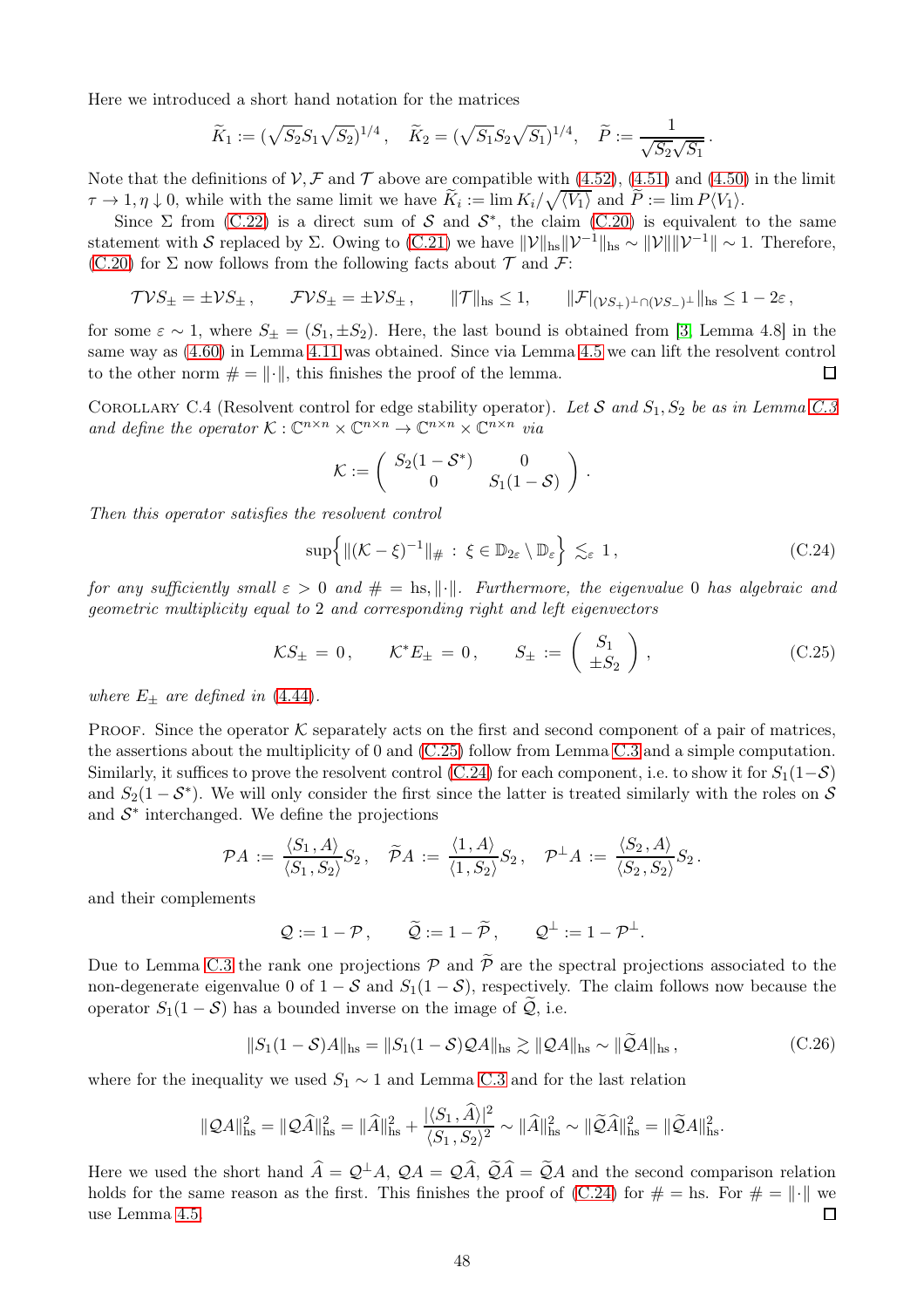<span id="page-48-20"></span>LEMMA C.5. Let  $X \in \mathbb{C}^{n \times n}$  be an arbitrary matrix. Then, for all  $z \in \mathbb{C} \setminus \mathbb{R}$ , we have

$$
\begin{pmatrix} z & X \ X^* & z \end{pmatrix}^{-1} \in \mathbf{E}^{\perp}_{-}.
$$

PROOF. Schur's complement formula directly implies that

<span id="page-48-18"></span>
$$
\begin{pmatrix} z & X \ X^* & z \end{pmatrix}^{-1} = \begin{pmatrix} z(z^2 - XX^*)^{-1} & -(z^2 - XX^*)^{-1}X \\ -X^*(z^2 - XX^*)^{-1} & z(z^2 - X^*X)^{-1} \end{pmatrix}.
$$
 (C.27)

 $\Box$ 

As  $XX^*$  and  $X^*X$  have the same eigenvalues and their multiplicities coincide, this proves the lemma.

# <span id="page-48-3"></span><span id="page-48-0"></span>References

- [1] O. H. Ajanki, L. Erdős, and T. Krüger, Singularities of solutions to quadratic vector equations on the complex upper half-plane, Comm. Pure Appl. Math. 70 (2017), no. 9, 1672–1705.
- <span id="page-48-17"></span><span id="page-48-10"></span>[2] O. H. Ajanki, L. Erdős, and T. Krüger, Quadratic vector equations on complex upper half-plane, Mem. Am. Math. Soc. 261 (2019), no. 1261.
- [3] O. H. Ajanki, L. Erdős, and T. Krüger, Stability of the matrix Dyson equation and random matrices with correlations, Probab. Theory Related Fields 173 (2019), no. 1-2, 293–373.
- <span id="page-48-16"></span>[4] S. Allesina and S. Tang, The stability–complexity relationship at age 40: a random matrix perspective, Population Ecology 57 (2015), no. 1, 63–75.
- <span id="page-48-8"></span><span id="page-48-4"></span>[5] J. Alt, L. Erdős, and T. Krüger, Local inhomogeneous circular law, Ann. Appl. Probab. 28 (2018), no. 1, 148–203.
- [6] J. Alt, L. Erdős, and T. Krüger, The Dyson equation with linear self-energy: spectral bands, edges and cusps, Doc. Math. 25 (2020), 1421–1539.
- <span id="page-48-9"></span>[7] J. Alt, L. Erdős, and T. Krüger, Spectral radius of random matrices with independent entries, to appear in Probab. Math. Phys. (2021), [arXiv:1907.13631.](http://arxiv.org/abs/1907.13631)
- <span id="page-48-21"></span>[8] J. Alt, L. Erdős, T. Krüger, and Yu. Nemish, Location of the spectrum of Kronecker random matrices, Ann. Inst. Henri Poincaré Probab. Stat. 55 (2019), no. 2, 661–696.
- <span id="page-48-2"></span>[9] G. W. Anderson and O. Zeitouni, A CLT for a band matrix model, Probab. Theory Related Fields 134 (2005), no. 2, 283–338.
- <span id="page-48-5"></span>[10] G. W. Anderson and O. Zeitouni, A law of large numbers for finite-range dependent random matrices, Comm. Pure Appl. Math. 61 (2008), no. 8, 1118–1154.
- <span id="page-48-19"></span>[11] D. H. Armitage and S. J. Gardiner, *Classical potential theory*, Springer Monographs in Mathematics, Springer-Verlag London, Ltd., London, 2001.
- <span id="page-48-6"></span><span id="page-48-1"></span>[12] Z. D. Bai, Circular law, Ann. Probab. 25 (1997), no. 1, 494–529.
- [13] M. Banna, F. Merlevède, and M. Peligrad, On the limiting spectral distribution for a large class of symmetric random matrices with correlated entries, Stochastic Process. Appl. 125 (2015), no. 7, 2700–2726.
- <span id="page-48-12"></span>[14] S. T. Belinschi, P. Śniady, and R. Speicher, Eigenvalues of non-Hermitian random matrices and Brown measure of non-normal operators: Hermitian reduction and linearization method, Linear Algebra Appl. 537 (2018), 48–83.
- <span id="page-48-13"></span>[15] P. Biane and F. Lehner, Computation of some examples of Brown's spectral measure in free probability, Colloq. Math. 90 (2001), no. 2, 181–211.
- <span id="page-48-14"></span><span id="page-48-11"></span>[16] C. Bordenave and D. Chafaï, Around the circular law, Probab. Surv. 9 (2012), 1–89.
- [17] P. Bourgade, H.-T. Yau, and J. Yin, Local circular law for random matrices, Probab. Theory Related Fields 159 (2014), no. 3-4, 545–595.
- <span id="page-48-15"></span>[18] P. Bourgade, H.-T. Yau, and J. Yin, *The local circular law II: the edge case*, Probab. Theory Related Fields 159 (2014), no. 3-4, 619–660.
- <span id="page-48-7"></span>[19] A. Boutet de Monvel, A. Khorunzhy, and V. Vasilchuk, *Limiting eigenvalue distribution of random matrices* with correlated entries, Markov Process. Related Fields 2 (1996), no. 4, 607–636.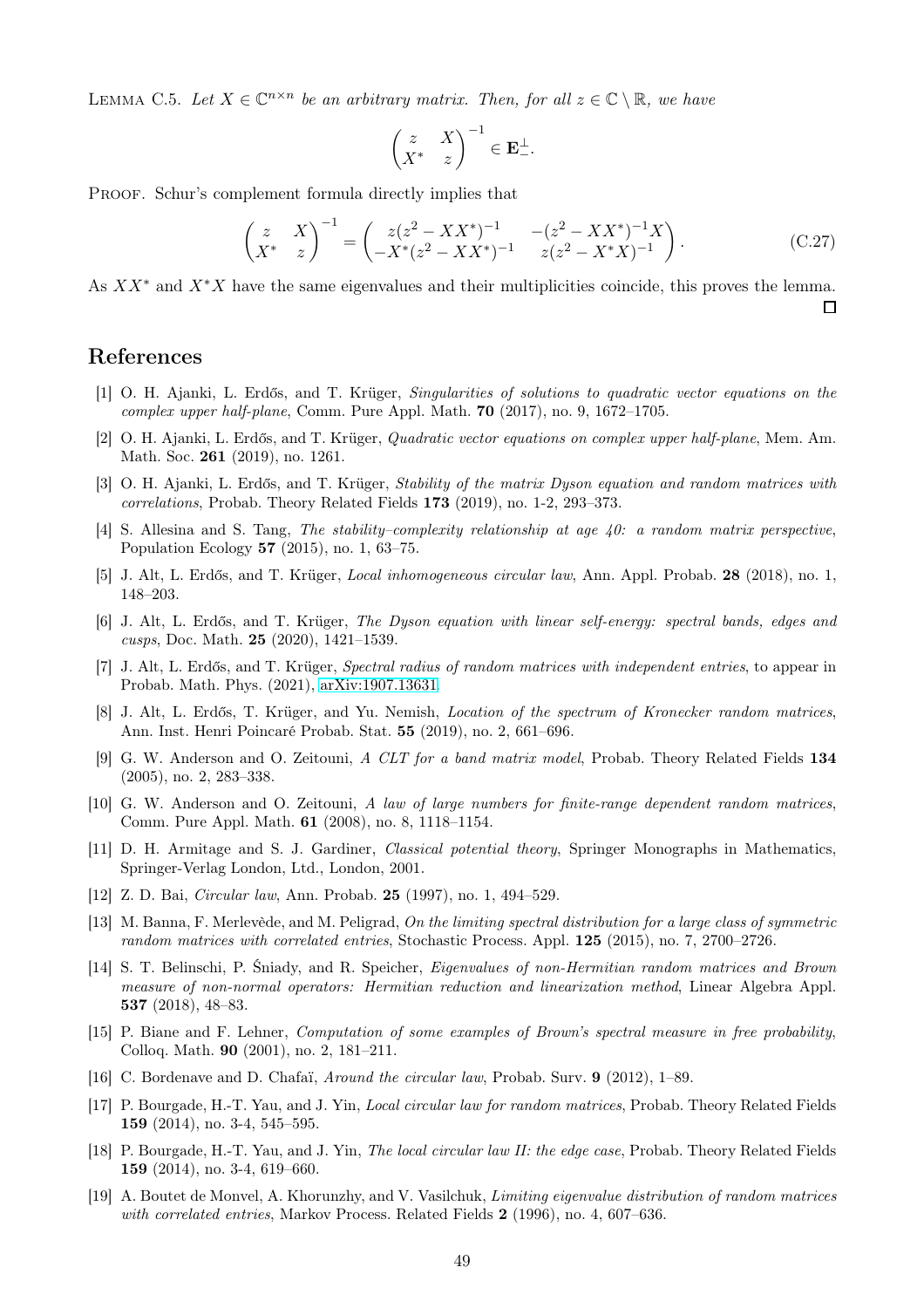- <span id="page-49-16"></span><span id="page-49-8"></span>[20] L. G. Brown, *Lidskiï's theorem in the type II case*, Geometric methods in operator algebras (Kyoto, 1983), Pitman Res. Notes Math. Ser., vol. 123, Longman Sci. Tech., Harlow, 1986, pp. 1–35.
- [21] G. Cipolloni, L. Erdős, and D. Schröder, Central limit theorem for linear eigenvalue statistics of non-Hermitian random matrices, preprint (2019), [arXiv:1912.04100.](http://arxiv.org/abs/1912.04100)
- <span id="page-49-15"></span>[22] G. Cipolloni, L. Erdős, and D. Schröder, Edge universality for non-Hermitian random matrices, preprint (2019), [arXiv:1908.00969.](http://arxiv.org/abs/1908.00969)
- <span id="page-49-17"></span><span id="page-49-7"></span>[23] G. Cipolloni, L. Erdős, and D. Schröder, Fluctuation around the circular law for random matrices with real entries, preprint (2020), [arXiv:2002.02438.](http://arxiv.org/abs/2002.02438)
- <span id="page-49-10"></span>[24] N. Cook, W. Hachem, J. Najim, and D. Renfrew, Non-Hermitian random matrices with a variance profile (I): deterministic equivalents and limiting ESDs, Electron. J. Probab. 23 (2018), Paper No. 110, 61.
- [25] B. K. Driver, B. C. Hall, and T. Kemp, The Brown measure of the free multiplicative Brownian motion, preprint (2019), [arXiv:1903.11015.](http://arxiv.org/abs/1903.11015)
- <span id="page-49-2"></span>[26] L. Erdős, T. Krüger, and D. Schröder, Random matrices with slow correlation decay, Forum Math. Sigma 7 (2019), e8, 89.
- <span id="page-49-23"></span>[27] L. Erdős, A. Knowles, H.-T. Yau, and J. Yin, The local semicircle law for a general class of random matrices, Elect. J. Probab. 18 (2013), no. 59, 1–58.
- <span id="page-49-22"></span><span id="page-49-0"></span>[28] B. Fuglede and R. V. Kadison, Determinant theory in finite factors, Ann. of Math. (2) 55 (1952), 520–530.
- <span id="page-49-3"></span>[29] V. L. Girko, Circular law, Theory Probab. Appl. 29 (1985), no. 4, 694–706.
- <span id="page-49-14"></span>[30] V. L. Girko, Theory of stochastic canonical equations. Vol. I, Mathematics and its Applications, vol. 535, Kluwer Academic Publishers, Dordrecht, 2001.
- [31] F. Götze, A. A. Naumov, and A. N. Tikhomirov, Local laws for non-hermitian random matrices, Doklady Mathematics 96 (2017), no. 3, 558–560.
- <span id="page-49-1"></span>[32] A. Guionnet, Large deviations upper bounds and central limit theorems for non-commutative functionals of Gaussian large random matrices, Annales de l'IHP Probabilités et statistiques 38 (2002), 341–384.
- <span id="page-49-11"></span>[33] A. Guionnet, P. Wood, and O. Zeitouni, Convergence of the spectral measure of non normal matrices, Proceedings of the American Mathematical Society 142 (2014), no. 2, 667–679.
- <span id="page-49-9"></span>[34] U. Haagerup and F. Larsen, Brown's spectral distribution measure for R-diagonal elements in finite von Neumann algebras, J. Funct. Anal. 176 (2000), no. 2, 331–367.
- <span id="page-49-4"></span>[35] W. Hachem, P. Loubaton, and J. Najim, The empirical eigenvalue distribution of a Gram matrix: from independence to stationarity, Markov Process. Related Fields 11 (2005), no. 4, 629–648.
- <span id="page-49-20"></span>[36] J. W. Helton, R. Rashidi Far, and R. Speicher, Operator-valued semicircular elements: solving a quadratic matrix equation with positivity constraints, Int. Math. Res. Not. IMRN (2007), no. 22, Art. ID rnm086, 15.
- <span id="page-49-12"></span>[37] F. Larsen, Brown measures and R-diagonal elements in finite von Neumann algebras, Ph.D. thesis, University of Southern Denmark, 1999.
- <span id="page-49-21"></span><span id="page-49-18"></span>[38] R. M. May, Will a large complex system be stable?, Nature 238 (1972), 413–414.
- [39] J. A. Mingo and R. Speicher, Free probability and random matrices, Fields Institute Monographs, vol. 35, Springer, New York; Fields Institute for Research in Mathematical Sciences, Toronto, ON, 2017.
- <span id="page-49-13"></span>[40] A. Nica and R. Speicher, R-diagonal pairs—a common approach to Haar unitaries and circular elements, Free probability theory (Waterloo, ON, 1995), Fields Inst. Commun., vol. 12, Amer. Math. Soc., Providence, RI, 1997, pp. 149–188.
- <span id="page-49-5"></span>[41] L. A. Pastur and M. Shcherbina, Eigenvalue Distribution of Large Random Matrices, Mathematical Surveys and Monographs, vol. 171, Amer. Math. Soc., 2011.
- <span id="page-49-19"></span>[42] K. Rajan and L. F. Abbott, Eigenvalue spectra of random matrices for neural networks, Phys. Rev. Lett. 97 (2006), 188104.
- <span id="page-49-6"></span>[43] R. Rashidi Far, T. Oraby, W. Bryc, and R. Speicher, On slow-fading MIMO systems with nonseparable correlation, IEEE Trans. Inform. Theory 54 (2008), no. 2, 544–553.
- <span id="page-49-24"></span>[44] M. Rudelson and R. Vershynin, The Littlewood-Offord problem and invertibility of random matrices, Adv. Math. 218 (2008), no. 2, 600–633.